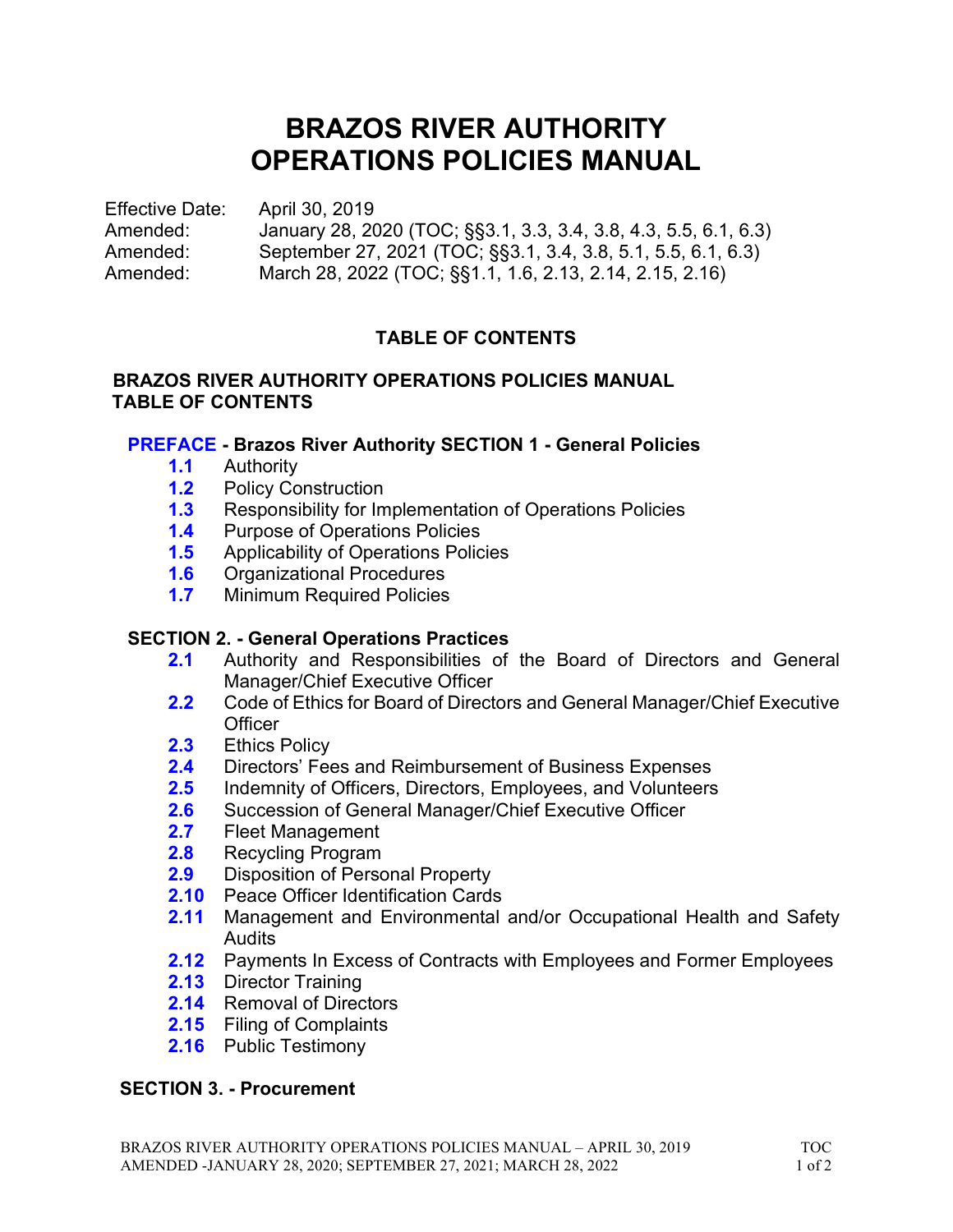- **3.1** Procurement, Generally
- 3.2 Procurement of Professional Services
- **3.3** Procurement of Construction Contracts
- 3.4 Procurement of Legal Services
- **3.5** Procurement of Laboratory and Environmental Services
- **3.6** Procurement of Personal Property
- 3.7 High Technology Procurement
- 3.8 Additional Miscellaneous Methods of Procurement

## SECTION 4. - Business and Finance Practices

- 4.1 Budget
- 4.2 Investments and Fiscal Management
- 4.3 Financial Audit
- 4.4 Industrial Development Bonds and Pollution Control Bonds
- 4.5 Capital Improvements Plan
- 4.6 Contingency Reserves
- 4.7 Debt

# SECTION 5. - Reporting, Record Management, and Open Government

- 5.1 Reporting to the Texas Commission on Environmental Quality and/or Public Utility Commission
- 5.2 Record Management
- 5.3 Open Records
- 5.4 Open Meetings
- **5.5** Employee Cyber Security Training

## SECTION 6. - Conserving and Developing Natural Resources

- **6.1** Purposes, Powers, and Duties
- **6.2** Ownership and Operation of Water and Wastewater Treatment Facilities
- **6.3** Property Rights
- **6.4** Environmental Leadership
- **6.5** Water Policy
- 6.6 Pricing
- **6.7** Water Conservation and Drought Contingency
- **6.8** Recording and Reporting of Utility Consumption
- **6.9** Energy Efficiency Program
- **6.10** Regional Planning
- **6.11** Oil and Gas Development Policy for Leasing of Brazos River Authority **Property**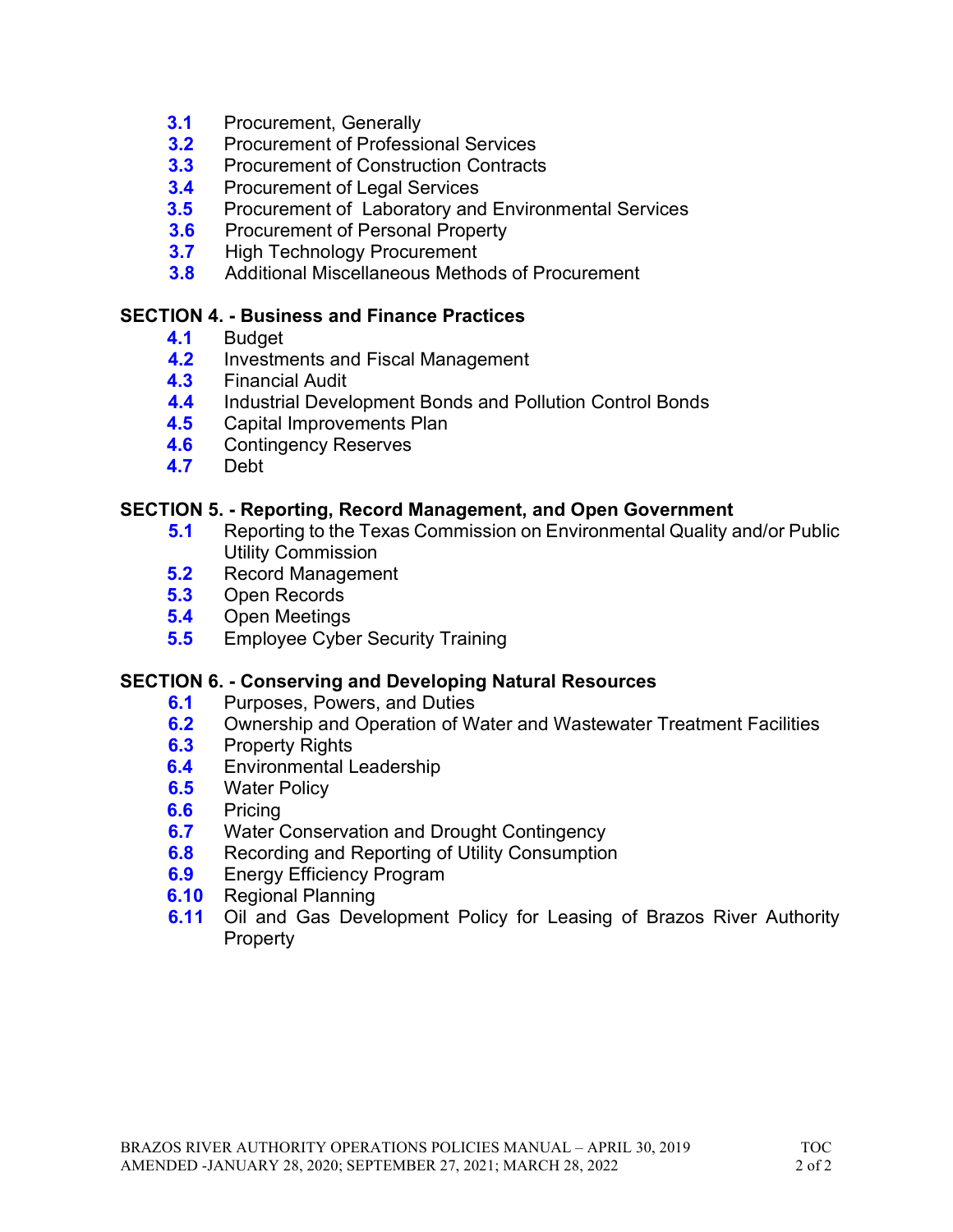#### PREFACE

#### BRAZOS RIVER AUTHORITY OPERATIONS POLICIES MANUAL PREFACE - BRAZOS RIVER AUTHORITY

The watershed of the Brazos River begins in eastern New Mexico and extends in a southeasterly arc through Texas to the Gulf of Mexico near Freeport. Normal rainfall gradually increases from west to east, ranging from about nineteen inches a year in Lubbock to more than fifty-six inches a year in Angleton. The Brazos Basin covers more than 42,000 square miles in Texas, or about one-sixth the total area of the state. The basin includes all or parts of sixty-five counties. Nearly 3.3 million Texans live within its borders.

The main stem of the Brazos River is formed in eastern Stonewall County at the confluence of the Salt Fork and the Double Mountain Fork. From there, the river winds more than nine hundred miles to the Gulf. Along the way, it gathers flows from tributary rivers, such as the Clear Fork, the Bosque, the Lampasas, the Leon, the Little River, and the Navasota. In an average year, the Brazos discharges about 5.5 million acre-feet of water into the Gulf of Mexico.



There are several legends about how the river received its name. One is that early Spanish explorers, their water supply exhausted and threatened with death from thirst, came upon the river and christened it Brazos de Dios, meaning "arms of God," in thanksgiving. Another is that early Spanish mapmakers called the river "arms of God" because of the great spread of its tributaries.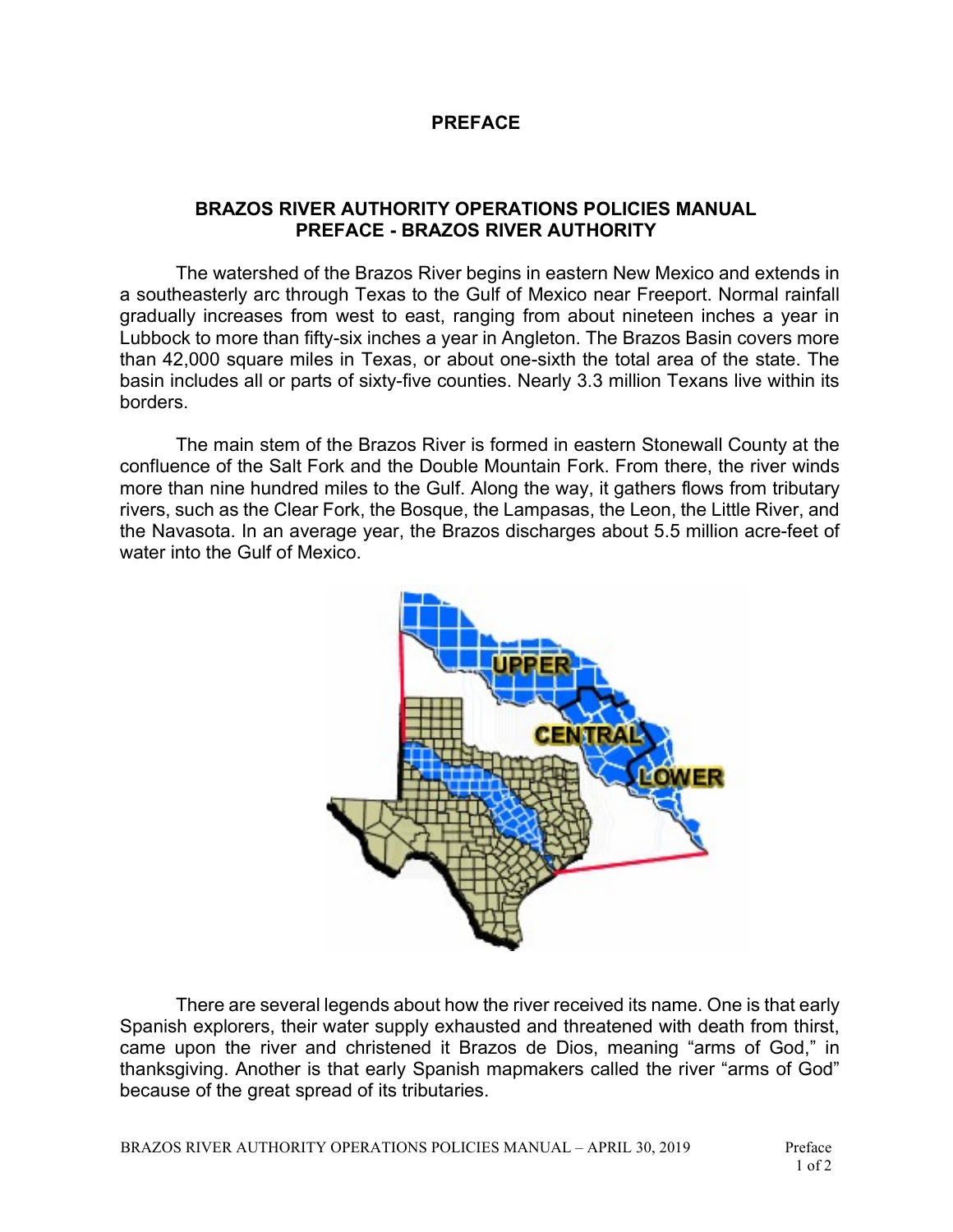The Brazos River Valley was intimately connected to early Anglo settlement of Texas. The capital of Stephen F. Austin's colony was located on the river in what is now Austin County. Washington-on-the-Brazos, site of the Texas Declaration of Independence from Mexico in 1836, is just downstream of the confluence of the Brazos and Navasota River near Brenham.

The early Texans' dreams of using the river as a commercial highway remained unfulfilled, as periodic floods and droughts impeded economic development. Eventually, as the result of devastating floods throughout the state in the early twentieth century, Texas adopted the Conservation Amendment to the Texas Constitution in 1917. Under this provision, conservation and management of flood and storm waters became a duty of the state for the first time.

In 1929, the Texas Legislature created the Brazos River Conservation and Reclamation District (later renamed the Brazos River Authority) with statutory authority to conserve and develop the surface water resources of the entire Brazos River Basin in Texas and make those resources available for all beneficial uses. The district was the first agency in the United States with such responsibility covering an entire major river basin.

Although the Brazos River Authority is a governmental agency, it operates without benefit of appropriations from state or federal government, nor does it have taxing authority. Except for occasional government grants to pay for specific projects, the Brazos River Authority is entirely self-supporting. It generates its operating revenues from the customers who benefit from the products and services that it provides. The Brazos River Authority's headquarters are in Waco.

#### Authority for Preface

BRAZOS RIVER AUTHORITY: THE WATERSHED OF THE BRAZOS RIVER (2002) <http://www.brazos.org/ORGANIZATION/history.htm>.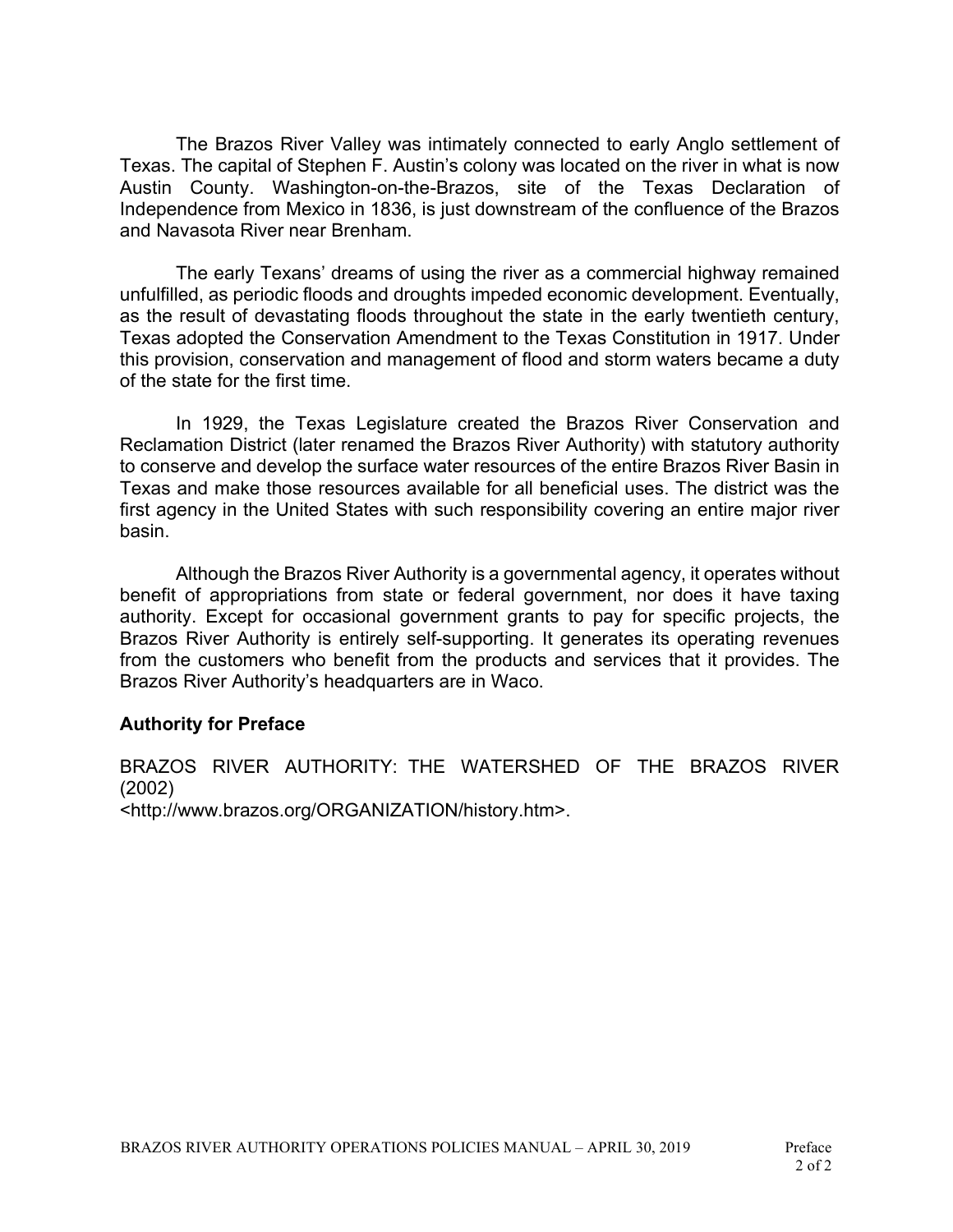## SECTION 1 - GENERAL POLICIES

# 1.1 AUTHORITY

This Operations Policies Manual is established by the Brazos River Authority. Any deletions, amendments, revisions, or additions to the policies must be approved by the Board of Directors. The Board of Directors shall have the sole discretion to adopt new policies.

These policies completely replace and supersede all operations policies previously adopted, individually or as a set of policies, by the Brazos River Authority and the Board of Directors.

In addition to this Operations Policies Manual, department heads may establish departmental rules and regulations that relate specifically to their departments, as long as they do not conflict with these policies. Departmental rules are important, and employees must comply with them. If there is a conflict between a departmental rule and the Operations Policies Manual, as provided herein or as may be amended in the future, policies or the terms of these policies, as amended, will prevail. Additionally, departmental rules and regulations must be approved in writing by the Brazos River Authority's General Manager/Chief Executive Officer.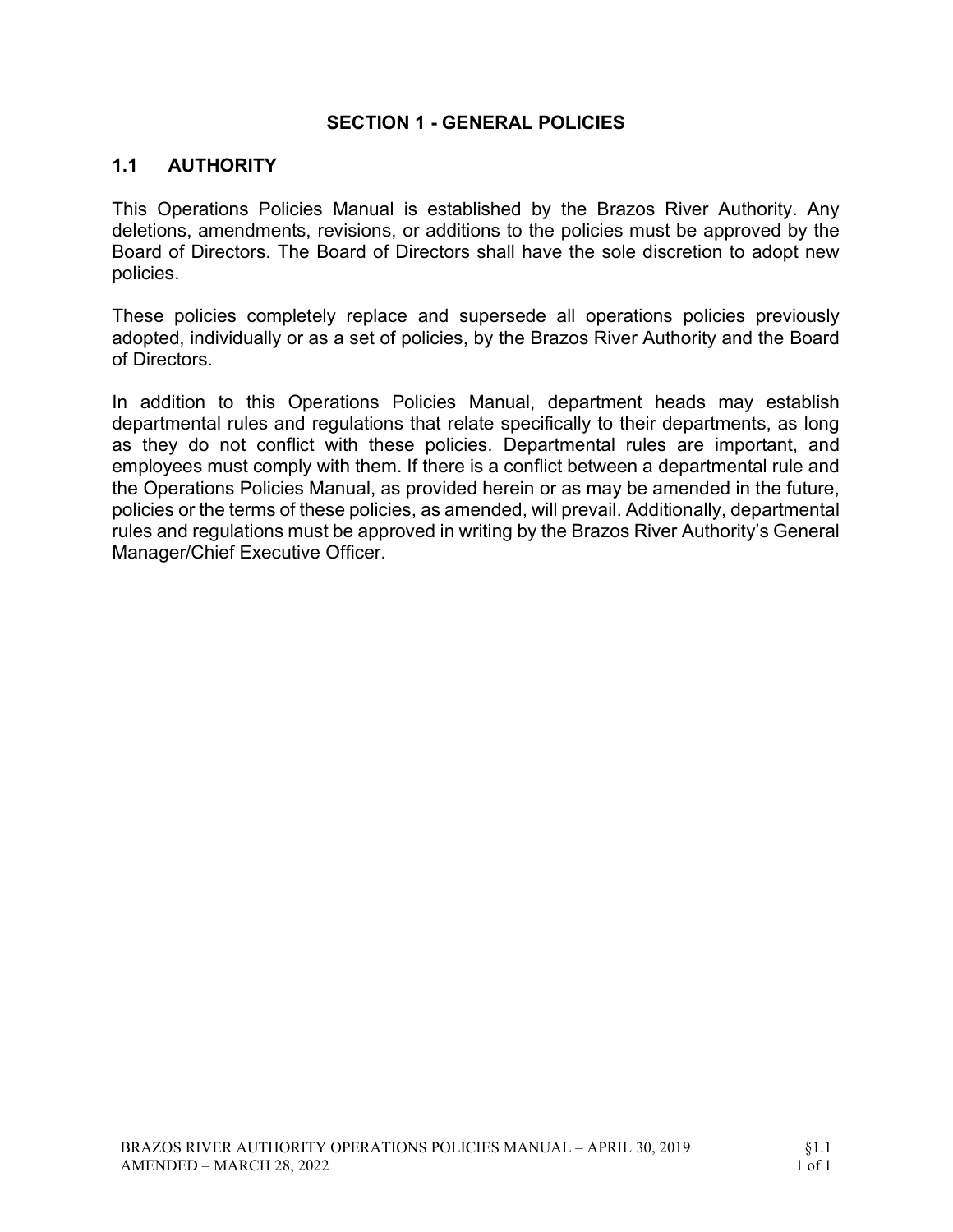# 1.2 POLICY CONSTRUCTION

# **Severability**

The provisions of these policies are severable, and if any provision or part of a provision is held invalid, illegal, or unenforceable, this shall not affect the validity of the remaining provisions or parts of provisions, which shall remain in force and effect.

## Gender Neutral

These policies are intended to be gender neutral. Words of one gender used in these policies are intended to include all other genders.

## Titles and Headings

Headings do not limit or expand the meaning of a policy.

# **TCEQ**

The term "TCEQ" means the "Texas Commission on Environmental Quality."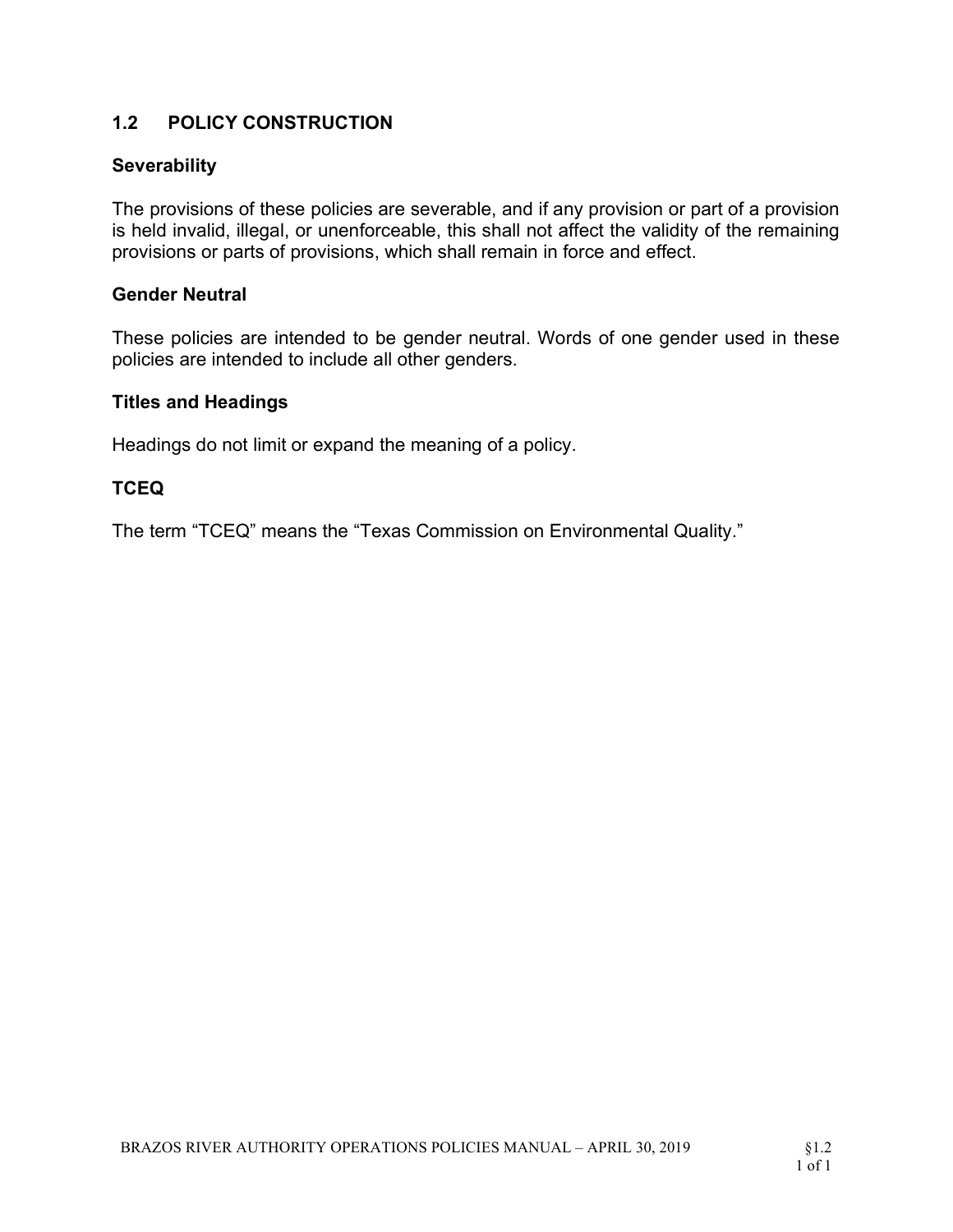# 1.3 RESPONSIBILITY FOR IMPLEMENTATION OF OPERATIONS POLICIES

The General Manager/Chief Executive Officer is responsible for the administration of the Operations Policies Manual. The General Manager/Chief Executive Officer may delegate authority to appropriate staff members, including department heads, to act on his behalf in the administration of these policies.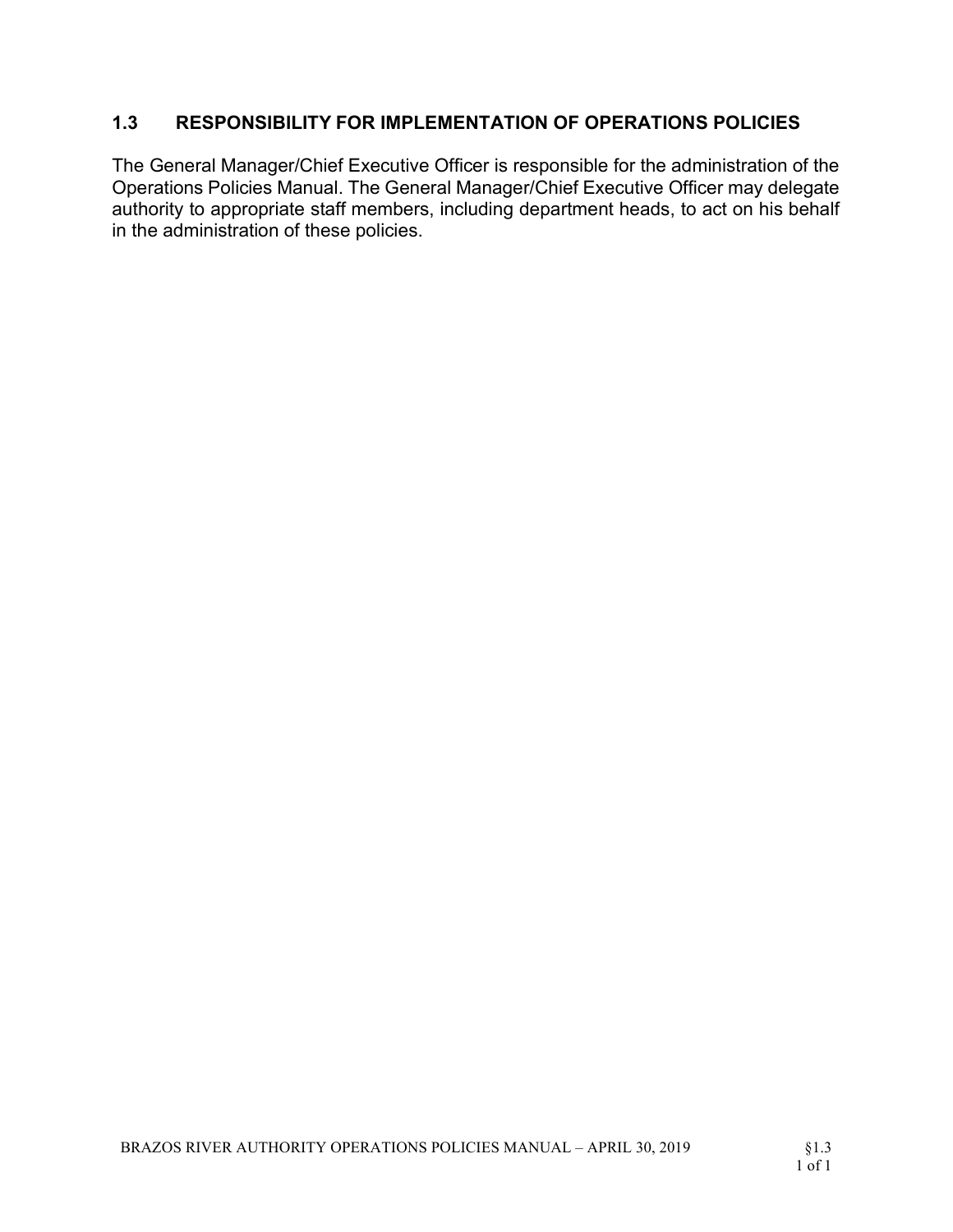# 1.4 PURPOSE OF OPERATIONS POLICIES

These policies set forth the primary rules governing the operations of the Brazos River Authority, including the responsibilities and authority of the General Manager/Chief Executive Officer and the Board of Directors. They have been prepared and adopted in order to promote consistent, equitable, effective, and efficient practices by the General Manager/Chief Executive Officer, Board of Directors, and Brazos River Authority Staff, resulting in high quality public service.

These policies are not intended to be a contract. The Brazos River Authority reserves the right, in accordance with applicable law, to change or make exceptions to all Brazos River Authority policies and procedures, whether or not contained herein, without advance notice.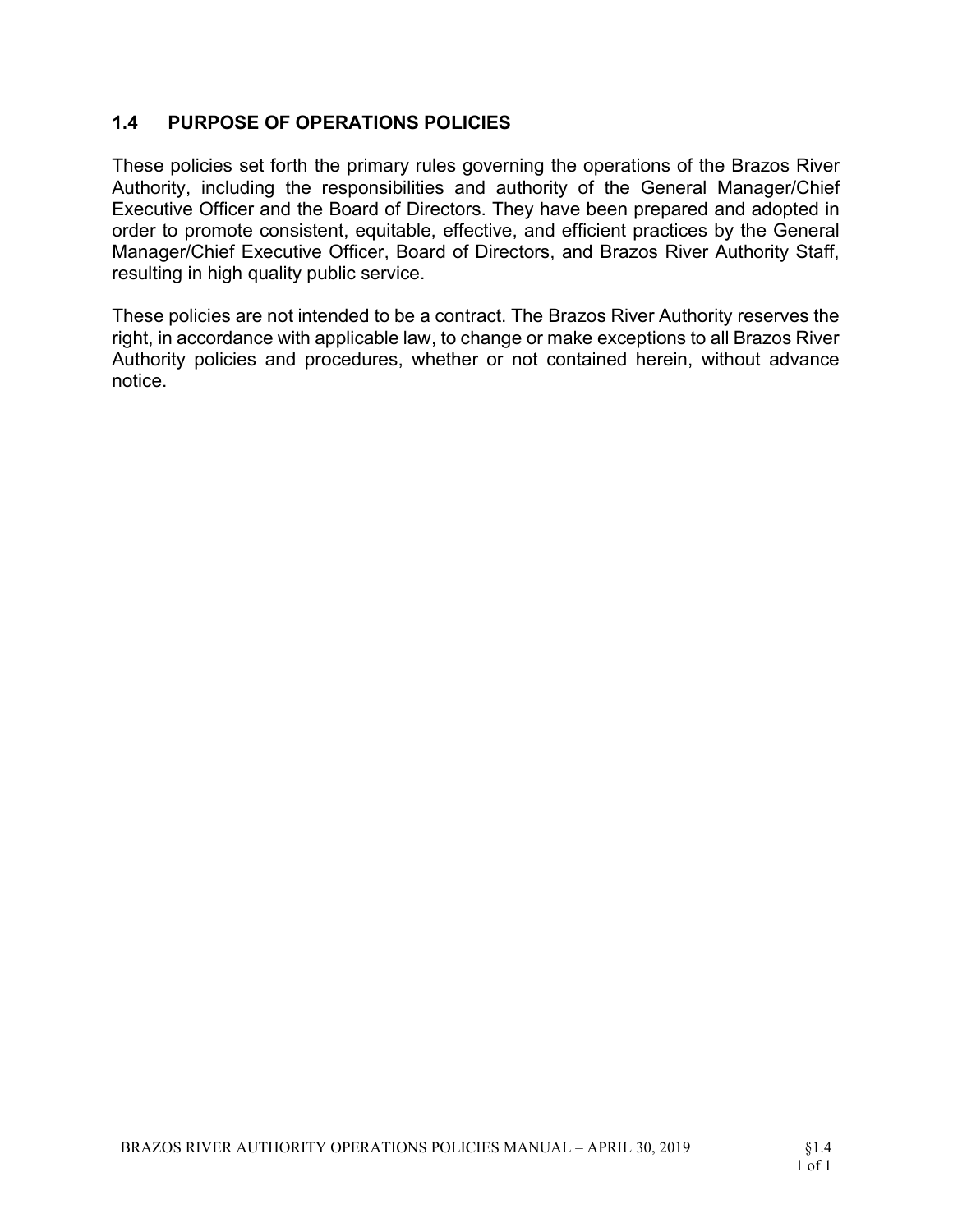# 1.5 APPLICABILITY OF OPERATIONS POLICIES

The Operations Policies Manual shall be applied consistently to all persons and entities addressed by the policies therein. In cases where federal or state laws or regulations supersede local policy, such laws or regulations will substitute for these operations policies, only insofar as necessary to comply with the applicable laws or regulations.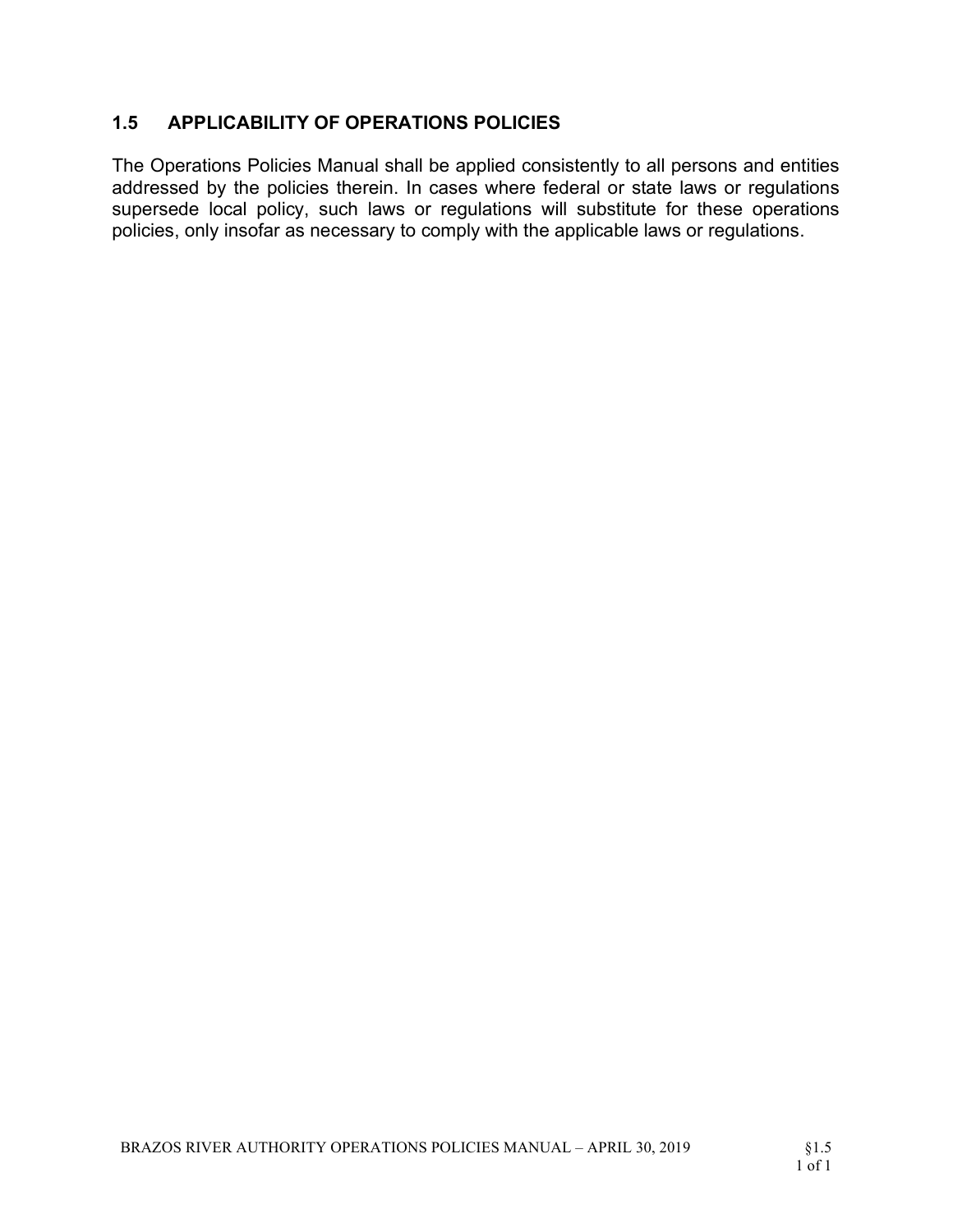# 1.6 ORGANIZATIONAL POLICIES AND PROCEDURES

- (1) Organizational policies set forth the primary rules governing the operations of the Brazos River Authority, including the responsibilities and authority of the General Manager/Chief Executive Officer and the Board of Directors. All organizational policies must be adopted by the Board of Directors. All organizational policies will be made readily available online. The Board of Directors, General Manager/Chief Executive Officer, and Brazos River Authority Staff shall comply with all applicable policies.
- (2) Organizational procedures provide instruction concerning how to carry out policies and are procedural or operational in nature. All organizational procedures must be authorized in writing by the General Manager/Chief Executive Officer. The General Manager/Chief Executive Officer may also vacate procedures as he sees fit. All organizational procedures will be published in print and electronic form and made readily available in print and online to all affected persons. The master copy of procedures will be kept in Central Files and will be made available to the Board of Directors and Brazos River Authority Staff upon request. The Board of Directors, General Manager/Chief Executive Officer, and Brazos River Authority Staff shall comply with all applicable procedures.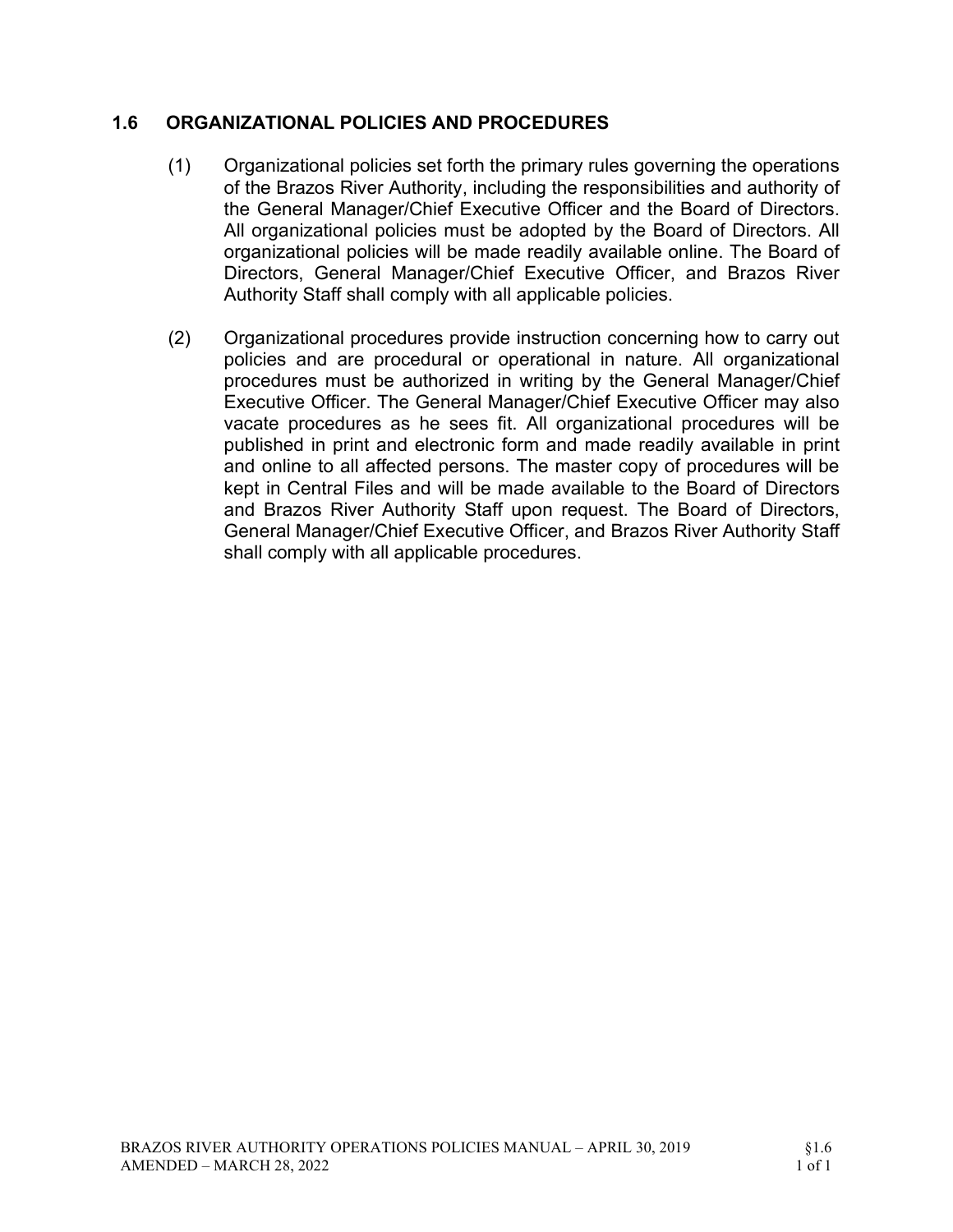# 1.7 MINIMUM REQUIRED POLICIES

## Required Policies

The Brazos River Authority is required by law and/or regulation to incorporate the following subjects into its administrative policies. (TEX. WATER CODE § 49.199(a); 30 TEX. ADMIN. CODE §§ 292.11(a), 292.13.)

# Code of Ethics

The Brazos River Authority shall have a code of ethics. (TEX. WATER CODE § 49.199(a)(1); 30 TEX. ADMIN. CODE § 292.13(1).)

The code of ethics shall require compliance with the Texas Local Government Code, chapter 171, relating to conflicts of interest with a business entity in which a board member of the Brazos River Authority has a substantial interest. (TEX. LOCAL GOV'T CODE § 171.001(1); 30 TEX. ADMIN. CODE § 292.13(1)(A).)

The code of ethics shall require compliance with the Texas Government Code, chapter 573, relating to nepotism. (30 TEX. ADMIN. CODE § 292.13(1)(B).)

The code of ethics shall require compliance with the Texas Government Code, chapter 572, relating to standards of conduct, personal financial disclosure, and conflicts of interest. (30 TEX. ADMIN. CODE § 292.13(1)(C).)

The code of ethics shall require compliance with article III, section 52, of the Texas Constitution, relating to the prohibition against granting public money or things of value to any individual, association, or corporation. (30 TEX. ADMIN. CODE § 292.13(1)(C).)

## Travel Expenditures

The Brazos River Authority shall have a policy on travel expenditures. (TEX. WATER CODE § 49.199(a)(2); 30 TEX. ADMIN. CODE § 292.13(2).)

The policy on travel expenditures shall provide for reimbursing Brazos River Authority officials for necessary and reasonable travel expenditures incurred while conducting business or performing official duties or assignments. (TEX. GOV'T CODE § 611.001; TEX. WATER CODE § 49.199(a)(2); 30 TEX. ADMIN. CODE § 292.13(2).)

The policy on travel may further define the criteria for necessary and reasonable travel expenditures and provide procedures for the reimbursement of expenses. (TEX. WATER CODE § 49.199(a)(2); 30 TEX. ADMIN. CODE § 292.13(2).)

# Investments by the Brazos River Authority

The Brazos River Authority shall have a policy on investments. (TEX. WATER CODE §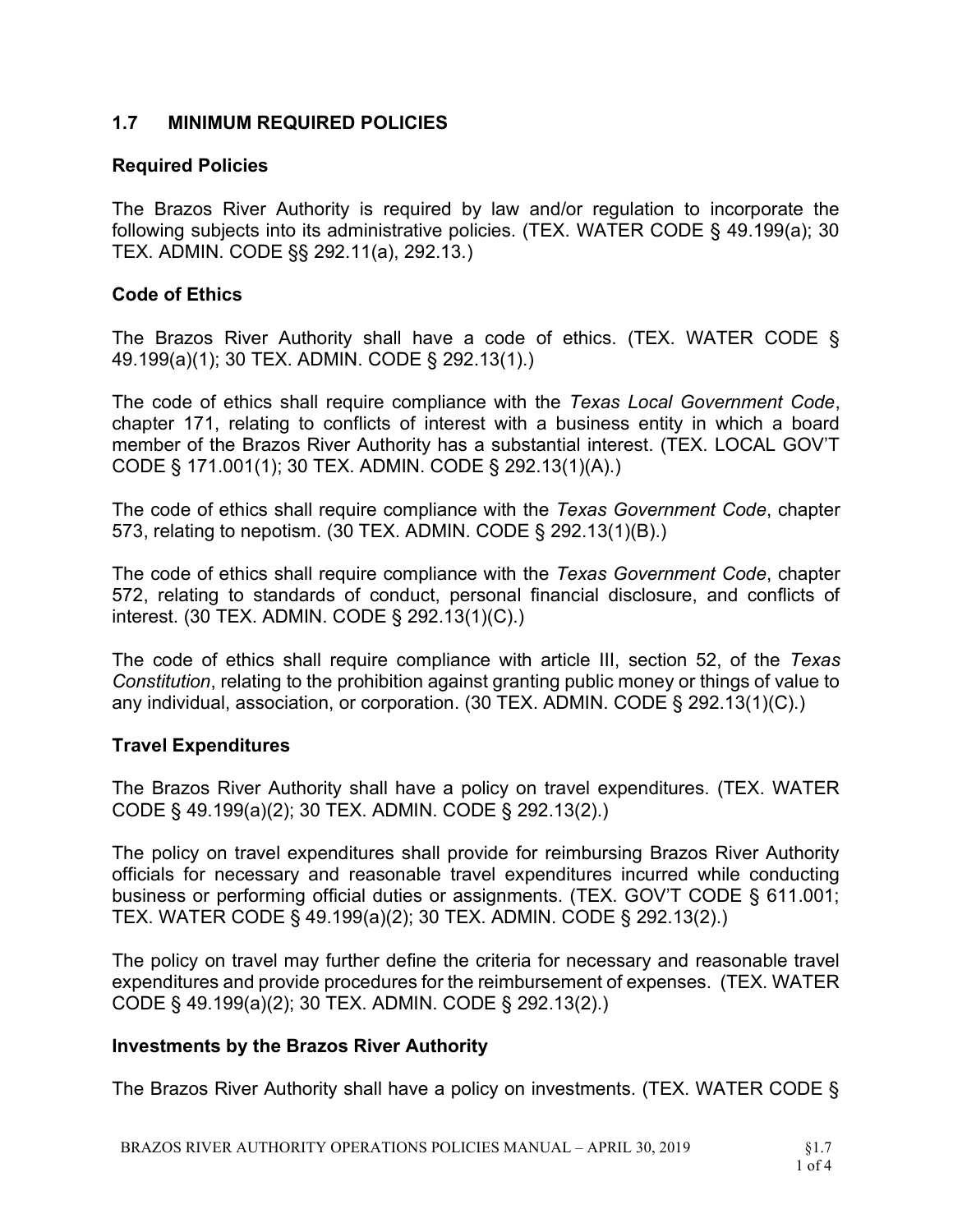49.199(a)(3); 30 TEX. ADMIN. CODE § 292.13(3).)

The policy on investments shall ensure that purchases and sales of investments are initiated by authorized individuals, conform to investment objectives and regulations, and are properly documented and approved. (TEX. WATER CODE § 49.199(a)(3)(A).)

The policy on investments shall ensure that periodic review is made of the Brazos River Authority's investments to evaluate investment performance and security. (TEX. WATER CODE § 49.199(a)(3)(B).)

The policy on investments shall require compliance with subchapter A, chapter 2256 of the Texas Government Code, i.e., the Public Funds Investment Act. (30 TEX. ADMIN. CODE § 292.13(3)(A).)

The policy on investments shall require compliance with chapter 2257 of the Texas Government Code, i.e., the Public Funds Collateral Act. (30 TEX. ADMIN. CODE § 292.13(3)(B).)

The policy on investments shall require compliance with any other appropriate statutes which are applicable to the investment of the Brazos River Authority's funds. (30 TEX. ADMIN. CODE § 292.13(3)(C).)

# Professional Services

The Brazos River Authority shall have a policy on professional services. (TEX. WATER CODE § 49.199(a)(4); 30 TEX. ADMIN. CODE § 292.13(4).)

The professional services policy shall provide for the selection, monitoring, or review and evaluation of professional services. (TEX. WATER CODE § 49.199(a)(4).)

The professional services policy shall require compliance with chapter 2254, subchapter A of the Texas Government Code, i.e., the Professional Services Procurement Act, which prohibits the selection of professional services based on competitive bids. 30 TEX. ADMIN. CODE § 292.13(4)(A).)

The professional services policy shall require that a list be maintained of at least three qualified persons or firms for each area of professional service used by the Brazos River Authority. (30 TEX. ADMIN. CODE § 292.13(4)(B).)

The professional services policy shall require that the pre-qualified persons or firms shall be sent a request for proposal for any contract award for a new project which is expected to exceed \$25,000. (30 TEX. ADMIN. CODE § 292.13(4)(B).)

# Industrial Development Bonds and Pollution Control Bonds

The Brazos River Authority shall have a policy on industrial development bonds and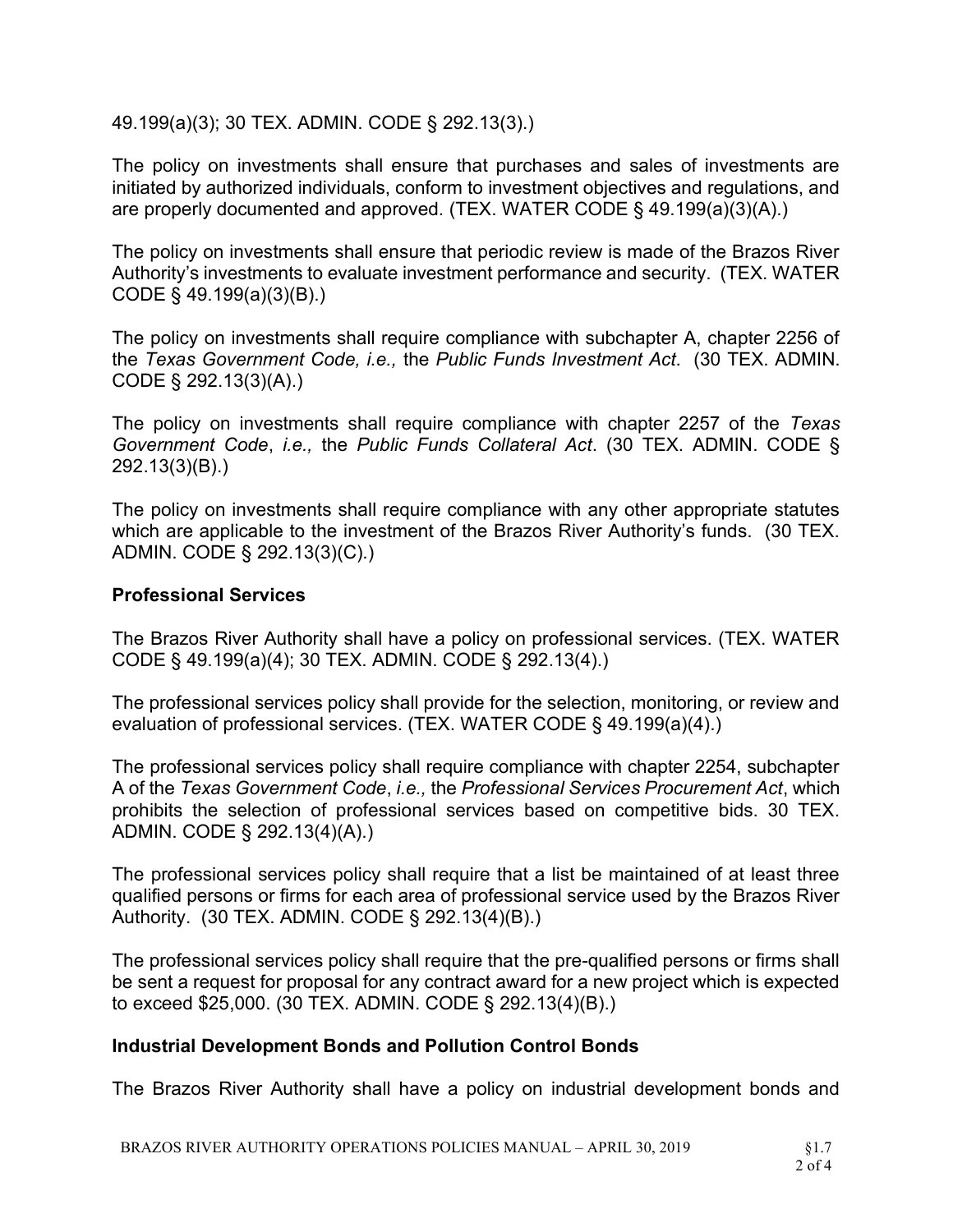pollution control bonds. (TEX. WATER CODE § 49.199(a)(5); 30 TEX. ADMIN. CODE § 292.13(5).)

The bond policy shall provide for a uniform method of accounting and reporting for industrial development bonds and pollution control bonds that complies with the requirements of the Texas Commission on Environmental Quality. (TEX. WATER CODE § 49.199(a)(5).)

The bond policy shall reference any industrial development corporation associated with the Brazos River Authority. (30 TEX. ADMIN. CODE § 292.13(5).)

The bond policy shall require compliance with the memorandum issued by the State Auditor on October 7, 1988, relating to the disclosure of industrial development and pollution control bonds. (30 TEX. ADMIN. CODE § 292.13(5).)

## Management Policies

The Brazos River Authority shall have management policies. (TEX. WATER CODE § 49.199(a)(6); 30 TEX. ADMIN. CODE § 292.13(6).)

The management policies shall ensure the best use of management information. (TEX. WATER CODE § 49.199(a)(6).)

The management policies shall require budgets for use in planning and controlling cost. (TEX. WATER CODE § 49.199(a)(6)(A).)

The management policies shall require an audit committee of the Board of Directors. (TEX. WATER CODE § 49.199(a)(6)(B).)

The management policies shall require uniform reporting requirements that use "Audits of State and Local Government Units" as a guide on audit working papers and that use "Governmental Accounting and Financial Reporting Standards." (TEX. WATER CODE § 49.199(a)(6)(C).)

The management policies shall require that an independent management audit be conducted every five years to be submitted to the Texas Commission on Environmental Quality. As an alternative to this requirement, the management policies may provide for the establishment of an internal audit office which reports to the Board of Directors. (30 TEX. ADMIN. CODE § 292.13(6)(A).)

## Wholesale Potable Water and Wastewater Services

The Brazos River Authority shall have a policy that provides for the adoption of a program that gives its wholesale potable water and wastewater services customers the opportunity to review and comment on the provisions contained in the Brazos River Authority's annual budget that apply to these services before the budget is adopted. (TEX. WATER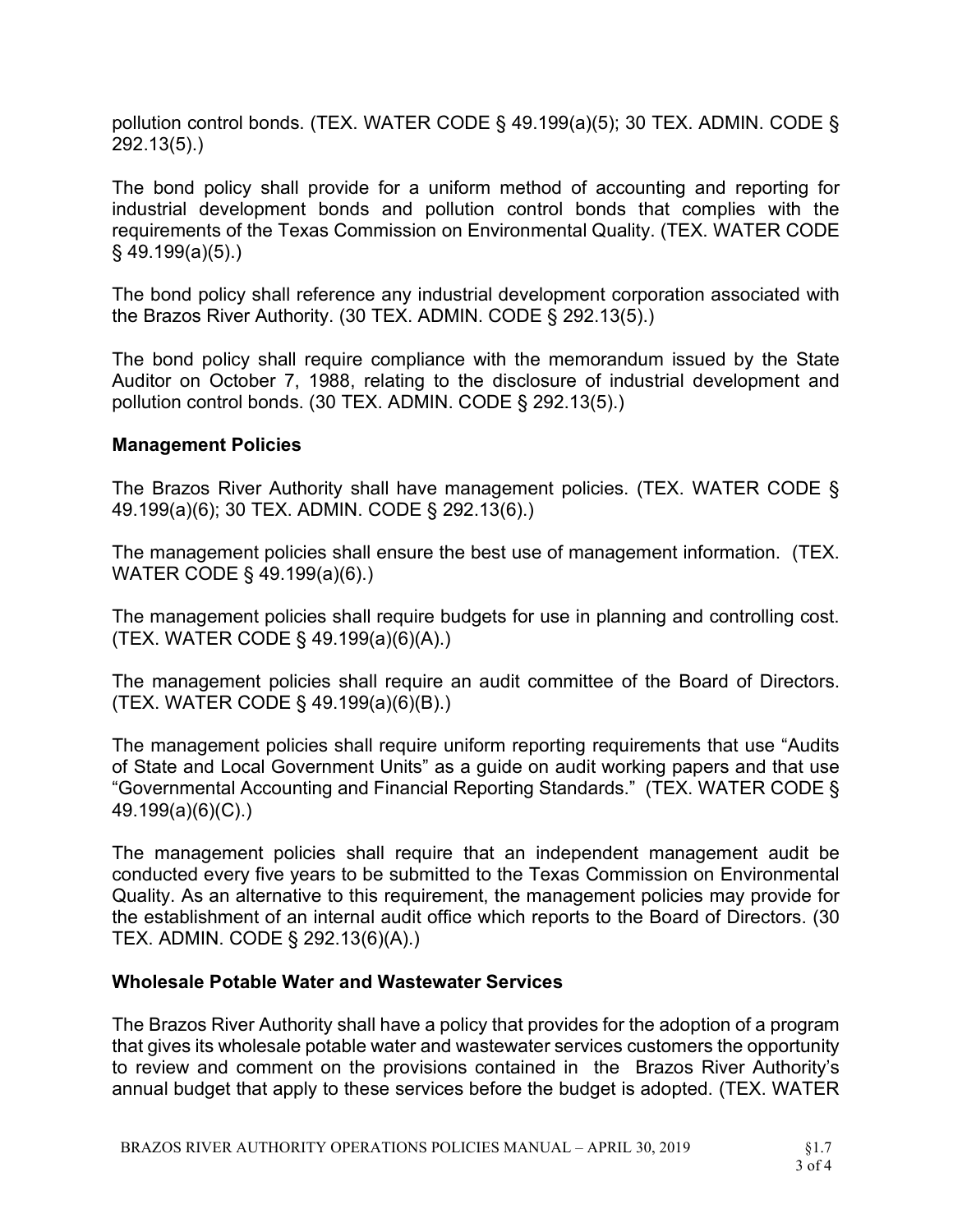CODE § 49.200; 30 TEX. ADMIN. CODE § 292.11(a).)

#### Management of Brazos River Authority Records

The Brazos River Authority Board of Directors shall establish, promote, and support an active and continuing program for the efficient and economical management of all of its records. (TEX. LOCAL GOV'T CODE § 203.021(1).)

The Brazos River Authority Board of Directors shall cause policies and procedures to be developed for the administration of the program under the direction of a Records Management Officer. (TEX. LOCAL GOV'T CODE § 203.021(2).)

#### Processing Requests for Public Information That Require Programming or Manipulation of Data

The Brazos River Authority shall establish procedures that assure the expeditious and accurate processing of requests for information that require programming or manipulation of data pursuant to the provisions of the Public Information Act. (TEX. GOV'T CODE § 552.231(e).)

## Review of Policies by Executive Director of the Texas Commission on Environmental Quality

The Brazos River Authority shall submit a copy of its administrative policies and any subsequent amendments to the Executive Director of the Texas Commission on Environmental Quality. (30 TEX. ADMIN. CODE § 292.12(a).)

## Authority for Policy 1.7

TEX. GOV'T CODE §§ 552.231(e), 611.001. TEX. LOCAL GOV'T CODE §§ 171.001(1), 203.021. TEX. WATER CODE §§ 49.199(a), 49.200. 30 TEX. ADMIN. CODE §§ 292.11(a), 292.12(a), 292.13.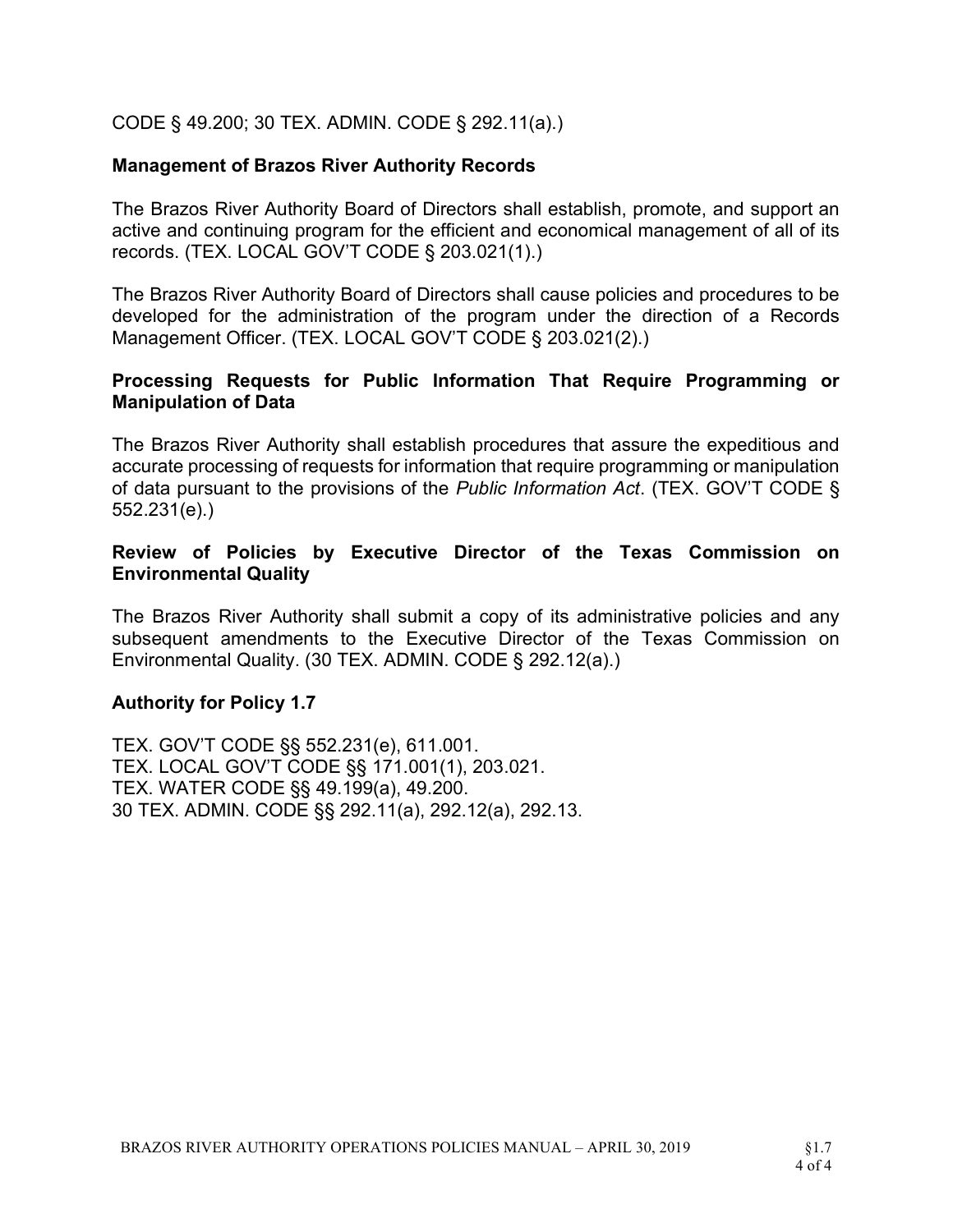# SECTION 2 - GENERAL OPERATIONS PRACTICES

# 2.1 AUTHORITY AND RESPONSIBILITIES OF THE BOARD OF DIRECTORS AND GENERAL MANAGER/CHIEF EXECUTIVE OFFICER

# Authority and Responsibilities of the Board of Directors

As the governing body of the Brazos River Authority, the Board of Directors shall be responsible for the management of all of the affairs of the Brazos River Authority. It shall have all authority expressly or impliedly conferred on the Brazos River Authority. It shall carry out the Brazos River Authority's purpose of conserving and developing the natural resources of this state in accordance with Special District Local Laws Code 8502, Brazos River Authority Bylaws, board policies and resolutions, and other applicable law. (TEX. SPEC. DISTS. CODE §§ 8502.001, 8502.004; TEX. WATER CODE §§ 49.051, 49.057; Brazos River Authority Bylaws §§ 1.01.)

## Delegations to the General Manager/Chief Executive Officer

The Board of Directors, exercising its authority to delegate to the General Manager/Chief Executive Officer full authority to manage and operate the affairs of the Brazos River Authority, subject only to board orders, delegates to the General Manager/Chief Executive Officer all general authority and responsibilities set forth in Special District Local Laws Code Chapter 8502, Brazos River Authority Bylaws, board policies and resolutions, and other applicable law as necessary to carry out the Brazos River Authority's purpose, plans, and objectives, excepting only those specifically reserved for the Board of Directors pursuant to Special District Local Laws Code Chapter 8502, Brazos River Authority Bylaws, board policies and resolutions, or other applicable law. In addition, the Board of Directors specifically delegates to the General Manager/Chief Executive Officer the authority to file permit applications, amendments, and other documents with state and federal agencies on behalf of the Brazos River Authority, to facilitate the interests thereof. (TEX. WATER CODE §§ 49.056-.057, 49.151(b); Brazos River Authority Bylaws § 7.01.)

## Authority and Responsibilities of the General Manager/Chief Executive Officer

The General Manager/Chief Executive Officer shall be responsible to the Board of Directors for the proper administration of all of the affairs of the Brazos River Authority. He shall manage and operate the affairs of the Brazos River Authority by exercising the authority and responsibilities delegated to him by the Board of Directors. The General Manager/Chief Executive Officer shall also have the authority to delegate to Brazos River Authority staff the authority and responsibilities as he sees fit to effect the efficient, economical, and otherwise appropriate operation of the Brazos River Authority. (TEX. WATER CODE § 49.056; Brazos River Authority Bylaws § 7.01.)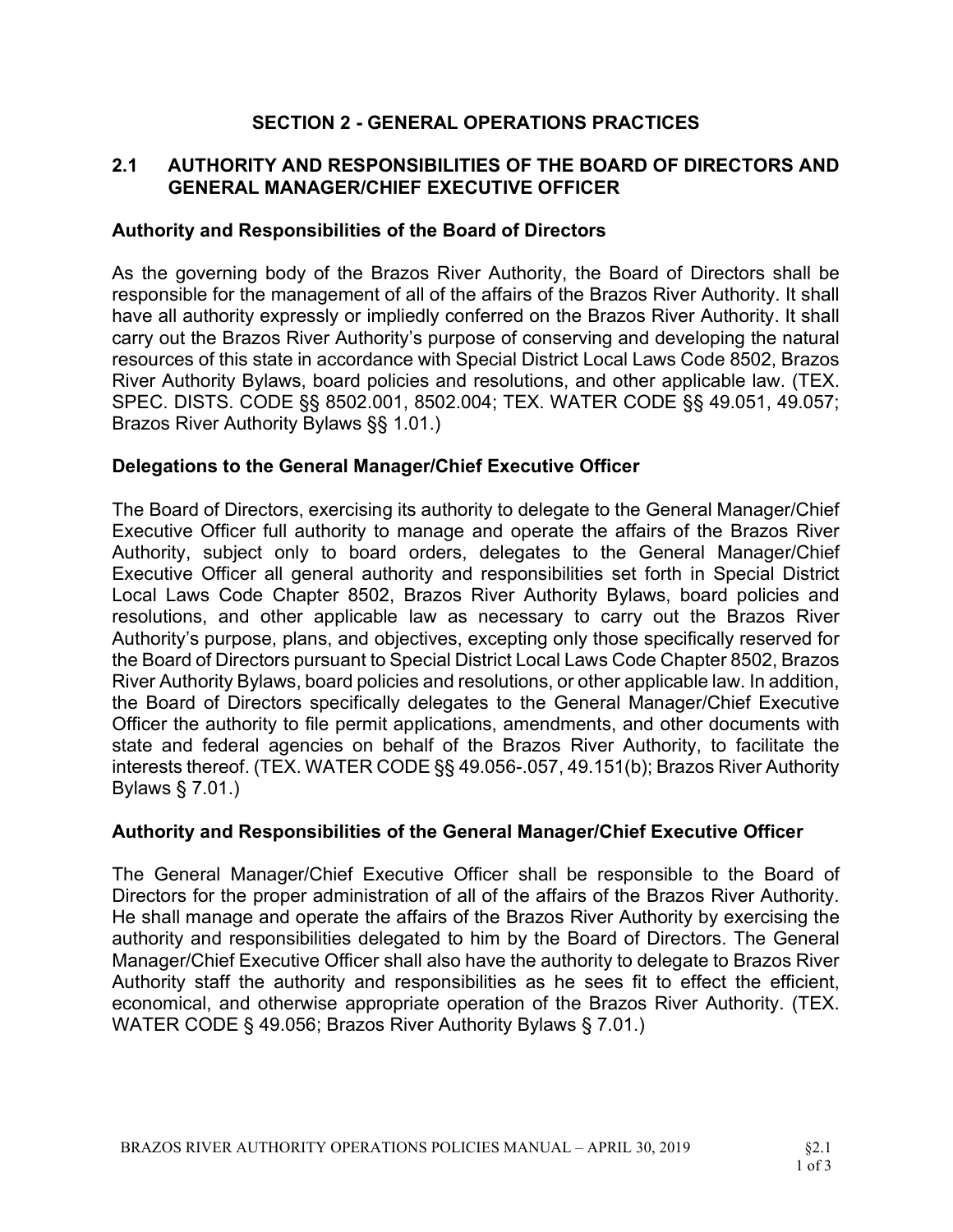# Restrictions on Authority and Responsibilities of the General Manager/Chief Executive Officer

Notwithstanding the authority and responsibilities delegated by the Board of Directors to the General Manager/Chief Executive Officer, the General Manager/Chief Executive Officer shall not, without board approval, have the authority to:

- (1) exceed the applicable budget allotment for the procurement of equipment, goods, or services except in the case of an emergency, in which event the General Manager/Chief Executive Officer must obtain approval from the Chairman, Vice Chairman, and Secretary;
- (2) approve the sale of any real property of the Brazos River Authority;
- (3) approve a contract or purchase order for professional and/or consulting services in excess of \$250,000;
- (4) approve any contract or make any single expenditure in excess of \$500,000;
- (5) borrow money, excluding trade payables incurred in the normal course of business, or approve bond resolutions;
- (6) set rates charged for water, power, and other utilities; or
- (7) approve a lease agreement extending beyond a fifty-year term.

In addition, the General Manager/Chief Executive Officer shall not exercise any other authority or responsibility that has been restricted by the Board of Directors.

# General Manager/Chief Executive Officer Miscellaneous Requirements

The General Manager/Chief Executive Officer may not be reassigned to another position in the Brazos River Authority unless the Board of Directors, in an open meeting, votes to approve the proposed reassignment. (TEX. GOV'T CODE § 669.002.)

The Brazos River Authority may not enter into a contract with the General Manager/Chief Executive Officer, with a person who at any time during the four years before the date of the contract was the General Manager/Chief Executive Officer, or with a person who employs a current or former executive head of a state agency affected by this section, unless the governing body:

- (1) votes, in an open meeting, to approve the contract; and
- (2) notifies the Legislative Budget Board, not later than the fifth day before the date of the vote, of the terms of the proposed contract. (TEX. GOV'T CODE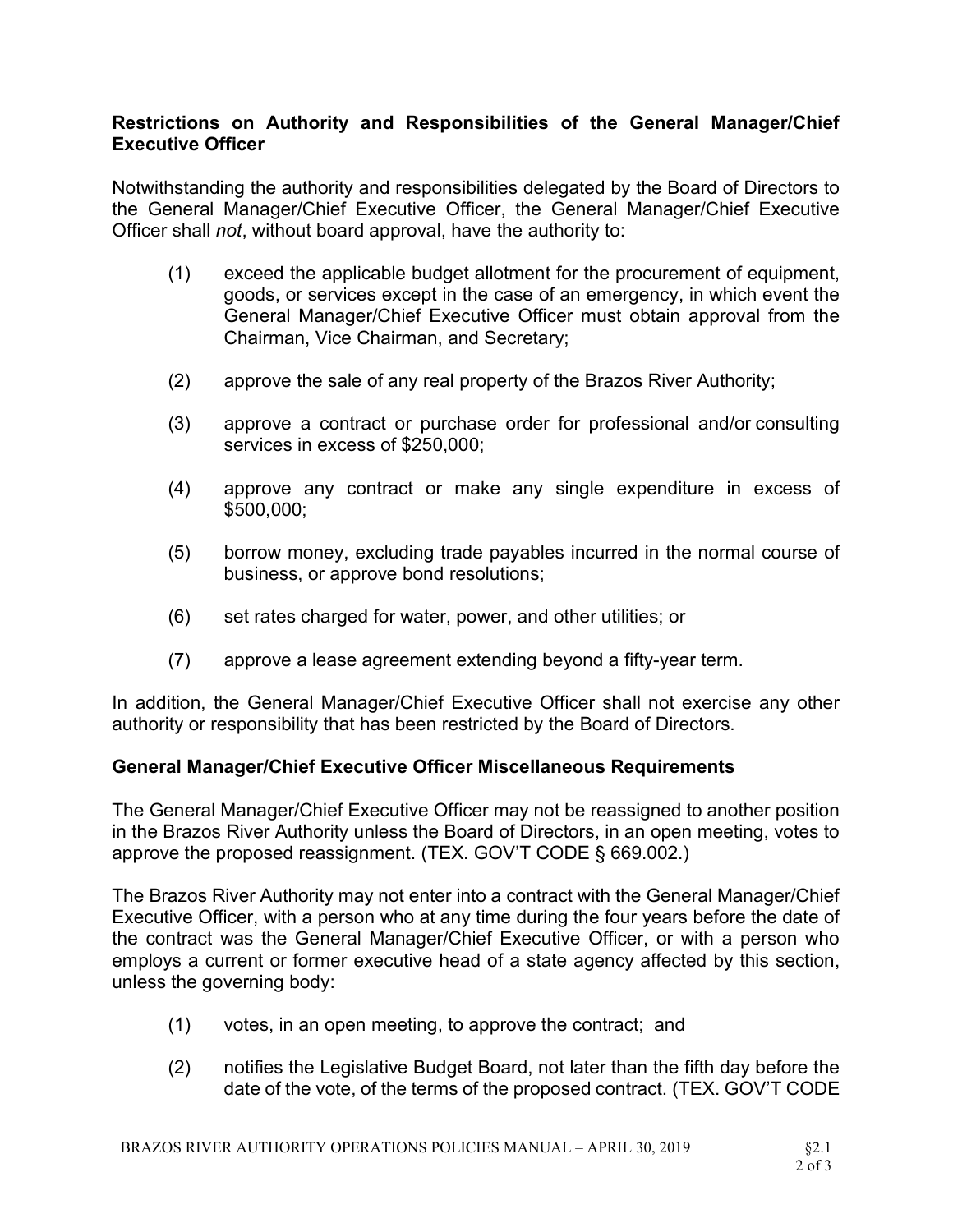## § 669.003.)

The Brazos River Authority may not pay the General Manager/Chief Executive Officer more than an amount owed under a contract with the General Manager/Chief Executive Officer unless the Brazos River Authority holds at least one public hearing. Notice must be given of the hearing in accordance with notice of a public meeting under Subchapter C, Chapter 551, Government Code. The Brazos River Authority must state the following at the public hearing:

- (1) the reason the payment in excess of the contractual amount is being offered to the General Manager/Chief Executive Officer, including the public purpose that will be served by making the excess payment; and
- (2) the exact amount of the excess payment, the source of the payment, and the terms for the distribution of the payment that effect and maintain the public purpose to be served by making the excess payment. (TEX. LOCAL GOV'T CODE § 180.007.)

#### Authority for Policy 2.1

TEX. SPEC. DISTS. CODE §§ 8502.001, 8502.004. TEX. WATER CODE §§ 49.051, 49.056, 49.057, 49.151(b). TEX. GOV'T CODE § 669.002, .003. TEX. LOCAL GOV'T CODE § 180.007. Brazos River Authority Bylaws §§ 1.01, 7.01.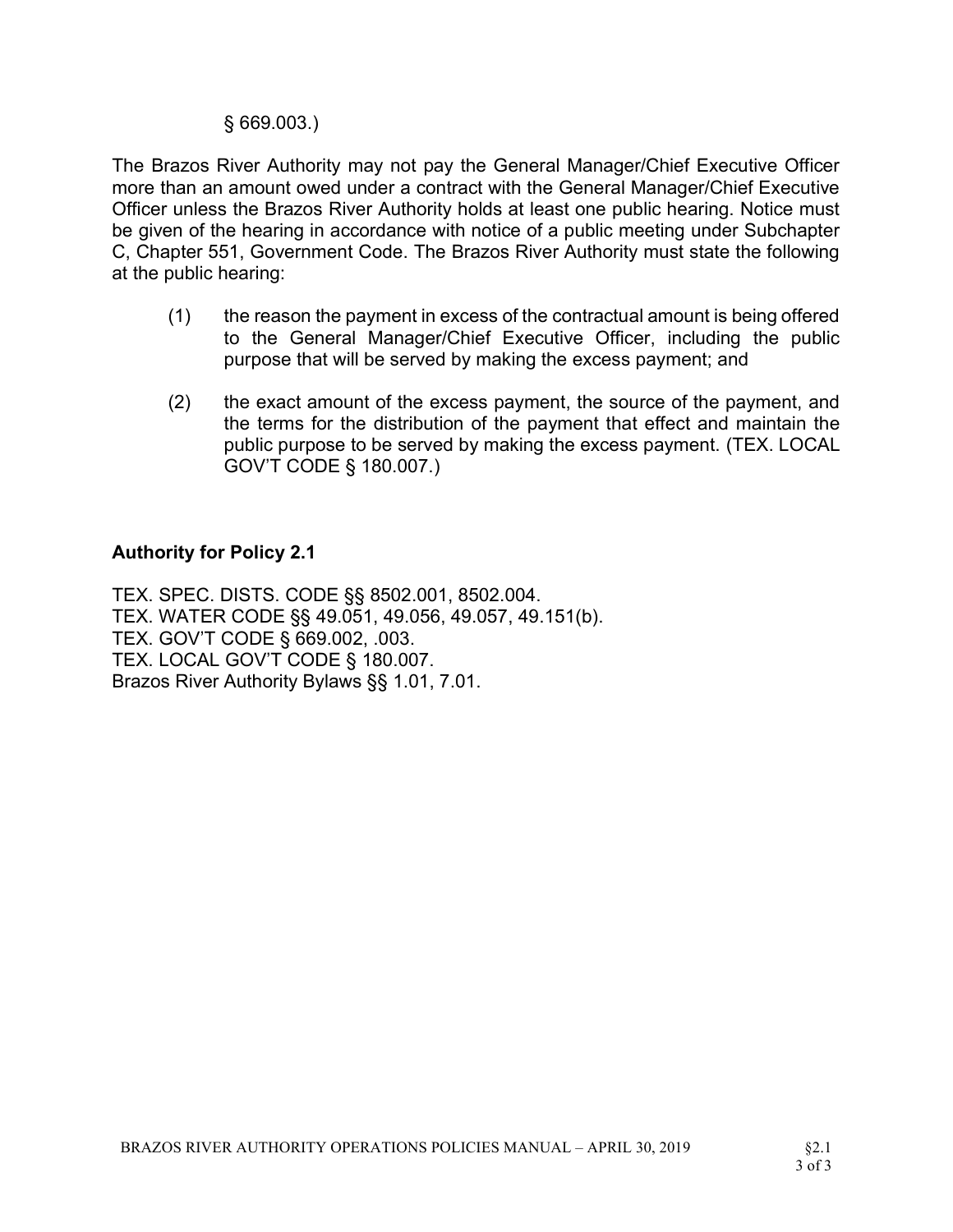# 2.2 CODE OF ETHICS FOR BOARD OF DIRECTORS AND GENERAL MANAGER/CHIEF EXECUTIVE OFFICER

The Board of Directors and General Manager/Chief Executive Officer shall conduct themselves with the utmost integrity so as to bring continuing respect to the Brazos River Authority and to avoid any questionable conduct that could bring discredit to the Brazos River Authority.

## **Definitions**

"Business entity" means a sole proprietorship, partnership, firm, corporation, holding company, joint-stock company, receivership, trust, or any other entity recognized by law. (TEX. LOCAL GOV'T CODE § 171.001(2); TEX. GOV'T CODE § 572.002(2).)

Unless otherwise noted, a person having a "substantial interest" is defined as one of the following:

- (1) A person has a substantial interest in a business entity if:
	- (a) the person owns ten percent or more of the voting stock or shares of the business entity or owns either ten percent or more or \$15,000 or more of the fair market value of the business entity; or
	- (b) funds received by the person from the business entity exceed ten percent of the person's gross income for the previous year.
- (2) A person has a substantial interest in real property if the interest is an equitable or legal ownership with a fair market value of \$2,500 or more.
- (3) A board member has a substantial interest if someone related to him in the first degree by consanguinity or affinity<sup>1</sup> has a substantial interest as described in (1) or (2) above. (TEX. LOCAL GOV'T CODE § 171.002.)

<sup>1</sup> See nepotism charts below.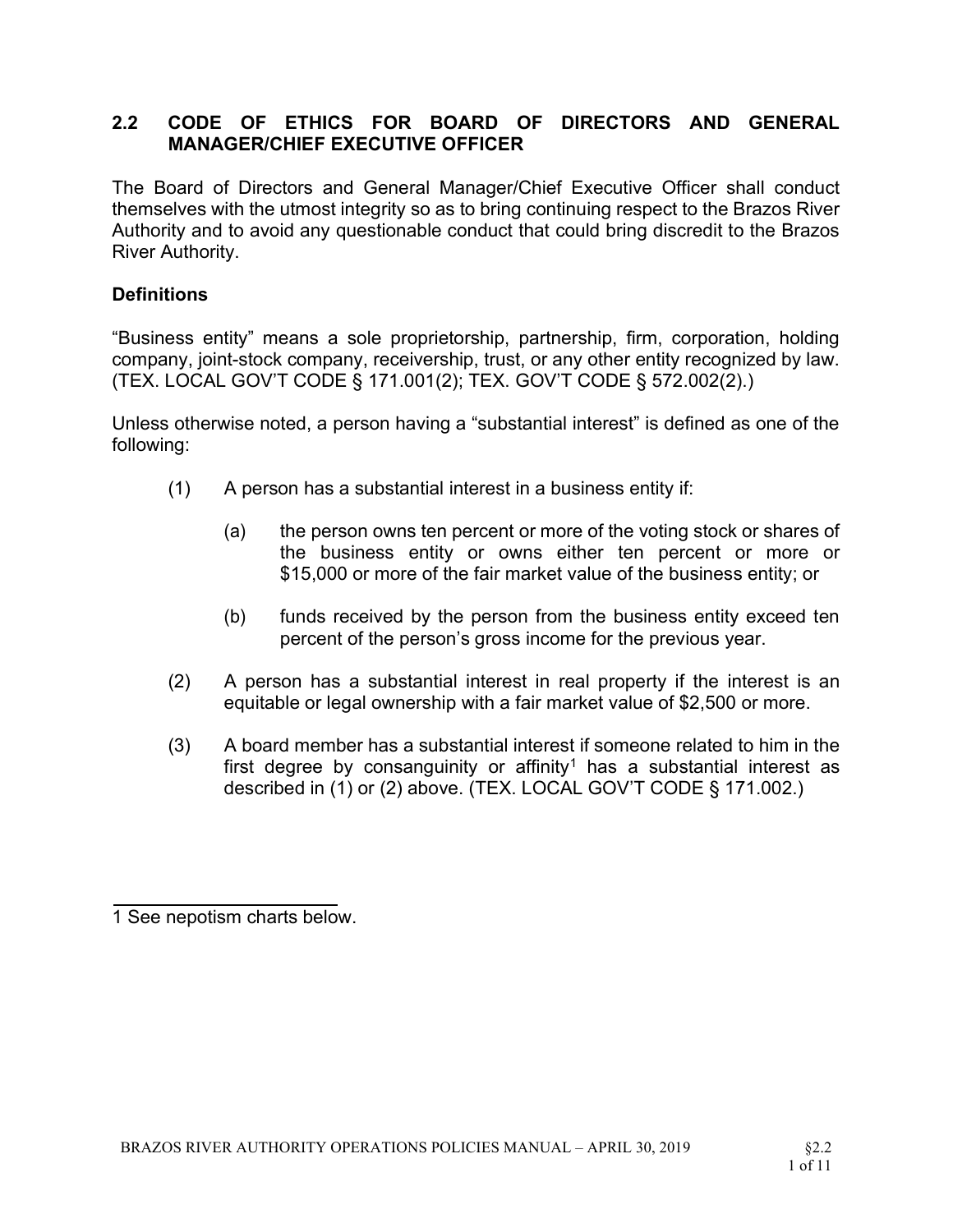# Constitutional Limits on Grants of Public Money or Things of Value

The Brazos River Authority may not grant public money or things of value to any person, association, or individual except as provided in the Texas Constitution. (TEX. CONST. ART. III, § 52.)

# Limitation on Contracting with Former Brazos River Authority Director

A person who has served as a Board Member of the Brazos River Authority may not contract with the Brazos River Authority or be employed by an organization to which the Brazos River Authority has awarded a contract for one year following the date on which the person ceased to serve as a Board Member. (TEX. WATER CODE § 49.072.)

# Conflicts of Interest Concerning Board Members

Before a contract award is made, each board member who has a substantial interest in a potential contractor must disclose that interest by affidavit filed with the Brazos River Authority. The board member must abstain from further participation in the award of the contract if such award would have a special economic effect on that potential contractor that is distinguishable from the effect on the public. (TEX. WATER CODE § 49.214; TEX. LOCAL GOV'T CODE §§ 171.002, 171.004(a).)

The Board of Directors must take a separate vote on any budget item specifically dedicated to a contractor in which a board member has a substantial interest. The board member may not participate in the separate vote. (TEX. WATER CODE § 49.214; TEX. LOCAL GOV'T CODE §§ 171.002, 171.005.)

A board member shall not act as surety for a business entity that has work, business, or a contract with Brazos River Authority. (TEX. LOCAL GOV'T CODE § 171.003(a).)

A board member shall not act as surety on an official bond required of an officer of Brazos River Authority. (TEX. LOCAL GOV'T CODE § 171.003(a).)

A board member may serve as a member of the board of directors of private, nonprofit corporations when he receives no compensation or other remuneration for doing so. (TEX. LOCAL GOV'T CODE § 171.009.)

A board member who has a personal or private interest in a measure, proposal, or decision pending before the board must publicly disclose the fact to the board in a meeting called and held in compliance with the Open Meetings Act. The board member may not vote or otherwise participate in the decision. Disclosure must also be entered in the board's minutes. (TEX. GOV'T CODE § 572.058(a).)

# Conflicts of Interest Concerning Leases

The Brazos River Authority shall not lease any office space or other real property from a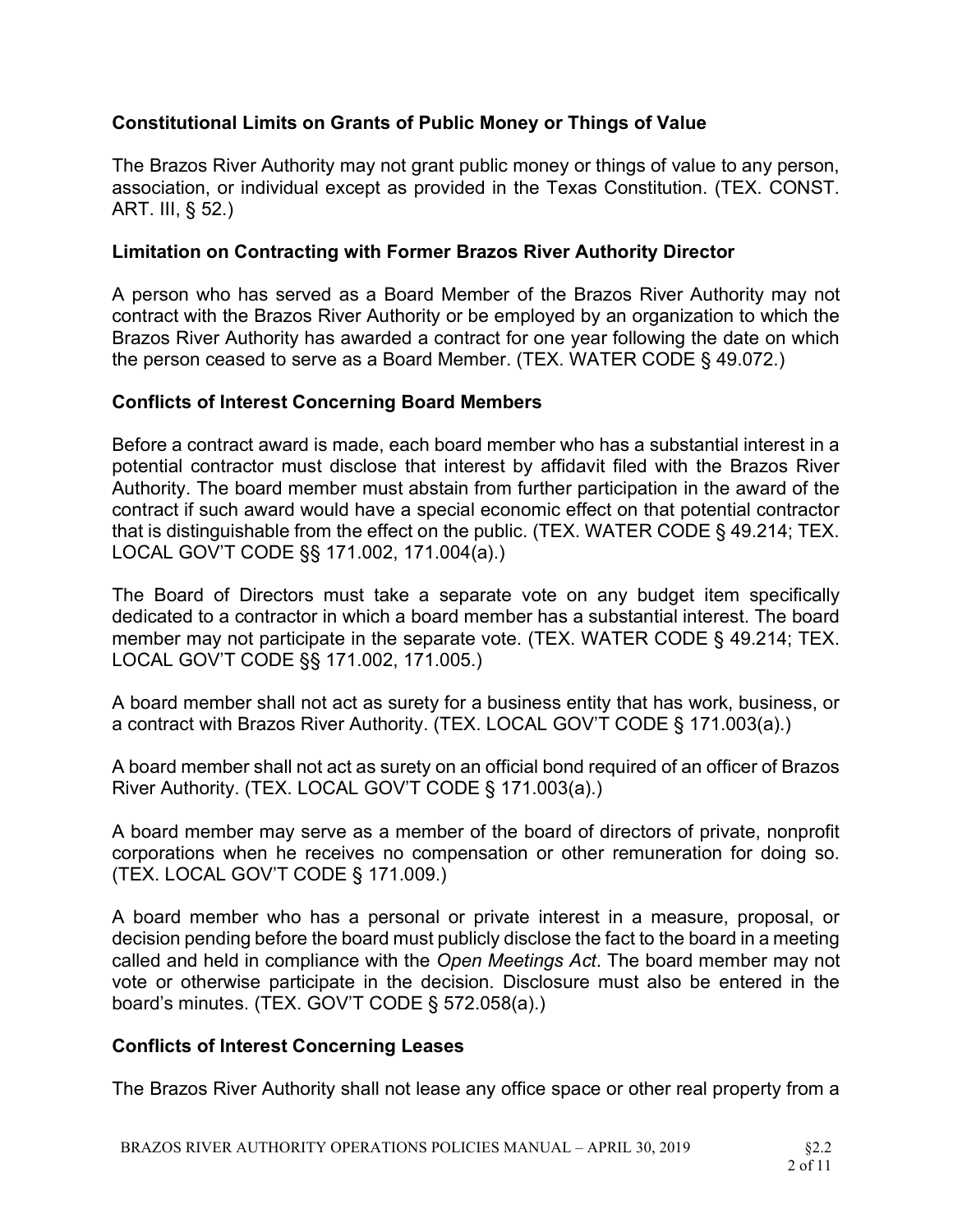member of the legislature, an executive or judicial officer elected in a statewide election, or a business entity in which the legislator or officer has a substantial interest. The legislator or officer has a substantial interest in a business entity if he:

- (1) has a controlling interest in the business entity;
- (2) owns more than ten percent of the voting interest in the business entity;
- (3) owns more than \$25,000 of the fair market value of the business entity;
- (4) has a direct or indirect participating interest by shares, stock, or otherwise, regardless of whether voting rights are included, in more than ten percent of the profits, proceeds, or capital gains of the business entity;
- (5) is a member of the board of directors or other governing board of the business entity;
- (6) serves as an elected officer of the business entity; or
- (7) is an employee of the business entity. (TEX. GOV'T CODE §§ 572.005, 572.057; TEX. WATER CODE § 49.199(a)(1); 30 TEX. ADMIN. CODE §§ 292.11(a), 292.13(1).

## Nepotism

The Brazos River Authority shall comply with the anti-nepotism rules set forth in Government Code Chapter 573, as amended from time to time, and the provisions thereof are incorporated into the policies of the Brazos River Authority.

General Rule: The Board of Directors shall not hire an individual who is related to any of the board members within the third degree of consanguinity or within the second degree of affinity. (TEX. GOV'T CODE § 573.041(2); 30 TEX. ADMIN. CODE § 292.13(1)(B); see also Op. Tex. Att'y Gen. No. JC-0184 (2000).)

Exceptions: This rule applies only to the hiring of *individuals*. (Tex. Att'y Gen. LO-97-028 (1997).) This rule applies only when the board has control over the hiring decision. (Tex. Att'y Gen. LO-95-012 (1995).)

General Rule: A board member shall not vote to hire an individual related to another public official within the third degree of consanguinity or within second degree of affinity in exchange for the other public official's hiring or voting to hire an individual related to the board member within the third degree of consanguinity or within second degree of affinity. ("Trading") (TEX. GOV'T CODE § 573.044.)

**Exceptions:** This rule does not apply when the individual already holds the position at the time the related board member is appointed and has continuously held that position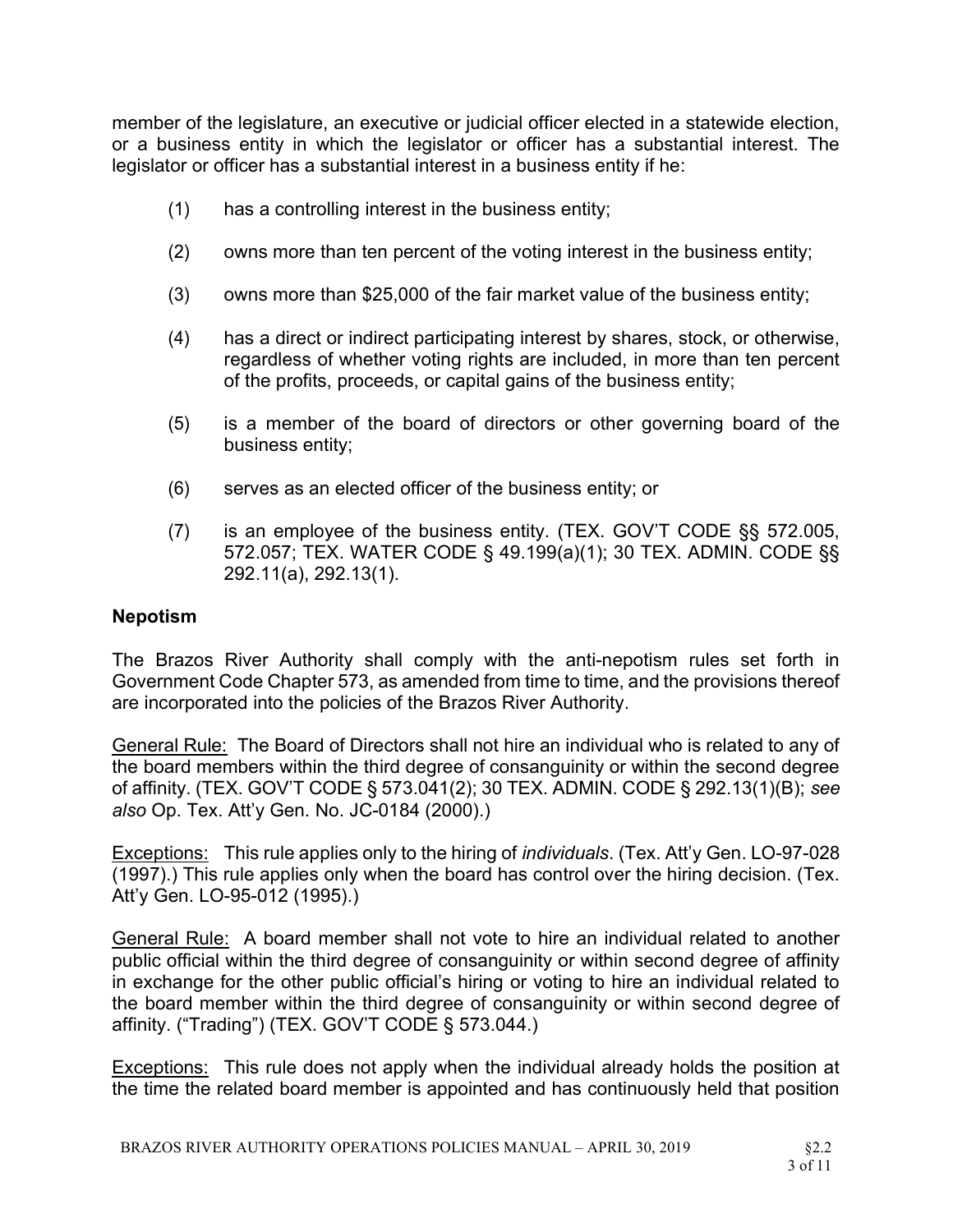for at least thirty days. Under these circumstances, the related board member shall not deliberate or vote on the appointment, reappointment, confirmation of the appointment or reappointment, employment, reemployment, change in status, compensation, or dismissal of the individual as an individual as opposed to the class or category of employment to which the individual belongs. (TEX. GOV'T CODE § 573.062.) An appointment or employment of a personal attendant by an officer of the state or a political subdivision of the state for attendance on the officer who, because of physical infirmities, is required to have a personal attendant. (Tex. Gov't Code § 573.061(5).)

The following charts illustrate kinship by affinity and kinship by consanguinity:

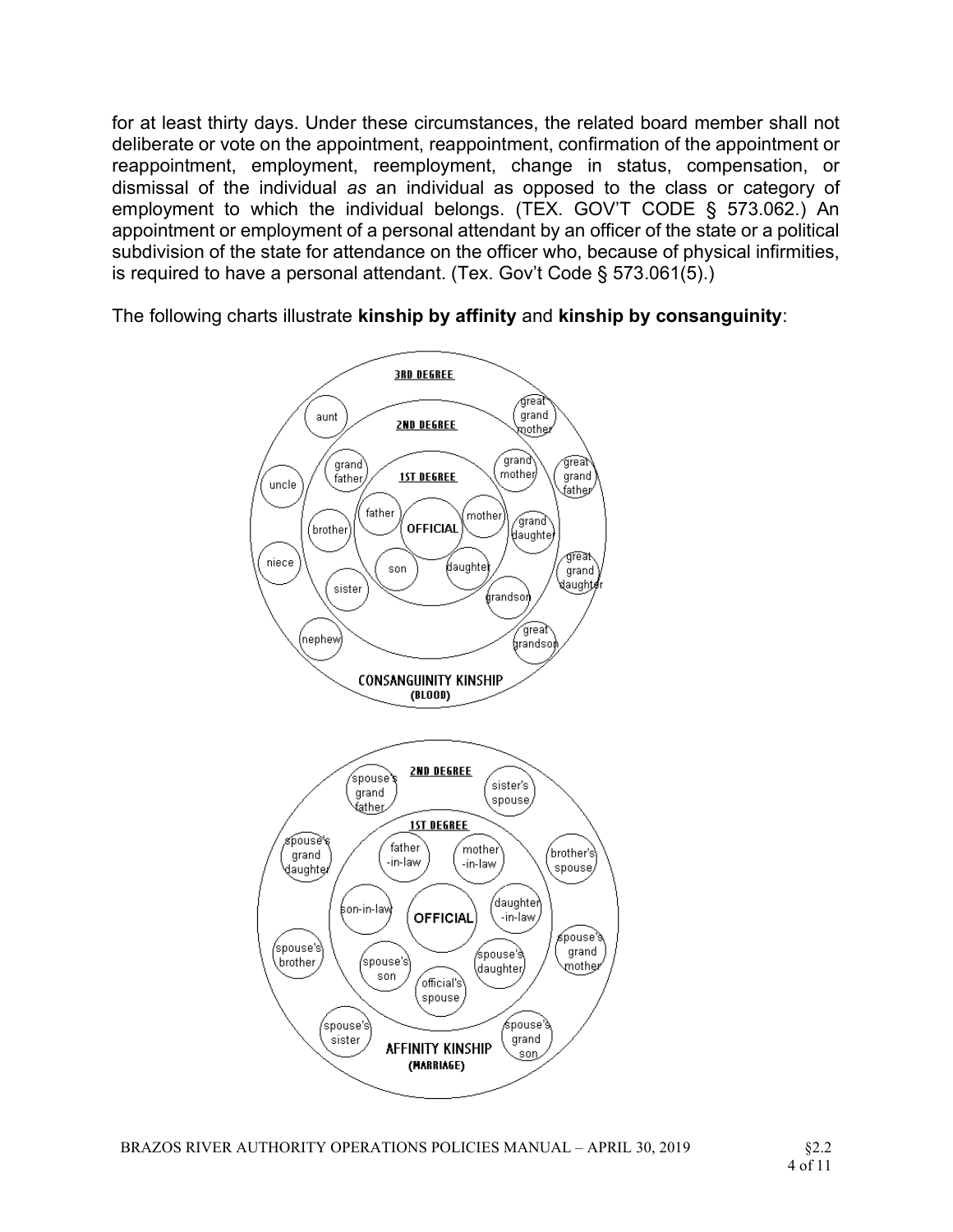## Nepotism Disclosure

If the General Manager/Chief Executive Officer, Chief Financial Officer, Cash and Investment Manager/Financial Analyst or other person designated by the Brazos River Authority as an "investment officer" pursuant to the provisions of the Public Funds Investment Act is related within the second degree by affinity or consanguinity to an individual seeking to sell an investment to the Brazos River Authority, he must file a statement disclosing that relationship with the Board of Directors and with the Texas Ethics Commission. (TEX. GOV'T CODE § 2256.005(i).)

# Personal Financial Disclosure

The General Manager/Chief Executive Officer and each member of the Board of Directors shall file an annual financial statement with the Texas Ethics Commission in compliance with chapter 572 of the Texas Government Code. (TEX. GOV'T CODE § 572.021-.025.)

If the General Manager/Chief Executive Officer, Chief Financial Officer, Cash and Investment Manager/Financial Analyst or other person designated by the Brazos River Authority as an "investment officer" pursuant to the provisions of the Public Funds Investment Act has a "personal business relationship," as defined in the Public Funds Investment Act, with a business organization offering to engage in an investment transaction with the Brazos River Authority, he must file a statement disclosing that personal business interest with the Board of Directors and with the Texas Ethics Commission. (TEX. GOV'T CODE § 2256.005(i).)

## Standards of Conduct for the Brazos River Authority

The Brazos River Authority may accept a gift having a value of \$500 or more only if it has the authority to accept the gift and a majority of the Board of Directors, in an open meeting, acknowledges the acceptance of the gift not later than the ninetieth day after the date the gift is accepted. The name of the donor, a description of the gift, and a statement of the purpose of the gift must be recorded in the board minutes. (Modeled after TEX. GOV'T CODE §§ 575.001-.004.)

The Brazos River Authority may not accept a gift from a person who is a party to a "contested case," as that term is defined in § 2001.003 of the Texas Government Code, until the thirtieth day after the date the decision in the case becomes final. (Modeled after TEX. GOV'T CODE §§ 575.005, 2001.003, 2001.144.)

# Standards of Conduct for Board Members and the General Manager/Chief Executive Officer

When performing regulatory functions or conducting inspections or investigations, board members and the General Manager/Chief Executive Officer shall not solicit, accept, or agree to accept any benefit from a person they know to be subject to regulation, inspection, or investigation by the Brazos River Authority. (TEX. PENAL CODE § 36.08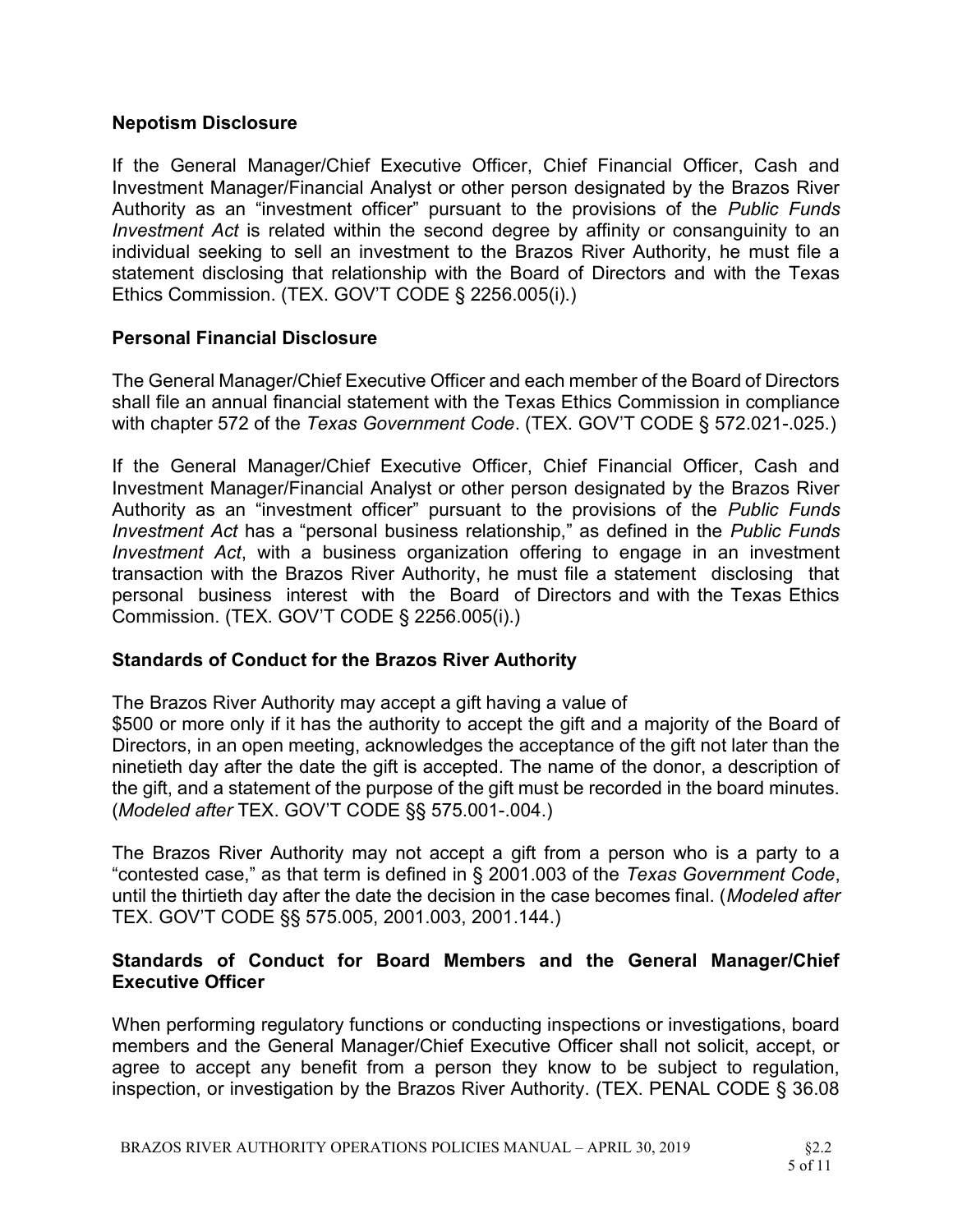(a).)

When carrying on civil or criminal litigation on behalf of the Brazos River Authority, board members and the General Manager/Chief Executive Officer shall not solicit, accept, or agree to accept any benefit from a person against whom they know litigation is pending or contemplated. (TEX. PENAL CODE § 36.08(c).)

When exercising discretion in connection with contracts, purchases, payments, claims, or other pecuniary transactions of the Brazos River Authority, the board members and the General Manager/Chief Executive Officer shall not solicit, accept, or agree to accept any benefit from a person they know is interested in or likely to become interested in any contract, purchase, payment, claim, or transaction involving the exercise of their discretion. (TEX. PENAL CODE § 36.08(d).)

The three rules above do not apply to:

- (1) A fee prescribed by law to be received by the board members or the General Manager/Chief Executive Officer or any other benefit to which the board members and the General Manager/Chief Executive Officer are lawfully entitled or for which they give legitimate consideration in a capacity other than that of a board member or the General Manager/Chief Executive Officer. (TEX. PENAL CODE § 36.10(a)(1).)
- (2) A gift or other benefit conferred on account of kinship or a personal, professional, or business relationship independent of the official status of the board member or the General Manager/Chief Executive Officer. (TEX. PENAL CODE § 36.10(a)(2).)
- (3) A benefit to the General Manager/Chief Executive Officer or board member that is derived from a function in his honor or appreciation if the benefit, if in excess of \$50.00, is reported in a financial statement pursuant to the provisions of chapter 572 of the Texas Government Code and the benefit is used solely to defray the expenses that accrue in the performance of duties or activities in connection with the position which are not reimbursable by the Brazos River Authority. (TEX. PENAL CODE § 36.10(a)(3).)
- (4) An item with a value of less than \$50.00, excluding cash or a negotiable instrument. (TEX. PENAL CODE § 36.10(a)(6).)
- (5) An item issued by the Brazos River Authority that allows the use of property or facilities owned, leased, or operated by the Brazos River Authority. (TEX. PENAL CODE § 36.10(a)(7).)
- (6) Food, lodging, transportation, or entertainment accepted by the board member or the General Manager/Chief Executive Officer as a guest, so long as such benefit, if required to be reported by law, is so reported by the board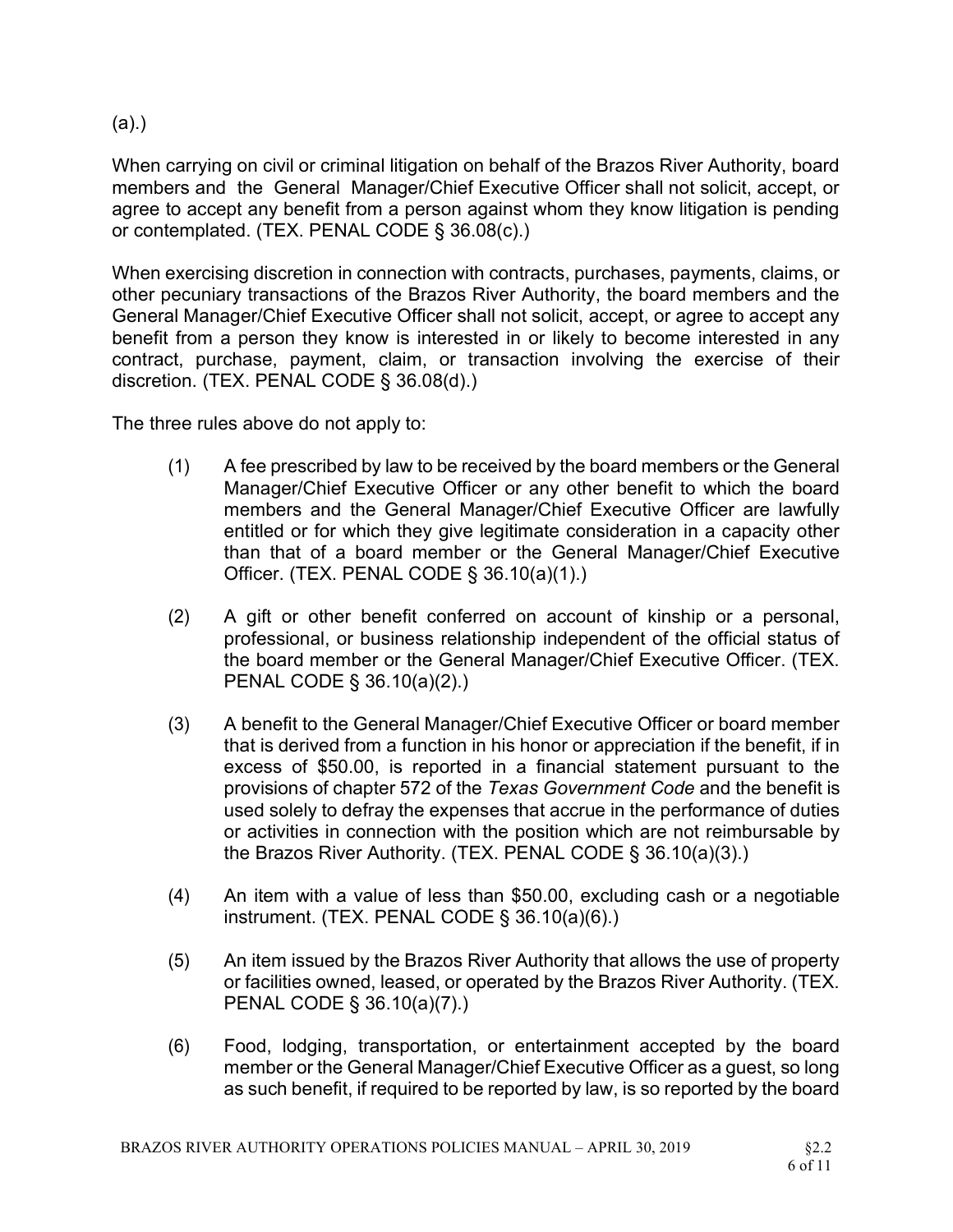member or the General Manager/Chief Executive Officer. (TEX. PENAL CODE § 36.10(b).)

Board members and the General Manager/Chief Executive Officer shall not solicit, accept or agree to accept any benefit as consideration for their decision, opinion, recommendation, vote or other exercise of discretion as a board member or the General Manager/Chief Executive Officer. (TEX. PENAL CODE §§ 36.02(a)(1).)

Board members and the General Manager/Chief Executive Officer shall not solicit, accept, or agree to accept an honorarium in consideration for services that they would not have been requested to provide but for their position or Brazos River Authority duties. Board members and the General Manager/Chief Executive Officer, however, are not prohibited from accepting transportation and lodging expenses in connection with conferences or similar events in which they render services, such as addressing an audience or engaging in a seminar, to the extent that those services are more than merely perfunctory, or from accepting meals in connection with such events. (TEX. PENAL CODE § 36.07.)

Board members and the General Manager/Chief Executive Officer shall not intentionally or knowingly violate a law relating to their position with the intent to obtain a benefit or intent to harm or defraud another. (TEX. PENAL CODE § 39.02(a)(1).)

Board members and the General Manager/Chief Executive Officer shall not misuse Brazos River Authority property, services, personnel, or any other thing of value belonging to the Brazos River Authority that has come into their custody or possession by virtue of their position. (TEX. PENAL CODE § 39.02(a)(2).)

Board members and the General Manager/Chief Executive Officer shall not accept or solicit gifts, favors, or services that might reasonably tend to influence them in the discharge of their Brazos River Authority duties or that they know or should know are being offered with the intent to influence them in the discharge of their Brazos River Authority duties. (TEX. GOV'T CODE § 572.051(1).)

Board members and the General Manager/Chief Executive Officer shall not accept other employment or engage in business or professional activity that they might reasonably expect would require or induce them to disclose confidential information acquired by reason of their being a member of the Brazos River Authority Board of Directors or the General Manager/Chief Executive Officer. (TEX. GOV'T CODE § 572.051(2).)

Board members and the General Manager/Chief Executive Officer shall not accept other employment or compensation that could reasonably be expected to impair their independence of judgment in performance of their Brazos River Authority duties. (TEX. GOV'T CODE § 572.051(3).)

Board members and the General Manager/Chief Executive Officer shall not make personal investments that could reasonably be expected to create a substantial conflict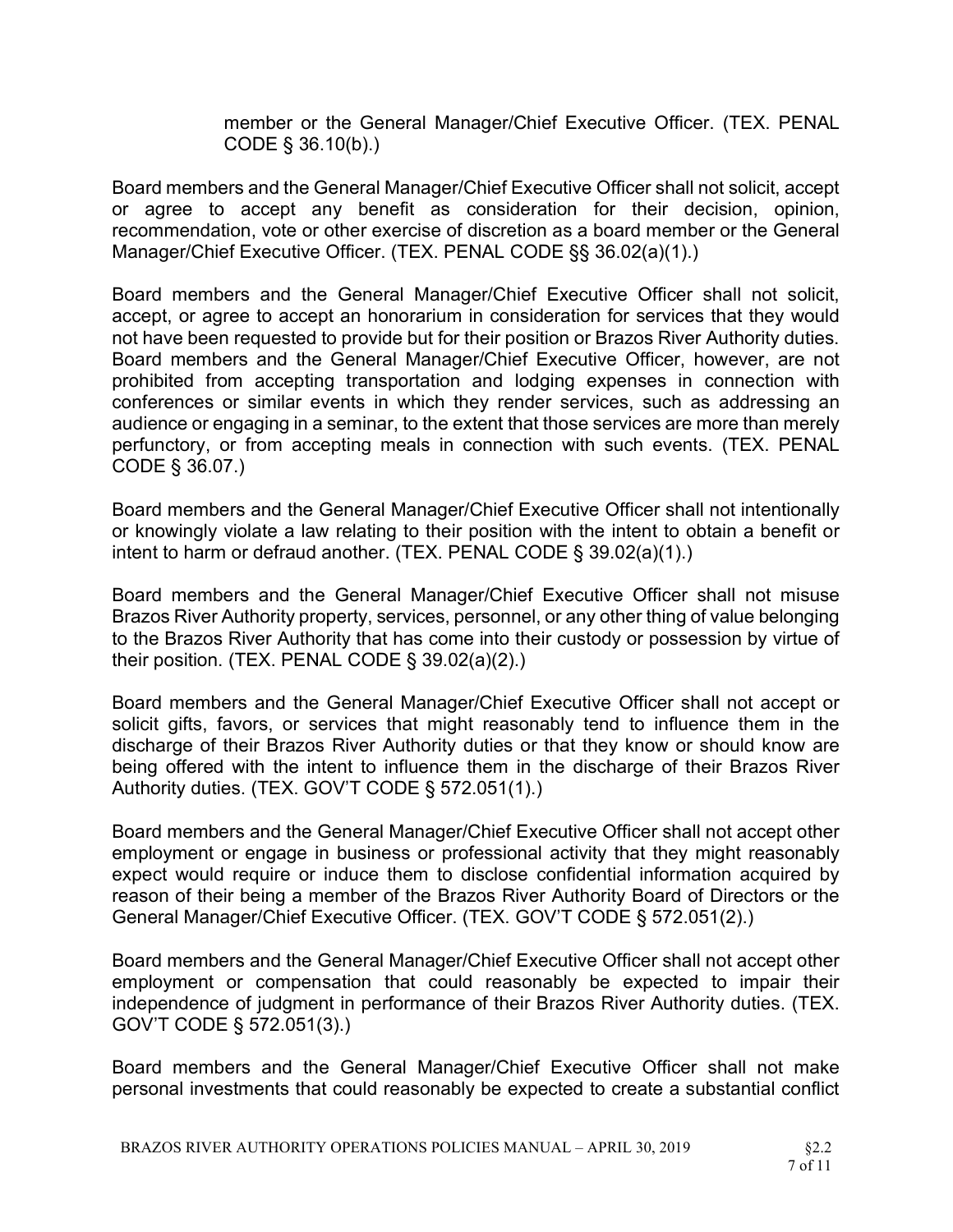between their private interests and those of the public. (TEX. GOV'T CODE § 572.051(4).)

Board members and the General Manager/Chief Executive Officer shall not intentionally or knowingly solicit, accept, or agree to accept any benefit for having exercised their Brazos River Authority powers or duties in favor of another. (TEX. GOV'T CODE § 572.051(5).)

Board members and the General Manager/Chief Executive Officer shall not solicit or accept from a governmental entity a commission, fee, bonus, retainer, or rebate as compensation for their personal solicitation of the award of a contract for services or sale of goods to Brazos River Authority. This rule does not apply to contracts awarded by competitive bid. (TEX. GOV'T CODE § 572.056.)

# Conflict Disclosure Statement

## **Definitions**

"Agent" means a third party who undertakes to transact some business or manage some affair for another person by the authority or on account of the other person. The term includes an employee.

"Business relationship" means a connection between two or more parties based on commercial activity of one of the parties. The term does not include a connection based on:

- (1) a transaction that is subject to rate or fee regulation by a federal, state, or local governmental entity or an agency of a federal, state, or local governmental entity;
- (2) a transaction conducted at a price and subject to terms available to the public; or
- (3) a purchase or lease of goods or services from a person that is chartered by a state or federal agency and that is subject to regular examination by, and reporting to, that agency.

"Contract" means a written agreement for the sale or purchase of real property, goods, or services.

"Family member" means a person related to another person within the first degree by consanguinity or affinity, as described by Subchapter B, Chapter 573, Government Code.

"Family relationship" means a relationship between a person and another person within the third degree by consanguinity or the second degree by affinity, as those terms are defined by Subchapter B, Chapter 573, Government Code. (2-b)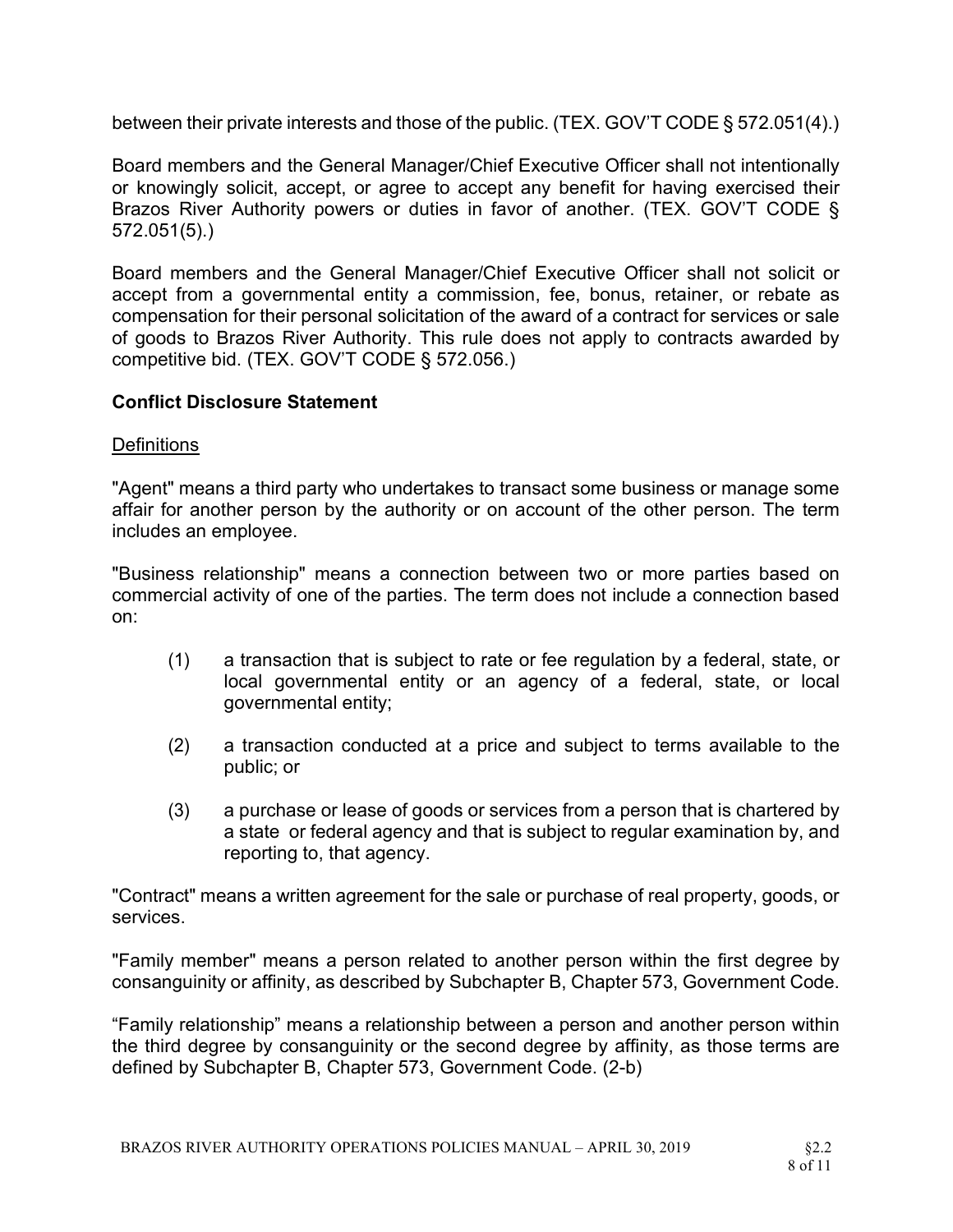"Gift" means a benefit offered by a person, including food, lodging, transportation, and entertainment accepted as a guest. The term does not include a benefit offered on account of kinship or a personal, professional, or business relationship independent of the official status of the recipient.

"Investment income" means dividends, capital gains, or interest income generated from:

- (1) a personal or business checking or savings account, share draft or share account, or other similar account;
- (2) a personal or business investment; or
- (3) a personal or business loan.

"Local government officer" means:

- (1) a member of the governing body of a local governmental entity;
- (2) a director, superintendent, administrator, president, or other person designated as the executive officer of a local governmental entity; or
- (3) an agent of a local governmental entity who exercises discretion in the planning, recommending, selecting, or contracting of a vendor

"Vendor" means a person who enters or seeks to enter into a contract with a local governmental entity. The term includes an agent of a vendor. The term includes an officer or employee of a state agency when that individual is acting in a private capacity to enter into a contract. The term does not include a state agency except for Texas Correctional Industries. (TEX. LOCAL GOV'T CODE § 176.001.)

## Filing Requirements

Board Members, the General Manager/Chief Executive Officer, and applicable employees must file a conflicts disclosure statement in accordance with Chapter 176, Local Government Code, which requires disclosure with respect to a vendor who enters or seeks to enter into a contract with the Brazos River Authority or is an agent of such a person (this does not include contracts with the state, a political subdivision of the state, the Federal Government, or foreign governments) if the vendor:

(1) has an employment or other business relationship with the local government officer or a family member of the officer that results in the officer or family member receiving taxable income, other than investment income, that exceeds \$2,500 during the 12-month period preceding the date that the officer becomes aware that a contract has been executed or the Brazos River Authority is considering entering into a contract with the vendor, or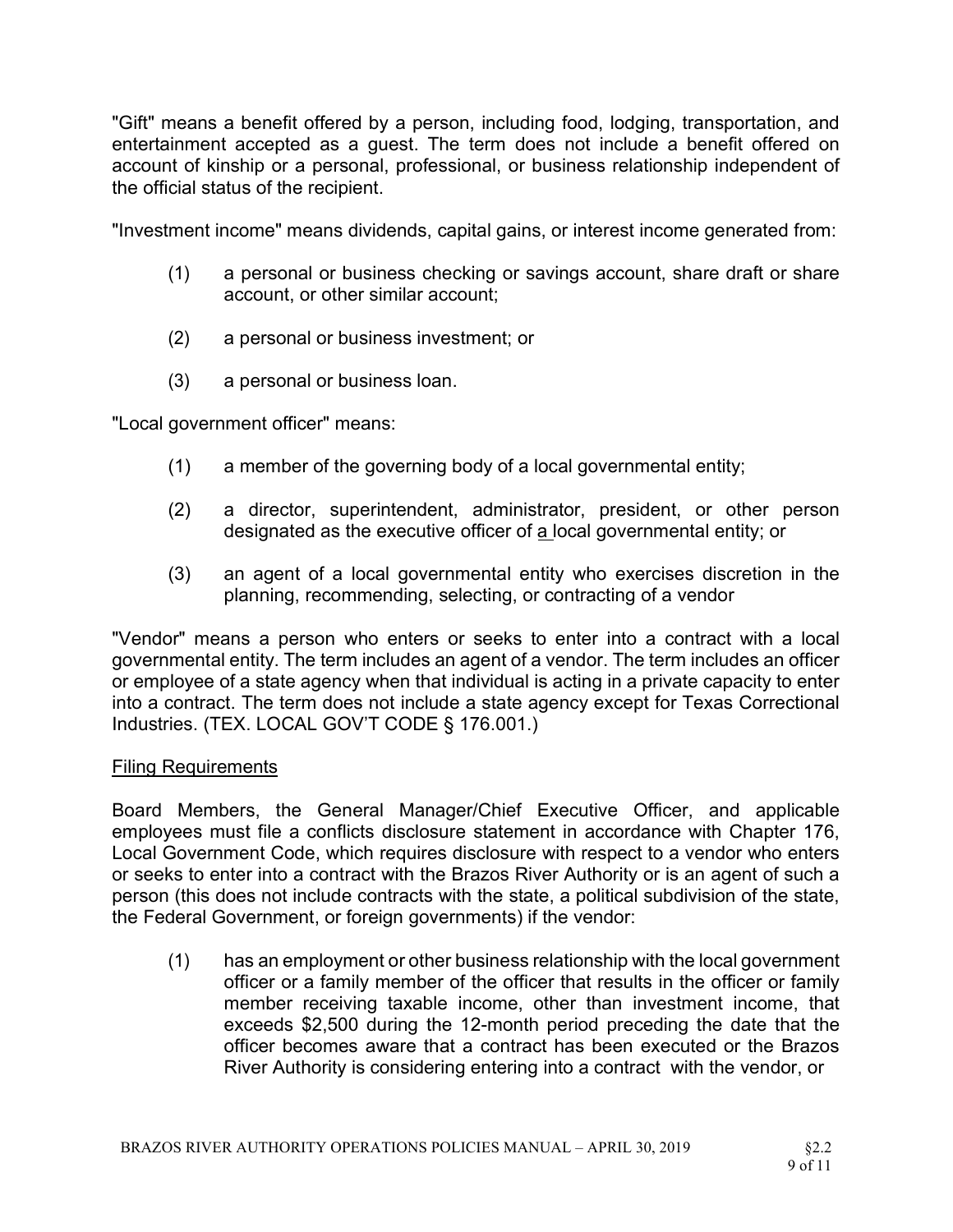- (2) has given the local government officer or a family member of the officer one or more gifts that have an aggregate value of more than \$100 in the 12 month period preceding the date the officer becomes aware that a contract has been executed or the Brazos River Authority is considering entering into a contract with the person (an officer is not required to file a conflicts disclosure statement in regards to a gift if the gift is 1) a political contribution as defined by Title 15, Election Code, or 2) food accepted as a guest).
- (3) has a family relationship with the local government officer. (TEX. LOCAL GOV'T CODE § 176.003.)

If a local government officer is required to file a conflicts disclosure statement, it must be filed by 5 p.m. on the seventh business day after the date on which the officer becomes aware of the facts that require the filing of the statement.

## **Penalties**

A local government officer commits an offense if the officer is required to file a conflicts disclosure statement and knowingly fails to do so within the required timeframe.

An offense under this chapter is:

- (1) a Class C misdemeanor if the contract amount is less than \$1 million or if there is no contract amount for the contract;
- (2) a Class B misdemeanor if the contract amount is at least \$1 million but less than \$5 million; or
- (3) a Class A misdemeanor if the contract amount is at least \$5 million. (TEX. LOCAL GOV'T CODE §§ 176.013.)

## Form of Conflicts Disclosure Statement

The conflicts disclosure statement shall be in the form adopted by the Texas Ethics Commission. (TEX. LOCAL GOV'T CODE § 176.0003(e).)

## Miscellaneous Requirements

The records administrator for the Brazos River Authority shall maintain a list of local government officers and shall make that list available to the public and any person who may be required to file a questionnaire under Section 176.006 of the Local Government Code. (TEX. LOCAL GOV'T CODE § 176.0065.)

The Brazos River Authority shall make conflicts disclosure statements and conflicts questionnaires filed in accordance with Chapter 176 of the Local Government Code available to the public on its web site. (TEX. LOCAL GOV'T CODE § 176.009.)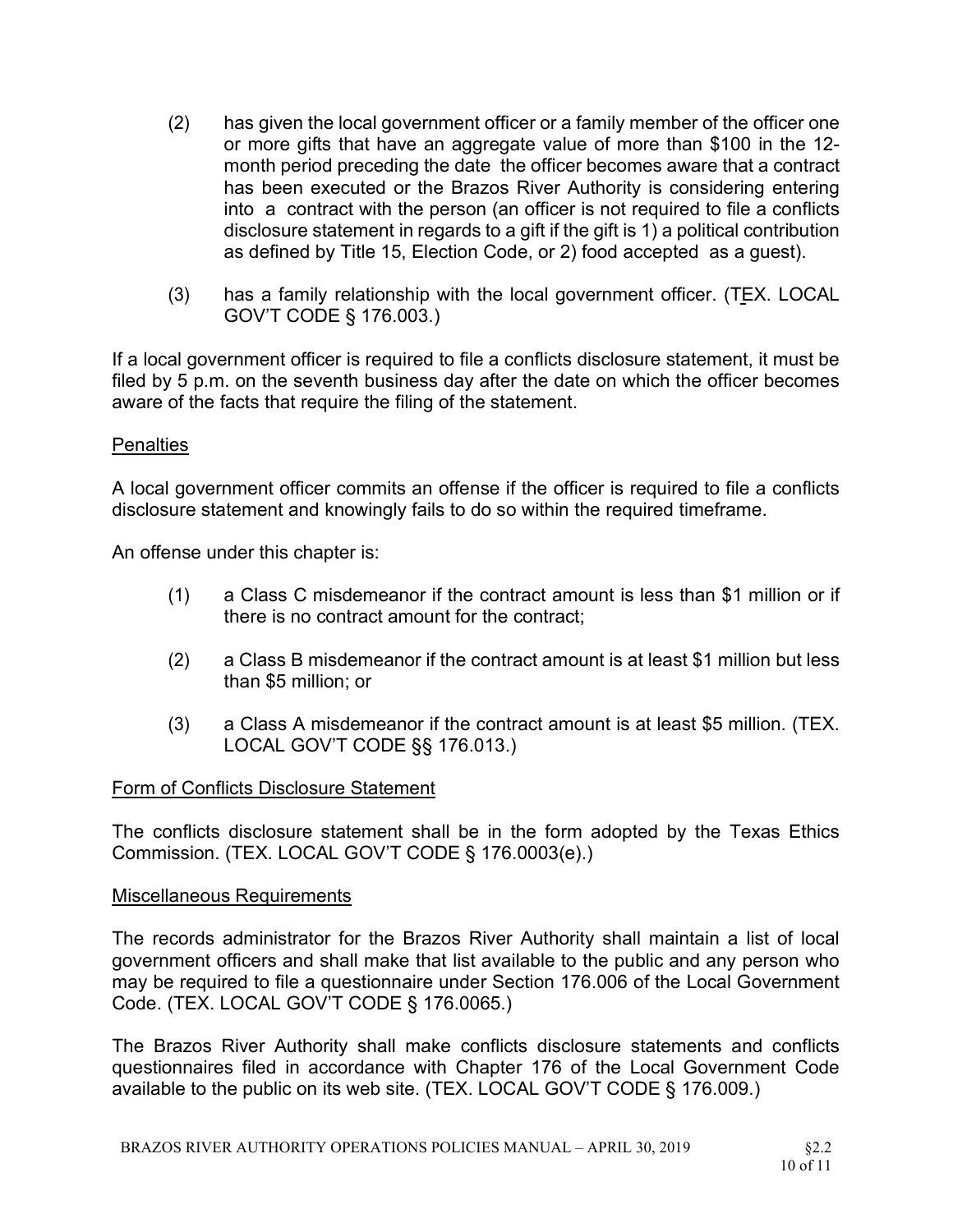## Authority for Policy 2.2

TEX. CONST. ART. III, § 52. TEX. GOV'T CODE §§ 572.001-.058, 573.001-.084, 575.001-.005, 2001.003, 2001.144, 2252.901(a), 2254.033, 2256.005(i). TEX. LOCAL GOV'T CODE §§ 171.001-.0013; §§ 176.001-.013. TEX. PENAL CODE §§ 36.01-.10, 39.01-.06. TEX. WATER CODE §§ 49.056-.057(d), 49.072, 49.199, 49.214. 30 TEX. ADMIN. CODE §§ 292.11(a), 292.13. Op. Tex. Att'y Gen. No. JC-0184 (2000). Tex. Att'y Gen. LO-97-028 (1997). Tex. Att'y Gen. LO-95-012 (1995).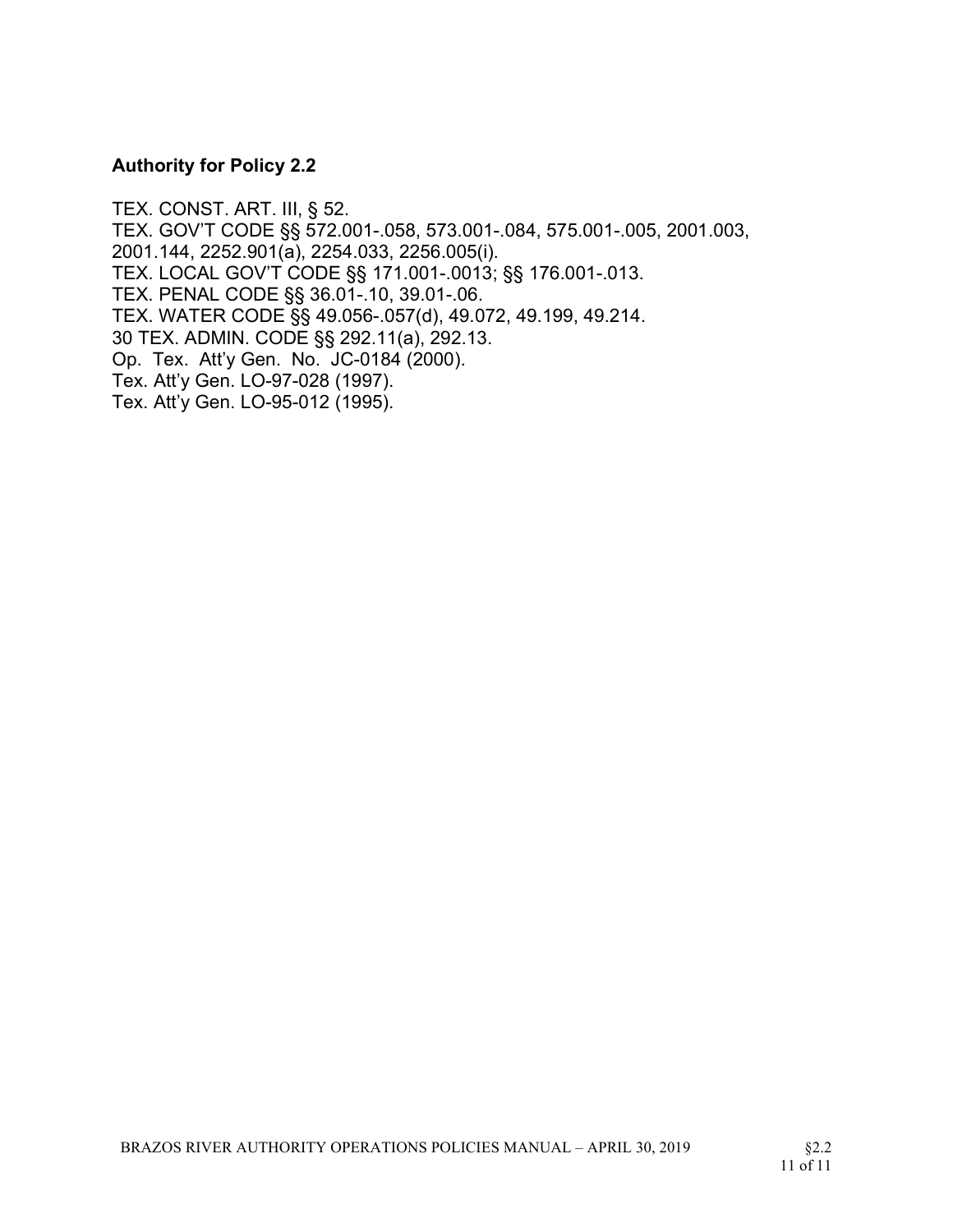# 2.3 Ethics Policy

All officers and employees shall abide by the Brazos River Authority's Ethics Policy. In accordance with the Ethics Policy, an officer or employee of the Brazos River Authority shall not:

- (1) accept or solicit any gift, favor, or service that might reasonably tend to influence the officer or employee in the discharge of official duties or that the officer or employee knows or should know is being offered with the intent to influence the officer's or employee's official conduct;
- (2) accept other employment or engage in a business or professional activity that the officer or employee might reasonably expect would require or induce the officer or employee to disclose confidential information acquired by reason of the official position;
- (3) accept other employment or compensation that could reasonably be expected to impair the officer's or employee's independence of judgment in the performance of the officer's or employee's official duties;
- (4) make personal investments that could reasonably be expected to create a substantial conflict between the officer's or employee's private interest and the public interest; or
- (5) intentionally or knowingly solicit, accept, or agree to accept any benefit for having exercised the officer's or employee's official powers or performed the officer's or employee's official duties in favor of another. (TEX. GOV'T CODE § 572.051(a).)

Employees who violate the Brazos River Authority's Ethics Policy are subject to termination or another employment related sanction. (TEX. GOV'T CODE § 572.051(b).) Copies of the Ethics Policy and Chapter 572, Subchapter C of the Texas Government Code shall be distributed to all current employees, all new employees within three days of hire, and all new officers within three days of qualification for office. (TEX. GOV'T CODE § 572.051(c) and (h).)

# Authority for Policy 2.3

TEX. GOV'T CODE § 572.051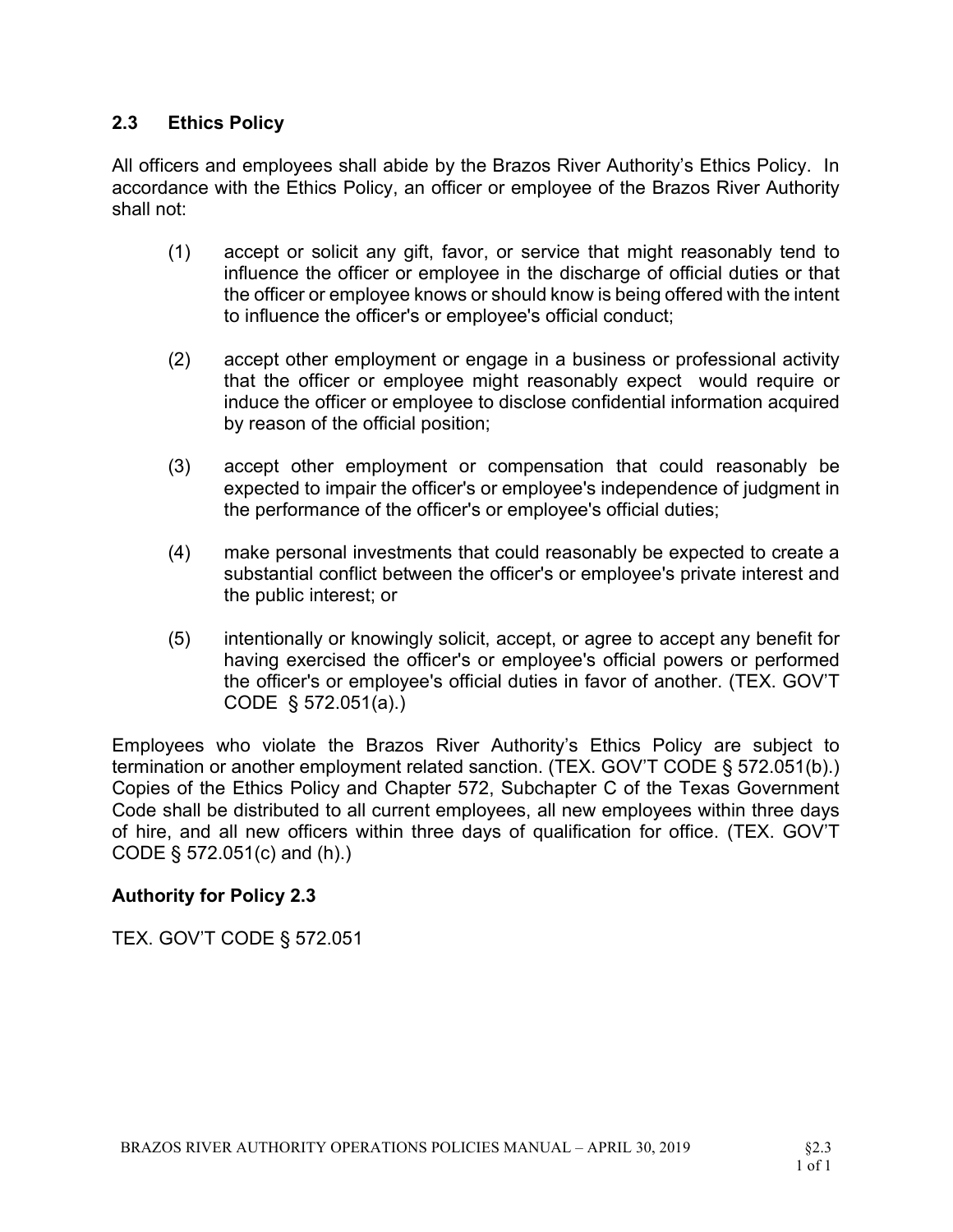# 2.4 DIRECTORS' FEES AND REIMBURSEMENT OF BUSINESS EXPENSES

# Directors' Fees

Within budgetary limitations, each director shall receive fees of office of \$150 a day for each day the director actually spends performing the duties of a director; provided, however, that the total fees of office received by a director in a single fiscal year shall not exceed \$7,200. In this policy, the phrase "performing the duties of a director" means substantive performance of the management or business of the Brazos River Authority, including participation in board or committee meetings or other activities involving the substantive deliberation of Brazos River Authority business and in pertinent educational programs. The phrase does not include routine or ministerial activities such as the execution of documents, self-preparation for meetings, or other activities requiring a minimal amount of time. (TEX. WATER CODE § 49.060; Brazos River Authority Bylaws  $§ 1.04.$ 

# Reimbursement of Business Expenses

Within budgetary limitations, each director is entitled to receive reimbursement of actual expenses reasonably and necessarily incurred while performing the duties of a director. In lieu of reimbursement, the Brazos River Authority may directly pay for travel expenses. (TEX. WATER CODE §§ 49.060, 49.199(a); 30 TEX. ADMIN. CODE § 292.13(2); Brazos River Authority Bylaws § 1.04.)

## Travel Expenses

Travel expenses include, but are not necessarily limited to, the actual expenses reasonably and necessarily incurred in connection with performing the duties of a director. Travel expenses are limited to those incurred for meals, lodging, registration, fees, travel, transportation, and other necessary business expenditures. Travel expenses may include the purchase of alcohol when deemed appropriate by the Presiding Officer; provided, however, alcohol may not be consumed on or in facilities owned or under the control of the Brazos River Authority. (TEX. GOV'T CODE § 611.001; TEX. WATER CODE §§ 49.060, 49.199(a); 30 TEX. ADMIN. CODE §292.13(2); Brazos River Authority Bylaws § 1.04.)

In addition, the Board of Directors shall comply with the following:

- (1) Directors may attend State or National meetings or conferences associated with the water business. The Brazos River Authority will provide payment or reimbursement of funds to Directors attending conferences or training, either in-state or within the lower continental United States (48 states), in an amount not to exceed \$2,500 per Director per budget year.
- (2) The Board of Directors acknowledges the need for its Presiding Officer to attend various functions and meetings throughout the year and therefore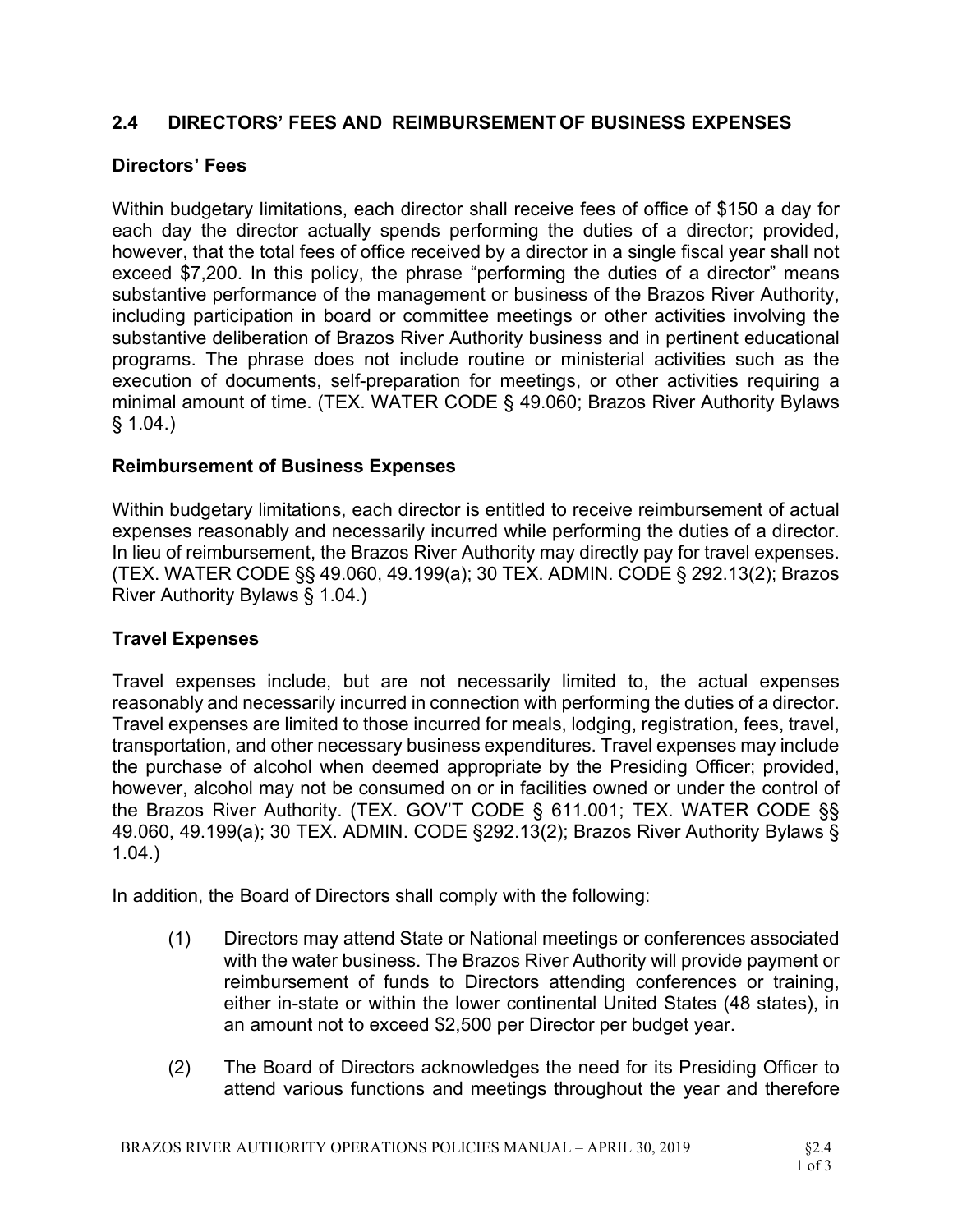resolves to allow payment or reimbursement of all ordinary and necessary expenses incurred by the Presiding Officer in performing his duties.

## Privately-Owned Conveyances

Auto travel expense in a privately owned automobile will be paid at the standard mileage rate established by the Internal Revenue Service. Air travel expense in a privately owned aircraft will be paid at the same rates established by the Texas Legislature for board members. In addition to the amount entitled to be reimbursed for air travel set forth above, if two or more directors travel with another director in an aircraft owned or leased by the other director, the director who owns or leases the aircraft is entitled to an amount equal to the amount that would have been paid or reimbursed to each additional director had those directors incurred average coach airfare. The total reimbursement to the director may not exceed the total cost of the trip. If the director leases the aircraft, the director may require the reimbursement to be paid to the vendor providing the leased aircraft instead of to the director. The vendor of a leased aircraft may be a proprietorship, partnership, or corporation in which the director has an interest. (TEX. WATER CODE §§ 49.060, 49.199(a); 30 TEX. ADMIN. CODE § 292.13(2); Brazos River Authority Bylaws § 1.04.; TEX. GOV'T CODE § 660.074)

# Commercial or Charter Conveyances

Travel by commercial or charter conveyance or other conveyance not owned by a director but rented or otherwise utilized by a director for transportation shall be reimbursed at actual cost, not to exceed customary rates for like service; however, transportation expenses on a common carrier shall not be reimbursed in an amount exceeding the lowest available fare. (TEX. GOV'T CODE § 611.001; TEX. WATER CODE §§ 49.060, 49.199(a); 30 TEX. ADMIN. CODE § 292.13(2); Brazos River Authority Bylaws § 1.b.)

# Lodging

A director shall not be reimbursed for expenses incurred as the result of his failure to cancel lodging reservations unless the failure to do so resulted from circumstances beyond the director's control. (TEX. WATER CODE §§ 49.060, 49.199(a); 30 TEX. ADMIN. CODE § 292.13(2); Brazos River Authority Bylaws § 1.04.)

## Entertainment Expenses

Directors are entitled to receive reimbursement for reasonable expenses incurred entertaining persons in the course of Brazos River Authority business. (Brazos River Authority Bylaws § 1.04.)

## Filing Requirements

In order to receive fees of office and reimbursement for expenses, each director shall file with the Treasurer of the Brazos River Authority a verified statement showing the number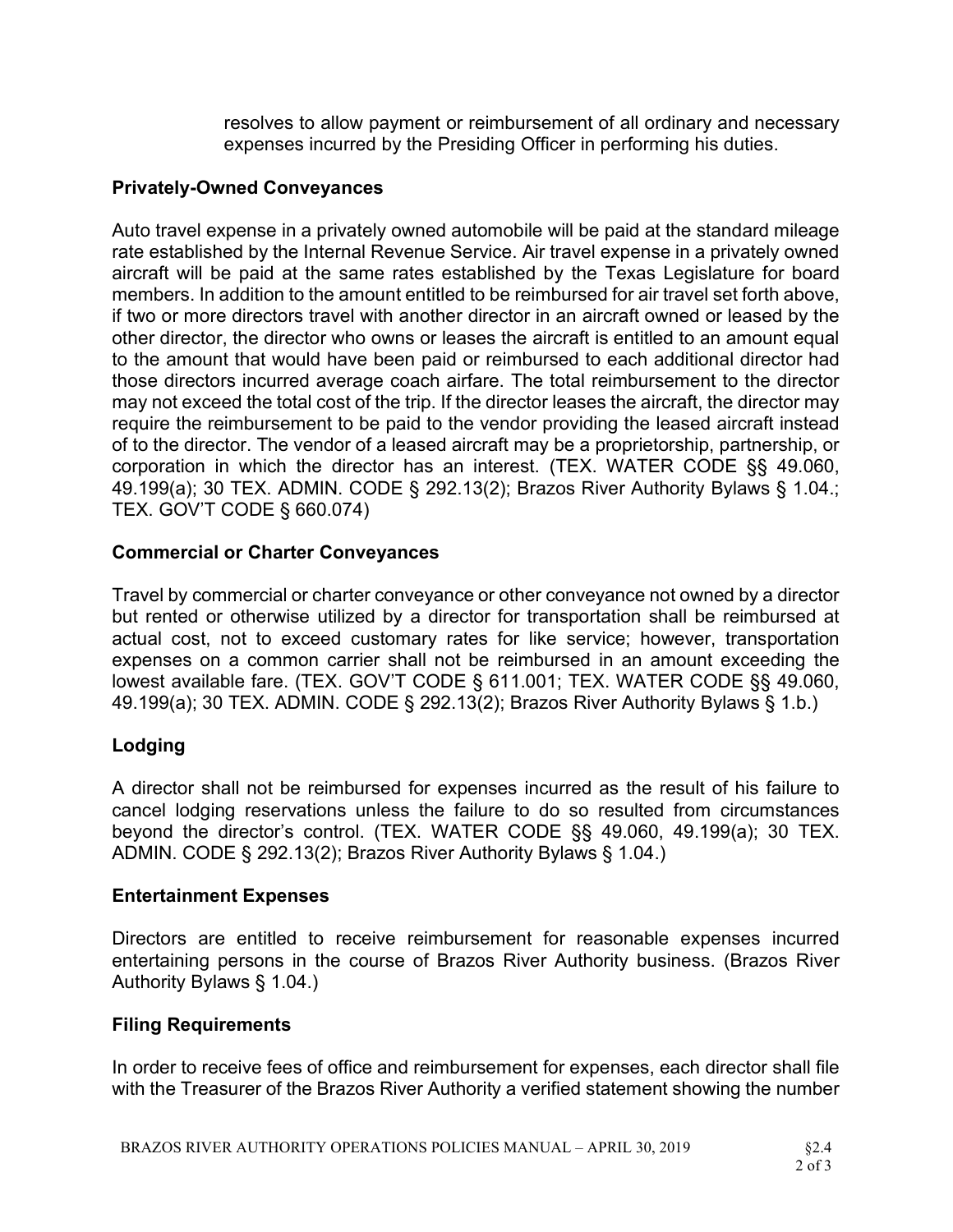of days actually spent in the service of the Brazos River Authority and a general description of the duties performed for each day of service. (TEX. WATER CODE §§ 49.060, 49.199(a); 30 TEX. ADMIN. CODE § 292.13(2); Brazos River Authority Bylaws § 1.04.)

# Authority for Policy 2.4

TEX. GOV'T CODE §§ 611.001, 660.074 TEX.WATER CODE §§ 49.060, 49.199(a). 30 TEX. ADMIN. CODE § 292.13(2). Brazos River Authority Bylaws § 1.04.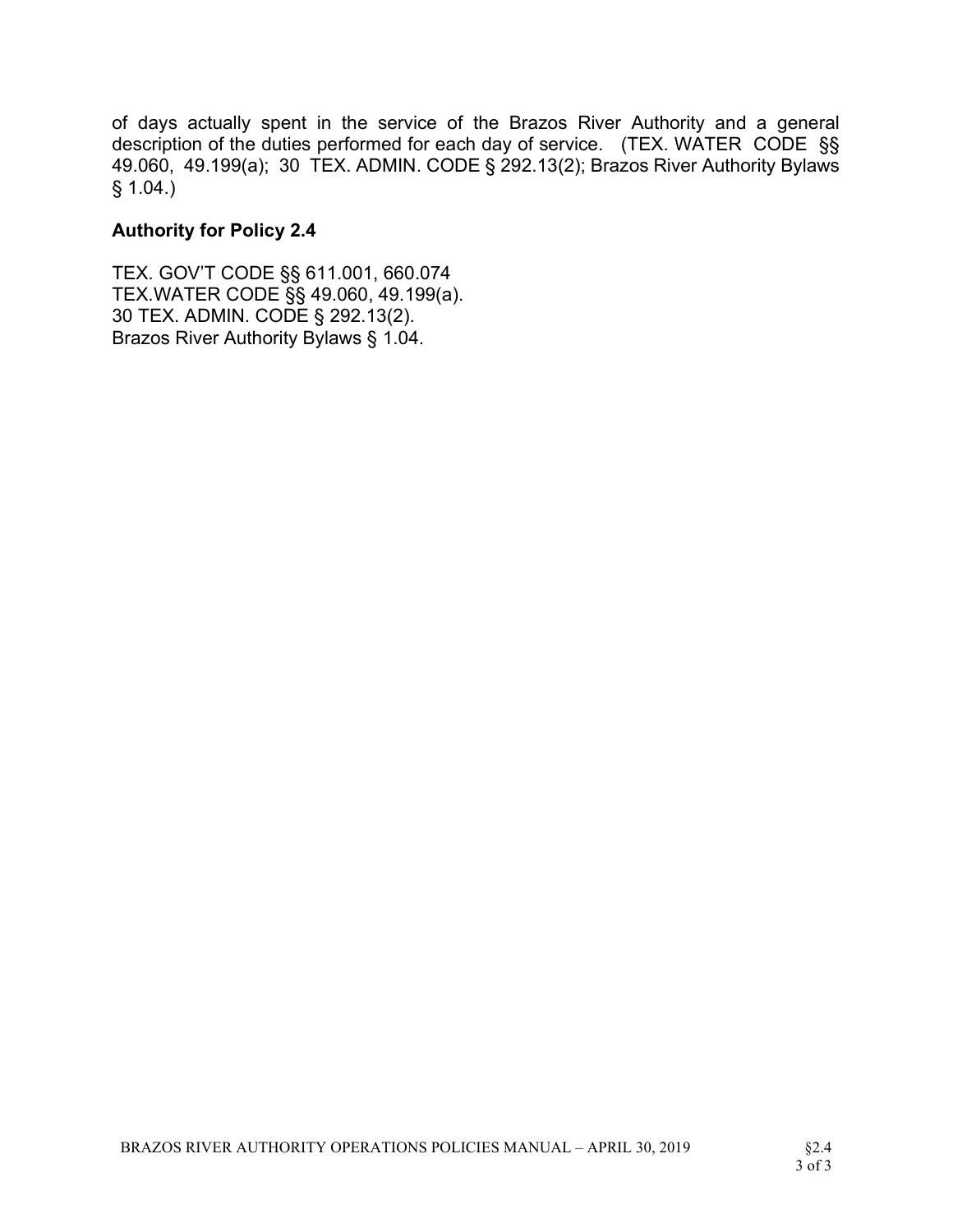# 2.5 INDEMNITY OF OFFICERS, DIRECTORS, EMPLOYEES, AND VOLUNTEERS

The Board of Directors shall have the power to indemnify any Brazos River Authority director, officer, employee, or volunteer, past or present, for expenses, costs, including attorneys' fees, and the amount of judgment actually rendered against that person in connection with any negligence claim asserted by reason of the person's having been such a director, officer, employee, or volunteer so long as the director, officer, employee, or volunteer is not found to have committed official misconduct, to have committed a willful or wrongful act or omission, or to have been grossly negligent. The Board of Directors may provide legal counsel to its directors, officers, employees, or volunteers who have been sued and for whom the Brazos River Authority may have to pay damages. The Board of Directors shall not pay damages awarded against its directors, officers, employees, or volunteers to the extent the damages are recoverable under an insurance contract or a self-insurance plan authorized by statute. Payments made by the Board of Directors shall be subject to any statutory limitations. (Brazos River Authority Bylaws § 1.06.)

The Brazos River Authority may pay actual damages awarded against its current or former board members, employees, or volunteers in a negligence action if the damages result from an act or omission in the course and scope of the person's employment/duties. In such a case, the Brazos River Authority may also pay court costs and attorneys' fees. (TEX. CIV. PRAC. & REM. CODE §§ 102.001, 102.002(a) & (b).) JM-1053 (1989), JM-1005 (1989).)

The Brazos River Authority may not pay damages awarded against its current or former board members, employees, or volunteers that arise from a cause of action for official misconduct or that arise from a cause of action involving a willful or wrongful act or omission or an act or omission constituting gross negligence. (TEX. CIV. PRAC. & REM. CODE §§ 102.001, 102.002(c); JM-1053 (1989), JM-1005 (1989).)

The Brazos River Authority may not pay damages awarded against its current or former board members, employees, or volunteers to the extent the damages are recoverable under an insurance contract or a self- insurance plan authorized by statute. (TEX. CIV. PRAC. & REM. CODE §§ 102.001, 102.002(dJM-1053 (1989), JM-1005 (1989).)

The Brazos River Authority may purchase liability insurance for itself and for persons in its paid service, excepting, however, independent contractors and their employees. (TEX. CIV. PRAC. & REM. CODE § 101.027.)

Payments made by the Brazos River Authority on behalf of its current or former board members, employees, or volunteers may not exceed \$100,000 to any one person or \$300,000 for any single occurrence in the case of personal injury or death. Payments made by the Brazos River Authority on behalf of its current or former board members, employees, or volunteers may not exceed \$10,000 for a single occurrence of property damages. (TEX. CIV. PRAC. & REM. CODE §§ 102.001, 102.003; JM-1053 (1989), JM-1005 (1989).)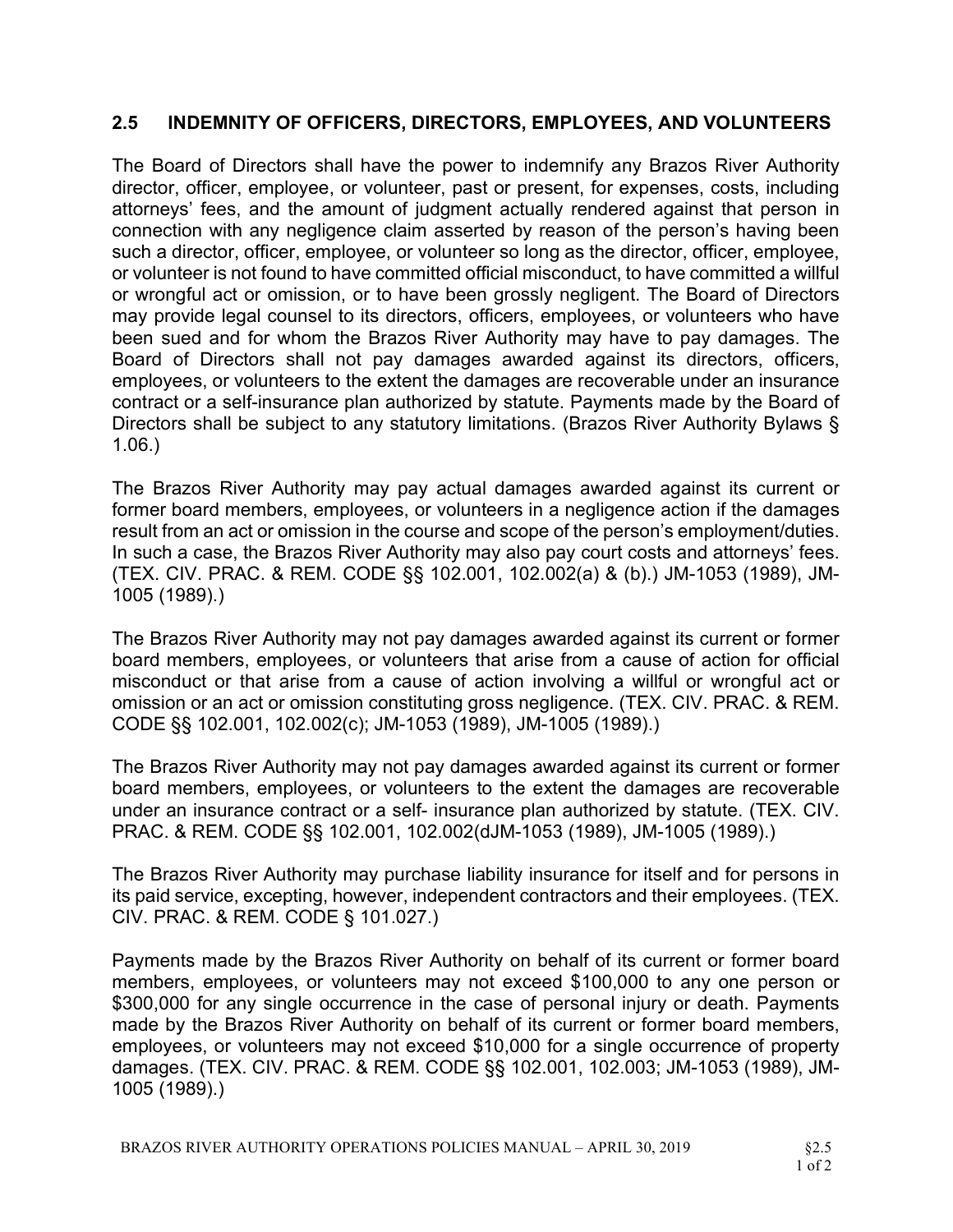The Brazos River Authority may provide legal counsel to its current or former board members, employees, or volunteers who have been sued and for whom it may have to pay damages. (TEX. CIV. PRAC. & REM. CODE §§ 102.001, 102.004; JM-1053 (1989), JM-1005 (1989).)

# Authority for Policy 2.5

TEX. CIV. PRAC. & REM. CODE §§ 101.027, 102.001- .004. Op. Tex. Att' y Gen. No. JM-1053 (1989). Op. Tex. Att' y Gen. No. JM-1005 (1989). Brazos River Authority Bylaws § 1.06.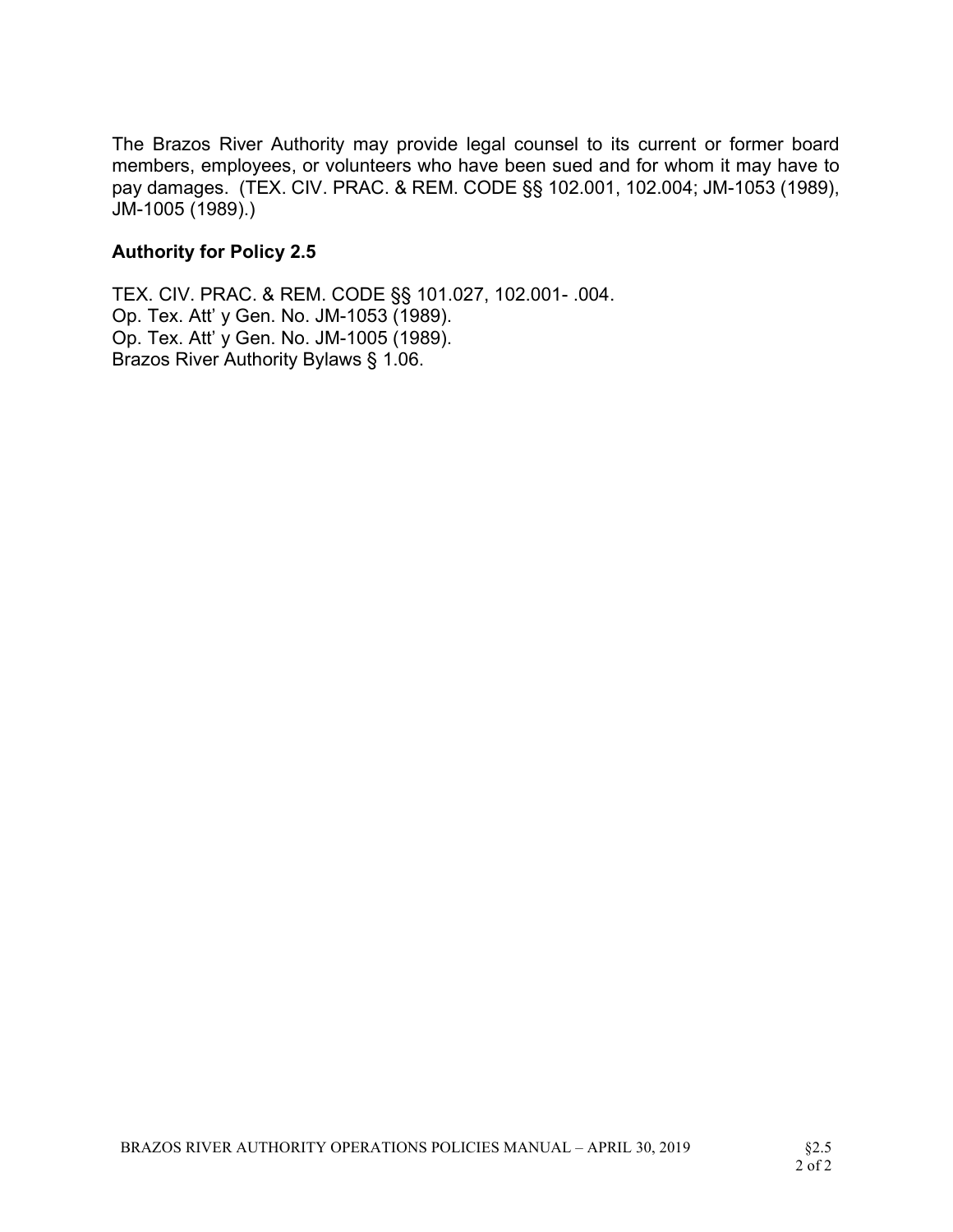# 2.6 SUCCESSION OF GENERAL MANAGER/CHIEF EXECUTIVE OFFICER

The General Manager/Chief Executive Officer shall have a Succession Plan that has been adopted by the Board of Directors. This Succession Plan shall outline the procedures for designating a person who shall serve as Acting General Manager/Chief Executive Officer, the events that activate the Succession Plan, and the termination of the authority grated the Acting General Manager/Chief Executive Officer named in the Succession Plan. The Acting General Manager/Chief Executive Officer shall have all of the authority and responsibilities of the General Manager/Chief Executive Officer.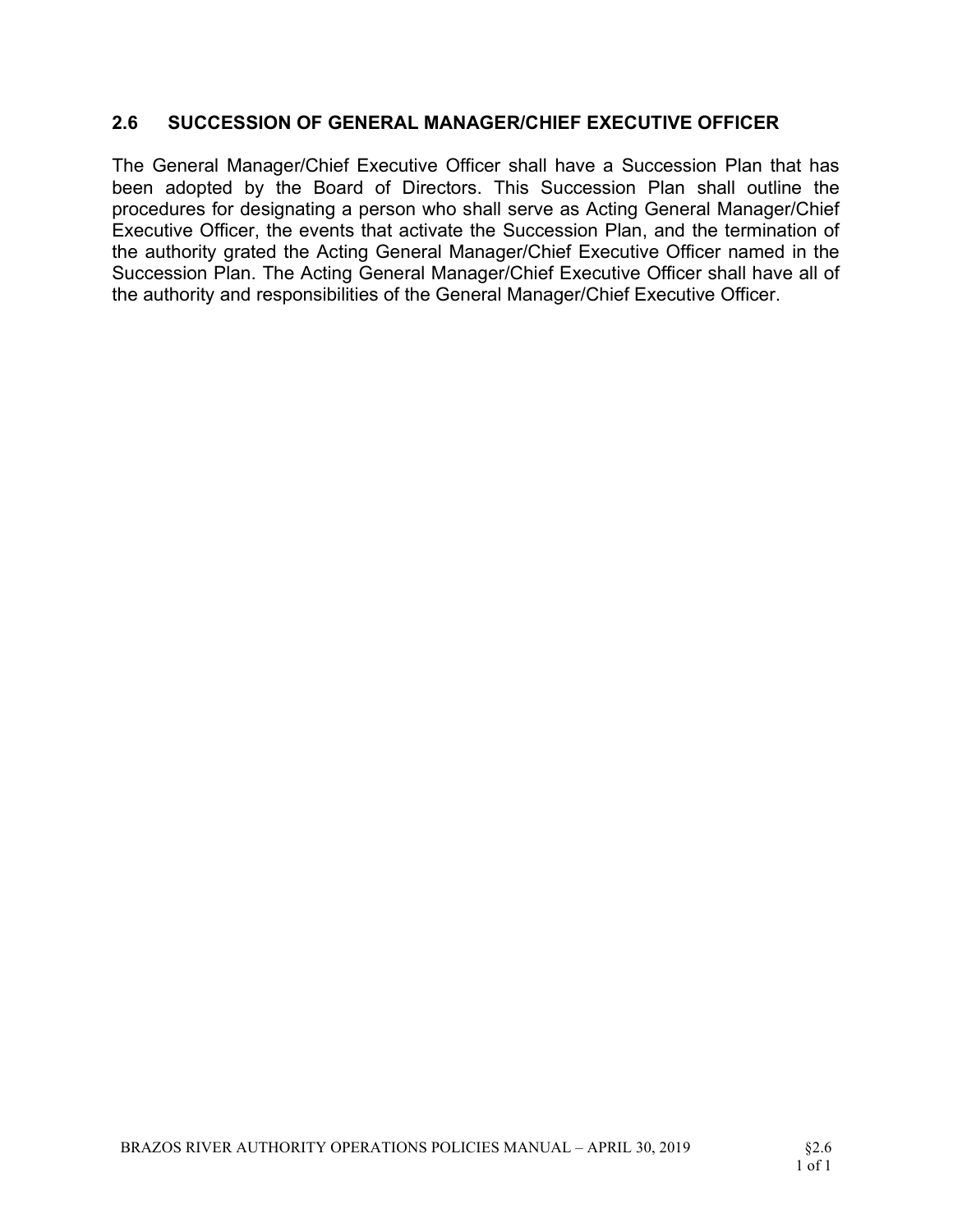# 2.7 FLEET MANAGEMENT

## Purpose

The purpose of this policy is to provide standards for a professional, well-maintained fleet; to ensure cost effective use of Brazos River Authority resources; and to exhibit stewardship and accountability for Brazos River Authority operations.

## Scope of Policy

This policy applies to all Brazos River Authority rolling stock and equipment; employees driving Brazos River Authority owned, leased, or rented vehicles; and staff members who use personal vehicles for Brazos River Authority business.

## General Policy

The General Manager/Chief Executive Officer may establish, from time to time, procedures regarding the operation of Brazos River Authority vehicles and equipment.

Appropriate procedures will be maintained and periodically reviewed to ensure the efficient use of vehicles and equipment.

The fleet procedures and the employees responsible for the procedures will comply with state laws and safety standards.

Vehicle operators will meet eligibility requirements before operating any Brazos River Authority vehicle or equipment or conducing Brazos River Authority business in a personal vehicle.

Vehicle operators and supervisors will ensure that assigned Brazos River Authority vehicles are properly maintained including meeting standards for proper mechanical condition, safety, legal compliance, and appearance.

There will be a Brazos River Authority-wide system of vehicle information, maintenance standards, and procedures.

Vehicles will be used for business-critical functions related to specific job requirements. Employees will be provided take-home vehicles only if to do so is deemed to be business critical and approval has been given by the General Manager/Chief Executive Officer.

Vehicles and equipment will be maintained and operated in such a way as to maximize the useful life of the asset, including appropriate preventive maintenance steps and record keeping.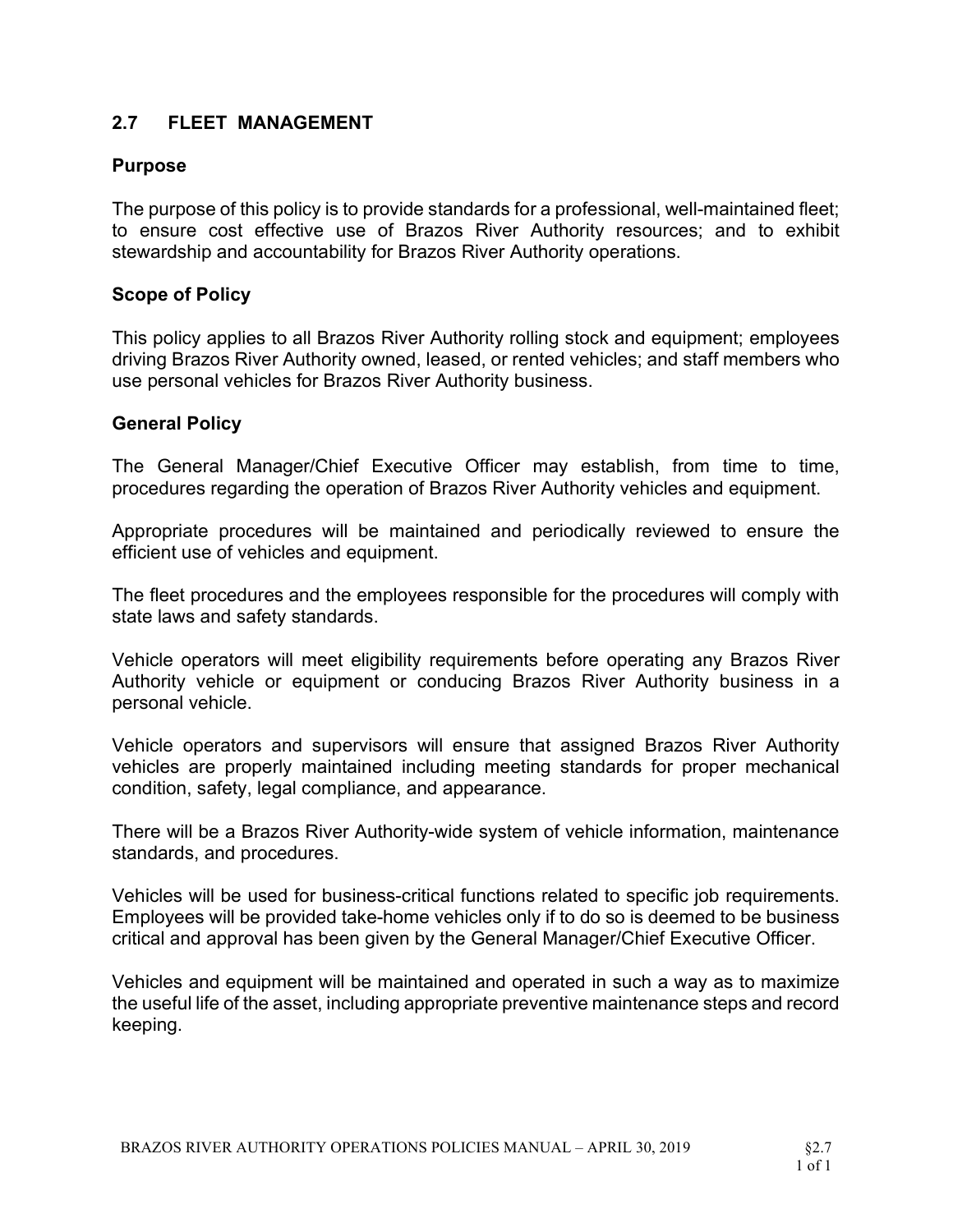### 2.8 RECYCLING PROGRAM

#### Recycling Program

The Brazos River Authority, shall comply with Texas Health and Safety Code Sections 361.425 and 361.426, as such may be amended from time to time, regarding establishment and management of a recycling program. (TEX. HEALTH & SAFETY CODE §§ 361.425-.426.)

#### Destruction of Records

In connection with its records management policy, the Brazos River Authority may destroy its records by sale or donation for recycling purposes, as long as the records are rendered unrecognizable by the recycler as Brazos River Authority records and as long as the records, prior to their destruction, are subject to public access. (TEX. LOCAL GOV'T CODE § 202.003.)

#### Alienation of Records

Although the Brazos River Authority is prohibited, unless it first obtains the consent of the Texas State Library and Archives Commission and the retention period under Local Schedule GR has expired, from selling, donating, loaning, transferring, or otherwise passing out of it custody any records to any private college or university, private museum or library, private organization of any type, or individual, it is not so prohibited if it sells or donates the records to a recycler. (TEX. LOCAL GOV'T CODE § 202.004(b); 13 TEX. ADMIN. CODE § 7.125(b)(1).)

#### Authority for Policy 2.8

TEX. HEALTH & SAFETY CODE §§ 361.425-.426. TEX. LOCAL GOV'T CODE §§ 202.003-.004. 13 TEX. ADMIN. CODE § 7.125(b)(1).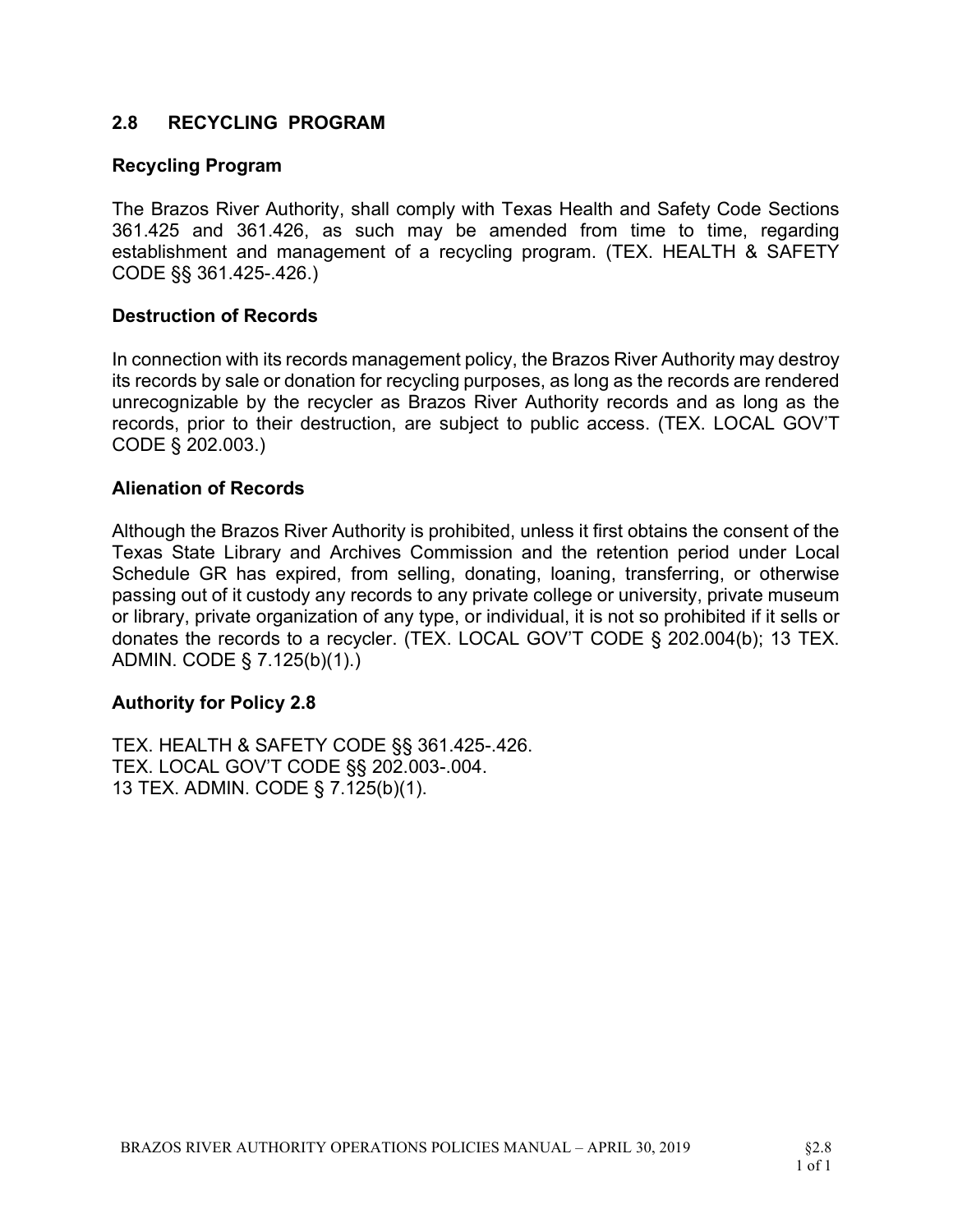## 2.9 DISPOSITION OF PERSONAL PROPERTY

#### Leases of Personal Property

The Brazos River Authority may lease any of its personal property to any person. The lease may contain the terms and provisions that the Board of Directors determines to be advantageous to the Brazos River Authority. (TEX. WATER CODE § 49.225.)

#### Sale of Personal Property

The Brazos River Authority may sell for cash any of its personal property or interest in its personal property if the Board of Directors by affirmative vote of eleven of its members shall have determined that the property or interest is not necessary to the business of the Brazos River Authority and shall have approved the terms of any such sale. Except by sale as authorized above, personal property of the Brazos River Authority and any interest in personal property of the Brazos River Authority shall never come into the ownership or control, directly or indirectly, of any person, firm, or corporation other than a public authority created under the laws of the State of Texas. All property of the Brazos River Authority shall be at all times exempted from forced sale, and the sale of any of the property of the Brazos River Authority under judgment rendered in any suit is prohibited and forbidden. (SPEC. DISTS. CODE §§ 8502.013; but see TEX. WATER CODE § 49.226.)

If the Brazos River Authority has outstanding bonds secured by a pledge of tax revenues, the proceeds from the sale of property shall be applied to retire outstanding bonds of the Brazos River Authority. If the Brazos River Authority does not have any outstanding bonds, the proceeds derived from the sale of property may be used for any lawful purpose. (TEX. WATER CODE §§ 49.226(d) & (e).)

#### Authority for Policy 2.9

SPEC. DISTS. CODE §§ 8502.013. TEX. WATER CODE §§ 49.225, 49.226.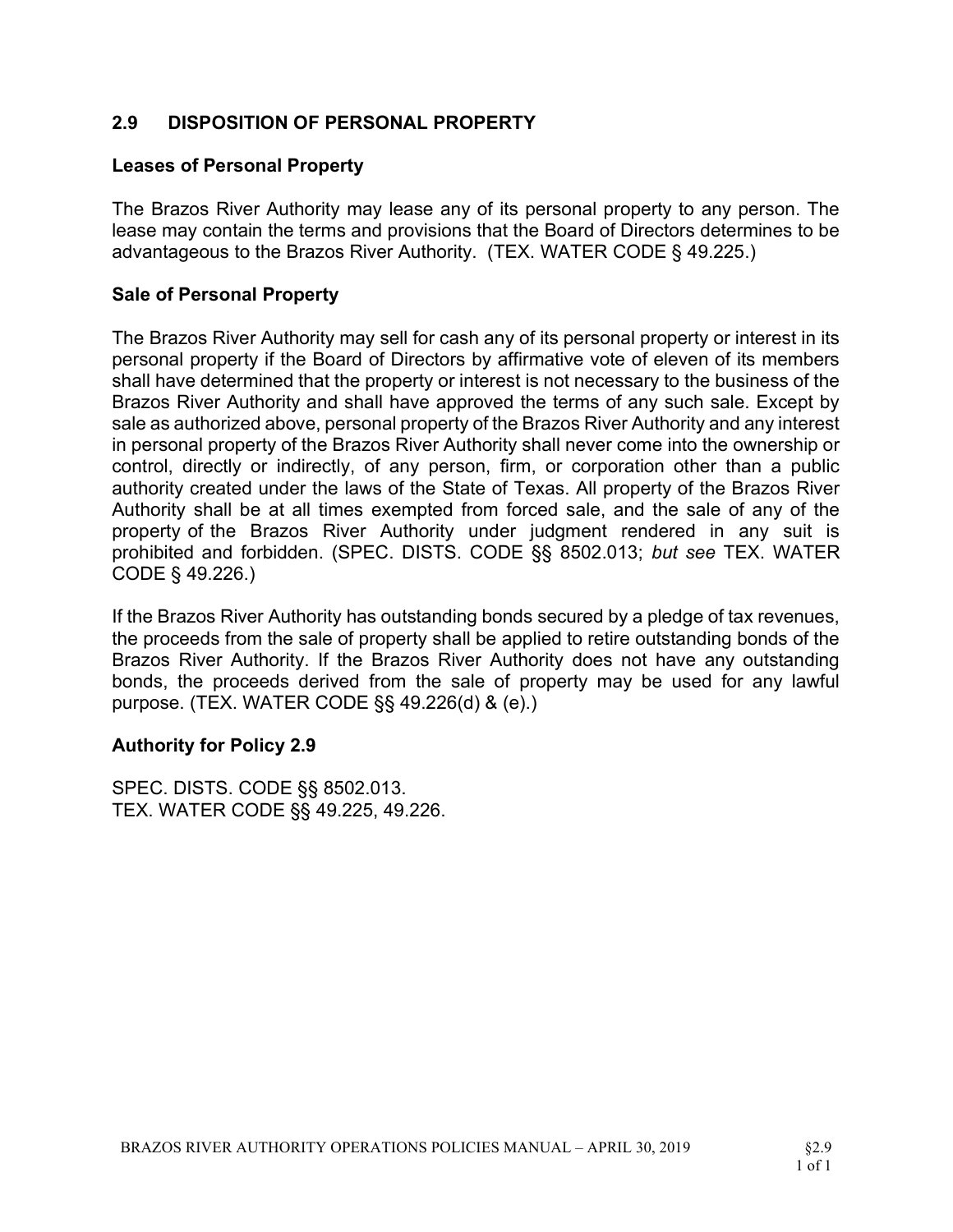## 2.10 Peace Officer Identification Cards

The Brazos River Authority shall issue identification cards to all certified peace officers it employs. The identification cards shall meet all the requirements set forth in TEX. GOV. CODE § 614.122 and shall be recovered upon resignation or termination of the peace officer. (TEX. GOV'T CODE §§ 614.121 Et. Seq.)

#### Authority for Policy 2.10

TEX. GOV'T CODE §§ 614.121-.127.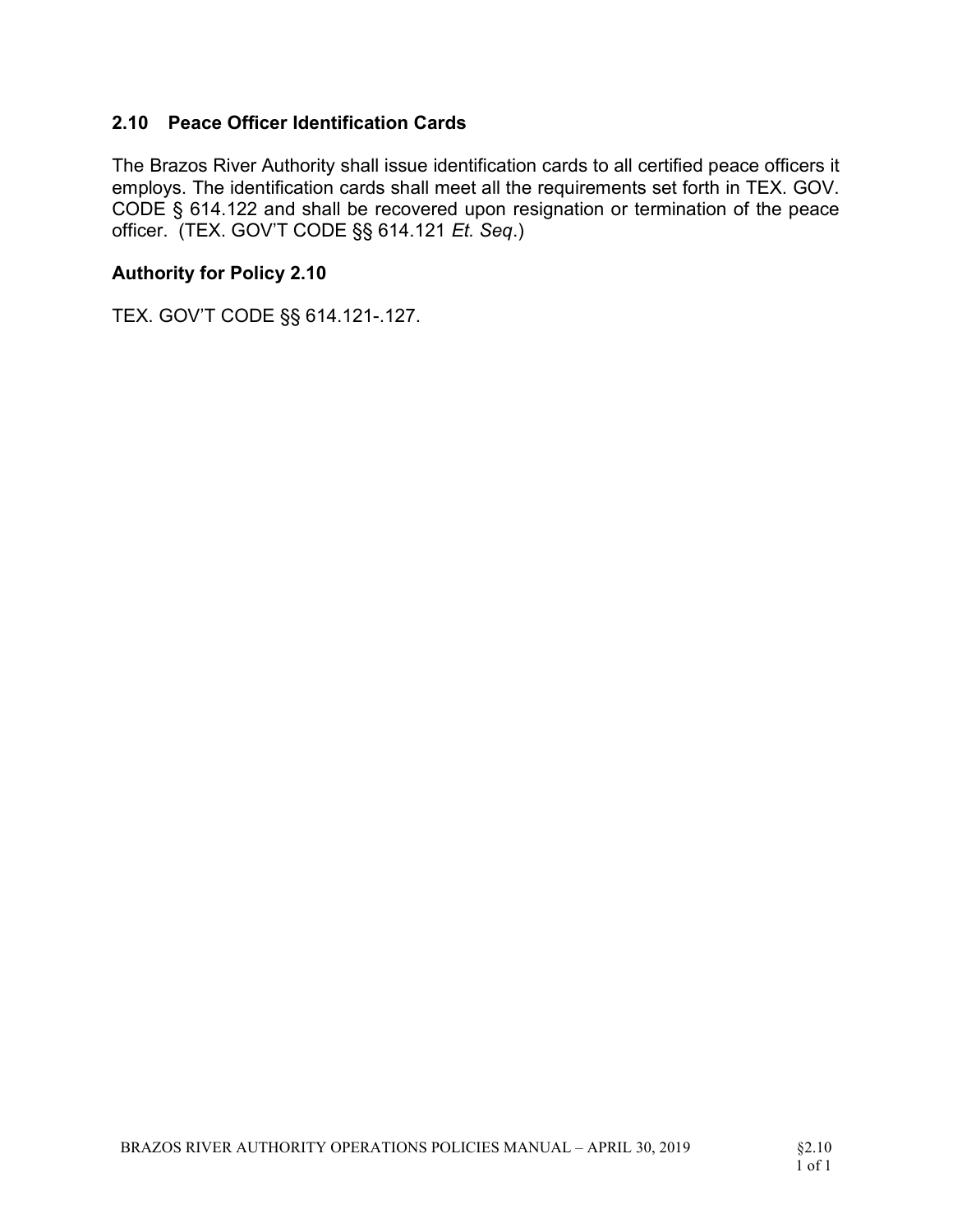### 2.11 MANAGEMENT AND ENVIRONMENTAL AND/OR OCCUPATIONAL HEALTH AND SAFETY AUDITS

### Management Audit

The Brazos River Authority shall conduct an independent management audit every five years, the report of which shall be submitted to the Texas Commission on Environmental Quality. (30 TEX. ADMIN. CODE § 292.13(6)(A).)

### Environmental and/or Occupational Health and Safety Audit

The Brazos River Authority may conduct environmental and/or occupational health and safety audits of its regulated facilities and operations in accordance with the Texas Environmental, Health, and Safety Audit Privilege Act, Texas Health and Safety Code, Chapter 1101 ("Act"), as such Act may be amended from time to time. The Act provides, subject to a few specific exceptions, that audit reports are privileged and that owners/operators will have immunity from administrative and civil penalties if they voluntarily disclose any violations discovered during an audit. However, in order for the Brazos River Authority to avail itself of the protections set forth in the Act, it must conduct audits in accordance with the provisions therein. Prior to conducting an audit, the Brazos River Authority must provide the statutorily prescribed notice to the appropriate regulatory agency, which in most cases for the Brazos River Authority will be TCEQ. (TEX. HEALTH & SAFETY CODE CHAPTER 1101.)

## Authority for Policy 2.11

30 TEX. ADMIN. CODE § 292.13(6)(A) TEX. HEALTH & SAFETY CODE CHAPTER 1101.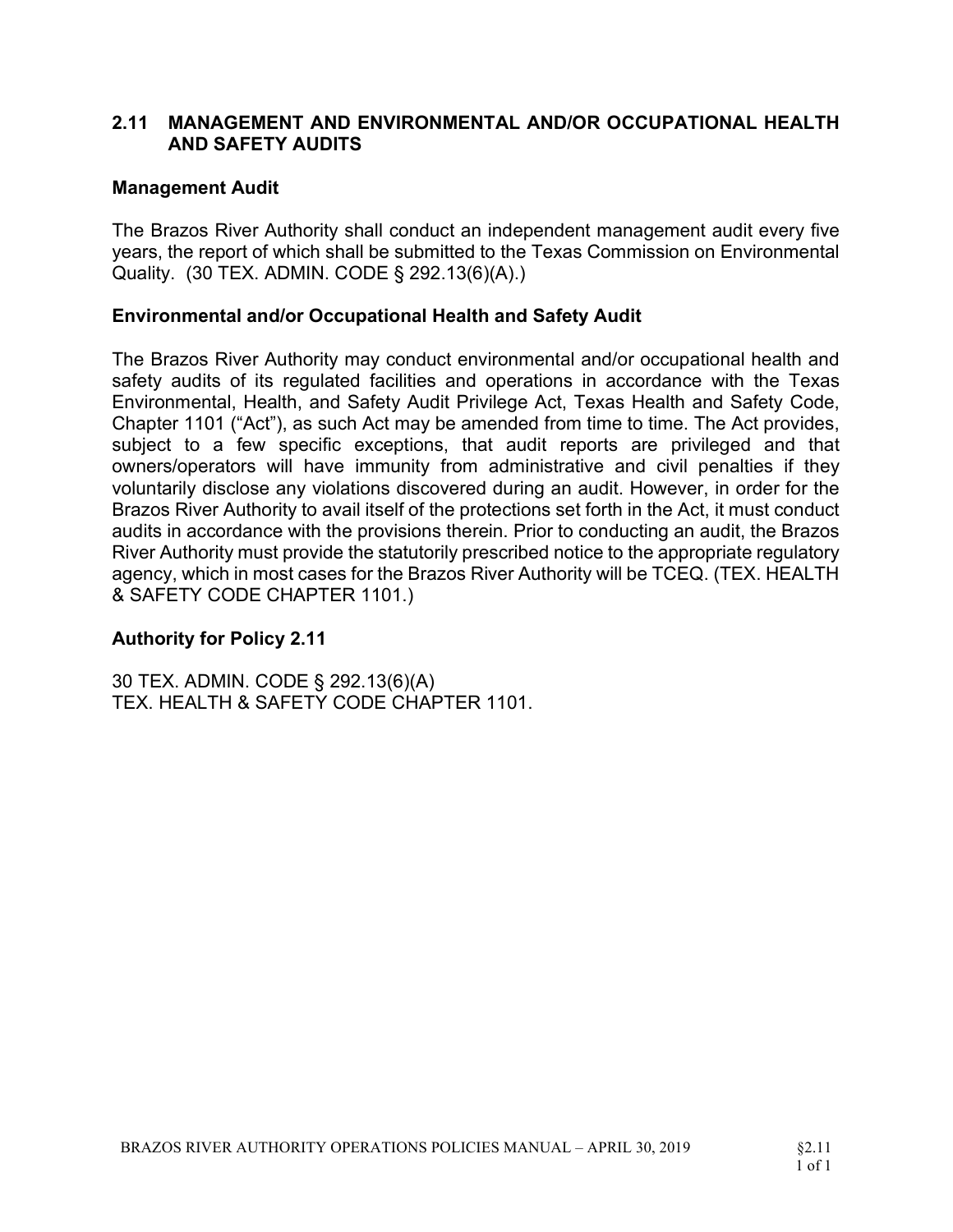# 2.12 Payments in Excess of Contracts with Employees and Former Employees

The Brazos River Authority may not pay an employee or former employee more than an amount owed under a contract with the employee or former employee unless the Brazos River Authority holds at least one public hearing. Notice must be given of the hearing in accordance with notice of a public meeting under Subchapter C, Chapter 551, Government Code. The Brazos River Authority must state the following at the public hearing:

- (1) the reason the payment in excess of the contractual amount is being offered to the employee or former employee, including the public purpose that will be served by making the excess payment; and
- (2) the exact amount of the excess payment, the source of the payment, and the terms for the distribution of the payment that effect and maintain the public purpose to be served by making the excess payment. (TEX. LOCAL GOV'T CODE § 180.007.)

# Authority for Policy 2.12

TEX. LOCAL GOV'T CODE § 180.007.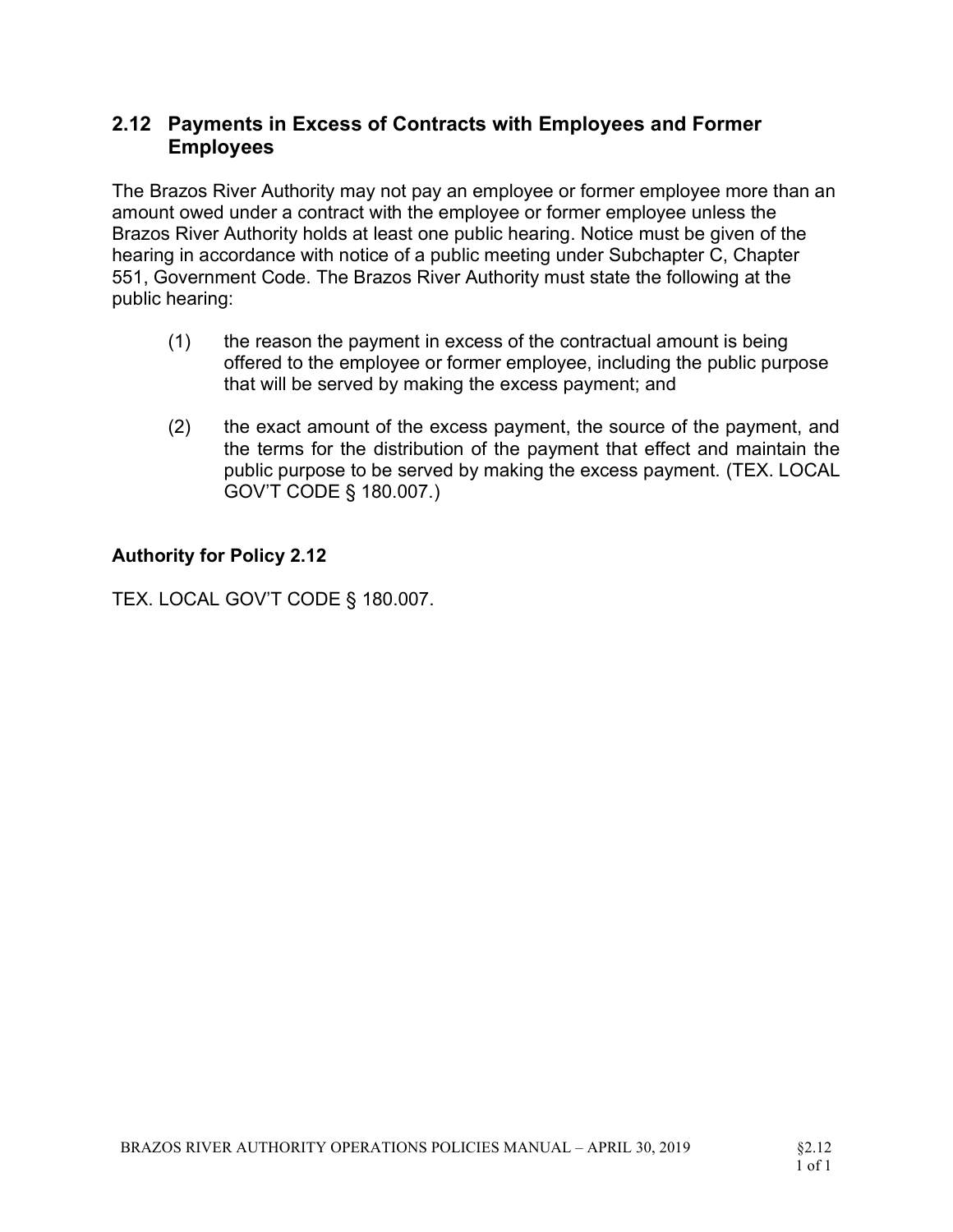## 2.13 DIRECTOR TRAINING

A person who is appointed to the Brazos River Authority Board of Directors may not vote, deliberate, or be counted as a director in attendance at a board meeting until the person completes a training program that provides the following information:

- (1) the law governing Brazos River Authority operations;
- (2) the programs, functions, rules, and budget of the Brazos River Authority;
- (3) the scope of and limitations on the rulemaking authority of the Brazos River Authority;
- (4) the results of the most recent formal audit of the Brazos River Authority;
- (5) the requirements of:
	- i. laws relating to open meetings, public information, administrative procedure, and disclosure of conflicts of interest; and
- (6) any applicable ethics policies adopted by the Brazos River Authority or the Texas Ethics Commission.

A person participating in such a training program is entitled to reimbursement for the travel expenses incurred in attending the training program regardless of whether the attendance at the program occurs before or after the person qualifies for office.

The General Manager/Chief Executive Officer of the Brazos River Authority shall create a training manual that includes the information required by this section. The General Manager/Chief Executive Officer shall distribute a copy of such training manual annually to each director. Each director shall sign and submit to the General Manager/Chief Executive Officer a statement acknowledging that the director received and has reviewed the training manual.

#### Authority for Policy 2.13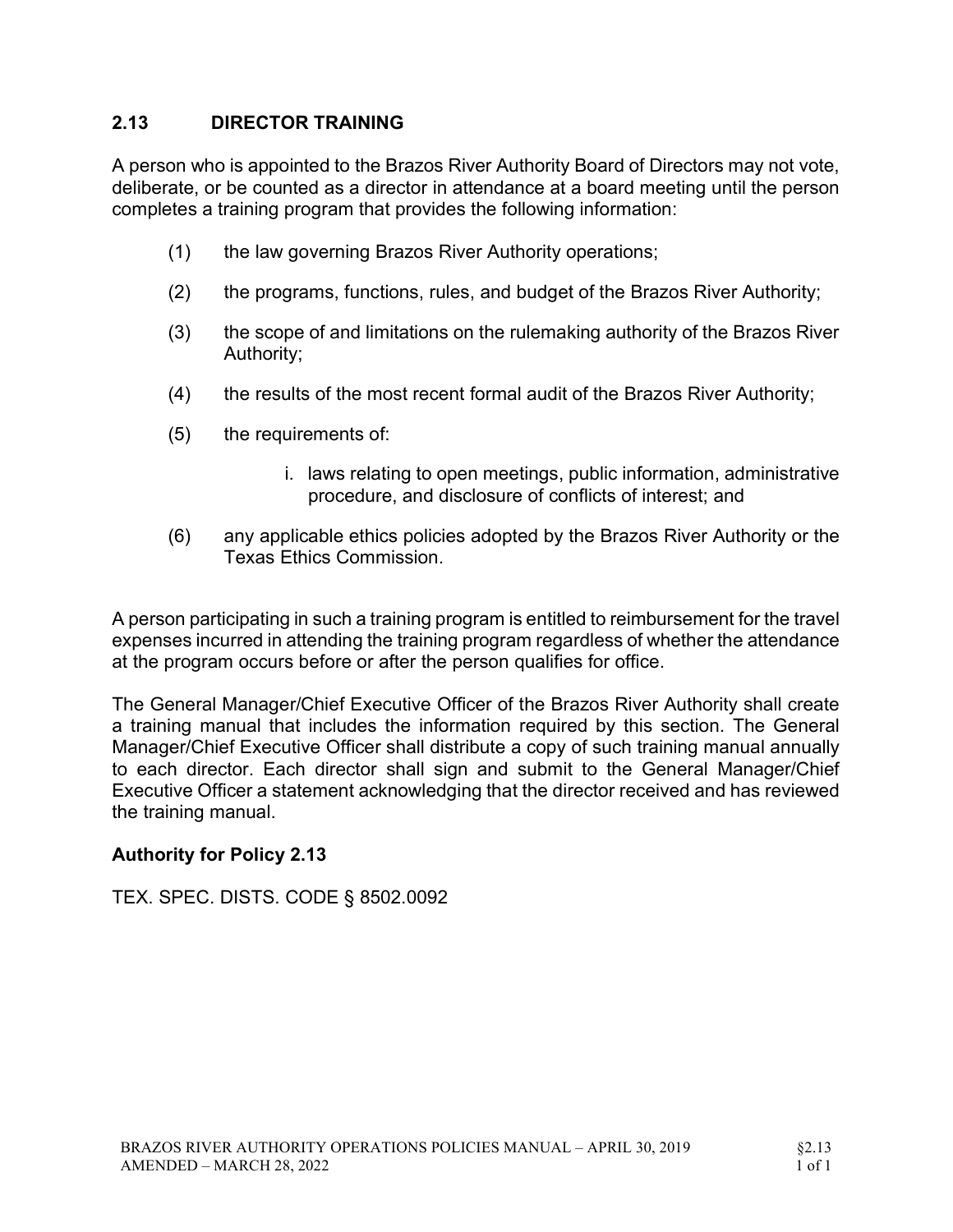## 2.14 REMOVAL OF DIRECTORS

It is a ground for removal from the Board of Directors that a director:

- (1) Does not have at the time of taking office the qualifications required by Special District Local Laws Code, Section 8502.009;
- (2) Does not maintain during service on the Board the qualifications required by Special District Local Laws Code, Section 8502.009;
- (3) Is ineligible for directorship under Chapter 171, Local Government Code;
- (4) Cannot, because of illness or disability, discharge the director's duties for a substantial part of the director's term; or
- (5) Is absent from more than half of the regularly scheduled Board meetings that the Director is eligible to attend during a calendar year without an excuse approved by a majority vote of the Board.

The validity of an action of the Board of Directors is not affected by the fact that it is taken when a ground for removal of a director exists.

If the General Manager/Chief Executive Officer has knowledge that a potential ground for removal exists, the General Manager/Chief Executive Officer shall notify the Presiding Officer of the Board of Directors of the potential ground. The Presiding Officer shall then notify the Governor and the Attorney General that a potential ground for removal exists. If the potential ground for removal involves the Presiding Officer, the General Manager/Chief Executive Officer shall notify the next highest-ranking director, who shall then notify the Governor and the Attorney General that a potential ground for removal exists.

#### Authority for Policy 2.14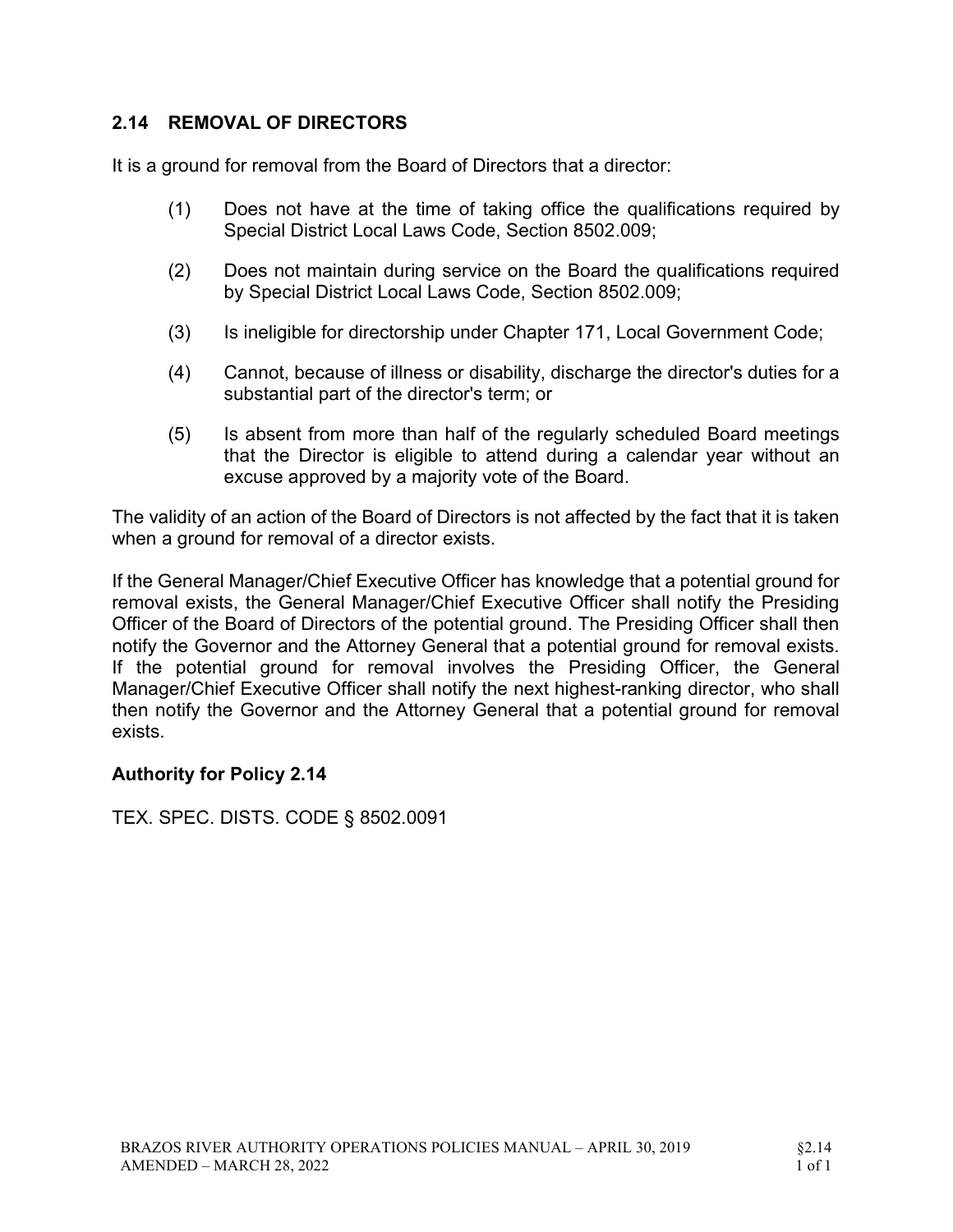## 2.15 FILING OF COMPLAINTS

The Brazos River Authority shall maintain a system to promptly and efficiently act on complaints filed with the organization. The Brazos River Authority shall maintain information about parties to the complaint, the subject matter of the complaint, a summary of the results of the review or investigation of the complaint, and its disposition.

The Brazos River Authority shall make information describing its procedures for complaint investigation and resolution available to the public.

The Brazos River Authority shall periodically notify the complaint parties of the status of the complaint until final disposition unless the notice would jeopardize an investigation.

#### Authority for Policy 2.15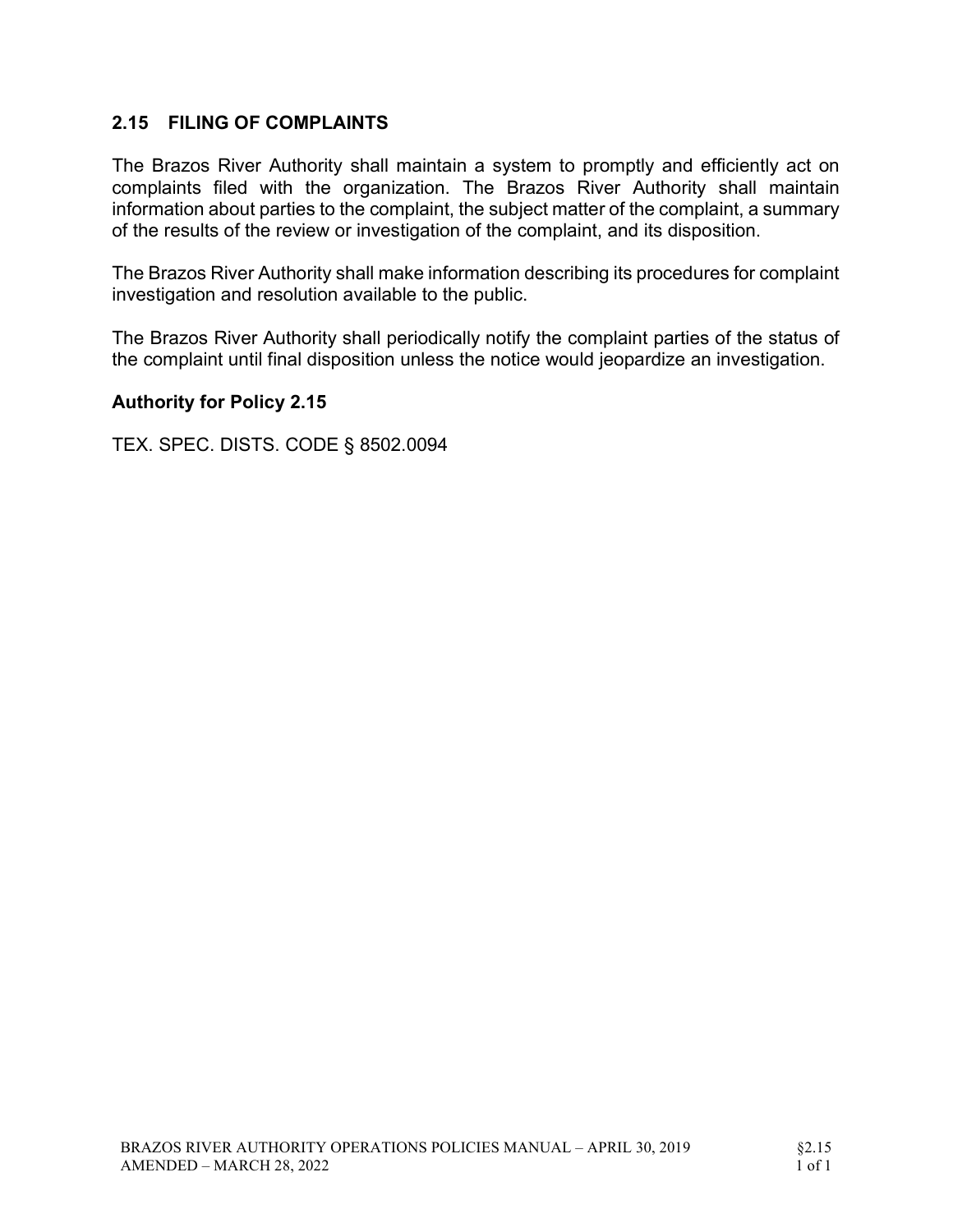## 2.16 PUBLIC TESTIMONY

At each meeting of the Board of Directors, members of the public shall be afforded the opportunity to address and provide comments to the Board of Directors. The Brazos River Authority reserves the right to implement reasonable rules related to providing public comments, including rules that limit the total amount of time that a member of the public may address the Board of Directors. The Board of Directors cannot respond to comments that are not related to items on the posted agenda.

### Authority for Policy 2.16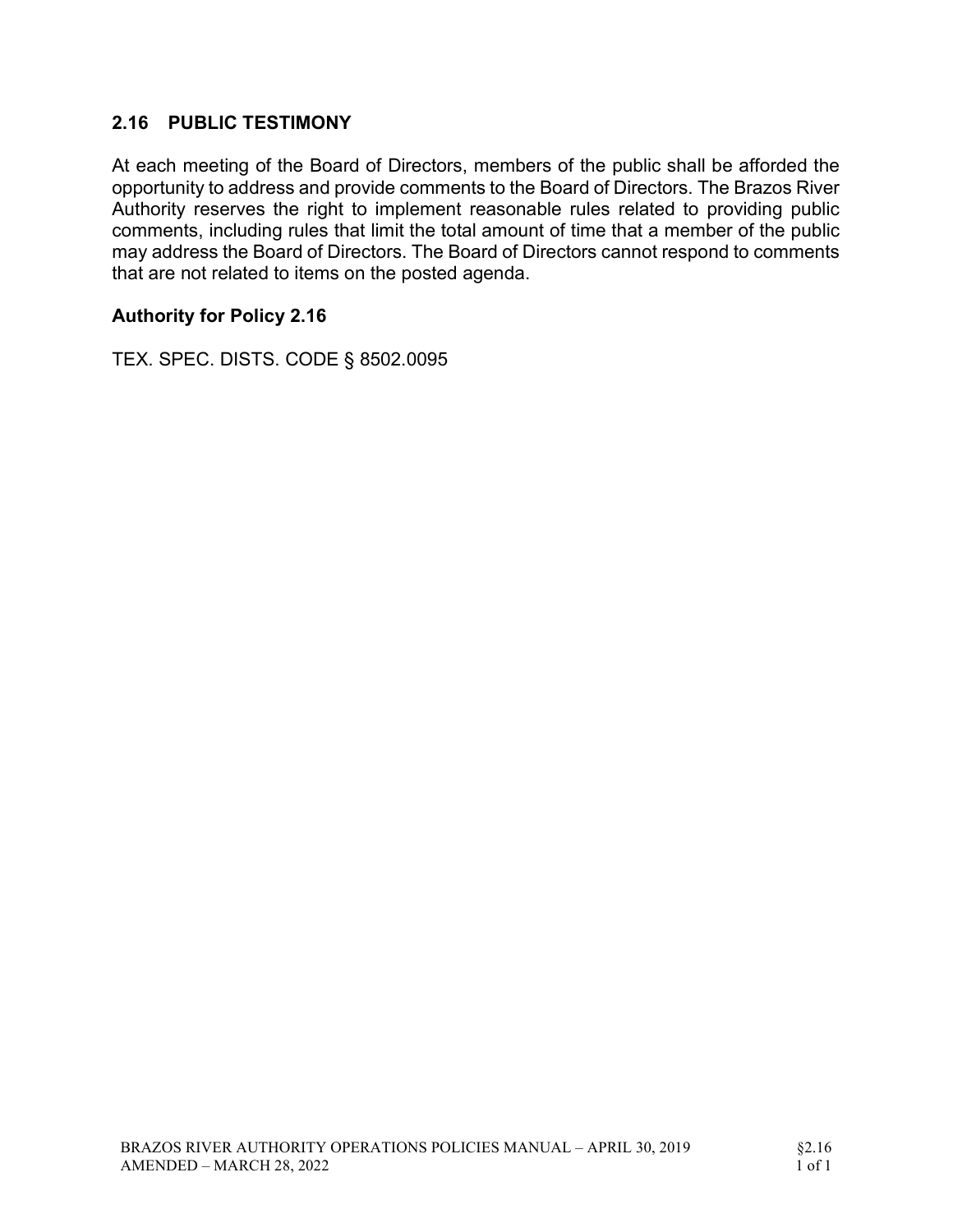## SECTION 3 - PROCUREMENT

### 3.1 PROCUREMENT, GENERALLY

#### Scope of Section

Section 3 - Procurement does not apply to the procurement of real property, water, or water rights.

#### Delegation to General Manager/Chief Executive Officer of Authority and Responsibility to Procure Equipment, Goods, and Services

The General Manager/Chief Executive Officer shall have the authority and responsibility to procure equipment, goods, or services and enter into contracts on behalf of the Brazos River Authority subject only to Spec. Dists. Code Ch. 8502, Brazos River Authority Bylaws, board policies and resolutions, and other applicable law. The General Manager/Chief Executive Officer shall exercise such authority and responsibility subject to the limitations and conditions of Spec. Dists. Code Ch. 8502, Brazos River Authority Bylaws, board policies and resolutions, and other applicable law. (TEX. WATER CODE §§ 49.056, 49.057(g), 49.151(b); Brazos River Authority Bylaws § 7.01.)

#### Conflicts of Interest

The Brazos River Authority shall not procure any equipment, goods, or services in violation of the Brazos River Authority Code of Ethics. (TEX. WATER CODE § 49.214; TEX. LOCAL GOV'T CODE §§ 171.001-.009.)

#### Historically Underutilized Businesses

The Brazos River Authority shall comply with the provisions and intent of §106, Contracting With Historically Underutilized Businesses of Texas, Article V, General Provisions of Texas House Bill 1, 72nd Legislature, First Called Session (1991) relative to contracting with underutilized businesses and providing equal employment opportunities. (30 TEX. ADMIN. CODE § 292.13(6)(B).)

#### Prompt Pay Act

The Brazos River Authority shall notify a vendor of an error or disputed amount in an invoice submitted for payment by the vendor no later than 21 days after the date that the BRA receives the invoice. If there is a disputed amount, the Brazos River Authority shall include in the aforementioned notice a detailed statement of the amount of the invoice which is disputed. No more than 110% of the disputed amount may be withheld from payments to the vendor. (TEX. LOCAL GOV'T CODE § 2251.042.)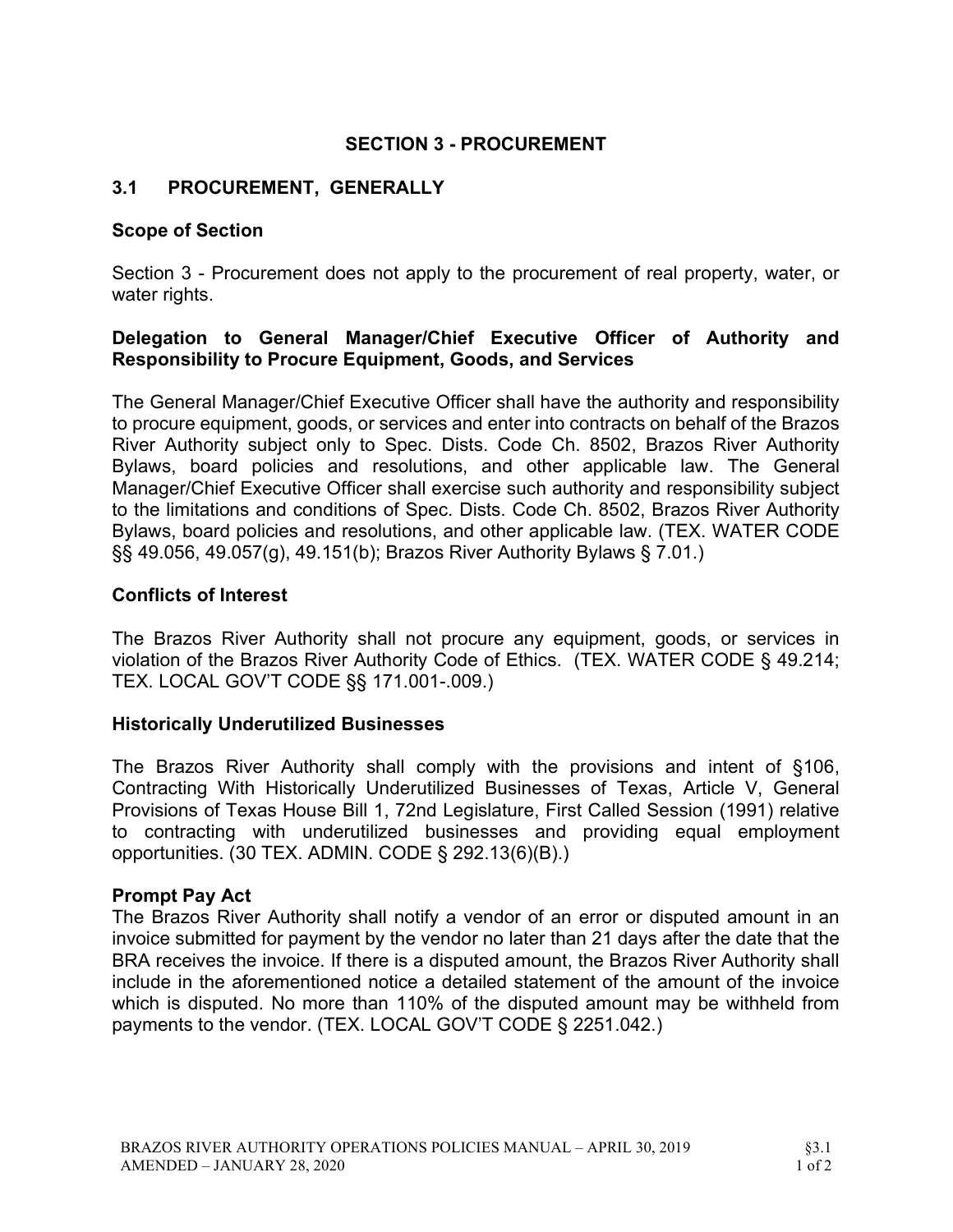# Prohibition on Contracts with Companies Boycotting Certain Entities

Definitions.

"Boycott" means refusing to deal with, terminating business activities with, or otherwise taking any action that is intended to penalize, inflict economic harm on, or limit commercial relations with a specific entity, but does not include an action made for ordinary business purposes.

"Company" means a for-profit organization, association, corporation, partnership, joint venture, limited partnership, limited liability partnership, or limited liability company, including a wholly owned subsidiary, majority-owned subsidiary, parent company, or affiliate of those entities or business associations that exists to make a profit., except that the term does not include a sole proprietorship.

"Contract" means a contract that: 1) is between BRA and a company with 10 or more fulltime employees; and 2) has a value of \$100,000 or more that is to be paid wholly or partly from public funds of the BRA.

The BRA will not enter into a contract with a company for goods or services unless the contract contains a written verification from the company that it:

- (1) Does not currently, and will not for the term of the contract, boycott Israel (TEX. GOV'T CODE §§ 2271.001-.002.);
- (2) Does not currently, and will not for the term of the contract, boycott any company that engages in the exploration, production, utilization, transportation, sale, or manufacturing of fossil fuel-based energy and does not commit or pledge to meet environmental standards beyond applicable federal and state law (TEX. GOV'T CODE §§ 2274.001-.002.);
- (3) Does not have a practice, policy, guidance, or directive that discriminates against a firearm entity or firearm trade association and will not discriminate during the term of the contract against a firearm entity or firearm trade association (TEX. GOV'T CODE §§ 2274.001-.002.).

#### Authority for Policy 3.1

TEX. GOV'T CODE § 2251.042, §§ 2271.001-.002, §§ 2274.001-.002 TEX. LOCAL GOV'T CODE §§ 171.001-.009. TEX. WATER CODE §§ 49.056, 49.057(g), 49.151(b), 49.214. 30 TEX. ADMIN. CODE § 292.13(6)(B). Brazos River Authority Bylaws § 7.01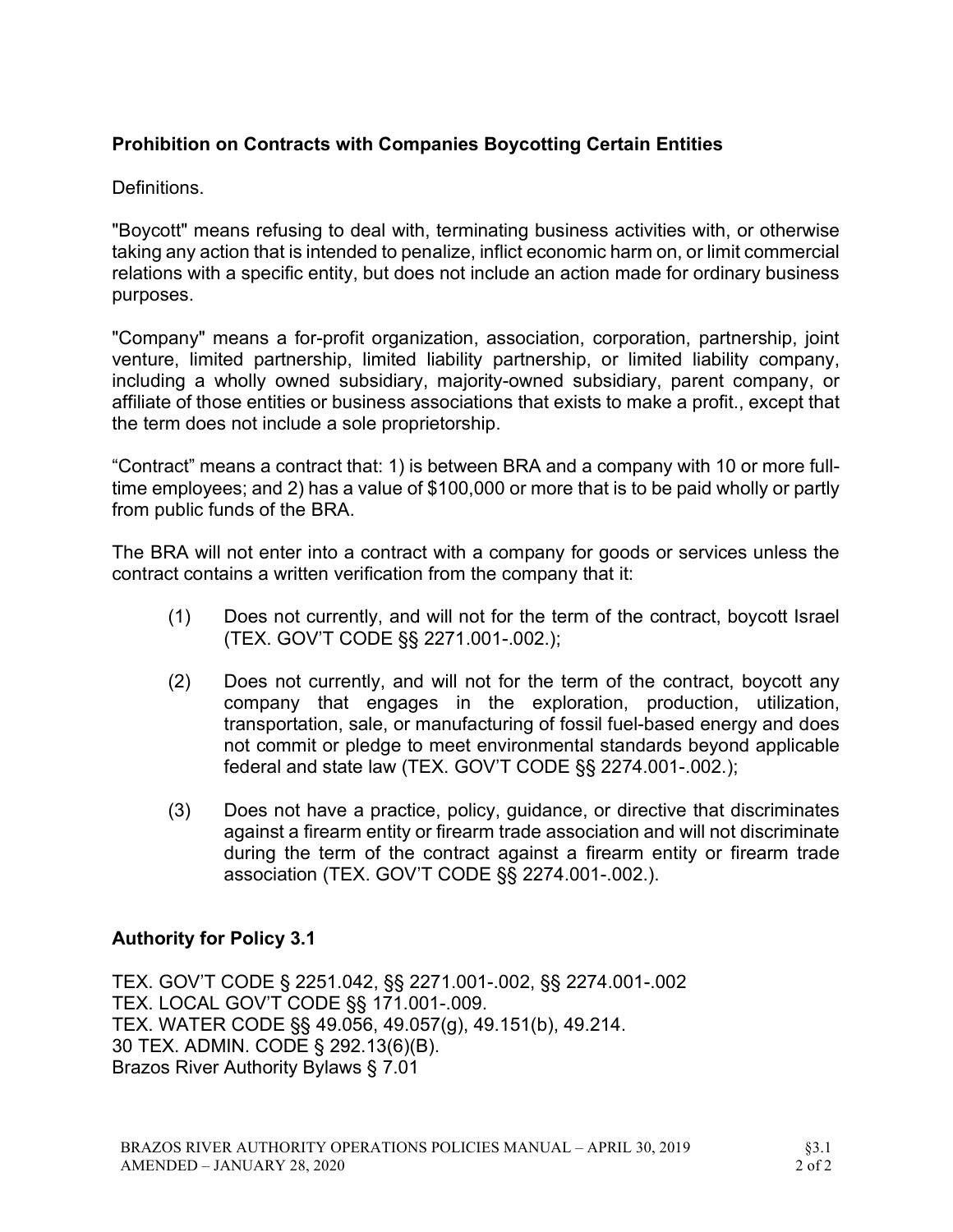## 3.2 PROCUREMENT OF PROFESSIONAL SERVICES

#### Basis for Selection and Fees

Professional Services shall be procured in accordance with Government Code Chapter 2254, Subchapter A, and Texas Administrative Code Title 30, Section 292.13(4)(B). In accordance with these provisions, the Brazos River Authority shall not select or contract for professional services on the basis of competitive bids; rather in procuring professional services, the Brazos River Authority shall first select the most highly qualified provider of those services on the basis of demonstrated competence and qualifications and then attempt to negotiate with that provider a contract at a fair and reasonable price. If a satisfactory contract cannot be negotiated with the most highly qualified provider of the services, the Brazos River Authority shall formally end negotiations with that provider, select the next most highly qualified provider, and attempt to negotiate a contract with that provider at a fair and reasonable price. The Brazos River Authority shall continue this process until a contract is made.

The fee for services under a professional services contract may not exceed any maximum provided by law. (TEX. GOV'T CODE § 2254.003-.004; Tex. Water Code §§ 49.057(d).)

In addition, the Brazos River Authority shall maintain a list of at least three qualified persons or firms for each area of professional service used, qualified on the basis of their demonstrated competence and qualifications to perform the services at a fair and reasonable price. For all new projects which are expected to exceed \$25,000, the Brazos River Authority shall send to its pre-qualified providers of professional services requests for proposals. (30 TEX. ADMIN. CODE § 292.13(4)(B).)

#### Limitation on Indemnification of the Brazos River Authority by Engineer or **Architect**

The Brazos River Authority shall not make a covenant or promise in, in connection with, or collateral to a contract for engineering or architectural services to which it is a party if the covenant or promise provides that a licensed engineer or registered architect whose work product is the subject of the contract must indemnify or hold harmless the Brazos River Authority against liability for damage, other than liability for damage to the extent that the damage is caused by or results from an act of negligence, intentional tort, intellectual property infringement, or failure to pay a subcontractor or supplier committed by the indemnitor or the indemnitor's agent, consultant under contract, or another entity over which the indemnitor exercises control. Such a covenant or promise is void and unenforceable by law. (TEX. LOCAL GOV'T CODE § 271.904(a).)

The Brazos River Authority shall not make a covenant or promise in, in connection with, or collateral to a contract for engineering or architectural services if the covenant or promise provides that a licensed engineer or registered architect whose work product is the subject of the contract must defend a party, including a third party, against a claim based wholly or partly on the negligence of, fault of, or breach of contract by the Brazos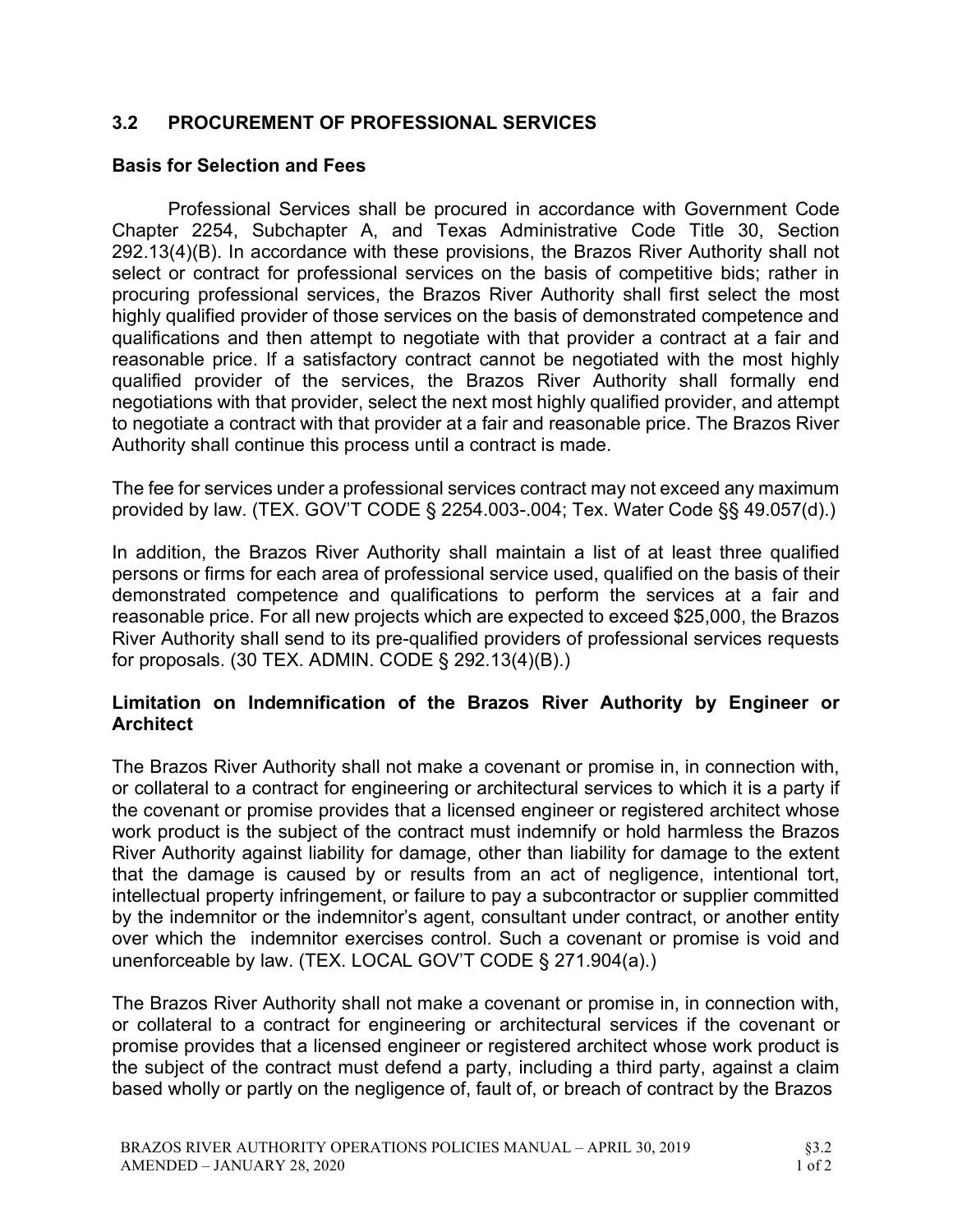River Authority, the Brazos River Authority's agent, employees, or other entities, excluding the engineer or architect or that person's agent, employee, or subconsultant, over which the Brazos River Authority exercises control. Such a covenant or promise is void and unenforceable by law. A covenant or promise may provide for the reimbursement of a Brazos River Authority's reasonable attorney's fees in proportion to the engineer's or architect's liability, and Brazos River Authority may require in a contract that the engineer or architect name the Brazos River Authority as an additional insured under the engineer's or architect's general liability insurance policy and provide any defense provided by the policy. (TEX. LOCAL GOV'T CODE § 271.904(b-c).)

A contract for engineering or architectural services to which the Brazos River Authority is a party must require a licensed engineer or registered architect to perform services: 1) with the professional skill and care ordinarily provided by competent engineers or architects practicing under the same or similar circumstances and professional license; and 2) as expeditiously as is prudent considering the ordinary professional skill and care of a competent engineer or architect. In the event a contract for engineering or architectural services contains a provision providing for a different standard of care, that provision is unenforceable and the standard of care provided above applies. (TEX. LOCAL GOV'T CODE § 271.904(d-e).)

In a contract for engineering or architectural services, the Brazos River Authority may include and enforce conditions that relate to the scope, fees, and schedule of a project in the contract. ((TEX. LOCAL GOV'T CODE § 271.904(g).)

## Requests for Proposals

For all new projects which are expected to exceed \$25,000, the Brazos River Authority shall send to its pre-qualified providers of professional services requests for proposals. (30 TEX. ADMIN. CODE § 292.13(4)(B).)

#### Authority for Policy 3.2

TEX. GOV'T CODE §§ 2254.002-.004. TEX. LOCAL GOV'T CODE § 271.904(a-e, g). TEX. WATER CODE §§ 49.057(d). 30 TEX. ADMIN. CODE § 292.13(4)(B).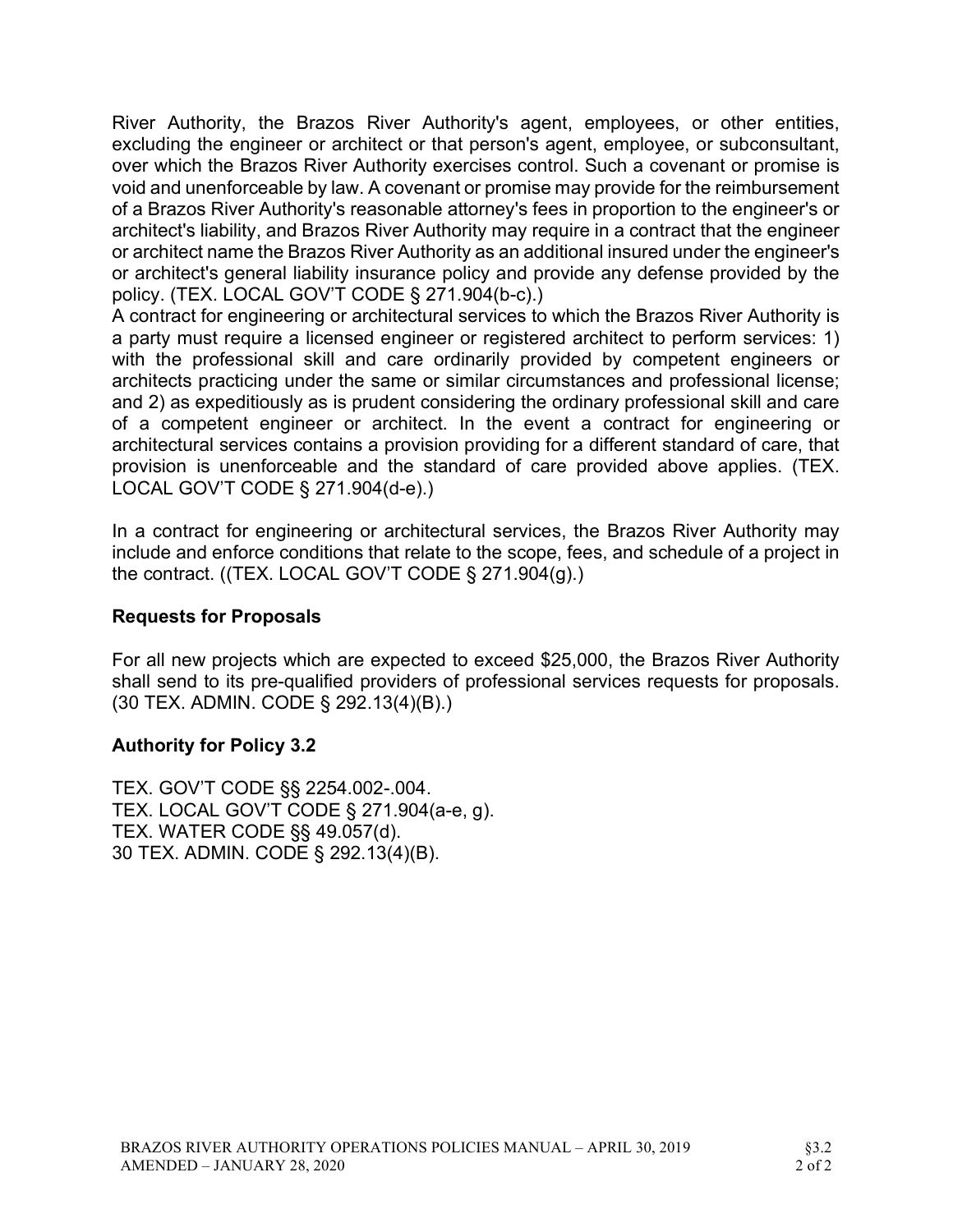# 3.3 PROCUREMENT OF CONSTRUCTION CONTRACTS

The Brazos River Authority shall procure construction contract services in accordance with Texas Water Code Chapter 49, Subchapter I, and shall contract for construction and repair and renovation of Brazos River Authority facilities and for the purchase of equipment, materials, machinery, and all things that constitute or will constitute the plant, works, facilities, or improvements of the Brazos River Authority in accordance with Texas Water Code Section 49.273. Government Code, Chapter 2269 also provides detailed procedures applicable to local governmental entities in relation to construction contracts; however, Section 2269.003(d) provides that Chapter 2269 does not prevail over any law, rule, or regulation relating to competitive bidding or competitive sealed proposals for construction services, or to procurement of construction services pursuant to Section 49.273, Water Code, unless the governing body of the Brazos River Authority elects to permit Chapter 2269 to supersede the law, rule, or regulation. The Brazos River Authority has not elected to permit Chapter 2269 to supersede Section 49.273 of the Water Code; therefore, the Brazos River Authority procures construction contracts in accordance with Water Code Section 49.273. (TEX. WATER CODE §§ 49.271(a), 49.273(a); (TEX. GOV'T CODE § 2269.003(d).)

## Scope of Policy

This policy does not apply to:

- (1) equipment, materials, or machinery purchased by the Brazos River Authority at an auction that is open to the public;
- (2) contracts for personal or professional services or for a utility service operator;
- (3) contracts for services or property for which there is only one source or for which it is otherwise impracticable to obtain competition;
- (4) high technology procurements.
- (5) contracts for the purchase of electricity for use by the Brazos River Authority; or
- (6) contracts for services related to compliance with a state or federal construction storm water requirement, including acquisition of permits, construction, repair, and removal of temporary erosion control devices, cleaning of silt and debris from streets and storm sewers, monitoring of construction sites, and preparation and filing of all required reports. (TEX. WATER CODE § 49.278(a).)

The Brazos River Authority is not required to advertise or seek competitive bids for security or surveillance systems or components of or additions to Brazos River Authority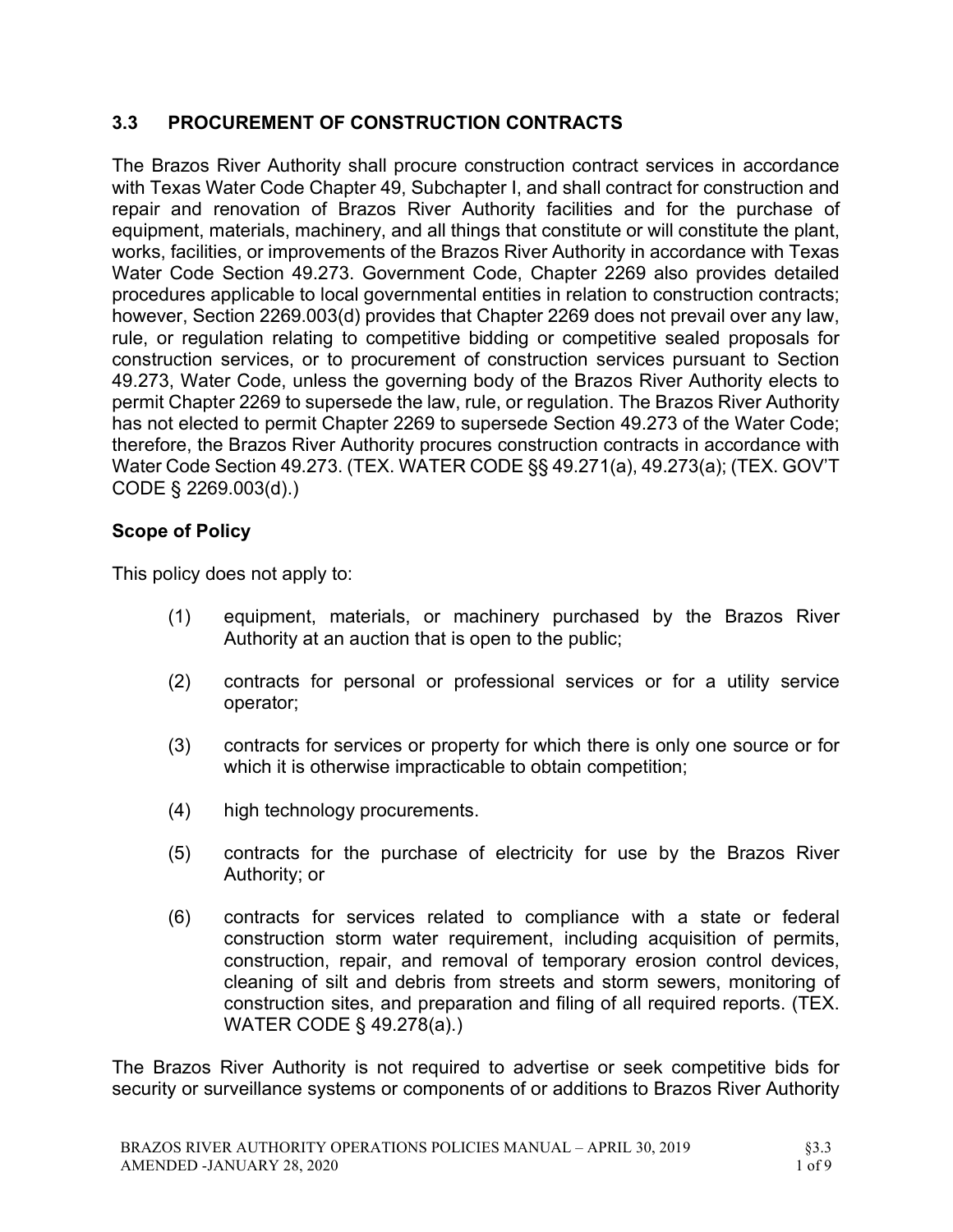facilities relating to security or surveillance, including systems used for the prevention of terrorist or criminal acts and incidents or acts of war, if the Board of Directors finds that doing so would compromise the safety and security of Brazos River Authority facilities or residents. (TEX. WATER CODE §§ 49.273(l),)

## Qualification of Bidders

The Brazos River Authority may adopt minimum criteria for the qualifications of bidders on its construction contracts. (TEX. WATER CODE § 49.271(c).)

The Brazos River Authority may require attendance by a principal of each prospective bidder at mandatory pre-bid conferences and may make any reasonable additional requirements it deems appropriate to obtain competitive bids from responsible contractors and to minimize contract disputes. (TEX. WATER CODE § 49.271(d).)

### Two Percent Deposit Required on Bids for Contracts Over \$50,000

For contracts over \$50,000 a bidder must submit a certified or cashier's check on a responsible bank in the state equal to at least two percent of the total amount of the bid or a bid bond of at least two percent of the total amount of the bid issued by a surety legally authorized to do business in the state. For contracts over \$250,000, the Brazos River Authority must accept a bid bond in the amount it requires as a bid deposit if the bid bond meet the other requirements herein. If the successful bidder fails or refuses to enter into a proper contract with the Brazos River Authority or if it fails or refuses to furnish the payment and performance bonds that are required by law, it forfeits its deposit. (TEX. WATER CODE § 49.271(c).)

#### Advertising and Bidding Requirements

A contract may cover all the work to be provided for the Brazos River Authority, or the various elements of the work may be segregated for the purpose of receiving bids. A contract may also provide that the work will be completed in stages over a period of years. The Brazos River Authority may not, however, subdivide work to avoid advertising and bidding requirements. (TEX. WATER CODE §§ 49.273(b) & (g).)

For contracts over \$50,000 or more, the Brazos River Authority shall advertise the letting of the contract, including the general conditions, time, and place of opening of sealed bids. The notice shall be published in any newspaper with general circulation in the boundaries of the Brazos River Authority. The notice shall be published once a week for two consecutive weeks before the date that the bids are opened, and the first publication shall not be later than the 14th day before the date of the opening of the sealed bids. The bidding documents, plans, specifications, and other data needed to bid on the project must be available at the time of the first advertisement, and the advertisement shall state the location at which these documents may be reviewed. (TEX. WATER CODE §§ 49.273(a) and (d).)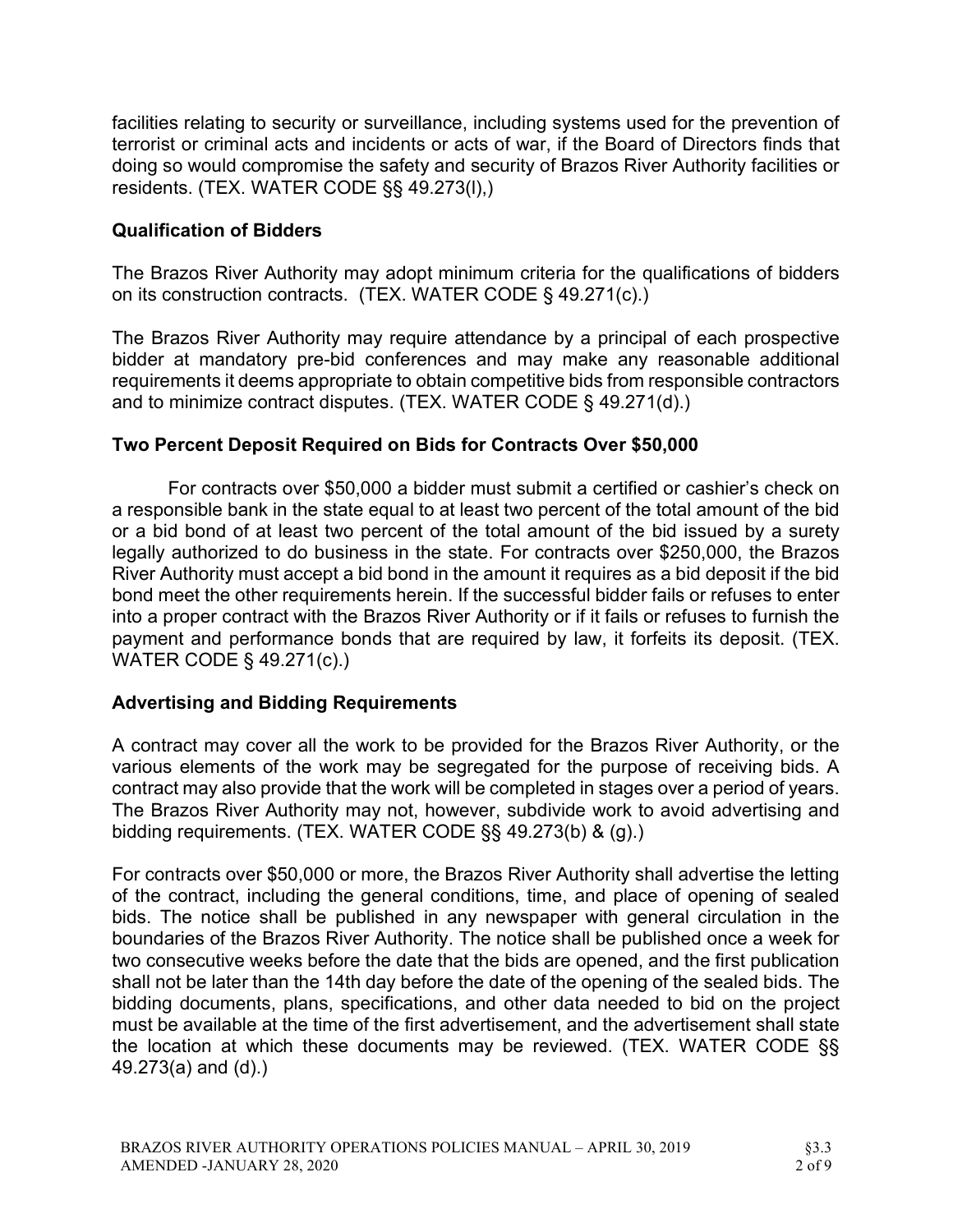For contracts over \$25,000 but not more than \$50,000, the Brazos River Authority shall solicit written competitive bids on uniform written specifications from at least three bidders. (TEX. WATER CODE § 49.273(e).)

For contracts of not more than \$25,000, the Brazos River Authority is not required to advertise or to seek competitive bids. (TEX. WATER CODE § 49.273(f).)

The Brazos River Authority may not accept bids that include substituted items unless the substituted items were included in the original bid proposal and all bidders had the opportunity to bid on the substituted items or unless notice is given to all bidders at a mandatory pre-bid conference. (TEX. WATER CODE § 49.273(h).)

The Brazos River Authority is not required to advertise or seek competitive bids for the repair of its facilities if the scope or extent of the repair work cannot be readily ascertained or if the nature of the repair work does not readily lend itself to competitive bidding. (TEX. WATER CODE § 49.273(j).)

Upon written request, the Brazos River Authority shall furnish a copy of the engineer's report or contract plans and specifications to any person desiring to bid on a construction contract. The Brazos River Authority may charge a reasonable fee to cover the cost of making the copy. (TEX. WATER CODE § 49.272.)

A contract for construction work may include economic incentives for early completion of the work or economic disincentives for late completion of the work. (TEX. WATER CODE § 49.271(e).)

## Preference Given to Local Contractors

Excepting contracts involving federal funds, the Brazos River Authority shall not award a contract to an out-of-state bidder unless the nonresident bidder underbids the lowest bid submitted by a responsible in- state bidder. The out-of-state bidder must underbid by an amount that is not less than the greater of the following: 1) the amount by which an instate bidder would be required to underbid the nonresident bidder to obtain a comparable contract in the state in which the nonresident's principal place of business is located; or 2) the amount by which a resident bidder would be required to underbid the nonresident bidder to obtain a comparable contract in the state in which a majority of the manufacturing relating to the contract will be performed. The Brazos River Authority shall use the information published in the Texas Register by the Texas Building and Procurement Commission concerning other states' laws relating to bid evaluations to evaluate the bid of a nonresident bidder. (TEX. GOV'T CODE §§ 2252.002-.004.)

#### Payment and Performance Bonds

Good and sufficient performance and payment bonds must be given by those to whom construction contracts are awarded. (TEX. WATER CODE § 49.275.)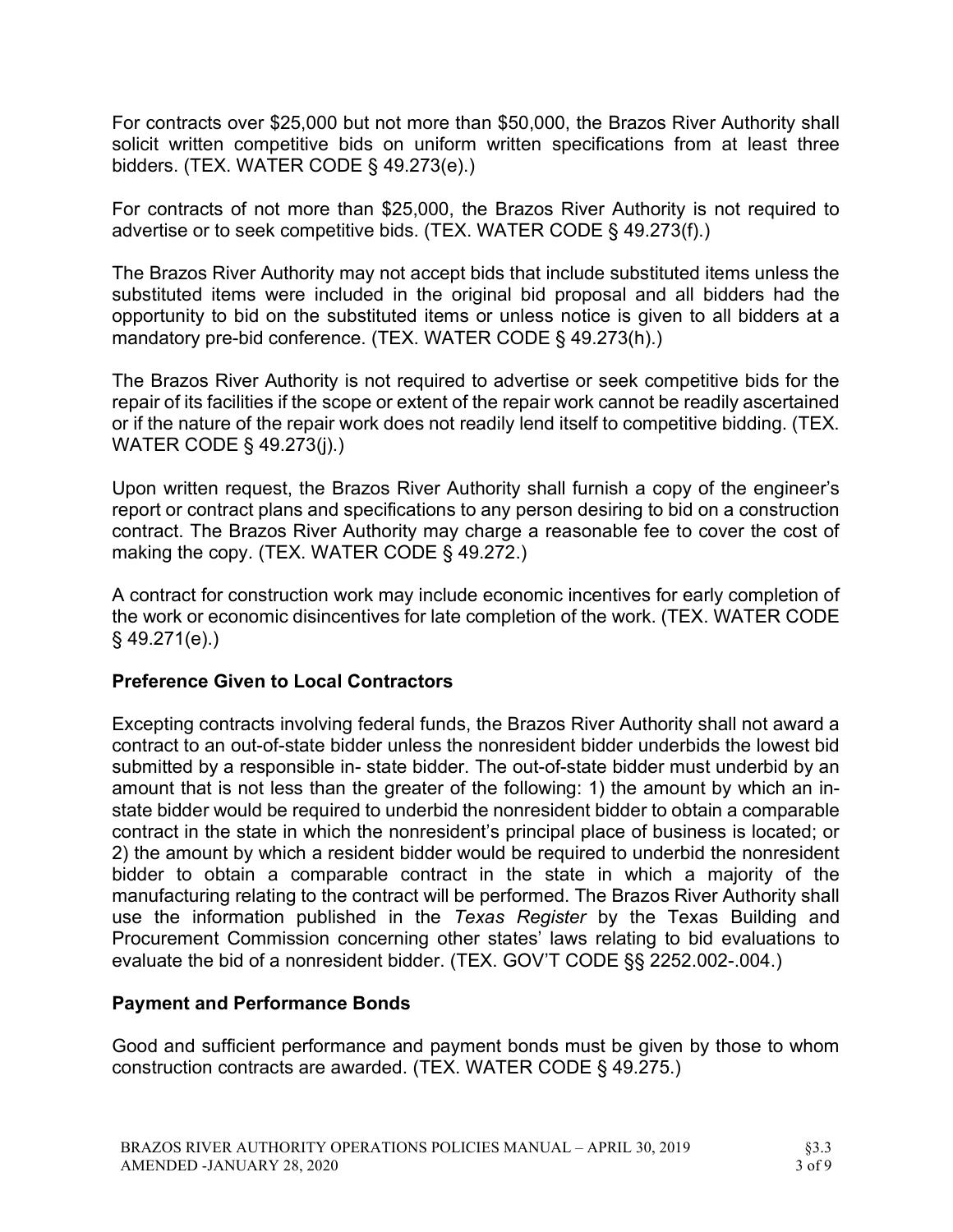The Brazos River Authority may adopt minimum criteria for the qualifications of sureties issuing payment and performance bonds. It may not, however, require that a contractor obtain a surety bond from any specific insurance or surety company, agent, or broker. (TEX. WATER CODE § 49.271(c); TEX. GOV'T CODE § 2253.021(f).)

Performance and payment bonds must be executed by a corporate surety in accordance with Section 1, Chapter 87, Acts of the 56th Legislature, Regular Session, 1959 (Article 7.19-1, Vernon's Texas Insurance Code). (TEX. GOV'T CODE § 2253.021(d).)

A "performance bond" is:

- (1) solely for the protection of the Brazos River Authority;
- (2) in the amount of the contract; and
- (3) conditioned on the faithful performance of the work in accordance with the plans, specifications, and contract documents. (TEX. GOV'T CODE § 2253.021(b).)

A "payment bond" is"

- (1) solely for the protection and use of the payment bond beneficiaries who have a direct contractual relationship with the prime contractor or a subcontractor to supply public work or material; and
- (2) in the amount of the contract. (TEX. GOV'T CODE  $\S$  2253.021(c).)

For contracts in excess of \$100,000, the Brazos River Authority shall require the contractor, before beginning work, to execute to the Brazos River Authority a performance bond. (TEX. GOV'T CODE § 2253.021(a)(1).)

For contracts in excess of \$25,000, the Brazos River Authority shall require the contractor, before beginning work, to execute to the Brazos River Authority a payment bond. (TEX. GOV'T CODE § 2253.021(a)(2).)

#### Change Orders

If changes in plans or specifications are necessary after the performance of the contract is begun, or if it is necessary to decrease or increase the quantity of the work to be performed or of the materials, equipment, or supplies to be furnished, the Board of Directors may approve change orders making the changes. The Board of Directors may grant authority to an official or employee responsible for purchasing or for administering a contract to approve a change order that involves an increase or decrease of \$50,000 or less. (TEX. WATER CODE § 49.273(i).)

The aggregate of the change orders may not increase the original contract price by more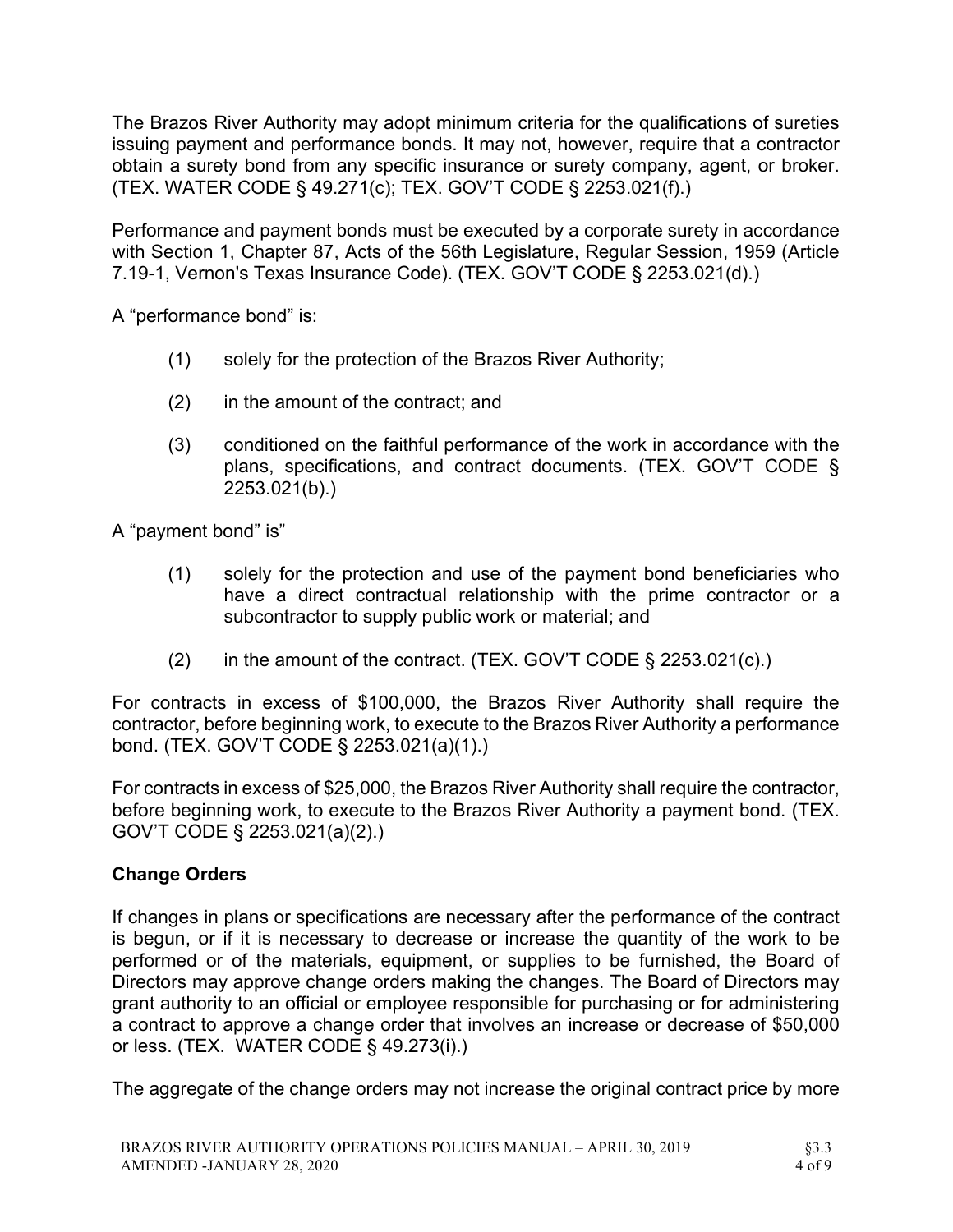than twenty-five percent (TEX. WATER CODE § 49.273(i)); provided, however, the Brazos River Authority shall not exceed ten percent on change orders without the express authorization of the Board of Directors.

The aggregate of the change orders that increase the original contract price by more than ten percent (or twenty-five percent with Board Authorization) may be issued only (1) as a result of unanticipated conditions encountered during construction, repair, or renovation; (2) as a result of changes in regulatory criteria; or (3) to facilitate project coordination with other political entities. (TEX. WATER CODE § 49.273(i).)

# Reverse Auction Procedure

The Brazos River Authority may use the reverse auction procedure only for the procurement of construction contracts for which a bond is not required under Tex. Gov't Code § 2253.021 (TEX. GOV'T CODE § 2253.021(h).) The procedure must include a notice provision and other provisions necessary to produce a method of purchasing that is advantageous to the Brazos River Authority and fair to vendors. (TEX. WATER CODE § 49.273(k); TEX. LOCAL GOV'T CODE § 271.906.)

A "reverse auction procedure" means:

- (1) a real-time bidding process usually lasting less than one hour and taking place at a previously scheduled time and Internet location, in which multiple suppliers, anonymous to each other, submit bids to provide the designated goods or services; or
- (2) a bidding process usually lasting less than two weeks and taking place during a previously scheduled period and at a previously scheduled Internet location, in which multiple suppliers, anonymous to each other, submit bids to provide the designated goods or services. (TEX. GOV'T CODE § 2155.062(d).)

## Payments for Construction Work

The Brazos River Authority shall make progress payments under construction contracts monthly as the work proceeds or at more frequent intervals as determined by the Board of Directors or its designee on estimates approved by the Board of Directors or its designee. (TEX. WATER CODE § 49.276(b).)

If requested by the Brazos River Authority, the contractor shall furnish a breakdown of the total contract price showing the amount included for each principal category of the work, in such detail as requested, to provide a basis for determining progress payments. (TEX. WATER CODE § 49.276(c).)

In the preparation of estimates, the Brazos River Authority may authorize material delivered on the site and preparatory work done to be considered if the consideration is specifically authorized by the contract and if the contractor furnishes satisfactory evidence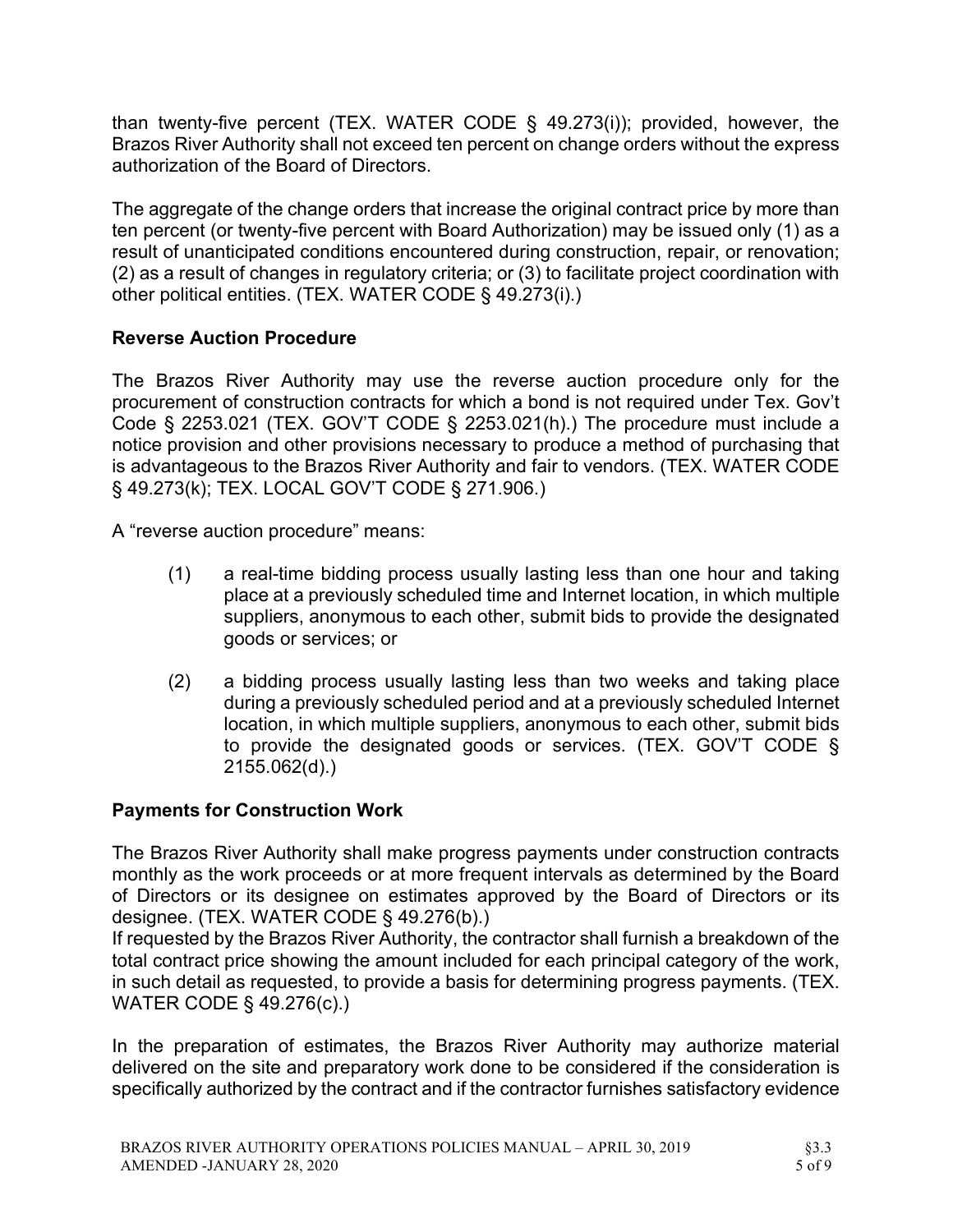that he has acquired title to the material and that it will be utilized on the work covered by the contract. (TEX. WATER CODE § 49.276(c).)

On completion and acceptance of each separate project, public work, or other division of the contract, on which the price is stated separately in the contract, payment may be made without retention of a percentage. (TEX. WATER CODE § 49.276(e).)

## Retainage and Interest on Retainage

Except as set forth below, contract retainage may not be less than five percent of the estimate of the contract price at the time of execution. (TEX. WATER CODE §§ 49.002, 49.276(d) & (e); TEX. GOV'T CODE § 2252.032-.033; Op. Tex. Att'y Gen. No. JM-199 (1984).)

For contracts estimated at the time of execution to be under \$400,000, ten percent of the estimated amount shall be retained by the Brazos River Authority until final completion and acceptance of the contract work. However, if the board, at any time after fifty percent of the work has been completed, finds that satisfactory progress is being made, it may authorize any of the remaining progress payments to be made in full. Also, if the work is substantially complete, the board, if it finds the amount retained to be in excess of the amount adequate for the protection of the Brazos River Authority, at its discretion may release to the contractor all or a portion of the excess amount. The Brazos River Authority is not obligated to pay interest on amounts retained except as provided herein. The Brazos River Authority is not obligated to pay interest on the ten percent retainage held on the first fifty percent of work completed. If the Brazos River Authority holds any retainage on the remaining fifty percent of the work completed, it shall pay interest on such retainage from the date the retainage is withheld to the date of payment to the contractor. The interest rate to be paid on such retainage shall be the rate of interest paid by the Brazos River Authority's depository bank on interest bearing accounts of similar amounts during the period of time interest accrues as provided herein. On completion and acceptance of each separate project, public work, or other division of the contract, on which the price is stated separately in the contract, payment may be made without retention of a percentage. (TEX. WATER CODE §§ 49.002, 49.276(d) and (e); TEX. GOV'T CODE § 2252.032-.033; Op. Tex. Att'y Gen. No. JM-199 (1984).)

For contracts estimated at the time of execution to be \$400,000 or more, ten percent of the periodic contract payment shall be retained by the Brazos River Authority and deposited in an interest-bearing account. The interest earned on the retainage shall be paid to the prime contractor on completion of the contract. If the board, at any time after fifty percent of the work has been completed, finds that satisfactory progress is being made, it may authorize any of the remaining progress payments to be made in full. Also, if the work is substantially complete, the board, if it finds the amount retained to be in excess of the amount adequate for the protection of the Brazos River Authority, at its discretion may release to the contractor all or a portion of the excess amount. (TEX. WATER CODE §§ 49.002, 49.276(d) and (e); TEX. GOV'T CODE § 2252.032-.033; Op. Tex. Att'y Gen. No. JM-199 (1984).)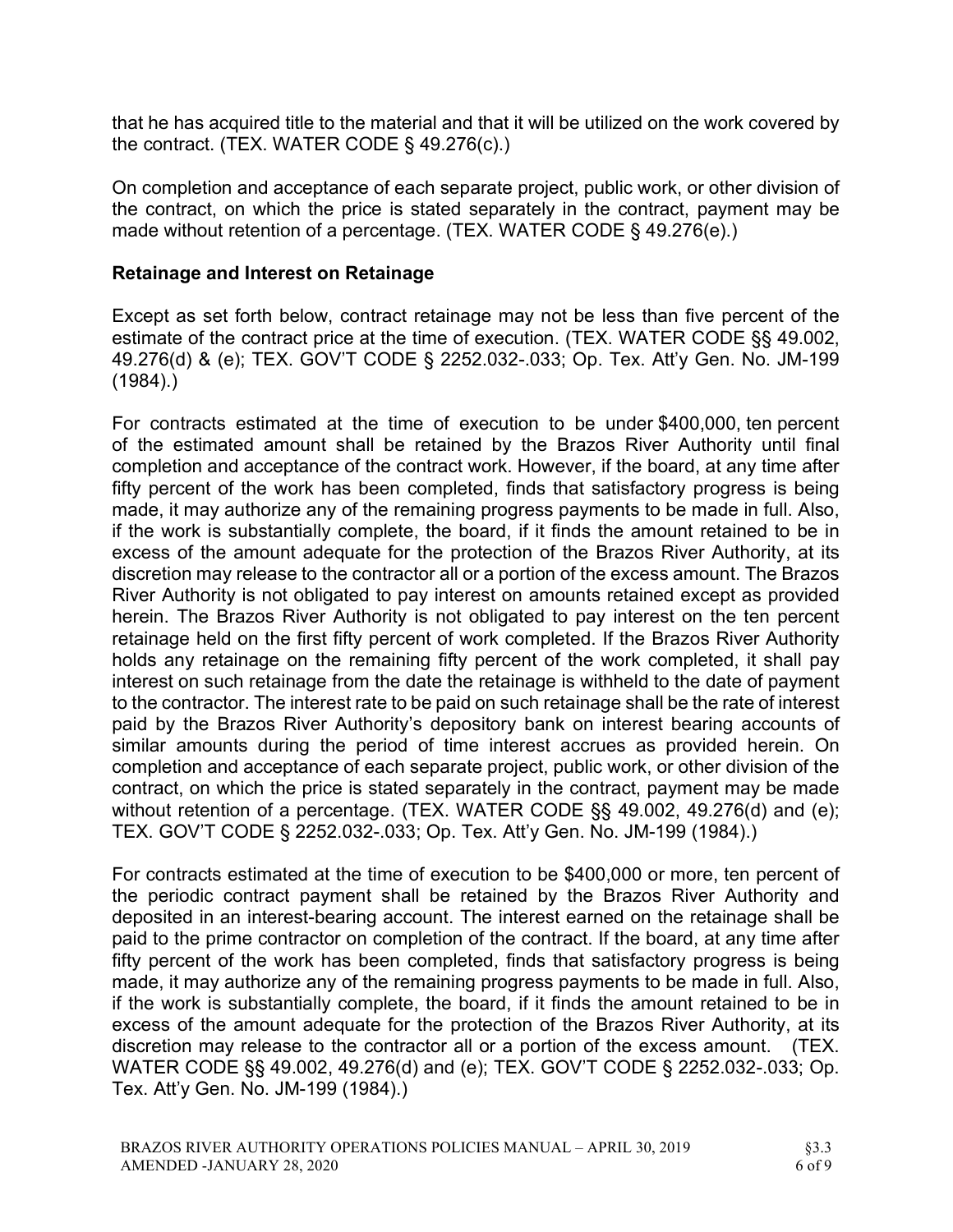## Inspection of and Reports on Construction Work

The Board of Directors shall have control of construction work being done for the Brazos River Authority under contract to determine whether or not the contract is being fulfilled and shall have the construction work inspected by the Brazos River Authority engineer or other designated person. (TEX. WATER CODE § 49.277(a).)

During the progress of the construction work, the Brazos River Authority engineer or other designated person shall submit to the Board of Directors detailed written reports showing whether or not the contractor is complying with the contract, and when the work is completed, the Brazos River Authority engineer shall submit to the board a final detailed report including as-built plans of the facilities showing whether or not the contractor has fully complied with the contract. (TEX. WATER CODE §§ 49.277(b).)

## Prevailing Wage Rates

For a contract for a public work (a public work includes a building, highway, road, excavation, and repair work or other project development or improvement, paid for in whole or in part from public funds, without regard to whether the work is done under public supervision or direction), the Brazos River Authority shall determine the general prevailing rate of per diem wages in the locality in which the public work is to be performed for each craft or type of worker needed to execute the contract and the prevailing rate for legal holiday and over time work, such rate to be determined as a sum certain, expressed in dollars and cents, by (TEX. WATER CODE §§ 49.279; TEX. GOV'T CODE § 2258.022(a) and (c).):

- (1) conducting a survey of the wages received by classes of workers employed on projects of a character similar to the contract work in the political subdivision of the state in which the public work is to be performed (TEX. GOV'T CODE § 2258.022(a)(1).);
- (2) using the prevailing wage rate as determined by the United States Department of Labor in accordance with the Davis-Bacon Act (40 U.S.C. Section 276a et seq.), and its subsequent amendments (TEX. GOV'T CODE § 2258.022(a)(2).);
- (3) by adopting the prevailing wage rate of one of the municipalities that the Brazos River Authority is wholly or partially located within or located within the extraterritorial jurisdiction of (TEX. WATER CODE §§ 49.279(1)(a).); or
- (4) by adopting the prevailing wage rate of the county in which the Brazos River Authority is located or, if the county in which the Brazos River Authority is located has not adopted a wage rate, the prevailing wage rate of a county adjacent to the county in which the Brazos River Authority is located. (TEX. WATER CODE §§ 49.279(1)(b).)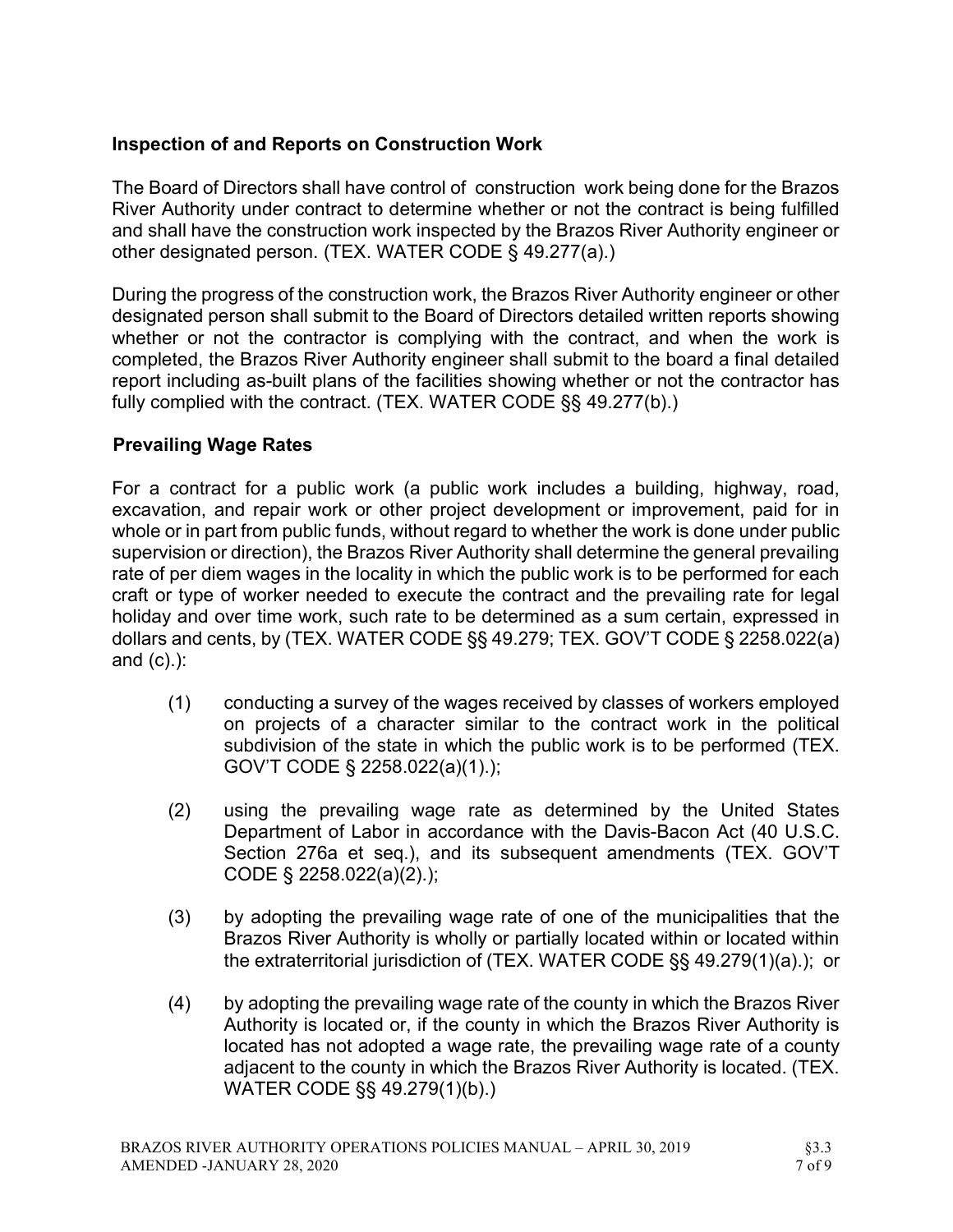The Brazos River Authority shall specify in the call for bids for the contract and in the contract itself the wage rates it determines and the Brazos River Authority's determination of the prevailing rate of per diem wages is final. (TEX. GOV'T CODE § 2258.022(d), (e).)

The contractor who is awarded a contract by the Brazos River Authority, or a subcontractor of the contractor, shall pay not less than the rates determined under Texas Government Code Section 2258.022 to a worker employed by it in the execution of the contract. (TEX. GOV'T CODE § 2258.023(a).)

A contractor or subcontractor who violates this section shall pay to the Brazos River Authority, \$60 for each worker employed for each calendar day or part of the day that the worker is paid less than the wage rates stipulated in the contract. The Brazos River Authority shall specify this penalty in the contract. (TEX. GOV'T CODE § 2258.023(a).)

A contractor or subcontractor does not violate this section if the Brazos River Authority does not determine the prevailing wage rates, and specify the rates in the contract as provided by Texas Government Code Section 2258.022. (TEX. GOV'T CODE § 2258.023(c).)

The Brazos River Authority shall use any money collected under Texas Government Code Section 2258.023 to offset the costs incurred in the administration of Texas Government Code Section 2258.022. (TEX. GOV'T CODE § 2258.023(d).)

The Brazos River Authority shall: (1) take cognizance of complaints of all violations of Texas Government Code Chapter 2258 committed in the execution of the contract; and (2) withhold money forfeited or required to be withheld under Chapter 2258 from the payments to the contractor under the contract, except that the Brazos River Authority may not withhold money from other than the final payment without a determination by the Brazos River Authority that there is good cause to believe that the contractor has violated Chapter 2258. (TEX. GOV'T CODE § 2258.051.)

On receipt of information, including a complaint by a worker, concerning an alleged violation of Texas Government Code Section 2258.023 by a contractor or subcontractor, the Brazos River Authority shall make an initial determination as to whether good cause exists to believe that the violation occurred. The Brazos River Authority must make its determination before the 31st day after the date the Brazos River Authority receives the information. The Brazos River Authority shall notify in writing the contractor or subcontractor and any affected worker of its initial determination. The Brazos River Authority shall retain any amount due under the contract pending a final determination of the violation. (TEX. GOV'T CODE § 2258.052.)

The Brazos River Authority shall use any amounts retained under Texas Government Code Chapter 2258 to pay the worker the difference between the amount the worker received in wages for labor on the public work at the rate paid by the contractor or subcontractor and the amount the worker would have received at the general prevailing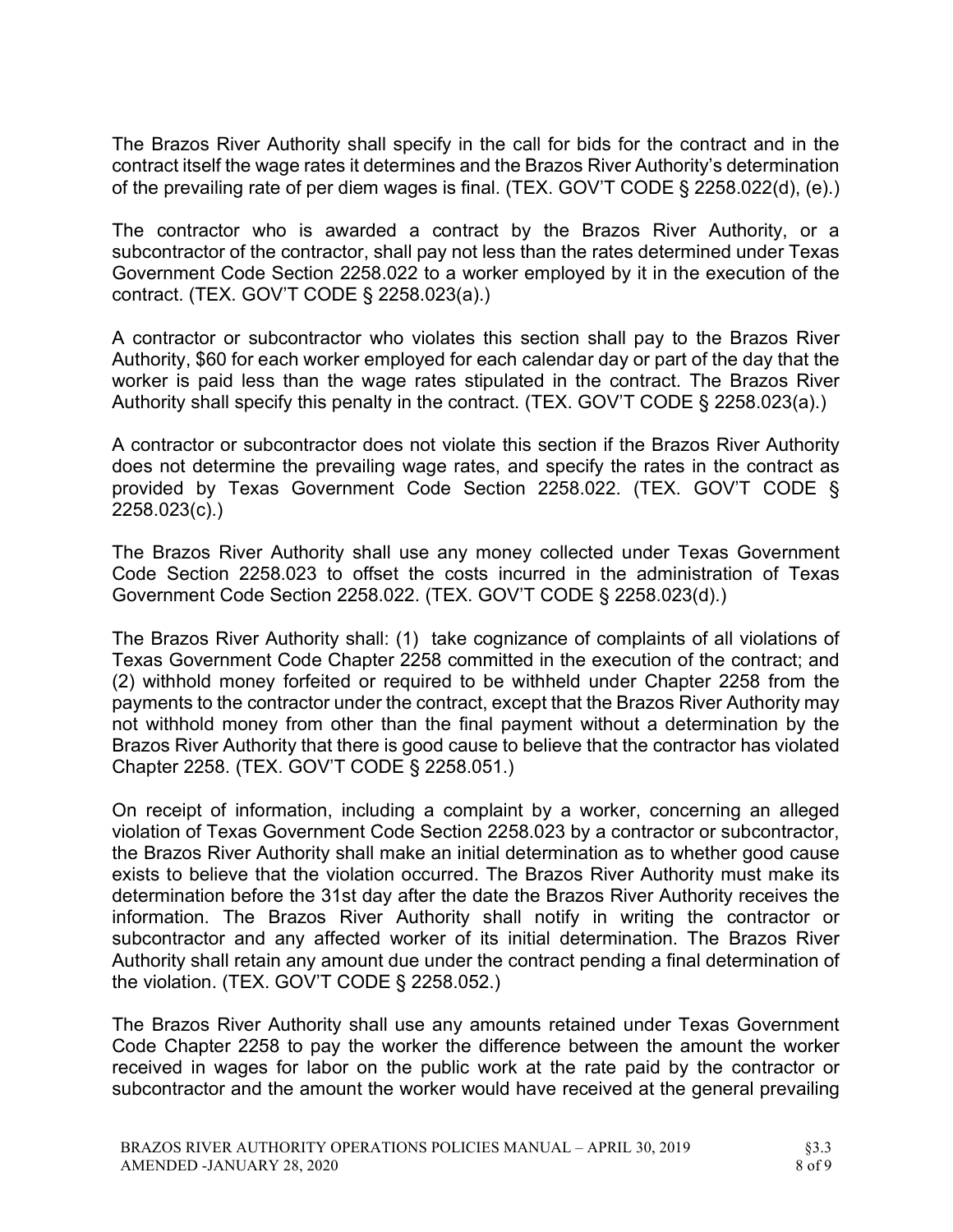wage rate as provided in the arbitrator's award (if the issue went to arbitration as provided under Chapter 2258). The Brazos River Authority may adopt rules, orders, or ordinances relating to the manner in which a reimbursement is made. If the amounts retained by the Brazos River Authority under this chapter are not sufficient for the Brazos River Authority to pay the worker the full amount owed, the worker has a right of action against the contractor or subcontractor and the surety of the contractor or subcontractor to recover the amount owed, reasonable attorney's fees, and court costs. (TEX. GOV'T CODE § 2258.056.)

### Authority for Policy 3.3

TEX. GOV'T CODE §§ 2155.062(d), 2252.002-.004, 2252.032-.033, 2253.021., 2258.002, .021-.023, .051-.052, .056, 2269.003(d). TEX. LOCAL GOV'T CODE § 271.906. TEX. WATER CODE §§ 49.002, 49.271-.273, 49.275-.277, 49.278(a)., 49.279 30 TEX. ADMIN. CODE §§ 293.63, 293.81-.82. Op. Tex. Att'y Gen. No. JM-199 (1984).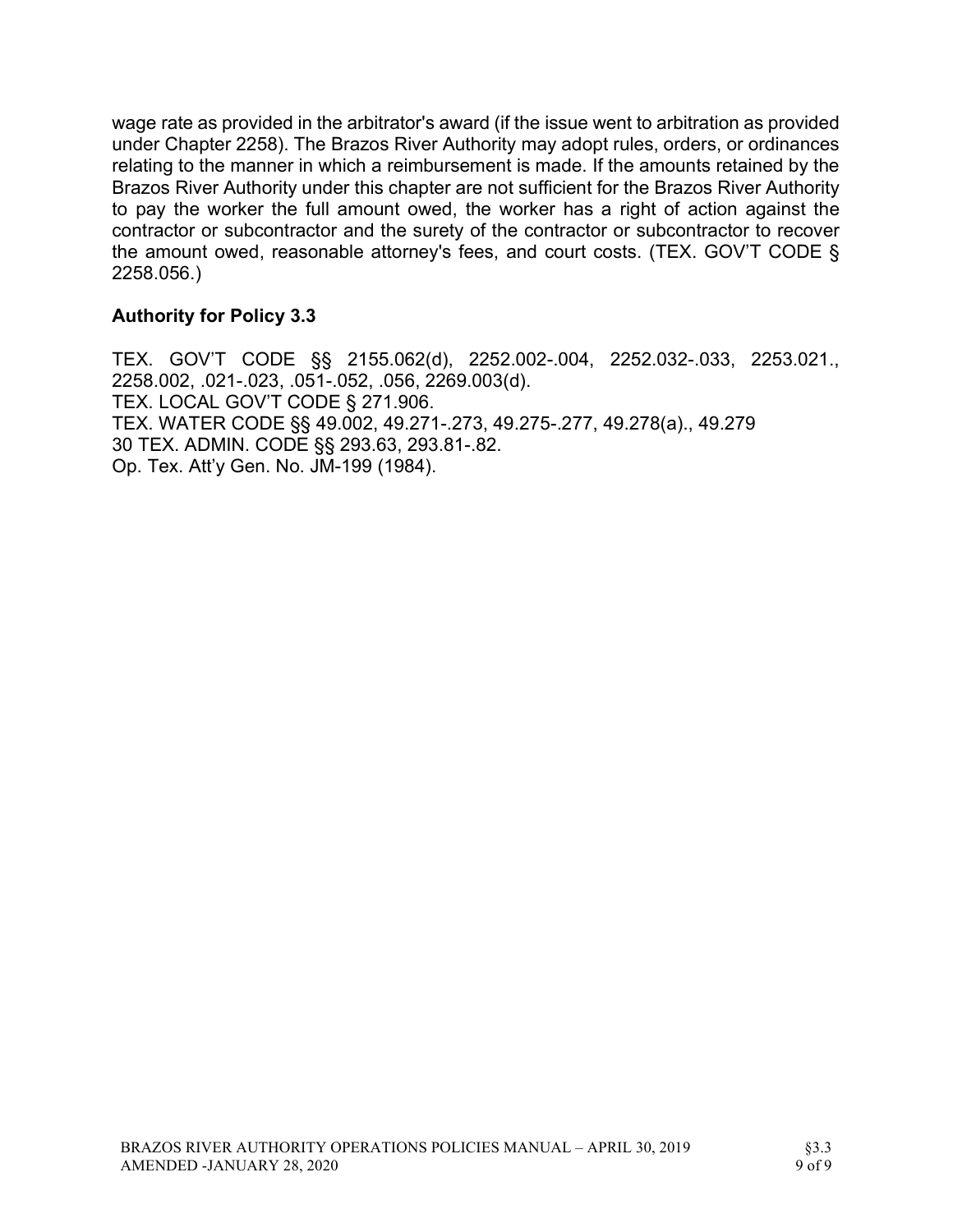# 3.4 PROCUREMENT OF LEGAL SERVICES

The Brazos River Authority shall procure legal services on the basis of demonstrated competence and qualifications to perform the services for a fair and reasonable price. (TEX. GOV'T CODE § 2254.003(a); TEX. WATER CODE § 49.057(d).)

## Contingent Fee Contracts

The requirements herein do not apply to contingent fee contracts between the BRA and a party that the BRA has contracted with for services related to the collection of certain delinquent obligations under Section 2107.003(b), (c), or (c-1) of the Texas Government Code.

The requirements for contingent fee contracts herein include amendments to contingent fee contracts that change the scope of representation or may result in the filing of an action or the amending of a petition in an existing action.

In procuring legal services under a contingent fee contract, the BRA shall:

- (1) select a well-qualified attorney or law firm on the basis of demonstrated competence, qualifications, and experience in the requested services; and
- (2) attempt to negotiate a contract with that attorney or law firm for a fair and reasonable price.

The BRA may require an attorney or law firm to indemnify or hold harmless the BRA from claims and liabilities resulting from negligent acts or omissions of the attorney or law firm or persons employed by the attorney or law firm, but not for claims an liabilities resulting from negligent acts or omissions of the BRA or its employees.

- (1) The BRA may enter into a contingent fee contract for legal services only if the BRA:
	- (A) before or at the time of giving the written notice for an open meeting to consider the contingent fee contract, also provides written notice to the public stating:
		- 1. the reasons for pursuing the matter that is the subject of the legal services for which the attorney or law firm would be retained and the desired outcome of pursuing the matter;
		- 2. the competence, qualifications, and experience demonstrated by the attorney or law firm;
		- 3. the nature of any relationship, including the beginning of the relationship, between the BRA or Board of Directors and the attorney or law firm;
		- 4. the reasons the legal services cannot be adequately performed by the attorneys and supporting personnel of the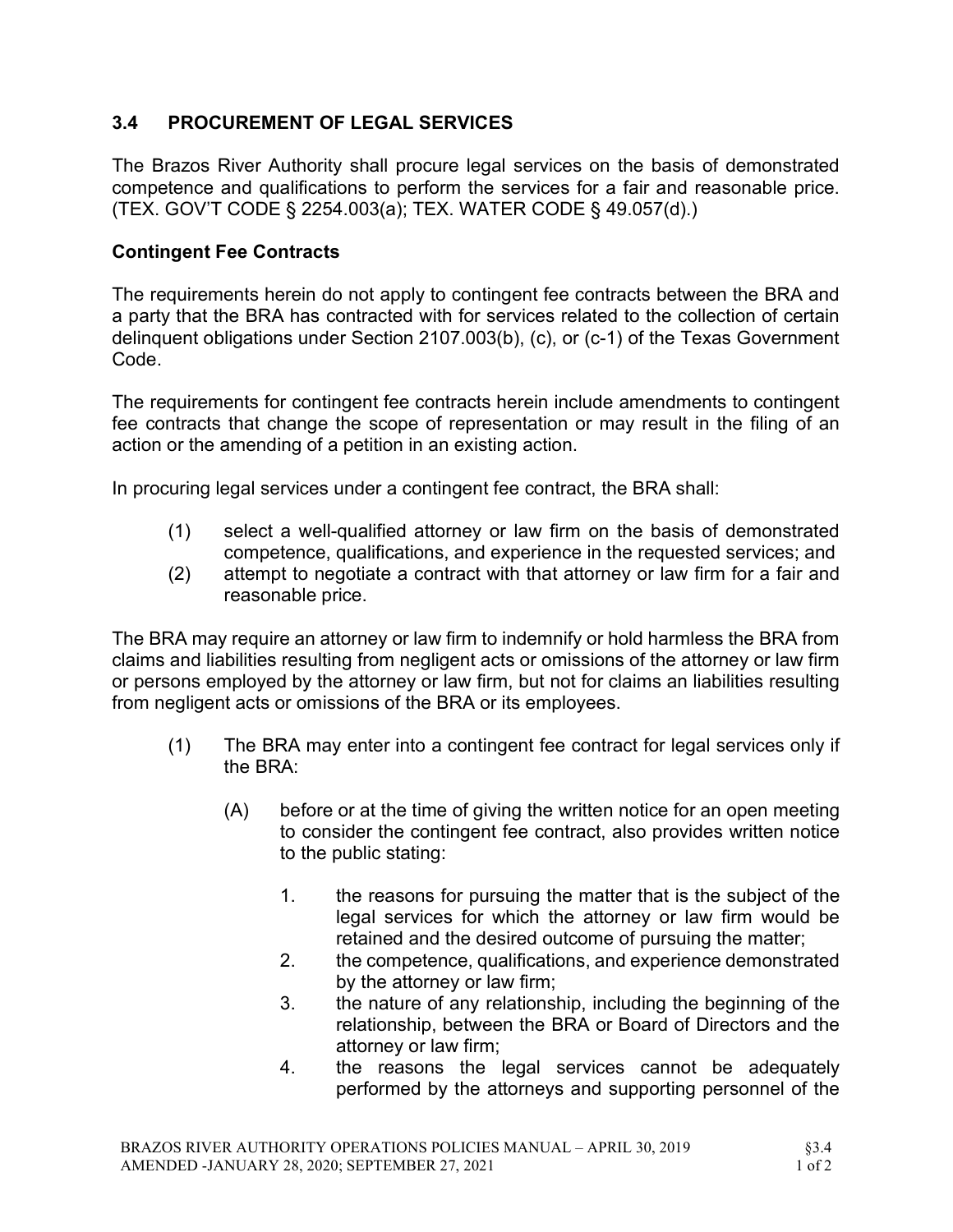BRA;

- 5. the reasons the legal services cannot be reasonably obtained from attorneys in private practice under a contract providing for the payment of hourly fees without contingency; and
- 6. the reasons entering into a contingent fee contract for legal services is in the best interest of the residents of the BRA; and
- (B) approves the contract in an open meeting called for the purpose of considering the matters listed in Subsection (a)(1).
- (2) On approval of a contingent fee contract, the Board of Directors shall state in writing that the BRA finds that:
	- (A) there is a substantial need for the legal services;
	- (B) the legal services cannot be adequately performed by the attorneys and supporting personnel of the BRA; and
	- (C) the legal services cannot reasonably be obtained from attorneys in private practice under a contract providing only for the payment of hourly fees, without regard to the outcome of the matter, because of the nature of the matter for which the services will be obtained or because the BRA does not have funds to pay the estimated amounts required under a contract providing only for the payment of hourly fees.
- (3) Before a contingent fee contract for legal services approved by the Board of Directors is effective and enforceable, the BRA must receive attorney general approval of the contract. The political subdivision shall file the contract with the attorney general along with:
	- (A) a description of the matter to be pursued by the political subdivision;
	- (B) a copy of the required notice required and a statement of the method and date of the provision of the notice; and
	- (C) a copy of the statement required by Subsection (b) above.

Contracts for contingent fees shall comply with the provisions of Government Code Chapter 2254, Subchapter C. (TEX. GOV. CODE § 2254, SUBCHAPTER C.)

## Authority for Policy 3.4

TEX. GOV'T CODE §§ 2254.003(a) and Subchapter C. TEX. WATER CODE § 49.057(d).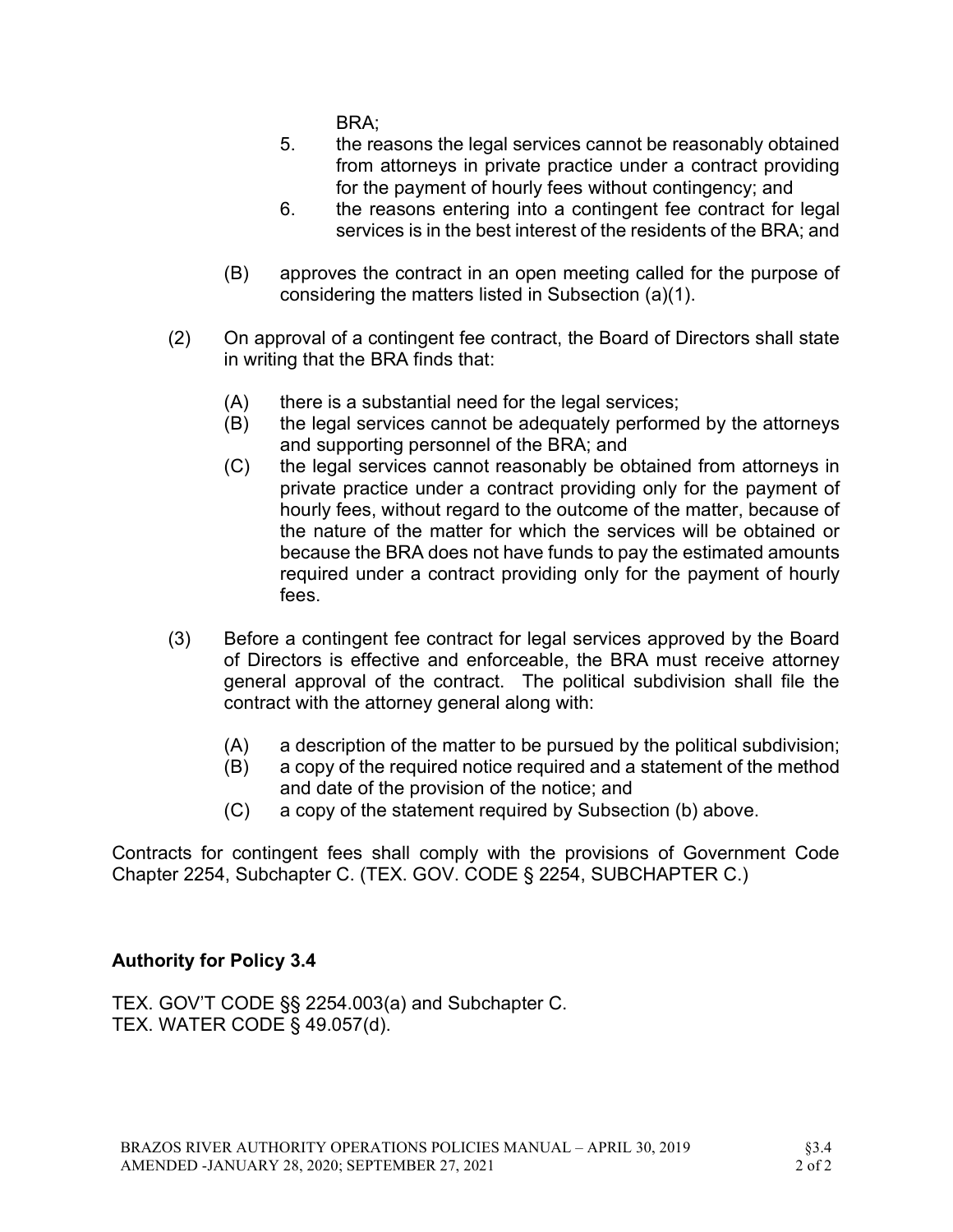## 3.5 PROCUREMENT OF LABORATORY AND ENVIRONMENTAL SERVICES

The Brazos River Authority may contract with any person, within or without the boundaries of the Brazos River Authority, to provide or receive laboratory or environmental services related to environmental, health, or drinking water testing. (TEX. WATER CODE § 49.232.).

### Authority for Policy 3.5

TEX. WATER CODE § 49.232.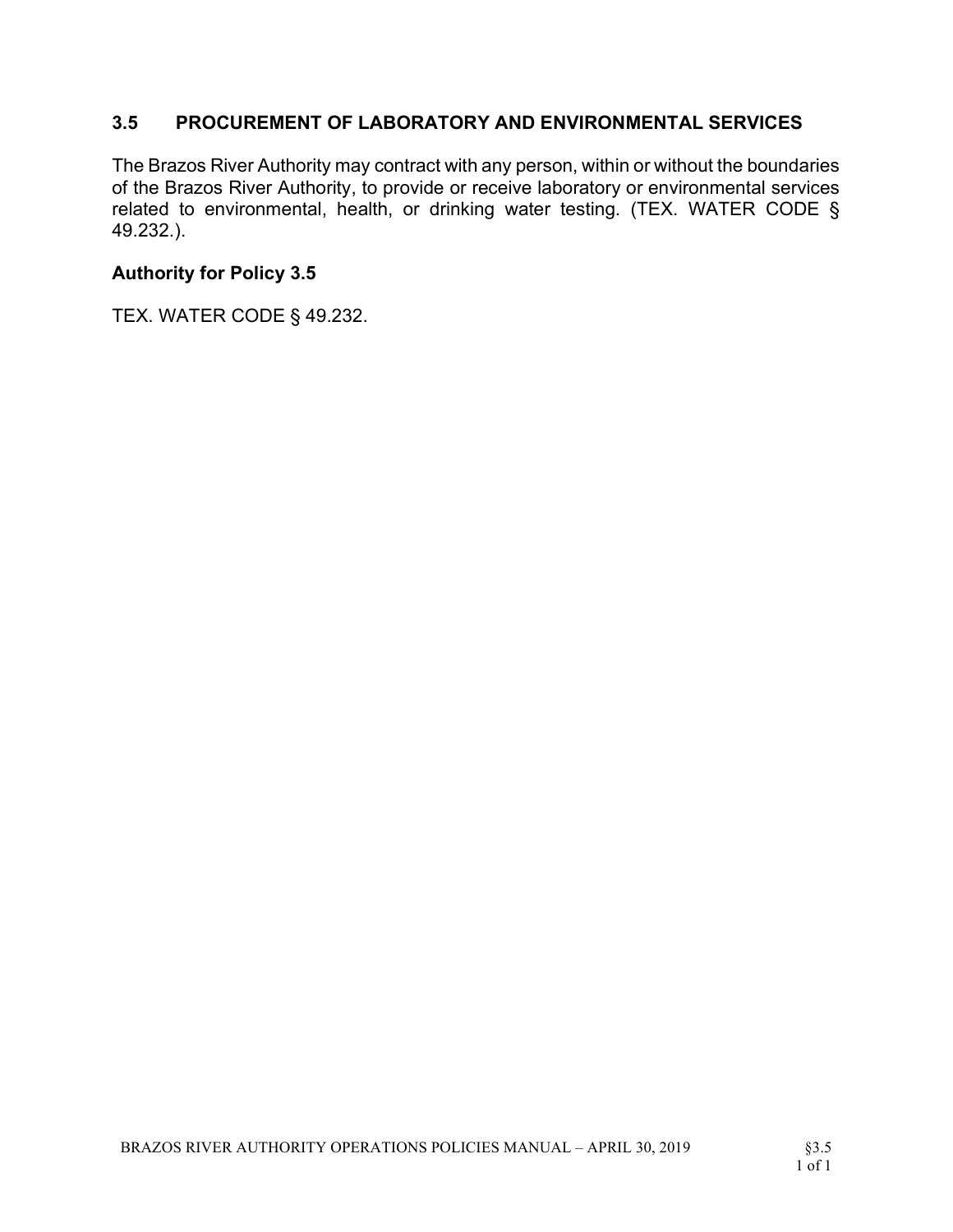## 3.6 PROCUREMENT OF PERSONAL PROPERTY

### Acquisition of Personal Property

The Brazos River Authority may acquire equipment and other personal property considered necessary for the purpose of accomplishing any one or more of the Brazos River Authority's purposes. (SPEC. DISTS. CODE § 8502.012(f); TEX. WATER CODE § 49.218(a).)

The Brazos River Authority shall have the right to acquire property by gift, grant, or purchase, and the right to acquire property shall include property considered necessary for the construction, improvement, extension, enlargement, operation, or maintenance of the plants, works, improvements, facilities, equipment, or appliances of the Brazos River Authority. (SPEC. DISTS. CODE § 8502.014; TEX. WATER CODE § 49.218(b).)

The Brazos River Authority may lease property from others for its use on such terms and conditions as the Board of Directors may determine to be advantageous. (SPEC. DISTS. CODE §§ 8502.012(f), 8502.014; TEX. WATER CODE §§ 49.218(f) & (g).)

The Brazos River Authority shall not be authorized to mortgage or otherwise encumber any of its personal property or any interest therein or to acquire any such property or interest subject to a mortgage or conditional sale. The Brazos River Authority, however, shall not be prevented from the pledging of revenues as authorized by law. (SPEC. DISTS. CODE § 8502.013.)

## Authority to Contract for Personal Property

The Brazos River Authority may execute, perform, and make payments under a contract with any person for the use or the purchase or other acquisition of any personal property or the financing thereof. (SPEC. DISTS. CODE § 8502.012(c); TEX. LOCAL GOV'T CODE § 271.005(a).)

Any such contract may:

- (1) be on the terms considered appropriate by the Brazos River Authority;
- (2) be in the form of a lease, a lease with an option or options to purchase, an installment purchase, or any other form considered appropriate by the Brazos River Authority;
- (3) be for a particular term, not to exceed twenty-five years, and contain an option or options to renew or extend the term; and
- (4) be made payable from a pledge of all or any part of any revenues, funds, or taxes available to the Brazos River Authority for its public purposes. (TEX. LOCAL GOV'T CODE §§ 271.005(a), 271.009.)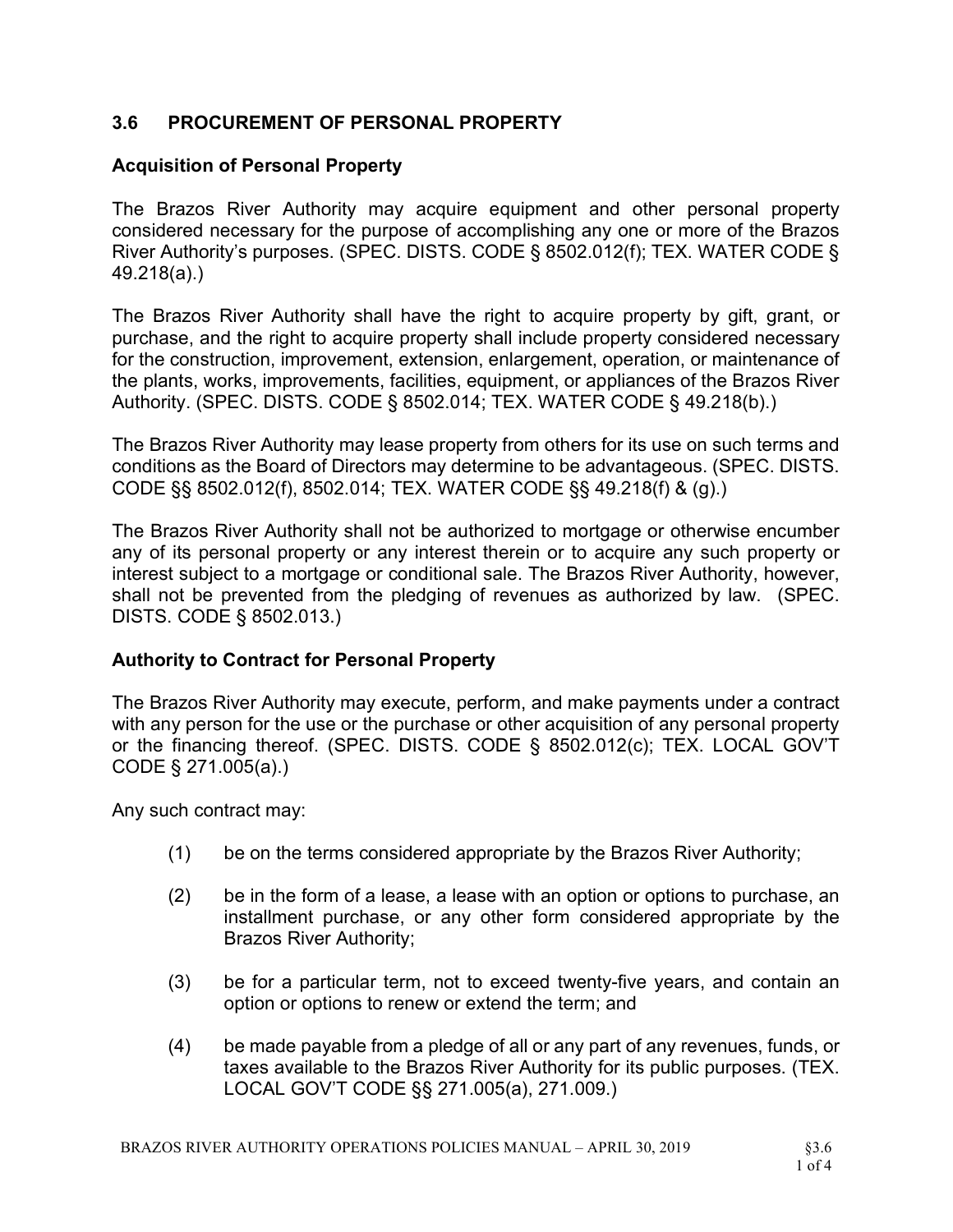The Brazos River Authority may contract under this policy for materials and labor incident to the installation of personal property. (TEX. LOCAL GOV'T CODE § 271.005(b).)

A contract may provide for the payment of interest on the unpaid amounts of the contract at a rate or rates and may contain prepayment provisions and termination penalties. The net effective interest rate on the contract may not exceed the net effective interest rate at which public securities may be issued in accordance with chapter 1204 of the Texas Government Code. Interest on the unpaid amounts of a contract shall be computed as simple interest. (TEX. LOCAL GOV'T CODE § 271.005(c).)

Subject only to applicable constitutional restrictions, the Brazos River Authority may obligate taxes or revenues for the full term of a contract for the payment of the contract. (TEX. LOCAL GOV'T CODE § 271.005(d).)

If the contract provides for the payment of an aggregate amount of \$10,000 or more, the Brazos River Authority may submit the contract and the record relating to the contract to the attorney general for examination as to the validity of the contract. The attorney general shall approve the contract if it has been made in accordance with the constitution and other laws of this state, and the contract then shall be registered by the Comptroller of Public Accounts. After the contract has been approved and registered, it is valid and is incontestable for any cause. The legal obligation of the lessor, vendor, or supplier of personal property or of the person installing personal property to the Brazos River Authority is not diminished in any respect by the approval and registration of the contract. (TEX. LOCAL GOV'T CODE § 271.007.)

#### Recycled and Recyclable Products

The Brazos River Authority must give preference in purchasing to products made of recycled materials if the products meet applicable specifications as to quantity and quality. (TEX. HEALTH & SAFETY CODE § 361.426(a).)

The Brazos River Authority must review and revise its procurement procedures and specifications for the purchase of goods, supplies, equipment, and materials in order to eliminate procedures and specifications that explicitly discriminate against products made of recycled materials. (TEX. HEALTH & SAFETY CODE § 361.426(b)(1).)

The Brazos River Authority must review and revise its procurement procedures and specifications for the purchase of goods, supplies, equipment, and materials in order to encourage the use of products made of recycled materials and to eliminate procedures and specifications that explicitly discriminate against products made of recycled materials. (TEX. HEALTH & SAFETY CODE § 361.426(b)(2).)

The Brazos River Authority must review and revise its procurement procedures and specifications for the purchase of goods, supplies, equipment, and materials in order to ensure to the maximum extent economically feasible that it purchases products that may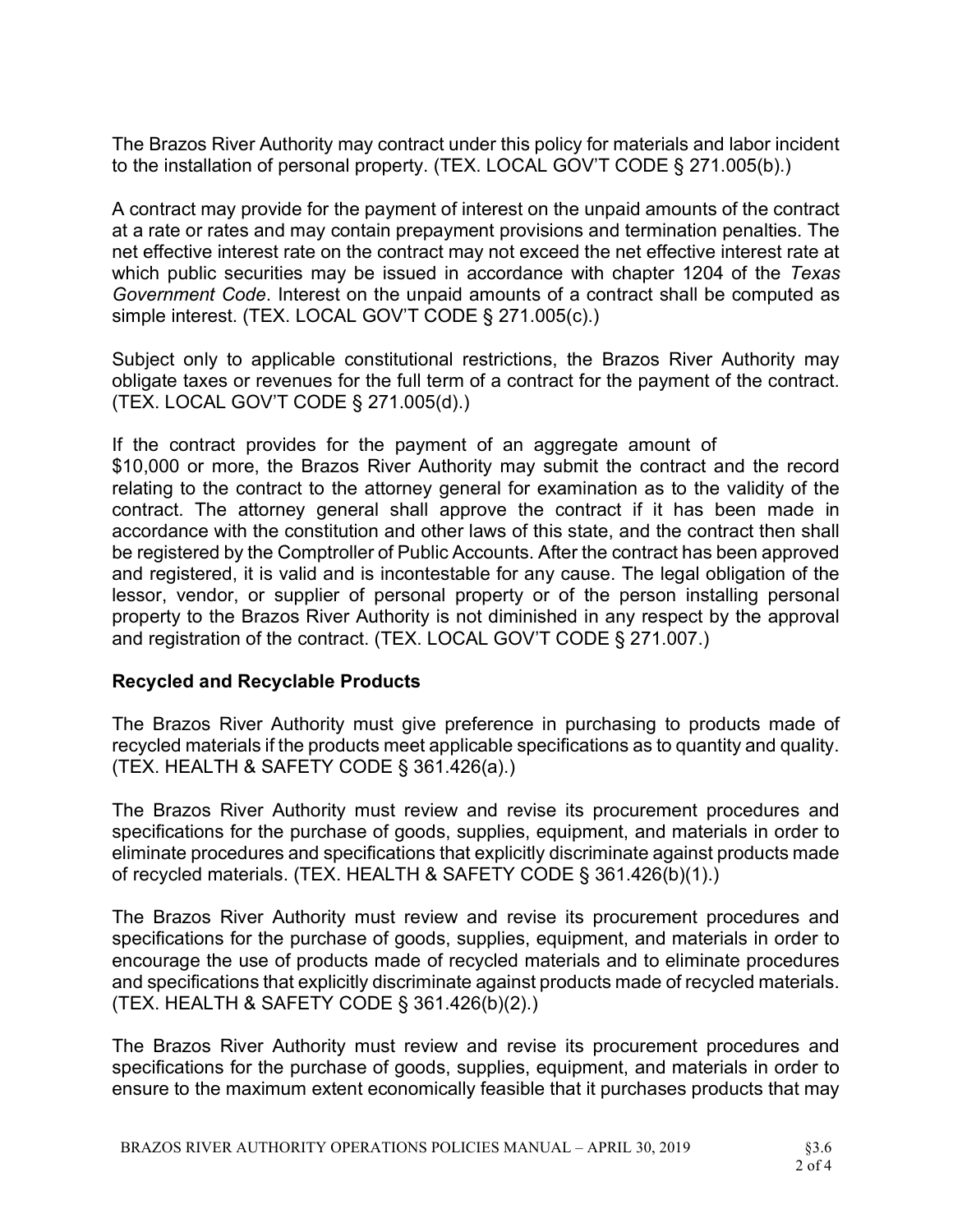be recycled when they have served their intended use. (TEX. HEALTH & SAFETY CODE § 361.426(b)(13.)

In developing new procedures and specifications, the Brazos River Authority shall encourage the use of recycled products and products that may be recycled or reused. (TEX. HEALTH & SAFETY CODE § 361.426(c).

## Competitive Bidding and Proposals

In any procedure for competitive bidding, the Brazos River Authority shall provide all bidders with the opportunity to bid on the same items on equal terms and have bids judged according to the same standards as set forth in the specifications. The Brazos River Authority shall receive bids or proposals in a fair and confidential manner. The Brazos River Authority may receive bids or proposals under this policy in hard-copy format or through electronic transmission. (TEX. LOCAL GOV'T CODE § 271.0065.)

The Brazos River Authority may reject all bids. (TEX. LOCAL GOV'T CODE § 271.905(c).)

Notwithstanding any provision in the Texas Local Government Code to the contrary, the Brazos River Authority may purchase property from any governmental entity by negotiated contract without the necessity of securing appraisals or advertising for bids. In addition, notwithstanding provisions of other law or a home-rule municipal charter, a municipality may contract with the Brazos River Authority and the term of such contract may be of unlimited duration. (TEX. WATER CODE § 49.068.)

## Reverse Auction Method of Purchasing

The Brazos River Authority may use the reverse auction procedure in purchasing goods in place of any other method of purchasing that would otherwise apply to the purchase as long as it includes in the procedure a notice provision and other provisions necessary to produce a method of purchasing that is advantageous to the Brazos River Authority and fair to vendors. (TEX. LOCAL GOV'T CODE § 271.906.)

A "reverse auction procedure" means:

- (1) a real-time bidding process usually lasting less than one hour and taking place at a previously scheduled time and Internet location, in which multiple suppliers, anonymous to each other, submit bids to provide the designated goods or services; or
- (2) a bidding process usually lasting less than two weeks and taking place during a previously scheduled period and at a previously scheduled Internet location, in which multiple suppliers, anonymous to each other, submit bids to provide the designated goods or services. (TEX. GOV'T CODE § 2155.062(d).)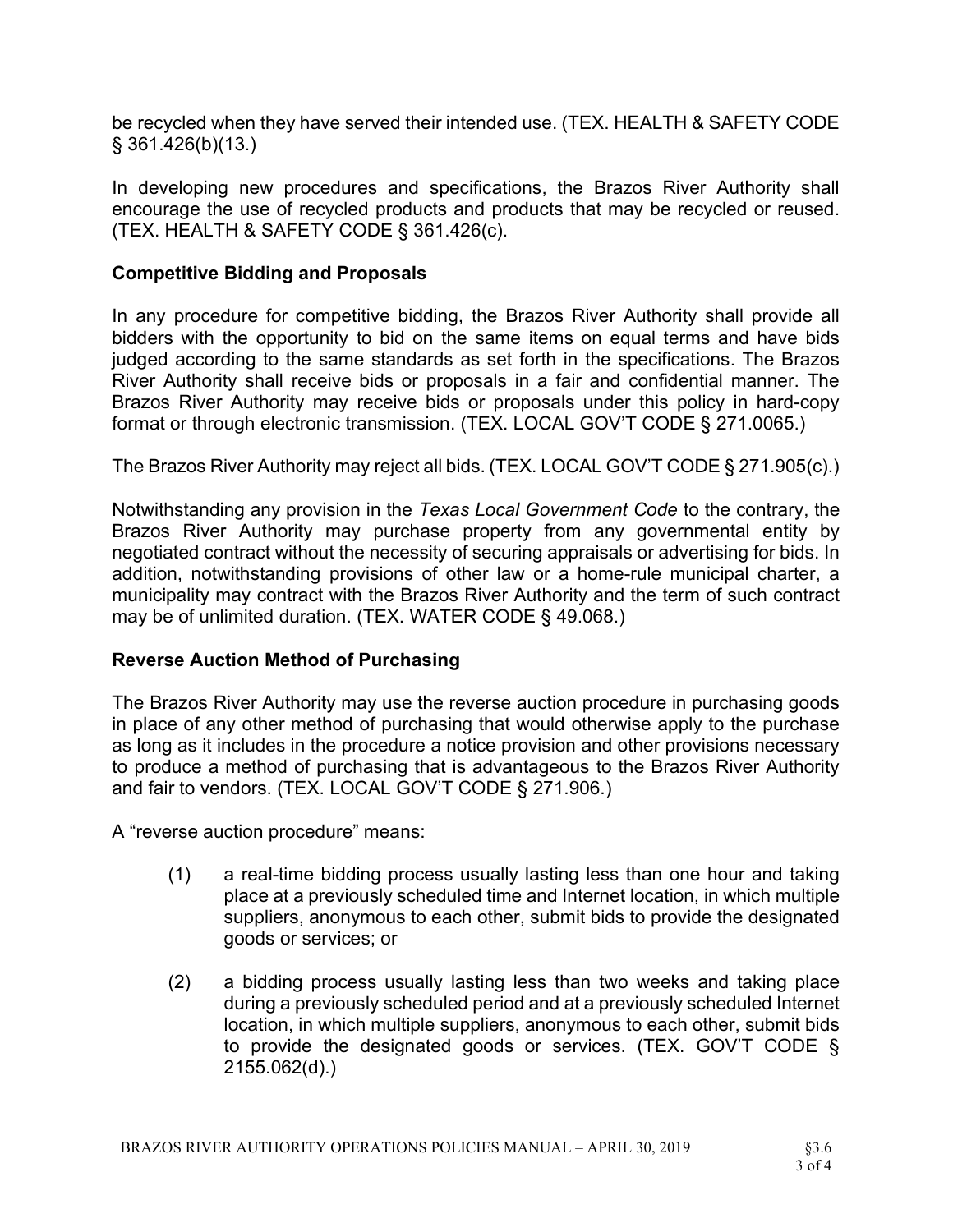#### Inapplicability of Payment, Performance, and Bid Bonding Requirements

The payment, performance, and bid bonding requirements do not apply to a contract for the purchase of equipment, materials, or machinery not otherwise incorporated into a construction project. (TEX. WATER CODE §§ 49.271(c), 49.275; TEX. GOV'T CODE § 2253.021(a); 30 TEX. ADMIN. CODE § 293.63.)

#### Authority for Policy 3.6

SPEC. DISTS. CODE §§ 8502.012(c), (f), .013, .014. TEX. GOV'T CODE §§ 2155.062(d), 2253.021(a). TEX. LOCAL GOV'T CODE §§ 271.005, 271.0065, 271.007, 271.009, 271.905, 271.906. TEX. HEALTH & SAFETY CODE § 361.426. TEX. WATER CODE §§ 49.068, 49.218, 49.271(c), 49.275. 30 TEX. ADMIN. CODE § 293.63.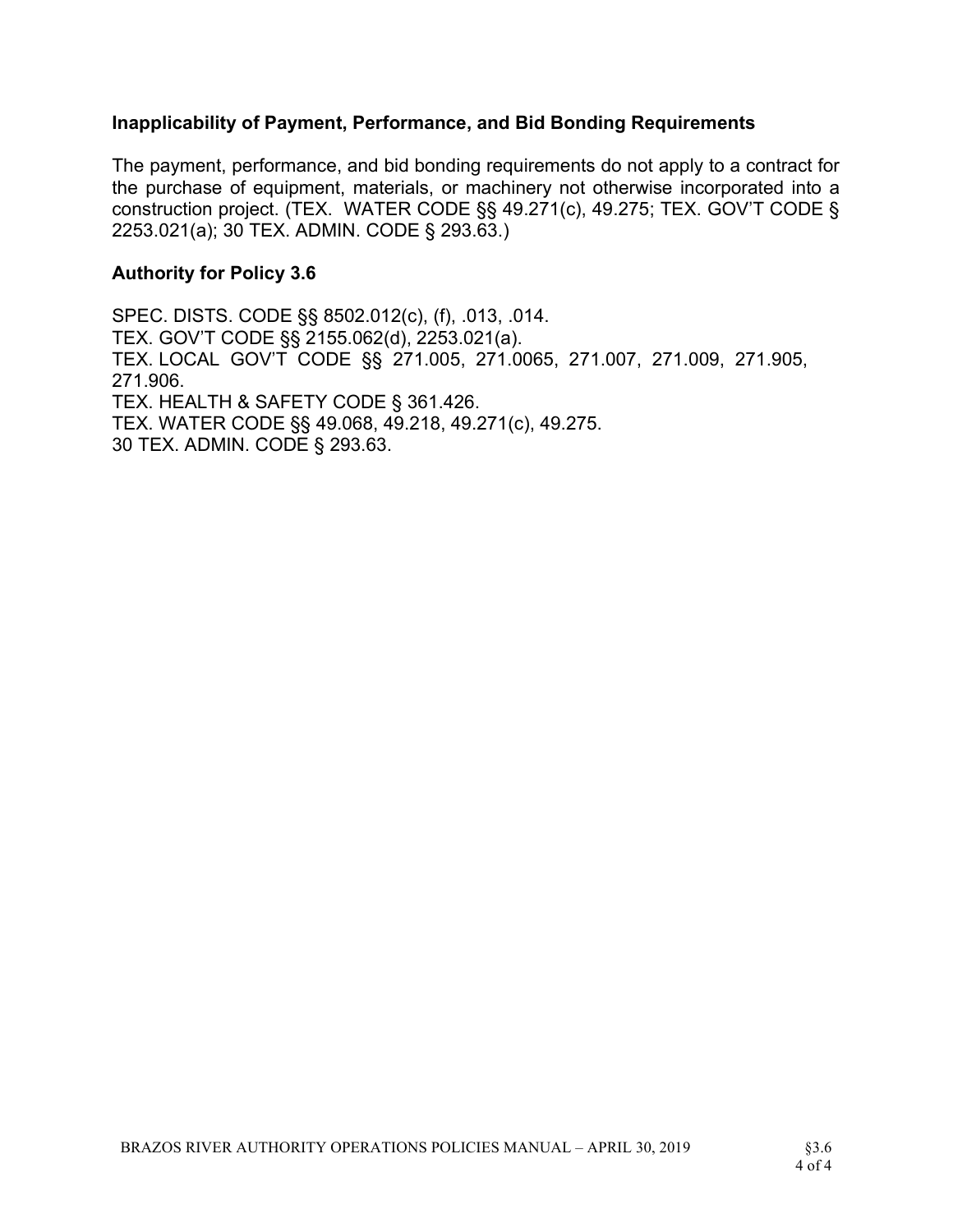## 3.7 HIGH TECHNOLOGY PROCUREMENT

A "high technology procurement" means the procurement of equipment, goods, or services of a highly technical nature, including:

- (1) data processing equipment and software and firmware used in conjunction with data processing equipment;
- (2) telecommunications equipment and radio and microwave systems;
- (3) electronic distributed control systems, including building energy management systems; and
- (4) technical services related to those items. (TEX. LOCAL GOV'T CODE § 252.001(4).)

### Acceptable Methods of Procurement

For high technology procurements that require an expenditure of more than \$25,000, the Brazos River Authority shall contract using one of the following methods:

- (1) competitive sealed bidding;
- (2) competitive sealed proposals; or
- (3) reverse auction procedure. (TEX. WATER CODE § 49.278(b); TEX. LOCAL GOV'T CODE §§ 252.021(a), 252.042.)

#### Competitive Bidding In Relation To Historically Underutilized Business.

The Brazos River Authority, in making an expenditure of more than \$3,000 but less than \$50,000, shall contact at least two historically underutilized businesses on a rotating basis, based on information provided by the comptroller pursuant to Chapter 2161, Government Code. If the list fails to identify a historically underutilized business in the county in which the high technology good or service is to be utilized or performed, the Brazos River Authority is exempt from this section. (TEX. LOCAL GOV'T CODE § 252.0215.)

#### Notice Concerning Competitive Sealed Bidding and Proposals

The Brazos River Authority must give notice of the time and place at which the bids or proposals will be publicly opened and read aloud. Such notice shall be published at least once a week for two consecutive weeks in a newspaper with general circulation in the Brazos River Authority. The date of the first publication must be before the fourteenth day before the date set to publicly open the bids or proposals and read them aloud. (TEX. LOCAL GOV'T CODE §§ 252.041(a) & (b).)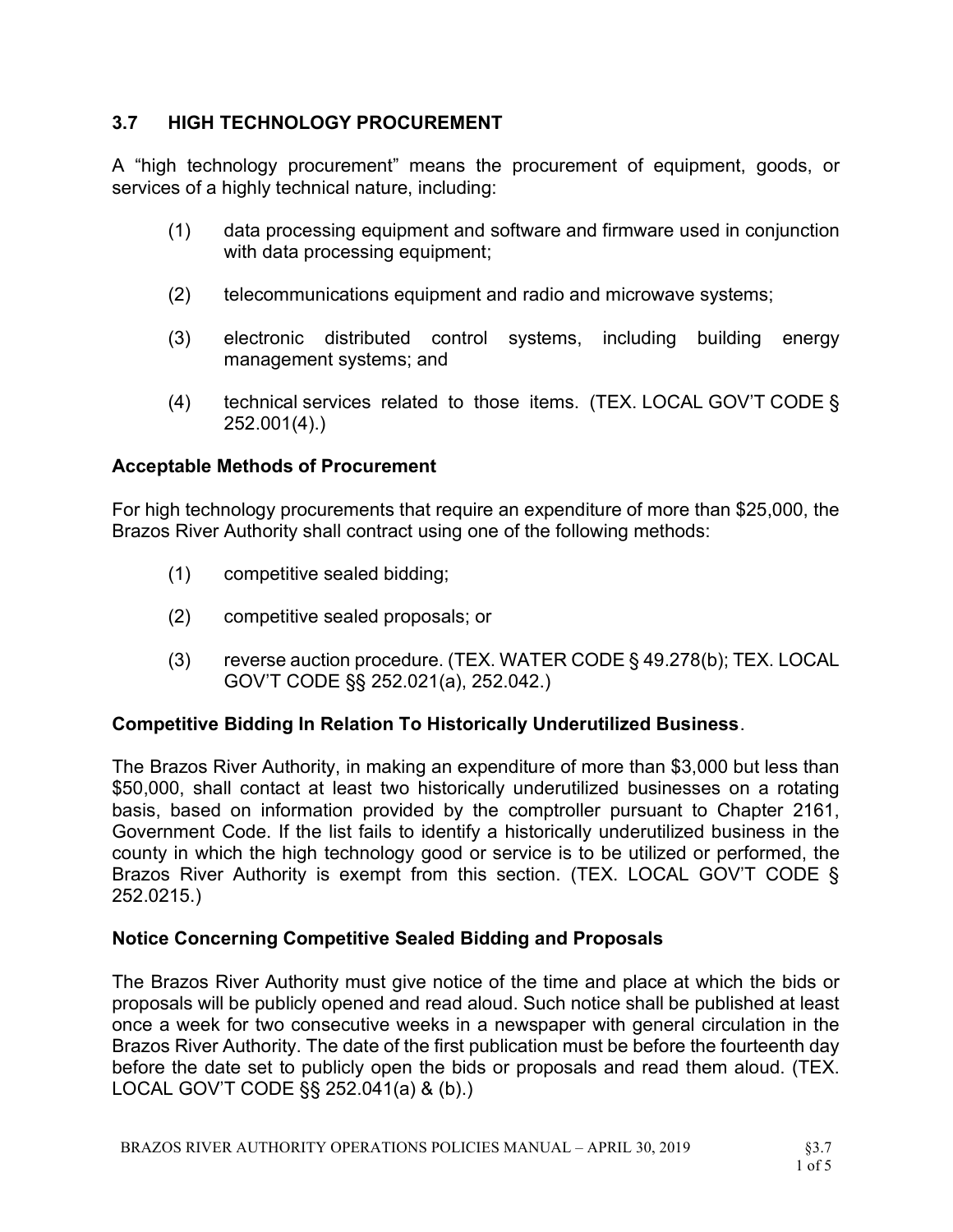## Alternate Method of Accepting Bids or Proposals

The Brazos River Authority may accept bids or proposals through electronic transmission if it has adopted rules to ensure the identification, security, and confidentiality of the electronic bids or proposals and to ensure that the electronic bids or proposals remain effectively unopened until the proper time. (TEX. LOCAL GOV'T CODE § 252.0415.)

## Competitive Sealed Bidding

If the Brazos River Authority uses competitive sealed bidding, it must award the contract to the lowest responsible bidder or to the bidder who provides the goods or services at the best value. Before awarding a contract under this section, the Brazos River Authority must indicate in the bid specifications and requirements that the contract may be awarded either to the lowest responsible bidder or to the bidder who provides goods or services at the best value for the municipality. In determining the best value, the Brazos River Authority may consider:

- (1) the purchase price;
- (2) the reputation of the bidder and of the bidder's goods or services;
- (3) the quality of the bidder's goods or services;
- (4) the extent to which the goods or services meet the Brazos River Authority's needs;
- (5) the bidder's past relationship with the Brazos River Authority;
- (6) the impact on the ability of the Brazos River Authority to comply with laws and rules relating to contracting with historically underutilized businesses and non-profit organizations employing persons with disabilities;
- (7) the total long-term cost to the Brazos River Authority to acquire the bidder's goods or services; and
- (8) any relevant criteria specifically listed in the request for bids or proposals. (TEX. LOCAL GOV'T CODE §§ 252.043(a), (b) & (c).)

The Brazos River Authority may reject any and all bids. (TEX. LOCAL GOV'T CODE § 252.043(f).)

A bid that has been opened may not be changed for the purpose of correcting an error in the bid price; however, this does not change the common law right of a bidder to withdraw a bid due to a material mistake in the bid. (TEX. LOCAL GOV'T CODE § 252.043(g).)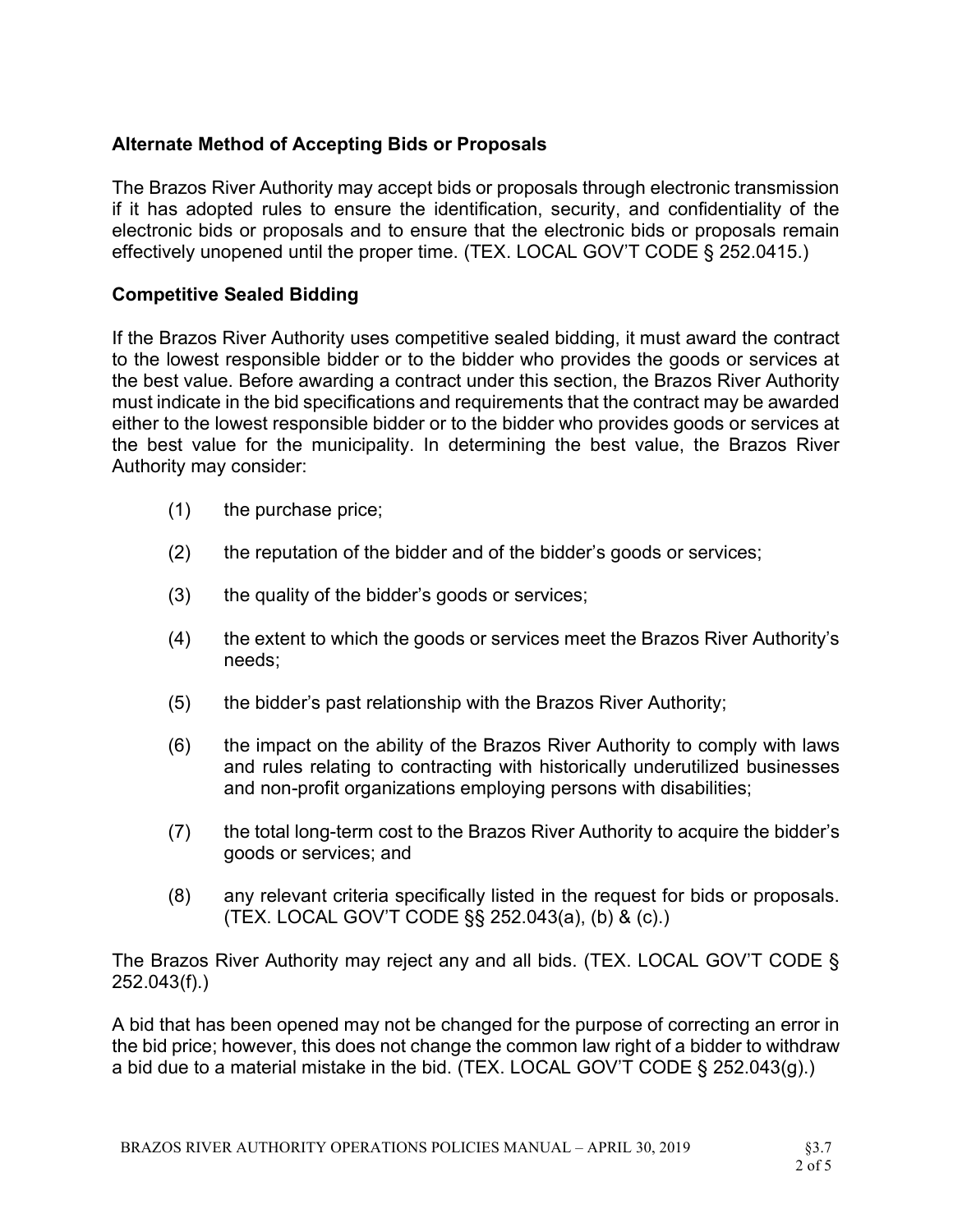In determining who is a responsible bidder, the Brazos River Authority may take into account the safety record of the bidder; of the firm, corporation, partnership, or institution represented by the bidder; or of anyone acting for such a firm, corporation, partnership, or institution if:

- (1) the Board of Directors has adopted a written definition and criteria for accurately determining the safety record of the bidder;
- (2) the Brazos River Authority has given notice to prospective bidders in the bid specifications that the safety record of a bidder may be considered in determining the responsibility of the bidder; and
- (3) the determinations are not arbitrary and capricious. (TEX. LOCAL GOV'T CODE § 252.0435.)

Notwithstanding any provision in the Texas Local Government Code to the contrary, the Brazos River Authority may purchase property from any governmental entity by negotiated contract without the necessity of securing appraisals or advertising for bids. In addition, notwithstanding provisions of other law or a home-rule municipal charter, a municipality may contract with the Brazos River Authority and the term of such contract may be of unlimited duration. (TEX. WATER CODE § 49.068.)

## Competitive Sealed Proposals

If the Brazos River Authority uses competitive sealed proposals, its request for proposals must solicit quotations and must specify the relative importance of price and other evaluation factors. Discussions in accordance with the terms of a request for proposals and with policies adopted by the Board of Directors may be conducted with offerors who submit proposals and who are determined to be reasonably qualified for the award of the contract. Offerors shall be treated fairly and equally with respect to any opportunity for discussion and revision of proposals. To obtain the best final offers, revisions may be permitted after submissions and before the award of the contract. (TEX. LOCAL GOV'T CODE § 252.042.)

The contract must be awarded to the responsible offeror whose proposal is determined to be the most advantageous to the Brazos River Authority considering the relative importance of price and other evaluation factors included in the request for proposals. (TEX. LOCAL GOV'T CODE § 252.043(h).)

Proposals shall be opened in a manner that avoids disclosure of the contents to competing offerors and keeps the proposals secret during negotiations. All proposals are open for public inspection after the contract is awarded, but trade secrets and confidential information in the proposals are not open for public inspection. (TEX. LOCAL GOV'T CODE § 252.049.)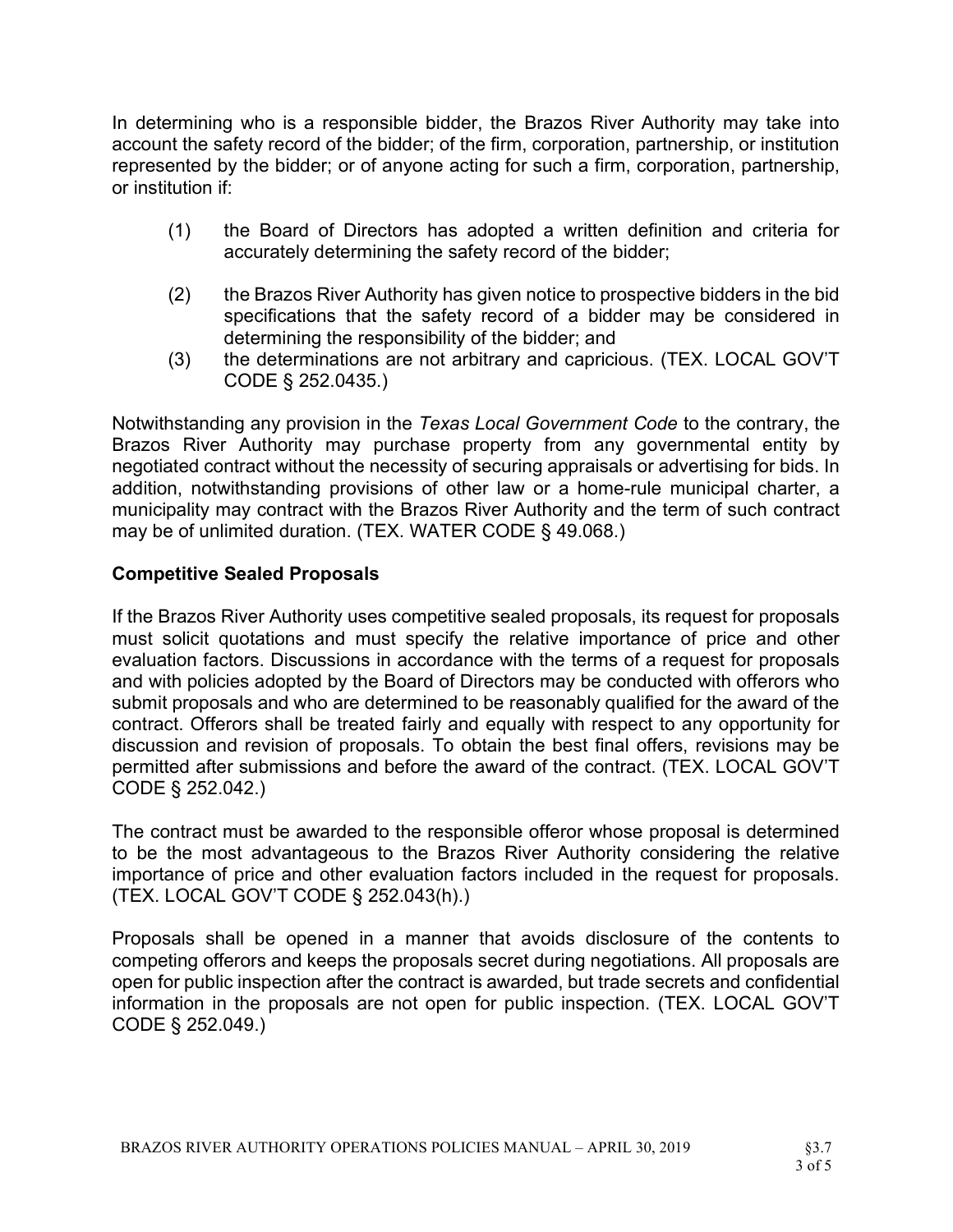### Reverse Auction

A "reverse auction procedure" means:

- (1) a real-time bidding process usually lasting less than one hour and taking place at a previously scheduled time and Internet location, in which multiple suppliers, anonymous to each other, submit bids to provide the designated goods or services; or
- (2) a bidding process usually lasting less than two weeks and taking place during a previously scheduled period and at a previously scheduled Internet location, in which multiple suppliers, anonymous to each other, submit bids to provide the designated goods or services. (TEX. GOV'T CODE § 2155.062(d).)

### Payment for the Purchase of Materials, Equipment, and Supplies

The Brazos River Authority may pay for the purchase of materials, equipment, and supplies on either a lump-sum or unit price basis. If the contract is let on a unit price basis, the information furnished to offerors must specify the approximate quantity needed, based on the best available information, but payment to the contractor must be based on the actual quantity constructed or supplied. (TEX. LOCAL GOV'T CODE § 252.047.)

### Change Orders

If changes in plans or specifications are necessary after the performance of the contract is begun or if it is necessary to decrease or increase the quantity of work to be performed or of materials, equipment, or supplies to be furnished, the governing body of the Brazos River Authority may approve change orders making the changes. If a change order involves a decrease or an increase of \$50,000 or less, the Brazos River Authority may grant general authority to an administrative official to approve the change orders. The original contract price may not be increased by more than twenty-five percent. The original contract price may not be decreased by more than twenty- five percent without the consent of the contractor. (TEX. LOCAL GOV'T CODE § 252.048(a), (c), (d).)

#### Confidentiality of Information In Bids or Proposals.

Trade secrets and confidential information in competitive sealed bids are not open for public inspection. If provided in a request for proposals, proposals shall be opened in a manner that avoids disclosure of the contents to competing offerors and keeps the proposals secret during negotiations. All proposals are open for public inspection after the contract is awarded, but trade secrets and confidential information in the proposals are not open for public inspection. 252.049 (a) & (b)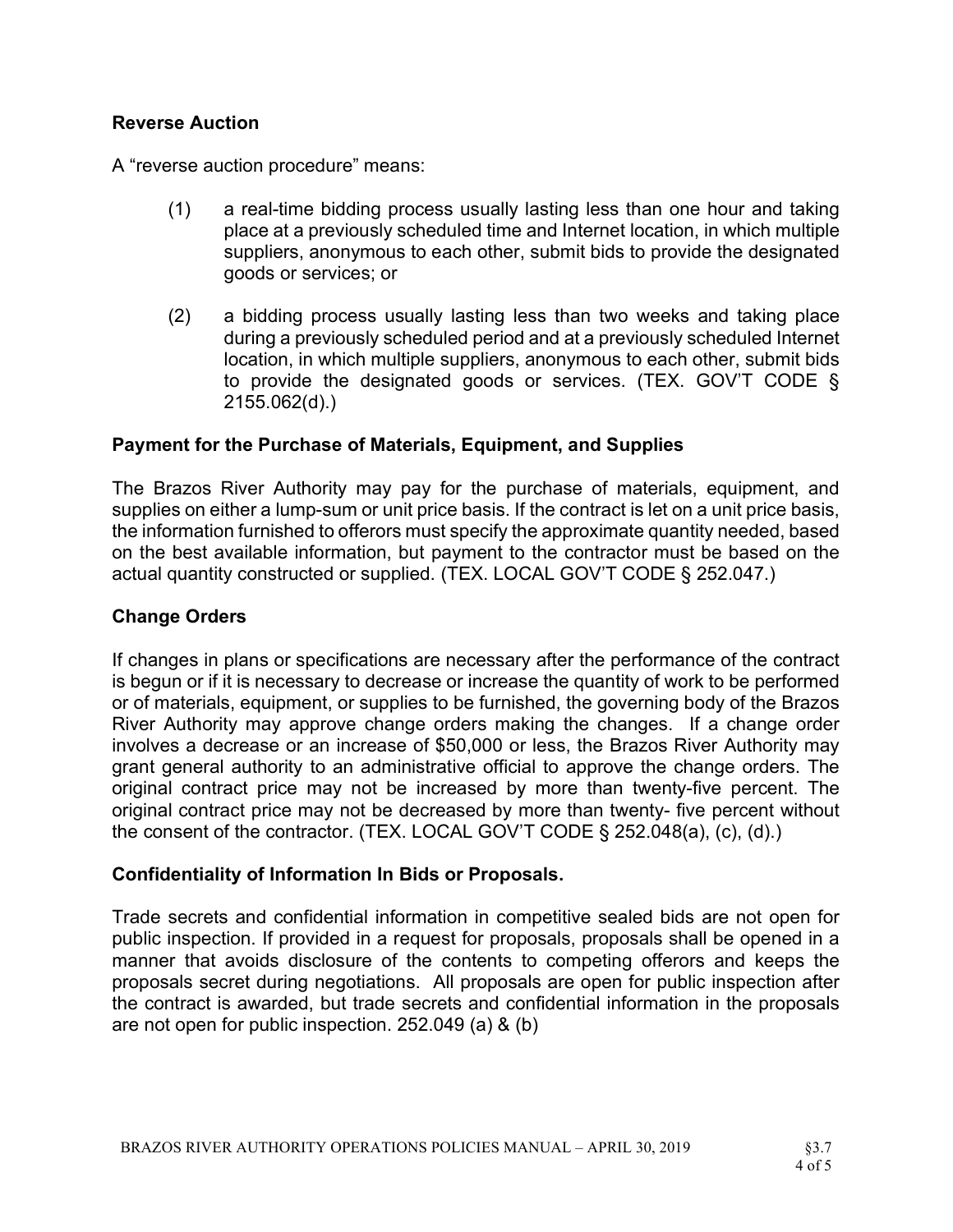# Authority for Policy 3.7

TEX. GOV'T CODE § 2155.062(d). TEX. LOCAL GOV'T CODE §§ 252.001(4); 252.021(a); 252.0215; 252.041(a), (b) & (c); 252.0415; 252.042, 252.043; 252.0435; 252.047; 252.048(a), (c), (d); 252.049;. TEX. WATER CODE §§ 49.068, 49.278(b).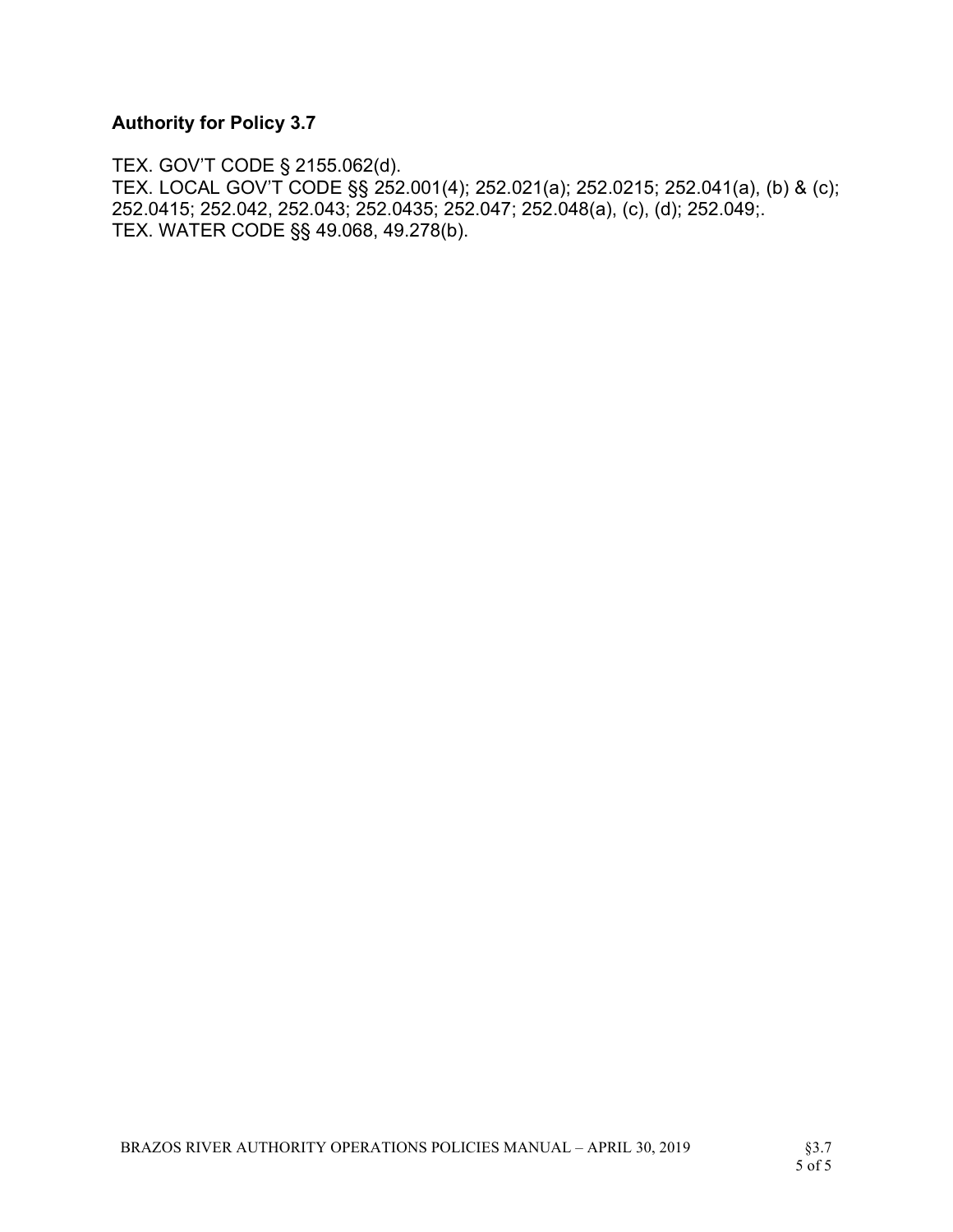## 3.8 Additional Miscellaneous Methods of Procurement

# State Cooperation in Local purchasing Programs

The Brazos River Authority may participate in the purchasing program of the Texas Comptroller, including participation in purchases that use the reverse auction procedure, as defined by Section 2155.062(d), Government Code, by filing with the commission established by the Comptroller to administer the purchasing program a resolution adopted by the governing body of the Brazos River Authority requesting that the Brazos River Authority be allowed to participate on a voluntary basis, and to the extent the commission deems feasible, and stating that the Brazos River Authority will:

- (1) designate an official to act for the Brazos River Authority in all matters relating to the program, including the purchase of items from the vendor under any contract, and that the governing body will direct the decisions of the representative;
- (2) be responsible for:
	- (A) submitting requisitions to the commission under any contract; or
	- (B) electronically sending purchase orders directly to vendors, or complying with commission procedures governing a reverse auction purchase, and electronically sending to the commission reports on actual purchases made under this paragraph that provide the information and are sent at the times required by the commission;
- (3) be responsible for making payment directly to the vendor; and
- (4) be responsible for the vendor's compliance with all conditions of delivery and quality of the purchased item by the Brazos River Authority

Purchase of an item under a state contract or under a reverse auction procedure, as defined by Section 2155.062(d), Government Code, sponsored by the commission satisfies any state law requiring the Brazos River Authority to seek competitive bids for the purchase of the item. (TEX. LOCAL GOV'T CODE § 271.083.)

## Cooperative Purchasing Programs

The Brazos River Authority may participate in a cooperative purchasing program with another local government of this state or another state or with a local cooperative organization of this state or another state. If the Brazos River Authority is participating in a cooperative purchasing program, it may sign an agreement with another participating local government or a local cooperative organization stating that the Brazos River Authority will: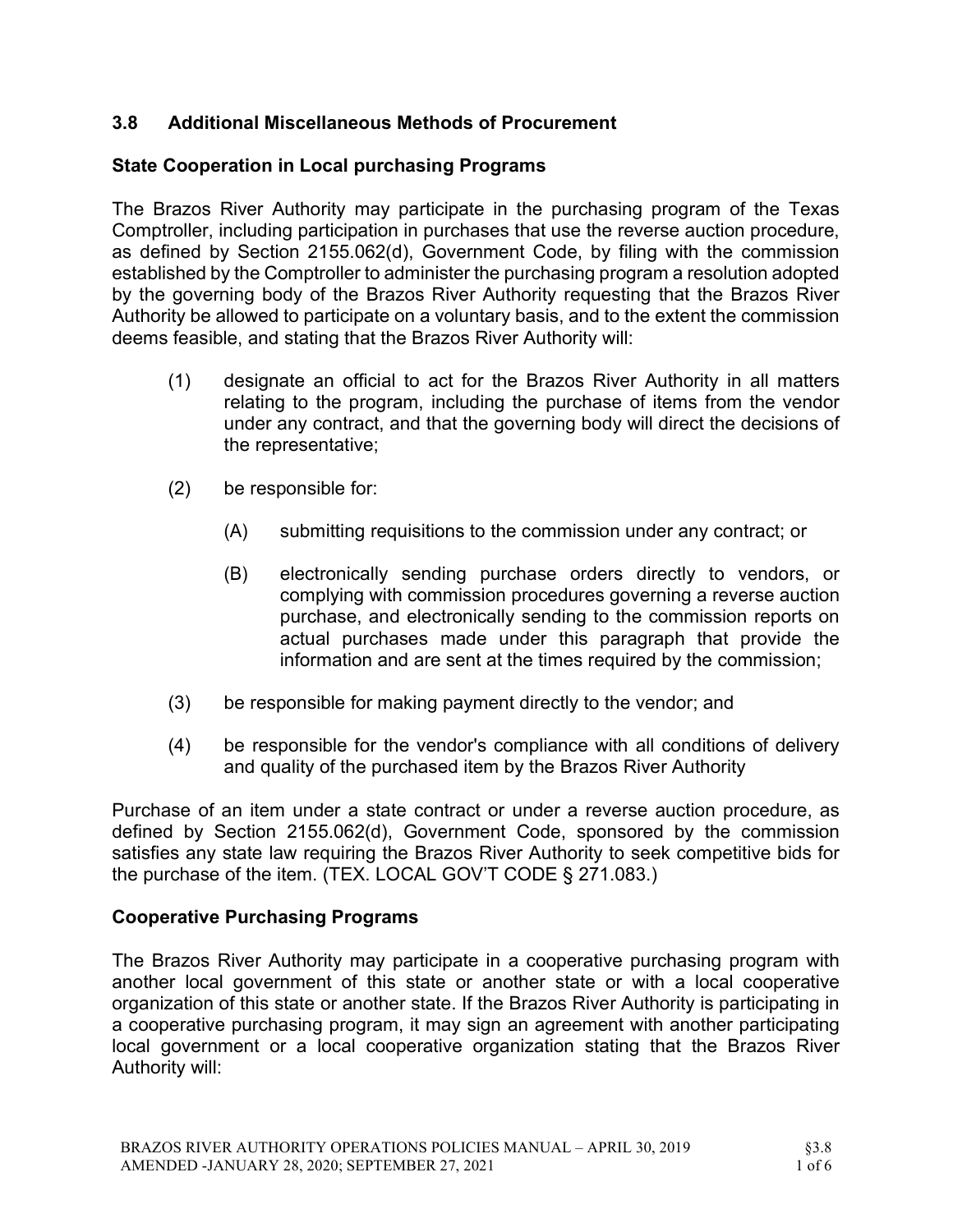- (1) designate a person to act under the direction of, and on behalf of, the Brazos River Authority in all matters relating to the program;
- (2) make payments to another participating local government or a local cooperative organization or directly to a vendor under a contract made under the cooperative purchasing program, as provided in the agreement between the participating local governments or between the Brazos River Authority and a local cooperative organization; and
- (3) be responsible for a vendor's compliance with provisions relating to the quality of items and terms of delivery, to the extent provided in the agreement between the participating local governments or between the Brazos River Authority and a local cooperative organization.

Purchase by the Brazos River Authority of goods or services through a cooperative purchasing program satisfies any state law requiring the Brazos River Authority to seek competitive bids for the purchase of the goods or services. (TEX. LOCAL GOV'T CODE § 271.102.)

## Purchases from Federal Schedule Sources of Supply

The Brazos River Authority may purchase goods or services available under Federal supply schedules of the United States General Services Administration to the extent permitted by federal law. Purchase by the Brazos River Authority of goods or services from Federal schedule sources of supply satisfies any state law requiring the Purchase by the Brazos River Authority of to seek competitive bids for the purchase of the goods or services. (TEX. LOCAL GOV'T CODE § 271.103.)

## Interlocal Agreements

The Brazos River Authority may contract or agree with another local government or a federally recognized Indian tribe, as listed by the United States secretary of the interior under 25 U.S.C. Section 479a-1, whose reservation is located within the boundaries of this state to perform governmental functions and services in accordance with this chapter. However, the Brazos River Authority may not contract with an Indian tribe that is not federally recognized or whose reservation is not located within the boundaries of this state. The Brazos River Authority may contract with a state agency, as that term is defined by Government Code, Section 771.002 or a similar agency of another state. An interlocal contract may be to:

- (1) study the feasibility of the performance of a governmental function or service by an interlocal contract; or
- (2) provide a governmental function or service that each party to the contract is authorized to perform individually.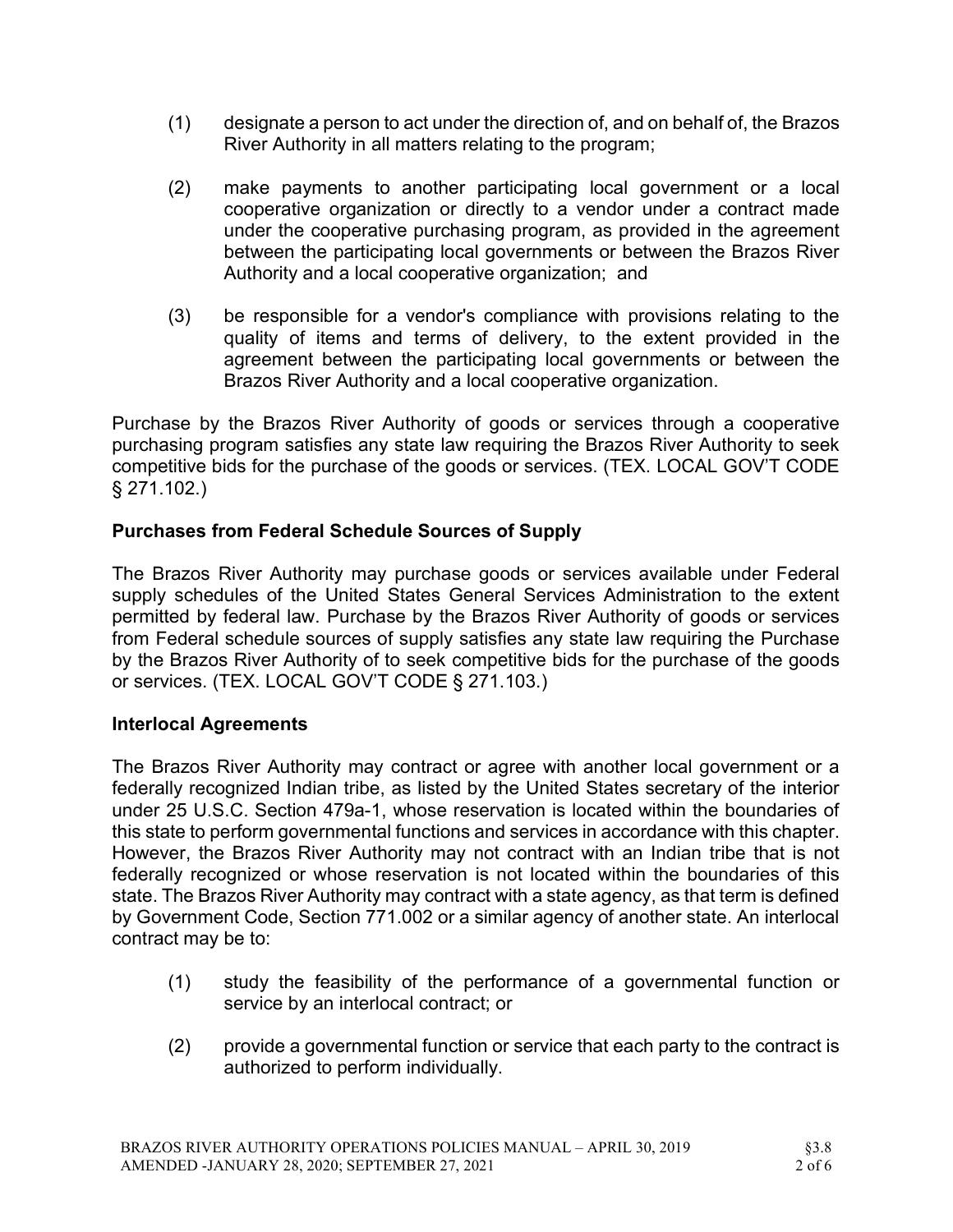An interlocal contract must:

- (1) be authorized by the governing body of each party to the contract unless a party to the contract is a municipally owned electric utility, in which event the governing body may establish procedures for entering into interlocal contracts that do not exceed \$100,000 without requiring the approval of the governing body;
- (2) state the purpose, terms, rights, and duties of the contracting parties;
- (3) specify that each party paying for the performance of governmental functions or services must make those payments from current revenues available to the paying party; and
- (4) be in an amount that fairly compensates the performing party for the services or functions performed under the contract.

An interlocal contract may be renewed and may have a specified term of years.

If the Brazos River Authority makes purchases or provides purchasing services under an interlocal contract for a state agency, as that term is defined by Government Code, Section 771.002, then the Brazos River Authority must comply with Government Code Chapter 2161 regarding historically underutilized businesses in making the purchases or providing the services.

An interlocal contract between the Brazos River Authority and a purchasing cooperative may not be used to purchase engineering or architectural services.

The Brazos River Authority may not enter into a contract to purchase construction-related goods or services through an interlocal agreement with a purchasing cooperative (where the term "purchasing cooperative" means a group purchasing organization that governmental entities join as members and the managing entity of which receives fees from members or vendors) in an amount greater than \$50,000 unless a person designated by the Brazos River Authority certifies in writing that:

- (1) the project for which the construction-related goods or services are being procured does not require the preparation of plans and specifications under Chapter 1001 or 1051, Occupations Code; or
- (2) the plans and specifications required under Chapters 1001 and 1051, Occupations Code, have been prepared. (TEX. GOV'T CODE § 791.011.)

### Interlocal Agreements for Water Supply and Wastewater Treatment Facilities

The Brazos River Authority may contract with a municipality, district, or other river authority of this state to obtain or provide part or all of: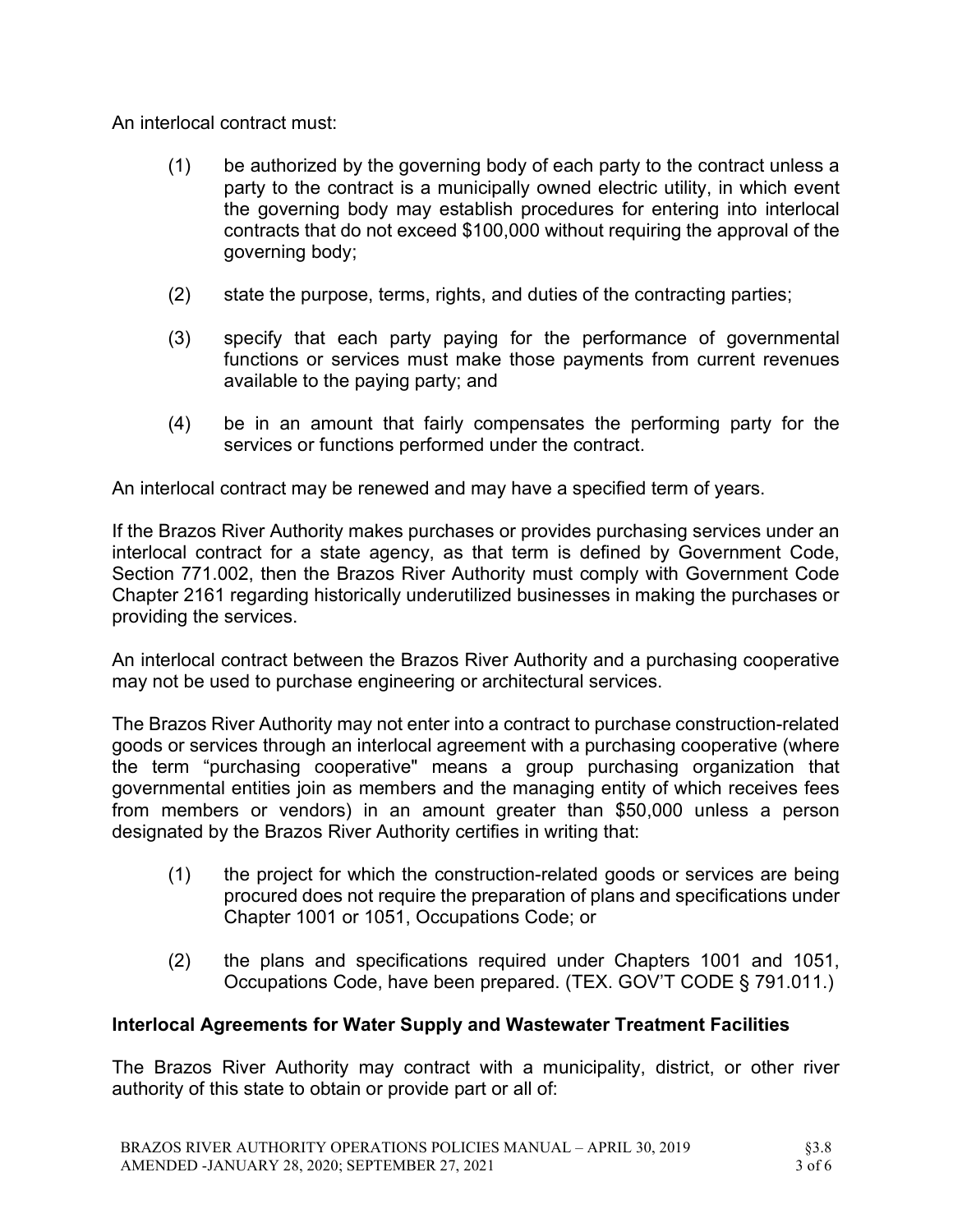- (1) water supply or wastewater treatment facilities; or
- (2) a lease or operation of water supply facilities or wastewater treatment facilities.

The contract may provide that the municipality, district, or river authority obtaining one of the services may not obtain those services from a source other than a contracting party, except as provided by the contract and if a contract includes such a term, payments made under the contract are the paying party's operating expenses for its water supply system, wastewater treatment facilities, or both. The contract may:

- (1) contain terms and extend for any period on which the parties agree;
- (2) require the purchaser to develop alternative or replacement supplies prior to the expiration date of the contract and may provide for enforcement of such terms by court order; and
- (3) provide that it will continue in effect until bonds specified by the contract and any refunding bonds issued to pay those bonds are paid.

Where a contract sets forth explicit expiration provisions, no continuation of the service obligation will be implied. Tax revenue may not be pledged to the payment of amounts agreed to be paid under the contract. The powers granted by Government Code Section 781.026 prevail over a limitation contained in another law. (TEX. GOV'T CODE § 791.026.)

### DEPARTMENT OF INFORMATION RESOURCES PURCHASING PROGRAM

#### **Definitions**

"Automated Information System" includes:

- (1) the computers and computer devices on which an information system is automated, including computers and computer devices that the commission identifies in guidelines developed by the Commission in consultation with the Department and in accordance with Government Code Chapter 2054 and rules adopted under that chapter;
- (2) a service related to the automation of an information system, including computer software or computers;
- (3) a telecommunications apparatus or device that serves as a component of a voice, data, or video communications network for transmitting, switching, routing, multiplexing, modulating, amplifying, or receiving signals on the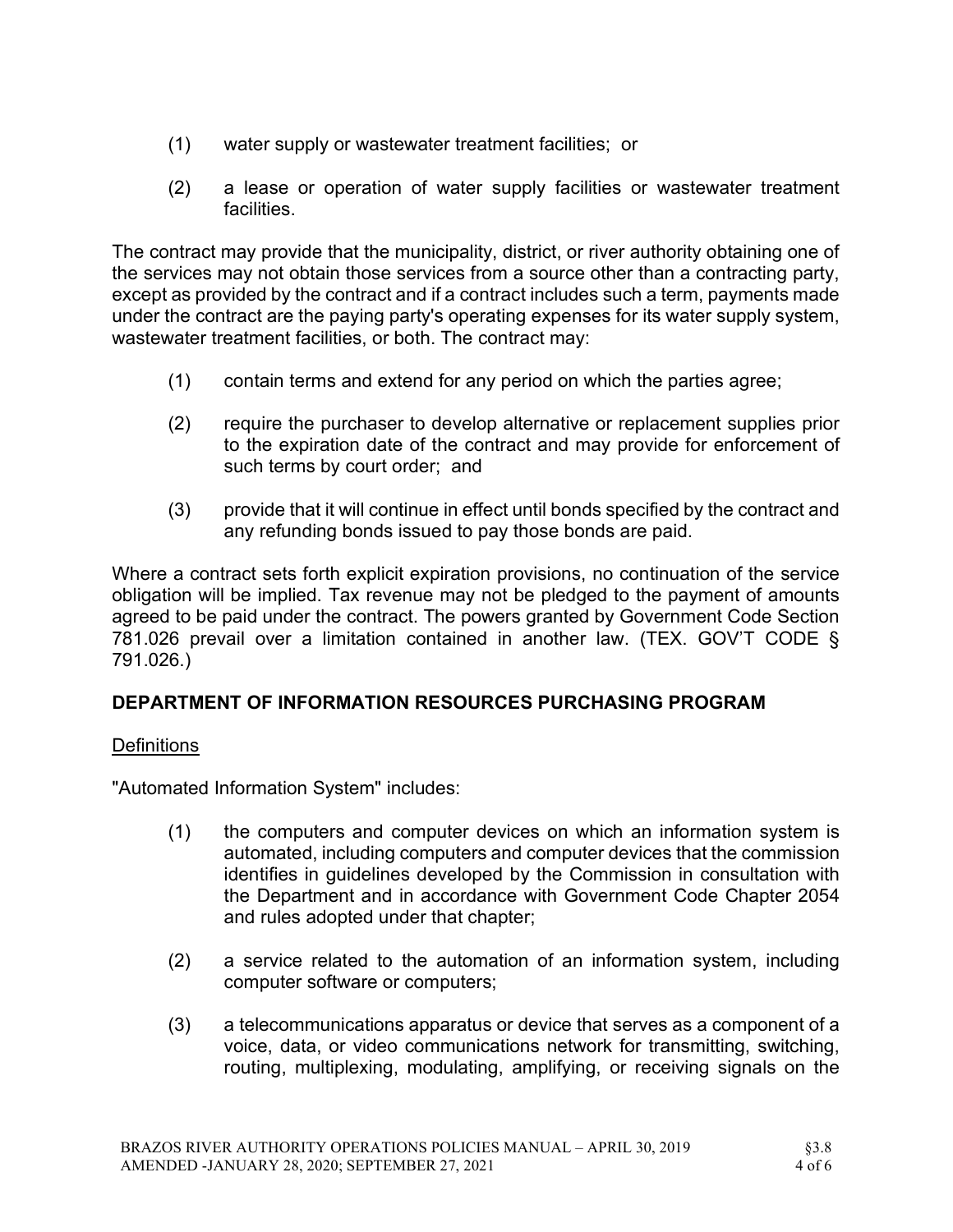network, and services related to telecommunications that are not covered under Paragraph (4); and

(4) for the Department, as telecommunications provider for the state, the term includes any service provided by a telecommunications provider, as that term is defined by Section 51.002, Utilities Code.

"Commodity Items" means commercial software, hardware, or technology services, other than telecommunications services, that are generally available to businesses or the public and for which the Department determines that a reasonable demand exists from two or more customers, including state agencies and political subdivisions of this state, entities described by Government Code Section 2157.068(j), and governmental entities of another state, that purchase the items through the department. The term includes seat management, through which a customer transfers its personal computer equipment and service responsibilities to a private vendor to manage the personal computing needs for each desktop of the customer, including all necessary hardware, software, and support services.

"Commission" means the Texas Comptroller of Public Accounts.

"Department" means the Texas Department of Information Resources.

#### **Purchasing**

The Brazos River Authority may purchase an Automated Information System using:

- (1) a purchasing method designated by the Commission to obtain the best value for the state, including a request for offers method; or
- (2) the purchasing method described by Government Code Section 2157.068 for Commodity Items, which is as follows:
	- (A) The Department shall compile and maintain a list of commodity items available for purchase through the Department In contracting to purchase a Commodity Item from the list, the Brazos River Authority shall comply with the following:
		- 1. for a contract with a value of \$50,000 or less, the Brazos River Authority may directly award the contract to a vendor included on the list without submission of a request for pricing to other vendors on the list;
		- 2. for a contract with a value of more than \$50,000 but not more than \$1 million, the Brazos River Authority must submit a request for pricing to at least three vendors included on the list in the category to which the contract relates;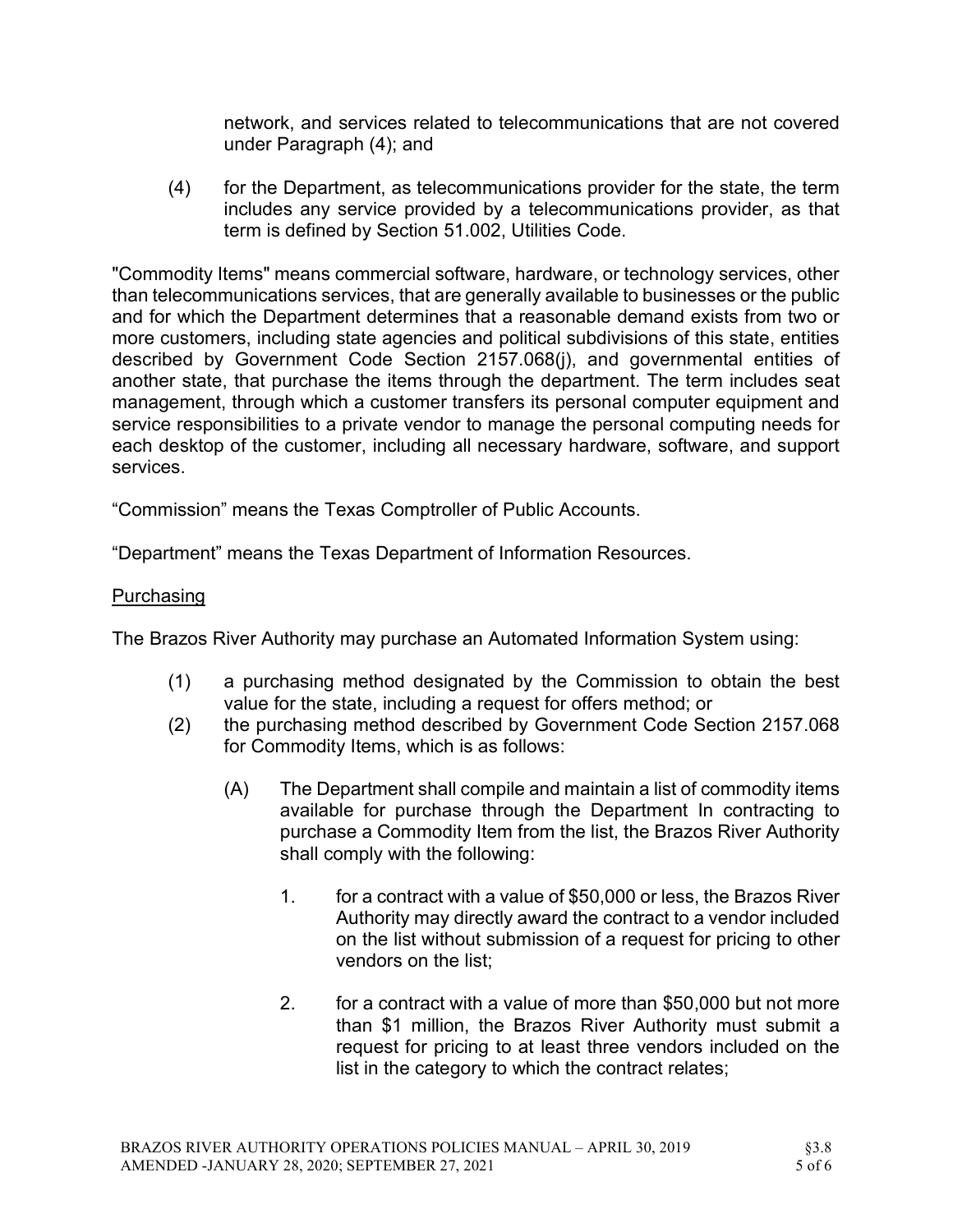- 3. for a contract with a value of more than \$1 million but not more than \$5 million, the Brazos River Authority must submit a request for pricing to at least six vendors included on the list in the category to which the contract relates or all vendors on the schedule if the category has fewer than six vendors;
- 4. the Brazos River Authority may not enter into a contract to purchase a commodity item if the value of the contract exceeds \$5 million; and
- 5. the Brazos River Authority shall comply with any rules adopted by the Department regulating the purchase of a Commodity Item, including a requirement that the purchase be in accordance with a contract developed by the Department. (TEX. GOV'T CODE §§ 2157.001, .006, .068.)

#### Comptroller Contract for Travel Services

An officer or employee of the BRA who is engaged in official business of the BRA may participate in the Texas Comptroller's ("Comptroller") contract for travel services. The Comptroller may charge the BRA a fee not to exceed the costs incurred by the Comptroller in providing such services. The Comptroller shall periodically review the fees and adjust the fees as necessary to ensure recovery of costs incurred in providing services to governmental entities under this subsection. This subsection applies only to a governmental entity that is a party to a compact, interagency agreement, or cooperative purchasing agreement under Section 2156.181. (TEX. GOV'T CODE §§ 2156.181).

#### Authority for Policy 3.8

TEX. GOV'T CODE §§ 791.011; 791.026; 2156.181; 2157.001, .006, .068. TEX. LOCAL GOV'T CODE §§ 271.083; 271.102; 271.103.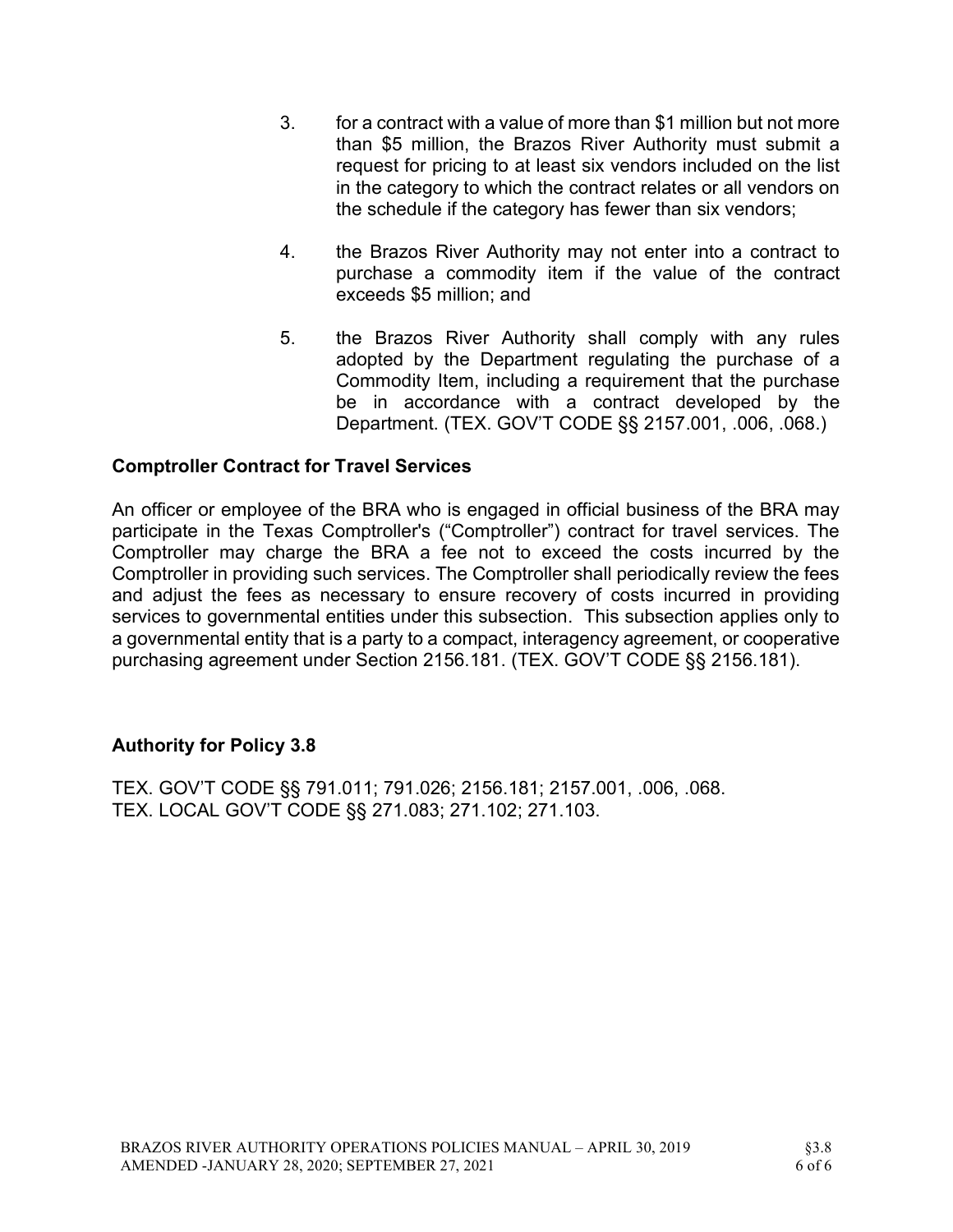## SECTION 4 - BUSINESS AND FINANCE PRACTICES

## 4.1 BUDGET

### Purpose

This policy defines requirements for annual budgeting and long-term financial planning requirements for the Brazos River Authority. The purpose of budgeting and financial planning is to provide for the current and future needs of the Brazos River Authority, while providing a mechanism for planning and controlling costs. It is the intent of the Board of Directors to maintain a high level of financial stability and not to compromise long-term financial integrity to achieve short-term benefits.

#### **Generally**

The Brazos River Authority will adopt an annual operating plan ("AOP") prior to the start of each fiscal year. The AOP will authorize expenditures and direct objectives for the fiscal year. (TEX. WATER CODE §§ 49.057(b), 49.199(a)(6)(A); 30 TEX. ADMIN. CODE § 293.97(b).)

The Brazos River Authority will adopt a multi-year capital improvement plan ("CIP") prior to the start of each fiscal year. The CIP will authorize expenditures and direct objectives for the fiscal year. The CIP will authorize expenditures by project and may span several fiscal years

The General Manager/Chief Executive Officer shall prepare and present a recommended AOP and CIP that meet the overall objectives and direction of the Board of Directors and standards for budgeting as established by state, federal, and/or industry requirements. A long-term financial forecast will be prepared and presented as part of the budget adoption and review process that takes into account all operating and capital requirements outlined in the AOP and CIP.

Adoption of the AOP and CIP shall authorize the General Manager/Chief Executive Officer to make expenditures for staffing, equipment, goods, and/or services and outlined therein and as authorized and/or restricted by Board Policy #2.01.

The Board of Directors may amend the AOP as needed to accommodate the needs of the Brazos River Authority Basin. The General Manager/Chief Executive Officer is authorized to transfer budgeted amounts among accounts and departments within major operating divisions, except as restricted by contractual agreements or as prohibited by law. Changes, transfers, or amendments that increase the total appropriated funds for a major division or capital project must be approved by the Board of Directors.

The Brazos River Authority shall give its wholesale potable water and wastewater services customers the opportunity to review and comment on the provisions contained in the annual budget that apply to these services before the budget is adopted. (TEX.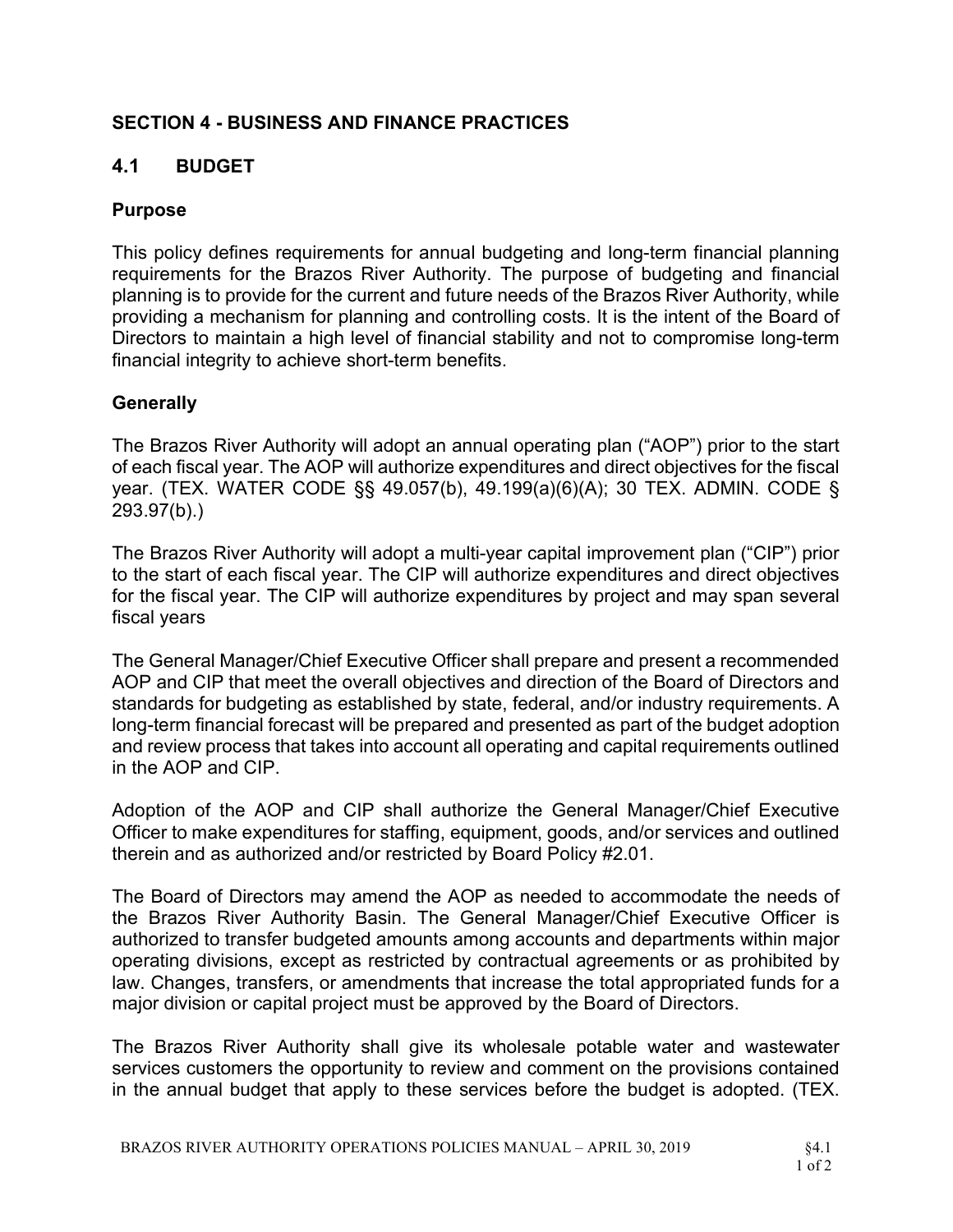WATER CODE § 49.200; 30 TEX. ADMIN. CODE § 292.11(a).)

# Authority for Policy 4.1

TEX. WATER CODE §§ 49.057(b), 49.199(a)(6)(A), 49.200. 30 TEX. ADMIN. CODE §§ 292.11(a), 293.97(b).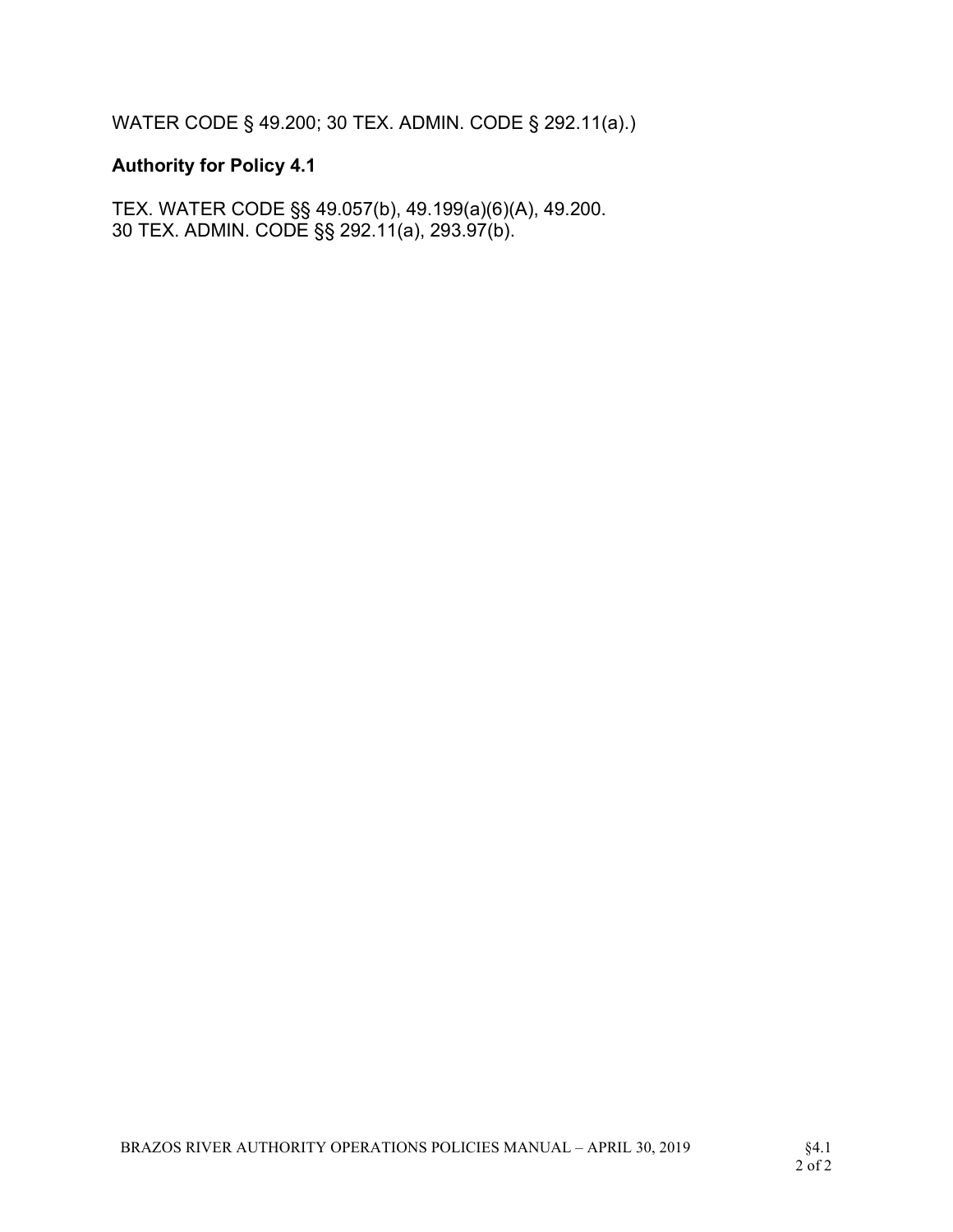## 4.2 INVESTMENTS AND FISCAL MANAGEMENT

## **Generally**

It is the policy of the Brazos River Authority, giving due regard to the safety and risk of investment, that all available funds shall be invested in conformance with state and federal law and applicable bond resolution requirements as well as the policies and investment strategy adopted by the Board of Directors. (TEX. WATER CODE §§ 49.157(a), 49.199(a)(3); TEX. GOV'T CODE §§ 2256.001-.055, 2257.001-.083.)

#### Primary Objectives

Effective cash management is recognized as essential to good fiscal management. Aggressive cash management and effective investment strategy development will be pursued to take advantage of interest earnings as viable and material revenue to all Brazos River Authority funds. The Brazos River Authority's portfolio shall be designed and managed in a manner responsive to the public trust and consistent with the provisions of this policy. Investments shall be made with the following primary objectives:

- (1) preservation of capital;
- (2) safety of Brazos River Authority funds;
- (3) maintenance of sufficient liquidity;
- (4) maximization of return within acceptable risk constraints;
- (5) diversification of investments; and
- (6) exemplary investment management. (TEX. GOV'T CODE §§ 2256.005(b)(2) & (3).)

#### Scope of Policy

This policy applies to all of the investment activities of the Brazos River Authority, excluding the Retirement Trust for Employees of Brazos River Authority and the Brazos River Authority 401(a) Employer Matching Contribution Plan non-vested funds. The goal of this policy is to establish guidelines for (1) the investment of Brazos River Authority funds, and for (2) the review of those investments. Bond funds, as defined by the Internal Revenue Service, shall be managed under the provisions of this policy as well as the provisions of any applicable state or federal law or governing resolution. (TEX. GOV'T CODE §§ 2256.004, 2257.003, 2257.081(a), 2257.082; 30 TEX. ADMIN. CODE § 292.13(3).)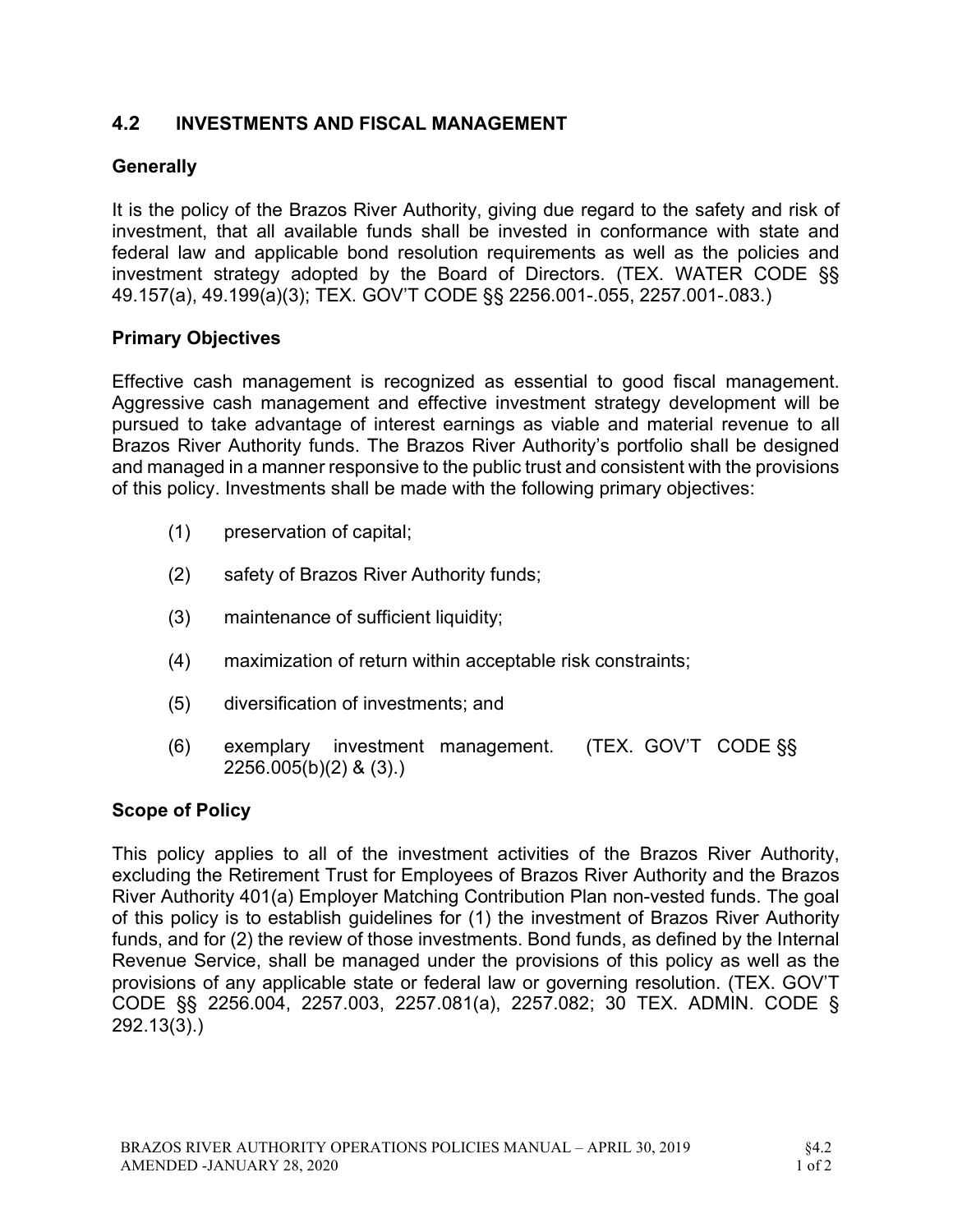#### Investment Strategy

In conjunction with the annual review of this policy, the Board of Directors shall adopt a separate written investment strategy for each of the funds or group of funds under its control. The investment strategy must describe the investment objectives for each particular fund according to the following priorities:

- (1) investment suitability;
- (2) preservation and safety of principal;
- (3) liquidity;
- (4) marketability prior to maturity of each investment;
- (5) diversification; and
- (6) yield. (TEX. GOV'T CODE § 2256.005(d).)

#### Review and Amendment

A detailed formal, written policy and investment strategy that meets the objectives and scope defined herein and the requirements of the Public Funds Investment Act, shall be reviewed and adopted annually by the Administration, Audit, Banking and Finance Committee and by the Board of Directors. Amendments to this policy and/or to the investment strategy must be approved by the Audit, Banking and Finance Committee and by the Board of Directors. The Board of Directors shall adopt a written resolution stating that it has reviewed this policy and the investment strategy. The resolution shall record any changes made either to this policy or to the investment strategy. (TEX. GOV'T CODE § 2256.001-.055.)

#### Authority for Policy 4.2

TEX. GOV'T CODE §§ 2256.001-.055, 2257.001-.083. TEX. WATER CODE §§ 49.156-.1571, 49.199(a)(3). 30 TEX. ADMIN. CODE § 292.13(3).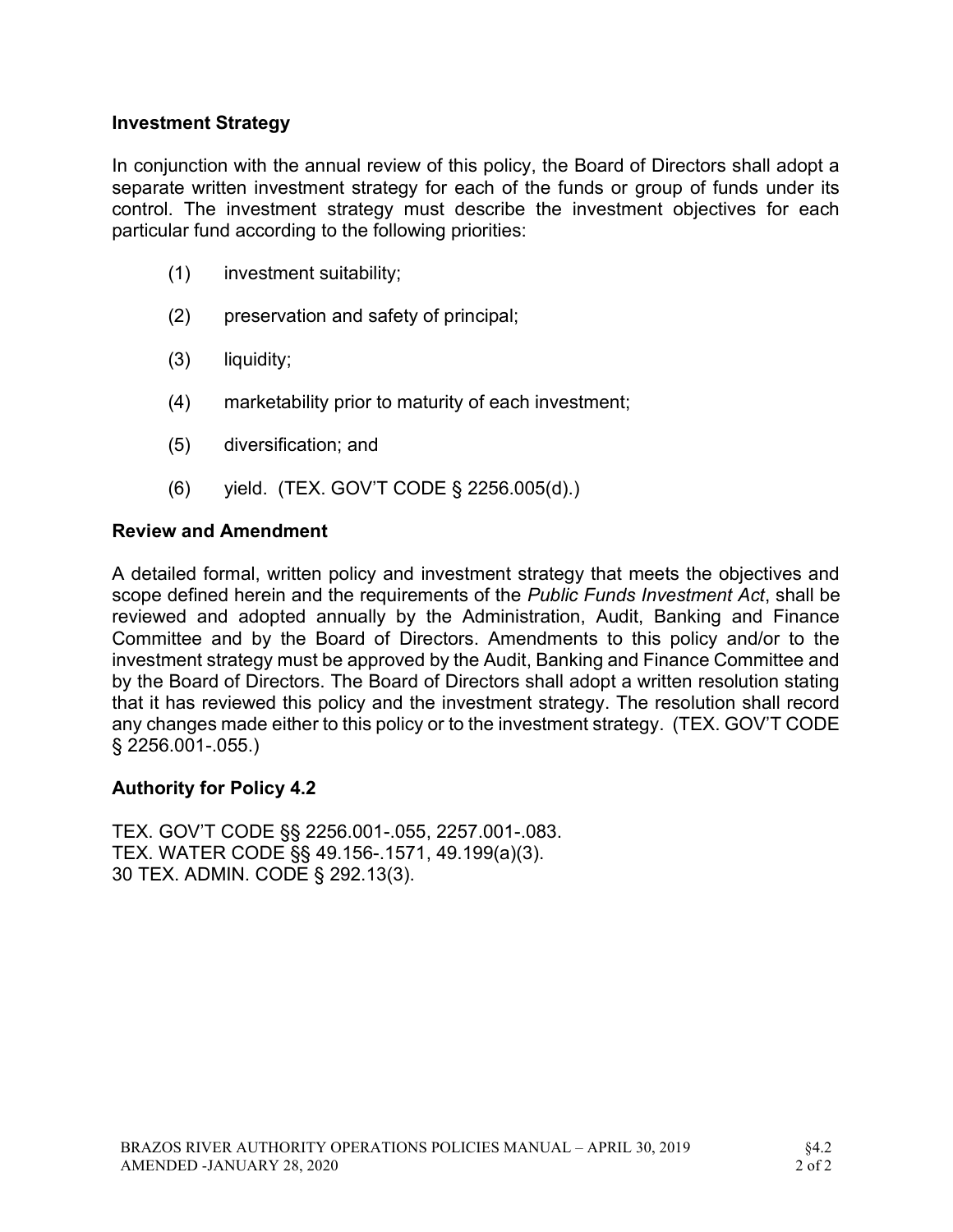## 4.3 FINANCIAL AUDIT

### **Generally**

A Comprehensive Annual Financial Report that complies with the Government Finance Officers Association of the United States and Canada Certificate requirements will be prepared and submitted to the Board of Directors.

An independent audit of Brazos River Authority financial statements and accounts will be conducted annually. The audit will be in accordance with generally accepted auditing standards and meet other applicable state and federal auditing standards as may apply to the Brazos River Authority and its funds.

The independent auditor will be selected by the Board of Directors, with the advice and recommendations of the General Manager/Chief Executive Officer and the Chief Financial Officer. The selected independent auditors will function in cooperation with, but be independent of Brazos River Authority's management.

The Brazos River Authority will conduct a comprehensive request for proposal process to evaluate independent financial auditors and services at least every five years. The evaluation process will be in accordance with state law for procurement of professional services.

The independent auditor will meet with the Board's Audit Committee at least once each year to discuss and report audit results and other related matters.

The independence of the auditor, both in appearance and in fact, is to be maintained within federal, state and industry guidelines. The independent auditor may be engaged to perform other audit and consulting services only if the Board of Directors specifically finds that the independence of the auditors is not compromised by the engagement.

The Board of Directors shall have the Brazos River Authority's fiscal accounts and records audited annually at the Brazos River Authority's expense. (TEX. WATER CODE § 49.191(a); see also SPEC. DISTS. CODE § 8502.005.)

The audit shall be performed by a certified public accountant or public accountant holding a permit from the Texas State Board of Public Accountancy. (TEX. WATER CODE § 49.191(c).)

The audit shall be completed within 120 days after the close of the Brazos River Authority's fiscal year. (TEX. WATER CODE § 49.191(d).)

The Brazos River Authority may change its fiscal year at any time; provided, however, it may not be changed more than once in any twenty- four-month period. After any change in the fiscal year, the Brazos River Authority shall notify the Texas Commission on Environmental Quality of such change within thirty days after adoption by the board. (TEX.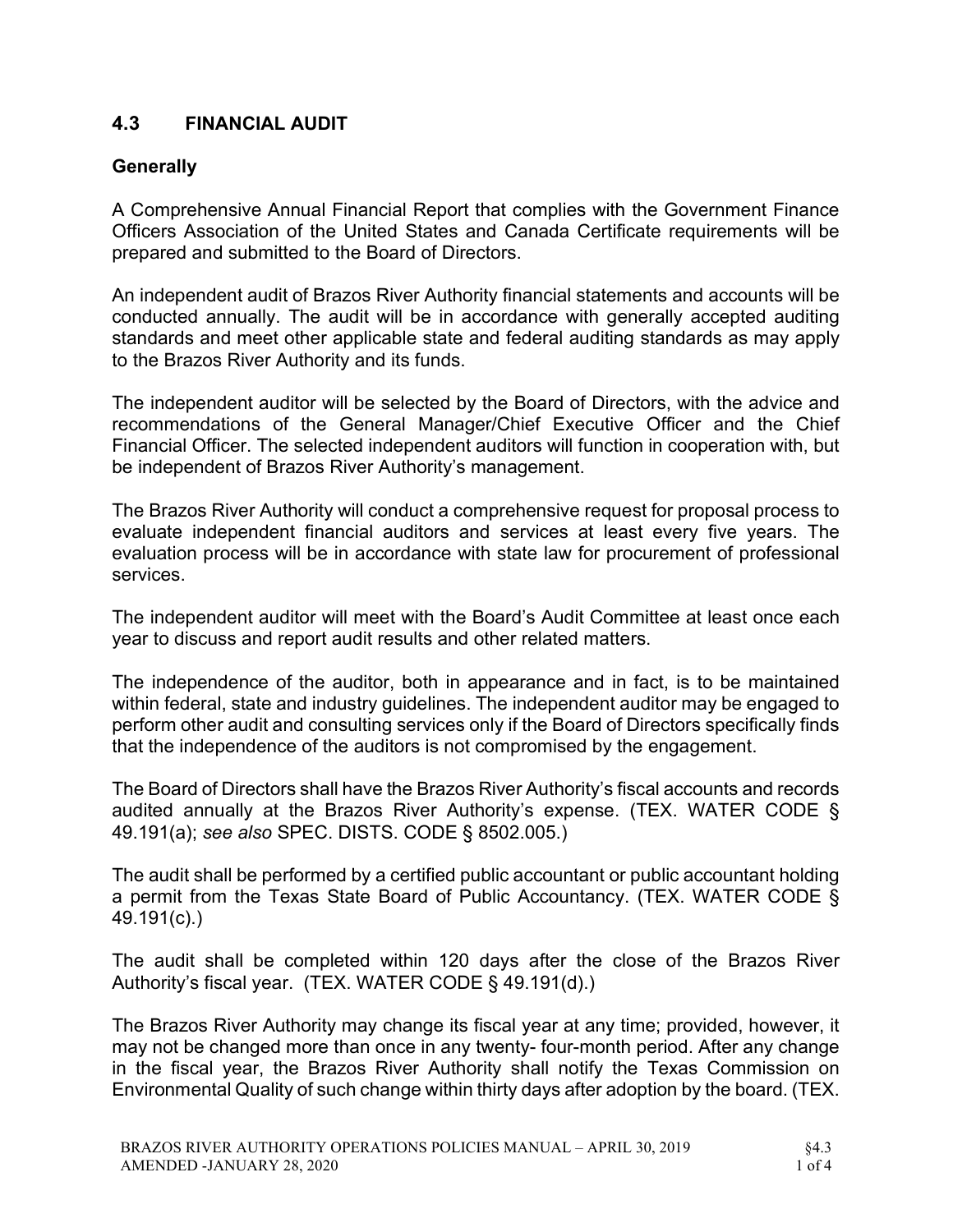#### WATER CODE § 49.158.)

Except as otherwise provided by the accounting and auditing manuals adopted by the Texas Commission on Environmental Quality, the audit shall be performed according to the generally accepted auditing standards adopted by the American Institute of Certified Public Accountants. (TEX. WATER CODE § 49.192.)

The audit shall comply with Texas Water Code Section 49.199(a)(6)(C), which requires uniform reporting requirements that use "Audits of State and Local Government Units" as a guide on audit working papers and that use "Governmental Accounting and Financial Reporting Standards." (TEX. WATER CODE § 49.199(a)(6)(C).)

In conjunction with its annual financial audit, the Brazos River Authority shall perform a compliance audit of management controls on investments and adherence to Board Policy #4.02, Investments and Fiscal Management. (TEX. GOV'T CODE § 2256.005(m).)

#### Purpose of Audit

The Audit will be conduct in accordance with auditing standards generally accepted in the United States of America (GAAS); Government Auditing Standards issued by the Comptroller General of the United States (GAS); the provisions of the Single Audit Act; Subpart F of Title 2 U.S. CFR Part 200, Uniform Administrative Requirements, Cost Principles, and Audit Requirements for Federal Awards; the U.S. Office of Management and Budget's Compliance Supplement; and guidance provided in the audit guide titled Government Auditing Standards and Circular A-133 Audits issued by the American Institute of Certified Public Accountants. Those standards, circulars, supplements, and guides require that the audit be planned and perform to obtain reasonable assurance about whether the financial statements are free from material misstatement. An audit involves performing procedures to obtain audit evidence about the amounts and disclosures in the financial statements. The procedures selected depend on the auditor's judgment, including the assessment of the risks of material misstatement of the financial statements, whether due to fraud or error. An audit also includes evaluating the appropriateness of accounting policies used and the reasonableness of significant accounting estimates made by management, as well as evaluating the overall presentation of the financial statements.

#### Selection of Financial Auditor

The Brazos River Authority shall procure financial auditor services on the basis of demonstrated competence and qualifications to perform the services for a fair and reasonable price. As part of the selection process, the Brazos River Authority shall send requests for proposals to at least three pre-approved auditors for new projects expected to exceed \$25,000. (TEX. GOV'T CODE §§ 2254.001-.006; TEX. WATER CODE § 49.192; 30 TEX. ADMIN. CODE § 292.13(4)

The independence of the auditor, both in appearance and in fact, is to be maintained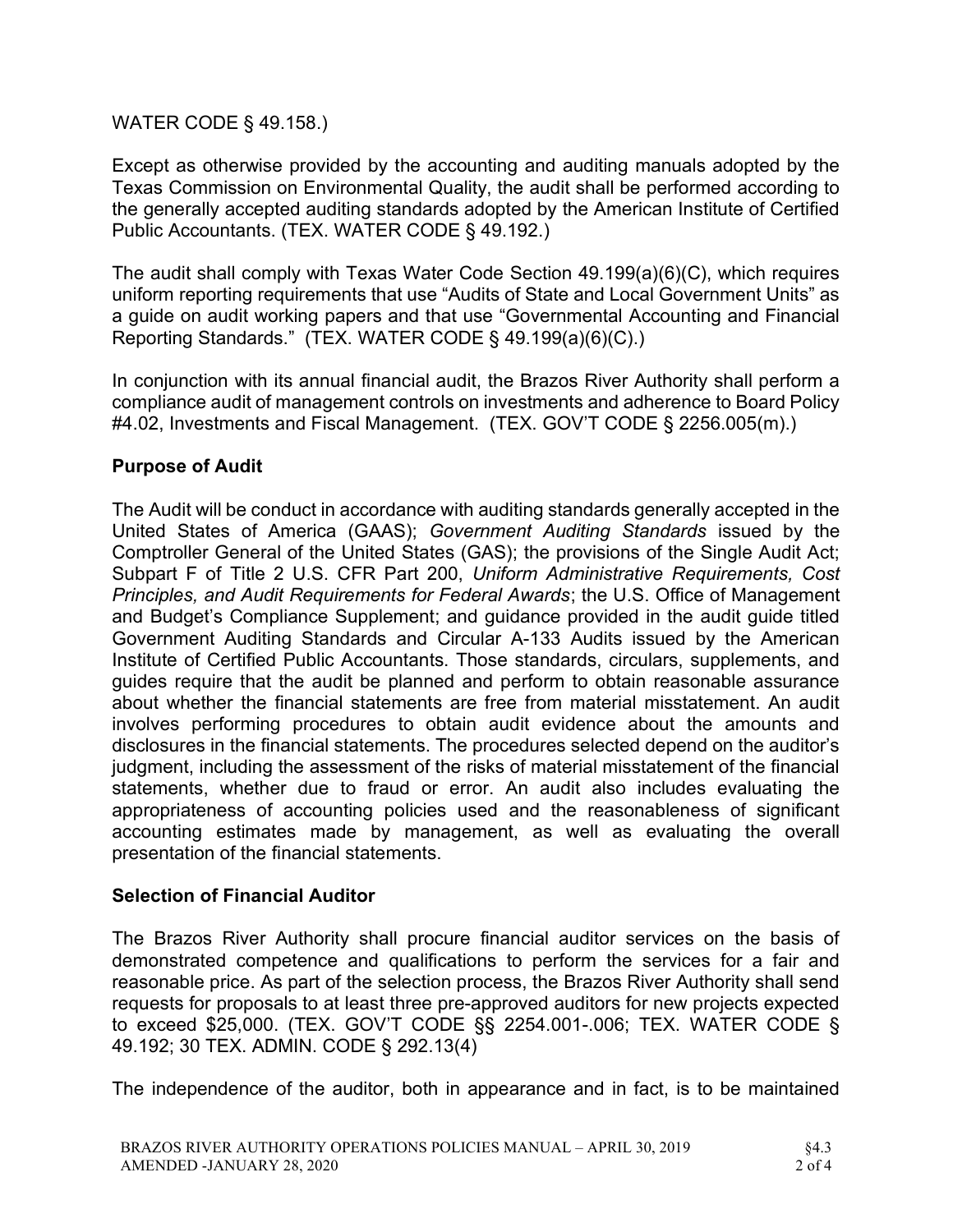within federal, state, and industry guidelines.

## Filing of Audit Reports

After the Board of Directors has approved the audit, it shall submit a copy of the report to the Texas Commission on Environmental Quality for filing within 135 days after the close of the fiscal year. If the board refuses to approve the annual audit report, it shall submit a copy of the report to the Commission for filing within 135 days after the close of the fiscal year, accompanied by a statement from the board explaining the reasons for its failure to approve the report. The Brazos River Authority shall simultaneously file with the Commission an annual filing affidavit stating that copies of the annual audit report have been properly filed. The affidavit shall be in the format prescribed by the Texas Commission on Environmental Quality. A copy of the audit report shall also be filed in the Brazos River Authority's office. (TEX. WATER CODE § 49.194.)

To the extent that the Brazos River Authority fails to comply with the filing requirements, it may be subject to a civil penalty of up to \$100 per day for each day that it willfully continues to violate the requirements after receipt of written notice of violation from the Texas Commission on Environmental Quality by certified mail, return receipt requested. The state may sue to recover the penalty. (TEX. WATER CODE § 49.003.)

### Review of Audit Report by Texas Commission on Environmental Quality

The Texas Commission on Environmental Quality may review the Brazos River Authority's annual audit report. If the Commission has any objections to or recommendations concerning the report, it shall notify the Brazos River Authority auditor and Board of Directors in order that the report be corrected. (TEX. WATER CODE § 49.195.)

#### Fiscal Records

The Brazos River Authority's fiscal records shall be prepared on a timely basis and maintained in an orderly fashion in accordance with generally accepted accounting principles. The records shall be available for public inspection during regular business hours. The fiscal records may be removed from the Brazos River Authority's office for the purposes of recording its fiscal affairs and preparing an audit, during which time the records are under the control of the Brazos River Authority's auditor. (TEX. WATER CODE § 49.196; 30 TEX. ADMIN. CODE § 293.95(a).)

### Submittal of Annual Fiscal Report

The Brazos River Authority is required to submit an annual report of financial records to the comptroller of public accounts pursuant to Texas Local Government Code Section 140.008. Section 140.008(g) provides that the Brazos River Authority satisfies this requirement if it either 1) submits its annual financial audit report conducted under Texas Water Code Section 49.194 to the comptroller of public accounts; or 2) takes action to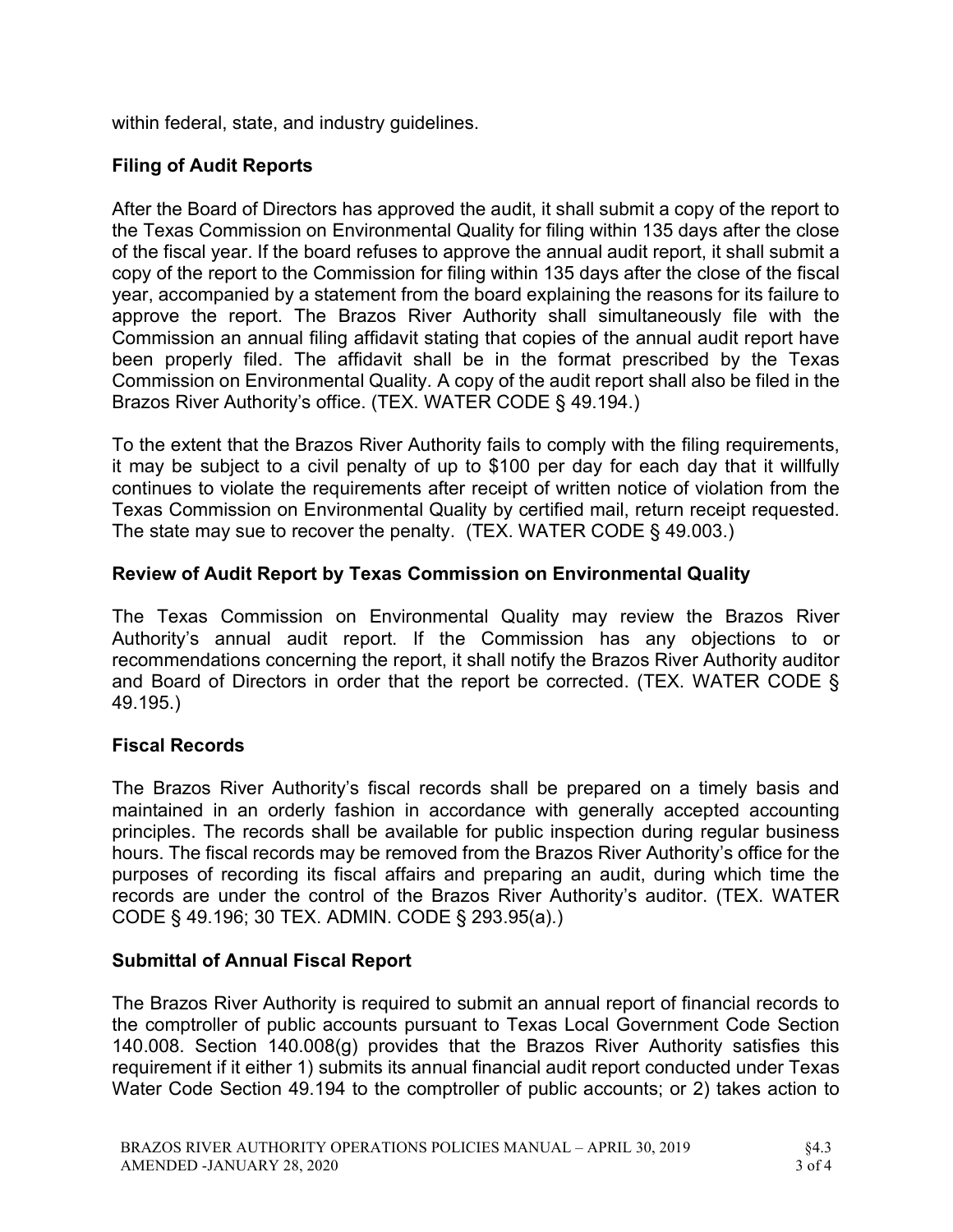ensure that these financial documents are made available at a regular office of the BRA for inspection by any person and posted continuously for public viewing on the BRA's internet website. Accordingly, the Brazos River Authority shall submit its annual financial audit report to the comptroller of public accounts as provided in Texas Local Government Code Section 140.008(g). (TEX. LOCAL GOVERNMENT CODE § 140.008(h); TEX. WATER CODE § 49.194.)

#### Audit Committee

The Brazos River Authority shall have an audit committee of the Board of Directors. (TEX. WATER CODE § 49.199(a)(6)(B).)

#### Authority for Policy 4.3

SPEC. DISTS. CODE § 8502.005 TEX. GOV'T CODE §§ 2254.001-.006, 2256.005(m). TEX. LOCAL GOVERNMENT CODE §§ 140.008(g), (h). TEX. WATER CODE §§ 49.003. 49.158, 49.191, 49.192, 49.194-.196, 49.199(a)(6)(C). 30 TEX. ADMIN. CODE §§ 292.13(4), 293.95(a).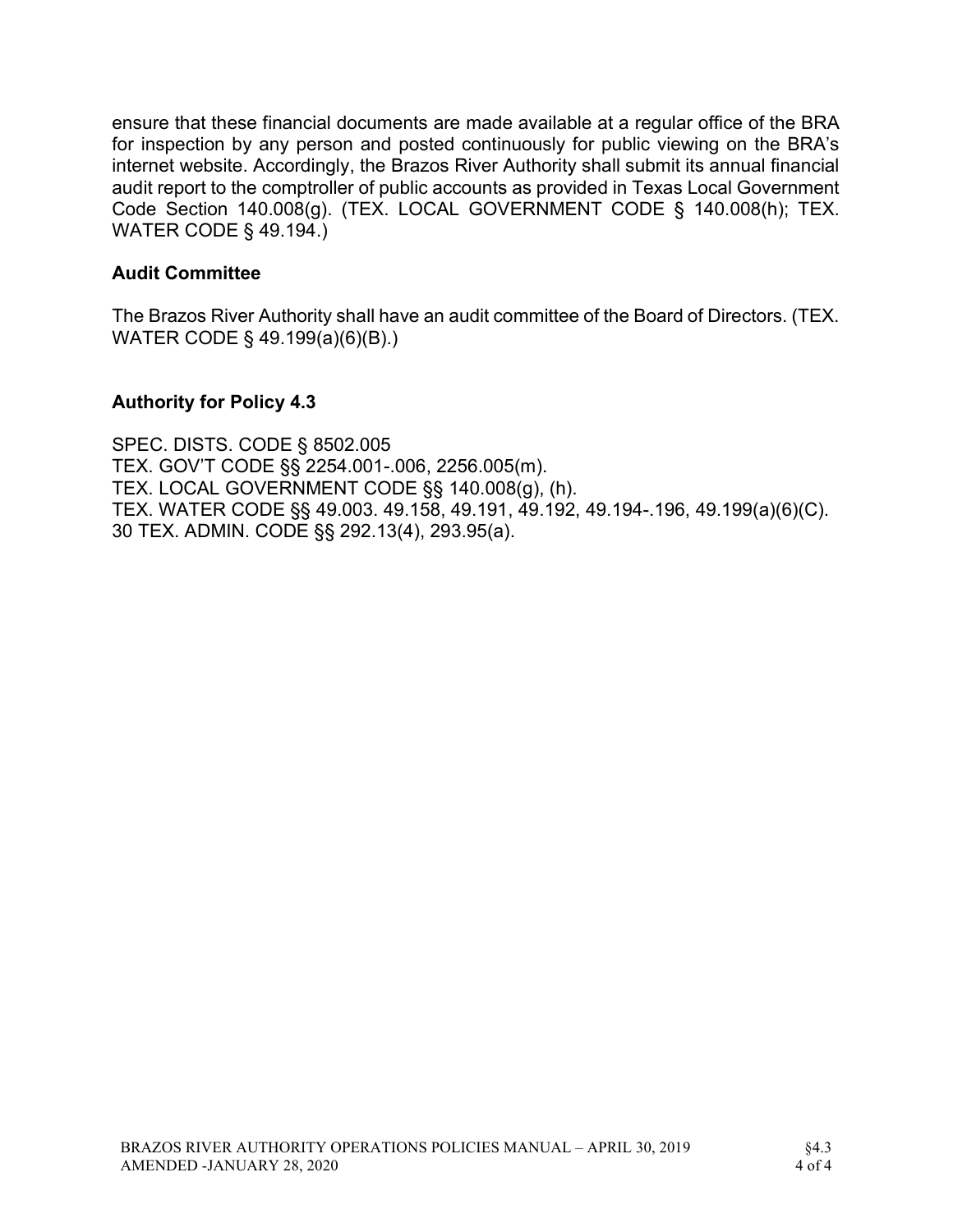#### 4.4 INDUSTRIAL DEVELOPMENT BONDS AND POLLUTION CONTROL BONDS

The Brazos River Authority shall properly disclose the existence of any industrial development corporations with which it is associated. (TEX. WATER CODE § 49.199(a)(5); 30 TEX. ADMIN. CODE § 292.13(5).)

The Brazos River Authority shall comply with the memorandum issued by the State Auditor on October 7, 1988 relating to the disclosure of industrial development and pollution control bonds. (TEX. WATER CODE § 49.199(a)(5); 30 TEX. ADMIN. CODE § 292.13(5).)

#### Authority for Policy 4.4

TEX. WATER CODE § 49.199(a)(5). 30 TEX. ADMIN. CODE § 292.13(5).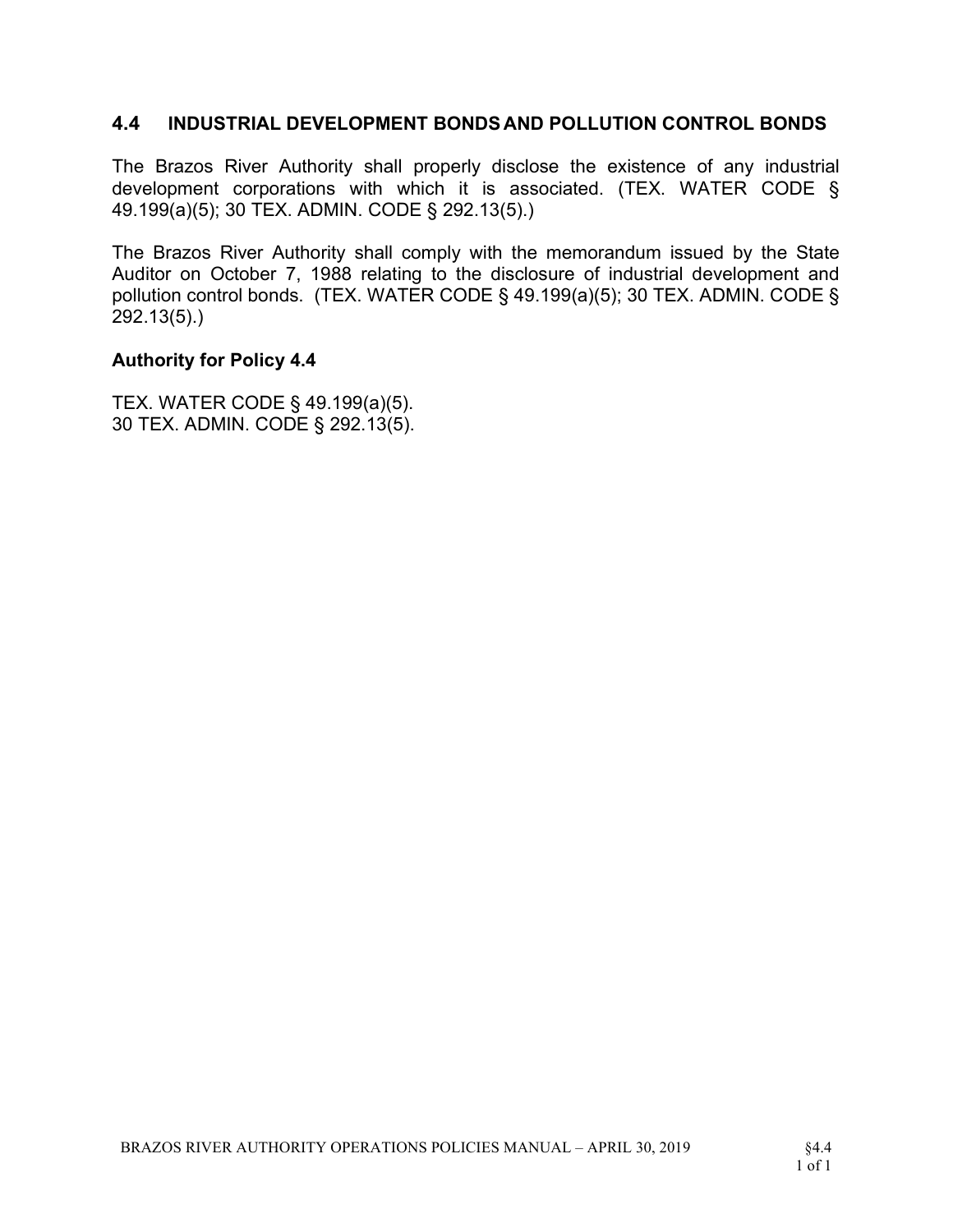## 4.5 CAPITAL IMPROVEMENT PLAN

#### Purpose

The goal of the Capital Improvement Plan (CIP) is to maintain the Brazos River Authority's physical infrastructure at a level adequate to protect the Brazos River Authority's capital investment, minimize future maintenance and replacement costs, and provide expansion to meet the long-term needs of the basin.

#### **Generally**

The Brazos River Authority will adopt and update a multi-year plan for capital infrastructure maintenance and expansion as part of the Annual Operating Plan (AOP) process. The CIP will identify estimated costs, timelines, and funding sources for applicable projects.

Capital infrastructure includes dam and gate infrastructure, water and wastewater treatment facilities, transmission pipelines, intake structures, office and administrative facilities, and the professional services required to acquire, design, construct or rehabilitate the aforementioned. Capital infrastructure does not include items determined to be operating capital.

The Board of Directors may amend the CIP as needed to accommodate the needs of the Brazos River Authority Basin.

The Brazos River Authority will maintain a scheduled level of maintenance and replacement for its operating capital. Operating capital items include, but are not limited to, fleet, information technology hardware and software, communications equipment and software, and heavy machinery.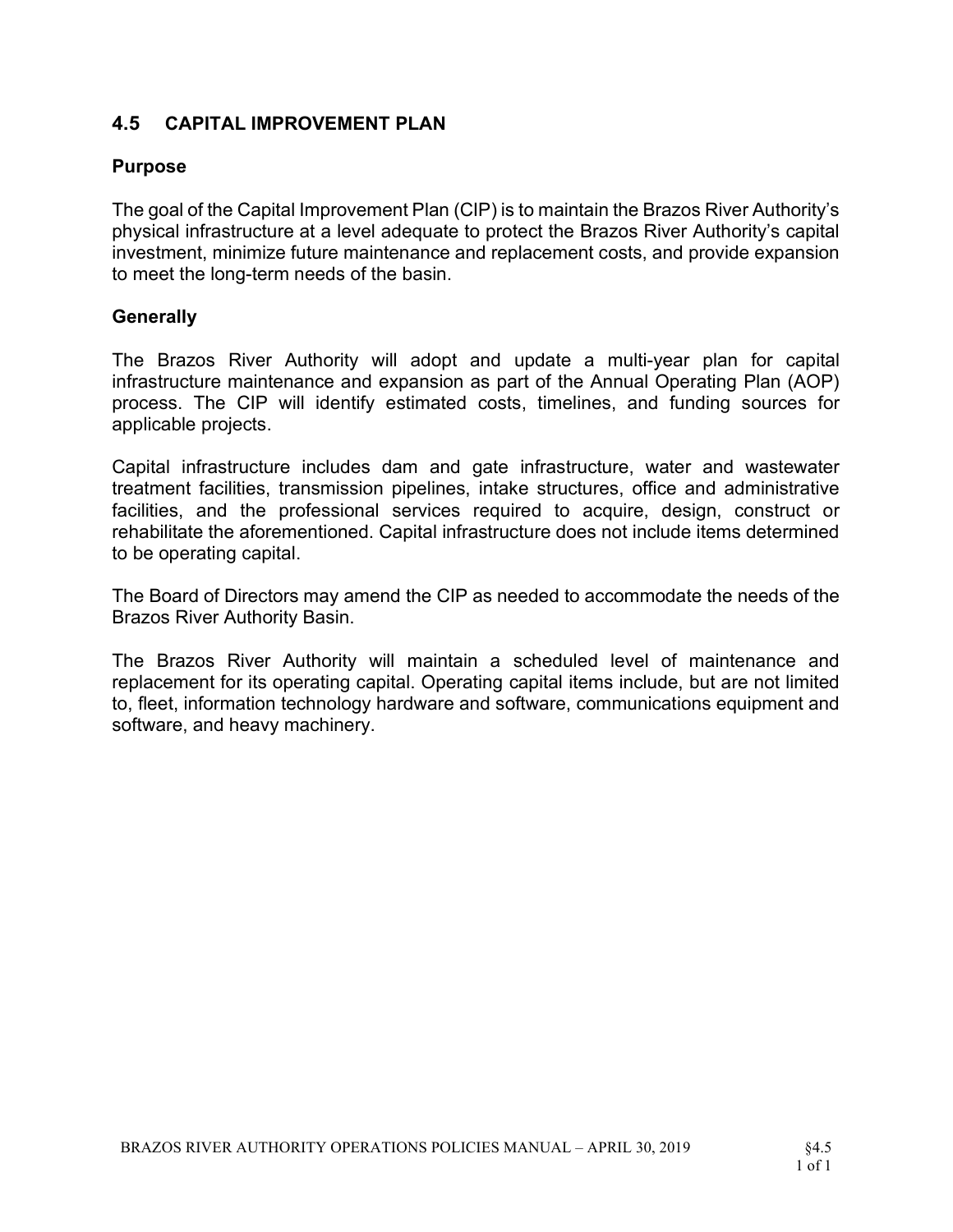### 4.6 CONTINGENCY RESERVES

Maintaining financial integrity is critical to accomplishing the mission of the Authority and establishing reserve funds will maintain the Authority's financial integrity while serving the long-term interests of its customers. It is prudent to establish both Operating and Non-Operating Reserve Funds. The Operating and Non-Operating Reserve Funds should be funded through deposits of Net Revenue to the Water Supply System.

Operating and Non-operating Reserves are created to meet different needs, each with a distinct set of characteristics as to utilization. The Brazos River Authority has created five (5) Reserve Funds:

- (1) Working Capital Fund;
- (2) Repair and Replacement Fund;
- (3) Contingency Reserve Fund;
- (4) Self Insurance Fund; and
- (5) Rates Stabilization Reserve Fund.

The Working Capital Fund is only used to cover operations and maintenance cash flow needs created by the timing difference between the Authority's billing cycle and receipt of payments. Due to the contractual nature of the Authority's Water Supply System income stream and the nature of the Authority's expenditures, Working Capital needs are reasonably predictable and should be no less than 90 days of annual Water Supply System operation and maintenance expense. The Board of Directors will establish the annual budgeted Operating Reserve Working Capital Fund at a target level of not less than 90 days of budgeted Water Supply System operation and maintenance expense for that fiscal year.

The Repair and Replacement Fund is required by the Authority's Bond Covenants and will be only used for the purpose of making repairs (including emergency repairs) to the System of an extraordinary nature required by normal and customary wear and use, and for providing replacements as called for in the Bond Covenants. A Repair and Replacement Fund avoids the necessity of issuing debt for eligible expenses in addition to outstanding debt issued previously for the original acquisition or construction of a facility. The covenants for the Authority's outstanding Water Supply System Revenue Bonds establish a Repair and Replacement Fund to be maintained at a minimum level in the amount of \$200,000.00 (Two Hundred Thousand Dollars) or such increased amount, which may be established from time to time by the Board of Directors following review of the System at five year intervals by the Brazos River Authority. The first five year interval began with the issuance of the Authority's Water Supply System Revenue Bonds, Series 2001A and Series 2001B (dated May 1, 2001). Emergency Repairs are defined as any unexpected or unbudgeted repair, which, if not affected immediately, will adversely affect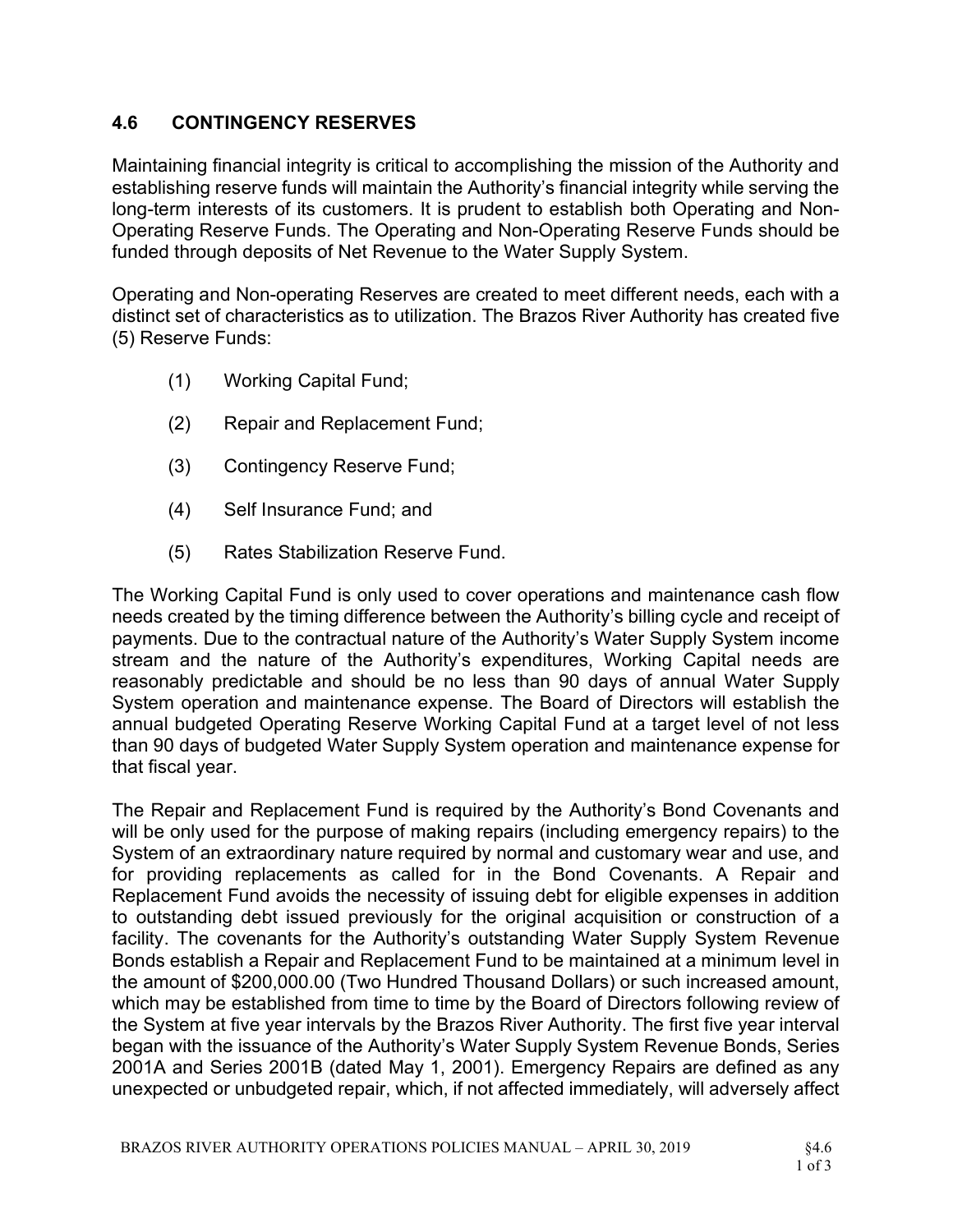the operations of a facility. The General Manager/CEO may approve expenditures from the Repair and Replacement Fund up to the \$500,000 spending limit established in the Authority's General Operating Procedures, Section 2.01, for Emergency Repairs without prior approval of the Board of Directors. Such disbursements will be reported to the Board at their next regularly scheduled meeting. All other expenditures from the Repair and Replacement Fund should be authorized by the Board beforehand.

A Contingency Reserve Fund is necessary to only be used to cover unanticipated or unbudgeted operation and maintenance expenses, and/or Board of Director discretionary expenditures. A Contingency Reserve Fund will permit flexibility in expenditure decisions which may arise outside of the normal and customary budget cycle. Maintaining a Contingency Reserve Fund will avoid the negative financial impact that unanticipated events can have on Working Capital and Bond Coverage targets. The Board of Directors has established that a Contingency Reserve Fund with a target level of not less than 10% of the annual amount budgeted for Water Supply System operations and maintenance expense should be maintained. All expenditures from the Contingency Reserve Fund should be approved by the Board of Directors beforehand.

A Self Insurance Reserve Fund can only be used to pre-fund insurance deductibles and unanticipated or uninsured losses for general liability, property, casualty, workers' compensation and other risk expenses. As the number of facilities owned by the Authority increases, the incidence of insurance requiring deductibles, the lack of coverage over certain limits, and other non-insured risks will increase. A Self Insurance Reserve Fund allows flexibility in pricing insurance coverage by examining variances in assumed risk versus premium quotes. The Self Insurance Reserve Fund target level should be based upon an actuarial analysis of potential exposures from unfunded liabilities. All expenses incurred for deductibles, coinsurance or uninsured claims and/or losses will be paid directly from this fund.

A Rates Stabilization Reserve Fund is needed to only address fluctuations in revenue requirements that will occur year-to-year based on significant increases in capital needs, among other things, and whether Working Capital Reserve Targets and Coverage Targets are maintained. Pre-funding significant capital improvements through a Rates Stabilization Reserve Fund can minimize long-term rate impacts and developing a Rates Stabilization Reserve Fund in anticipation of fluctuations in revenue requirements will moderate the need for significant rate changes. The Rates Stabilization Reserve Fund will be replenished only after all other Operating and Non-Operating Reserves have been either funded, or have met their annual replenishment target. The Rates Stabilization Reserve Fund can also be used as a source of funding to address cash flow needs for major projects that are anticipated to be ultimately financed through the issuance of bonds or some other form of indebtedness. When the Rates Stabilization Reserve Fund is used for cash flow purposes, a Reimbursement Resolution will be executed by the General Manager/CEO in order to preserve the ability to issue Bonds in the future to replenish the balance of the Rates Stabilization Reserve Fund that has been depleted due to cash flows.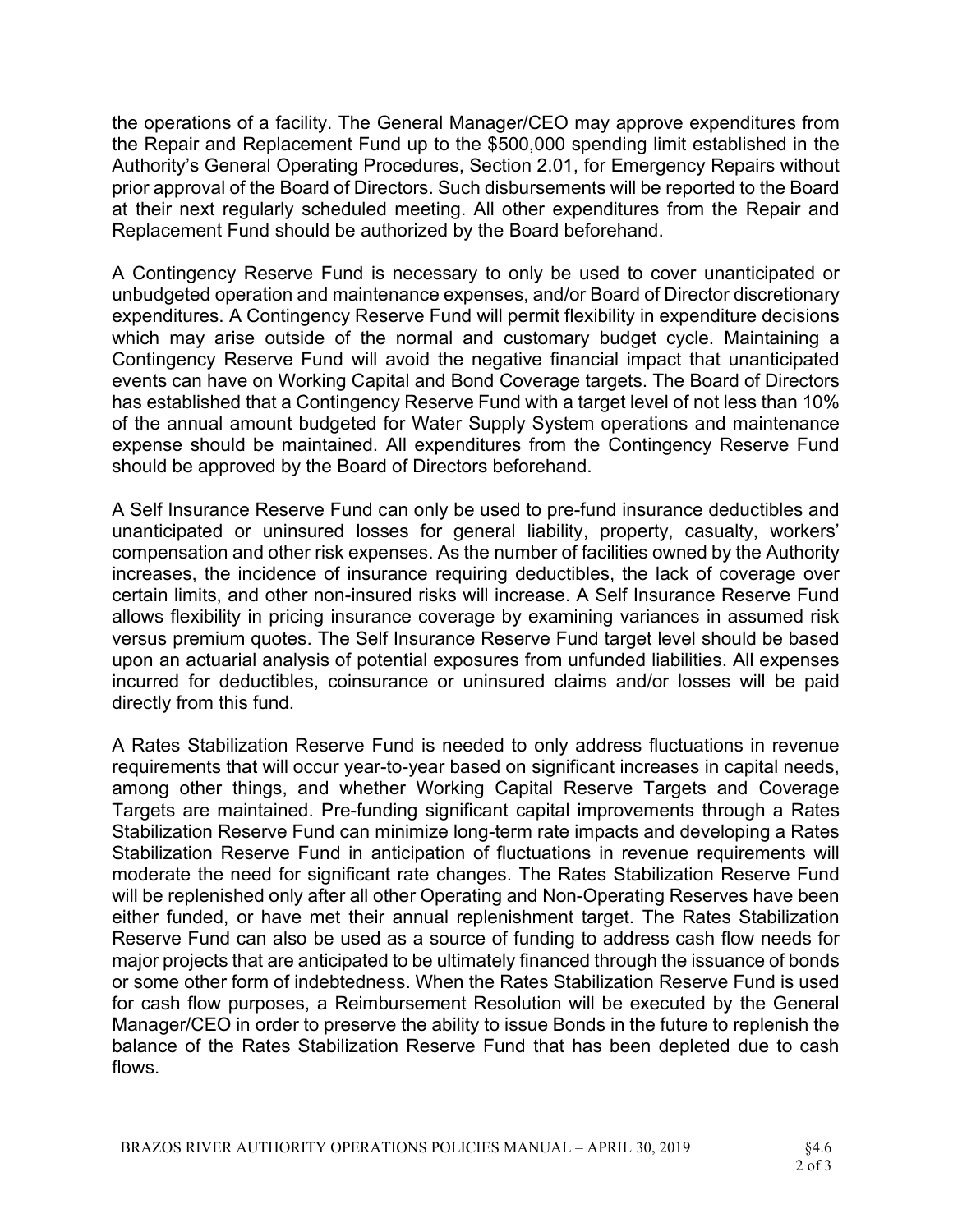At no time shall any Operating or Non-Operating Reserve be used to make or pay any Debt Service on any outstanding or future bonds issued by the Authority which have a pledge of revenues derived through the operation of the Authority's Water Supply System. Debt Service payments shall only be made from those sources of funds specifically set aside and accounted for separately for the purpose of making Debt Service payments from the Authority's Water Supply System.

If at any time any of the Reserves are depleted to a level that is less than the target levels prescribed, the Board of Directors will promptly implement a plan, to be recommended by the General Manager/CEO which could include rate increases, cost reductions, or any other means deemed appropriate to achieve sufficient Net Revenue to replenish the reserves to the prescribed target levels within no less than 36 months from the end of the fiscal year in which such depletions occurred.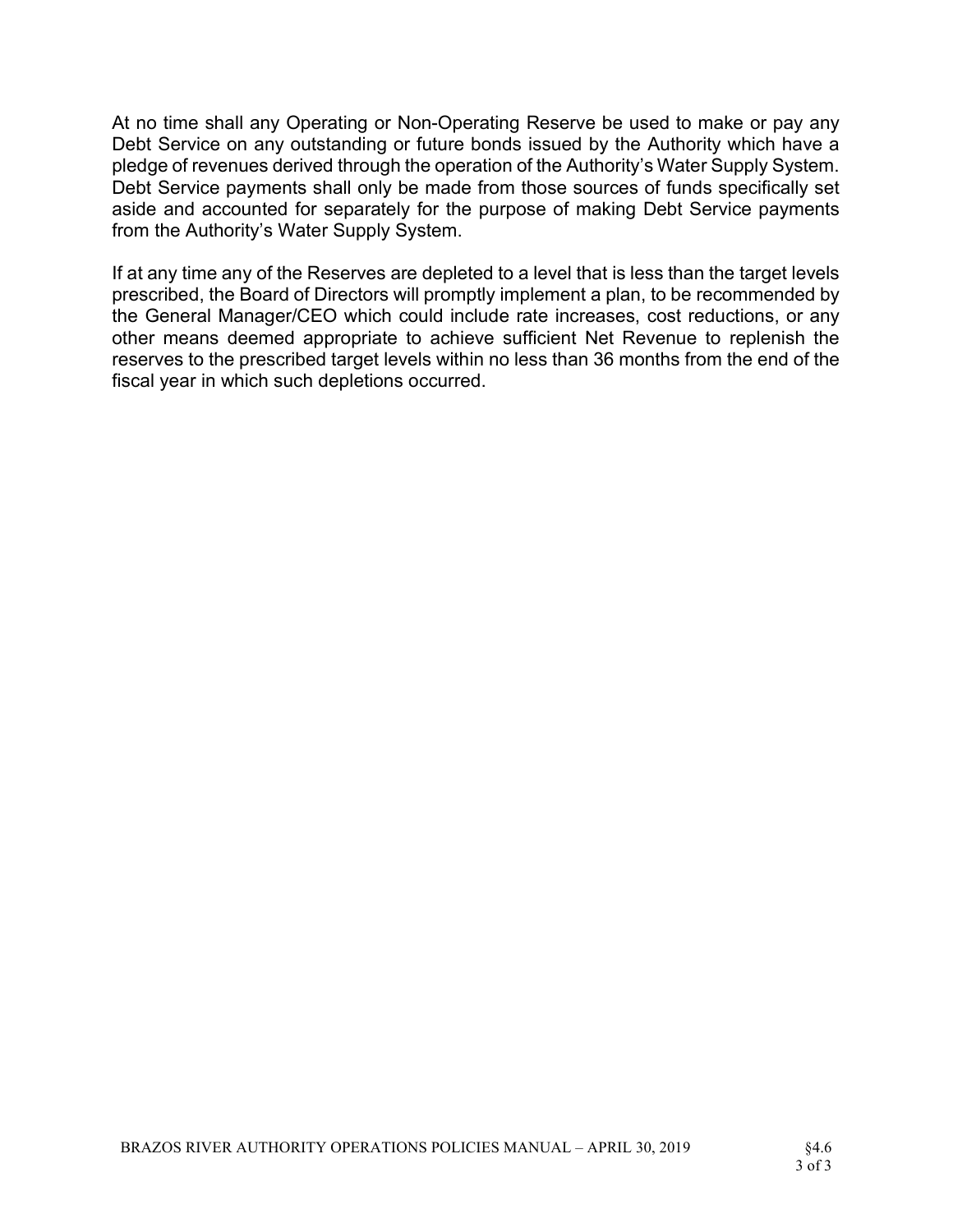## 4.7 DEBT

### Purpose

Debt financing may be used when non-continuous capital improvements are desired, and future citizens/customers will receive a benefit from the improvement. The Board of Directors intends that all debt financing maintain a high level of financial stability and not compromise long-term financial integrity to achieve short-term benefits.

#### **Generally**

The issuance of debt requires an affirmative vote of the Board of Directors. The General Manager/Chief Executive Officer is authorized to approve resolutions expressing official intent to reimburse costs of projects from debt financing that meet state and federal requirements.

The Brazos River Authority will ensure that the debt is soundly financed by:

- (1) conservatively projecting the revenue sources that will be utilized to pay the debt;
- $(2)$  financing the improvement(s) over a period not greater than the useful life of the improvements; and
- (3) determining that the cost benefit of the improvement including interest costs is positive.

The Brazos River Authority will not issue debt for working capital Items.

Debt reserves will be established to protect bondholders from payment default. Adequate bond reserves are essential in maintaining good bond ratings and the marketability of bonds. Debt reserves, through cash or surety bonds, will be established by bond resolution.

For debt to be paid from water supply system revenues, the Brazos River Authority will maintain debt service coverage ratio of 1.10 with a target of 1.30. The debt coverage ratio will be calculated and reviewed as part of the annual budget process. (TEX. GOV'T CODE §§ 1371.001-.106.)

#### Authority for Policy 4.7

TEX. GOV'T CODE §§ 1371.001-.106.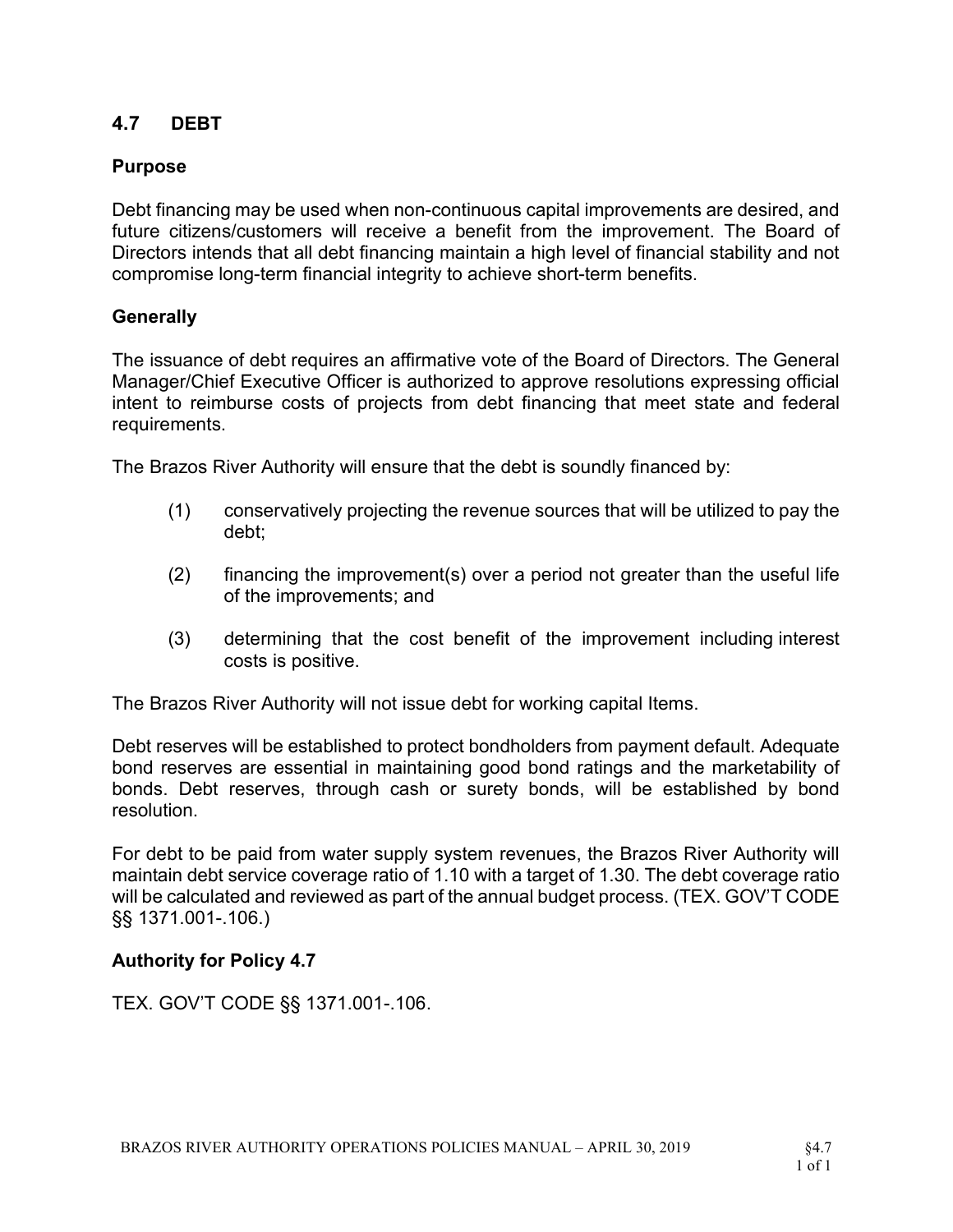## SECTION 5 - RECORD MANAGEMENT AND OPEN GOVERNMENT

### 5.1 REPORTING TO THE TEXAS COMMISSION ON ENVIRONMENTAL QUALITY AND/OR PUBLIC UTILITY COMMISSION

The Brazos River Authority shall submit the documents and reports itemized below to the Executive Director of the Texas Commission on Environmental Quality and/or Public Utility Commission as appropriate. The list is not exclusive:

- (1) a written notification of the name, mailing address, and date of expiration of term of office of any board member within thirty days after the date of appointment; (30 TEX. ADMIN. CODE § 293.91(a)(3).)
- (2) a certified copy of the audit report within fifteen days after the date of completion of any audit of the affairs of the Brazos River Authority, other than the annual audit required by § 49.191 of the Texas Water Code; (TEX. WATER CODE § 49.191; 30 TEX. ADMIN. CODE § 293.91(a)(4).)
- (3) an annual audit report as required by special act of the legislature and by title 30, § 293.94(c) of the Texas Administrative Code relating to annual financial reporting requirements; (SPEC. DISTS. CODE § 8502.005; 30 TEX. ADMIN. CODE §§ 293.91(a)(5), 293.94.)
- (4) an annual filing affidavit, as required by title 30,  $\S$  293.94(g) of the Texas Administrative Code relating to annual financial reporting requirements and by § 49.194(d) of the Texas Water Code certifying that the annual audit report has been filed; (TEX. WATER CODE § 49.194(d); 30 TEX. ADMIN. CODE §§ 293.91(a)(6), 293.94.)
- (5) an independent management audit every five years unless the Brazos River Authority has established an internal audit office that reports to the Board of Directors; (30 TEX. ADMIN. CODE § 292.13(6)(A).)
- (6) submittals of drought contingency and water conservation plans relating to requirements outlined within 30 TEX. ADMIN. CODE § 288.22, 288.30, 288.4, and 288.5;
- (7) a copy of the Brazos River Authority's administrative policies and any subsequent amendments thereto; and (30 TEX. ADMIN. CODE § 292.12(a).)
- (8) reports required as part of the TCEQ Brazos Watermaster program; (30 TEX. ADMIN. CODE § 304)
- (9) to the extent the Brazos River Authority is providing a retail public utility with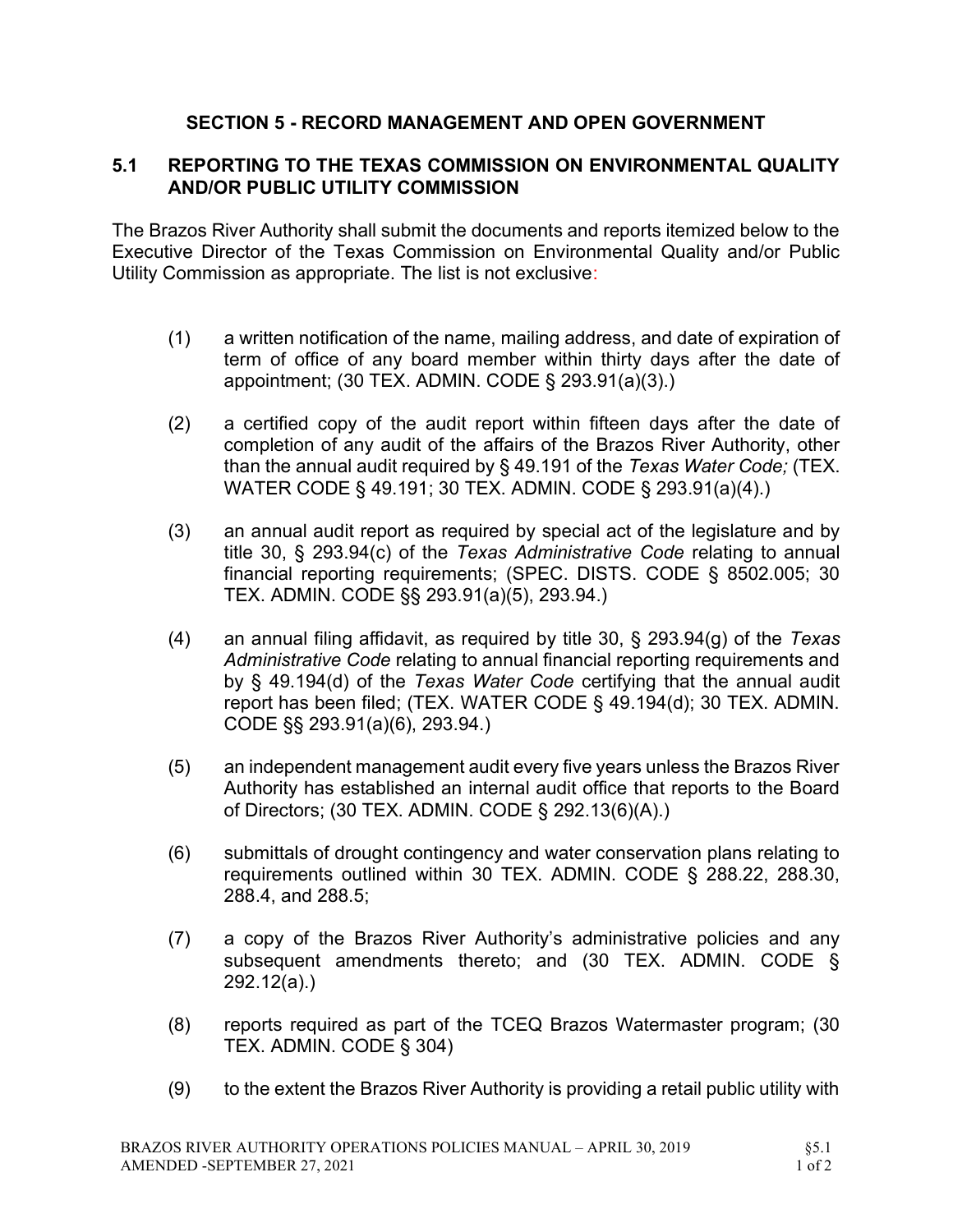a wholesale water supply, a certified copy of any wholesale water supply contract with a retail public utility within thirty days after the date of the execution of the contract, as well as documentation of the amount of water being supplied, term of the contract, consideration being given for the water, purpose of use, location of use, source of supply, point of delivery, limitations on the reuse of water, a disclosure of any affiliated interest between the parties to the contract, and any other condition or agreement relating to the contract. (TEX. WATER CODE § 13.144.)

- (10) an annual inventory of all dams operated by the BRA, including the location of the dam, under whose jurisdiction the dam operates, a required maintenance schedule for the dam, costs of the operation and maintenance of the dam, and the method of finance for the operation and maintenance costs of the dam (TEX. WATER CODE §12.053.).
- (11) any other documents or reports as may be required by statutes, rules, or regulations.

#### Authority for Policy 5.1

SPEC. DISTS. CODE § 8502.005. TEX. WATER CODE §§ 12,053, 13.144, 49.191, 49.194(d). 30 TEX. ADMIN. CODE §§ 288.22, .30, .4, and .5, 292.13(6)(A), 293.91, 293.94., 304.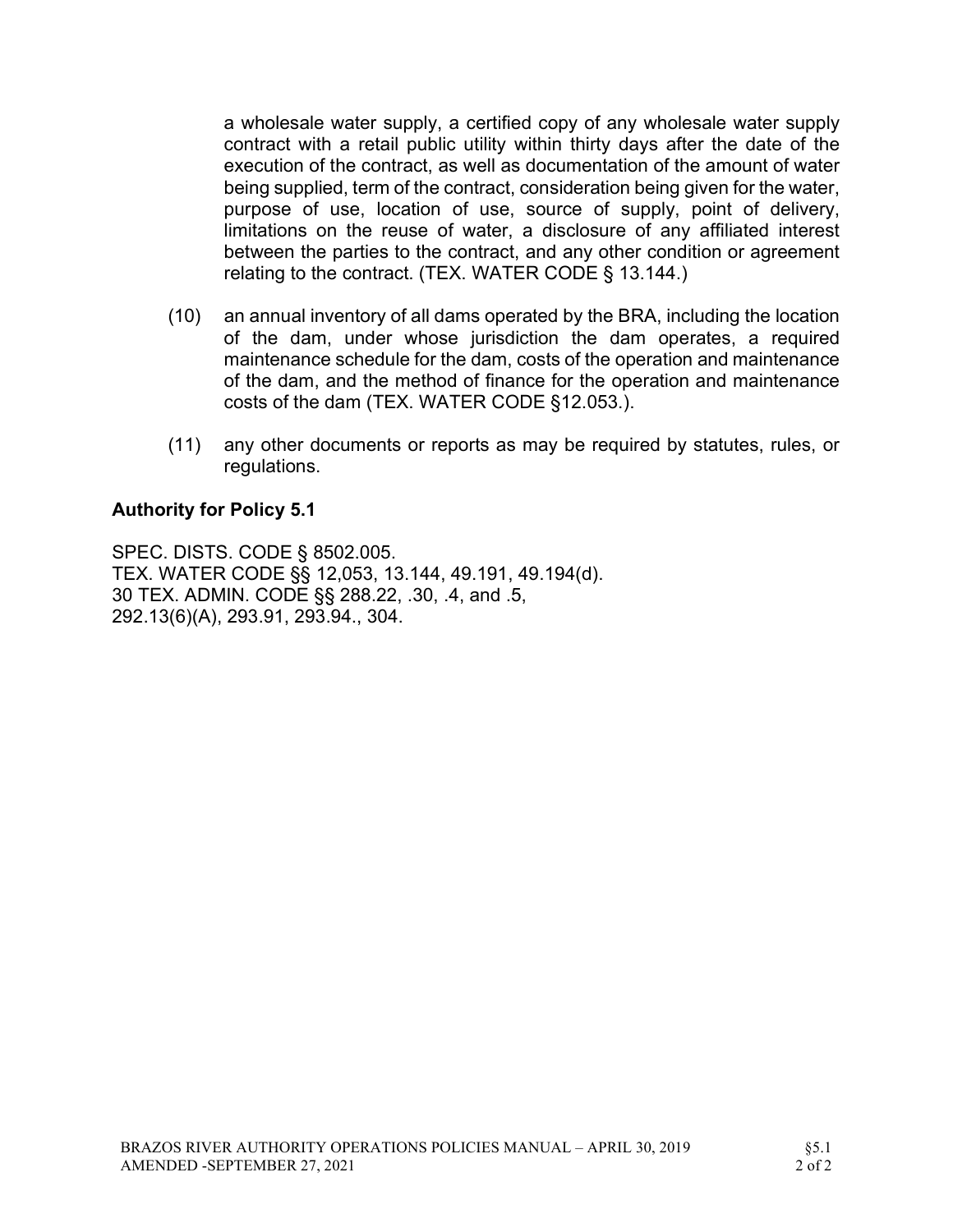### 5.2 RECORD MANAGEMENT

#### **Generally**

The Brazos River Authority must preserve its records according to the provisions of the Local Government Records Act. (TEX. WATER CODE § 49.065(c); TE X. LOCAL GOV'T CODE §§ 201.001-205.009.)

The Secretary shall require that proper provision be made for the custody of the records of the Brazos River Authority. (Brazos River Authority Bylaws § 3.04.)

Brazos River Authority records are the property of the Brazos River Authority and are subject to the Public Information Act. (TEX. WATER CODE § 49.065(b); see TEX. LOCAL GOV'T CODE § 201.005.)

#### Records Management Program

The Board of Directors must, by order, establish a records management program to be administered by a Records Management Officer. The order must set forth the methods and procedures by which the Brazos River Authority shall manage and preserve its records. It must also require the review or approval, as the board considers necessary, of a records control schedule or amended records control schedule by the officers of the Brazos River Authority. The order must be filed with the Texas State Library and Archives Commission. If the order is later amended or revised, a copy of the new order must also be filed with the Texas State Library and Archives Commission within thirty days after the date of its adoption. (TEX. LOCAL GOV'T CODE §§ 203.026, 203.041(e).)

#### Retention Periods

The Brazos River Authority shall retain each record on its records retention schedule at least as long as the retention period prescribed by state and federal law, regulation, rule of court, permits, and Local Schedule GR. (TEX. LOCAL GOV'T CODE § 203.042(b); 13 TEX. ADMIN. CODE § 7.125(b)(1);.)

#### Authority for Policy 5.2

TEX. LOCAL GOV'T CODE §§ 201.001-205.009. TEX. WATER CODE § 49.065. 13 TEX. ADMIN. CODE § 7.125(b)(1). Brazos River Authority Bylaws § 3.04.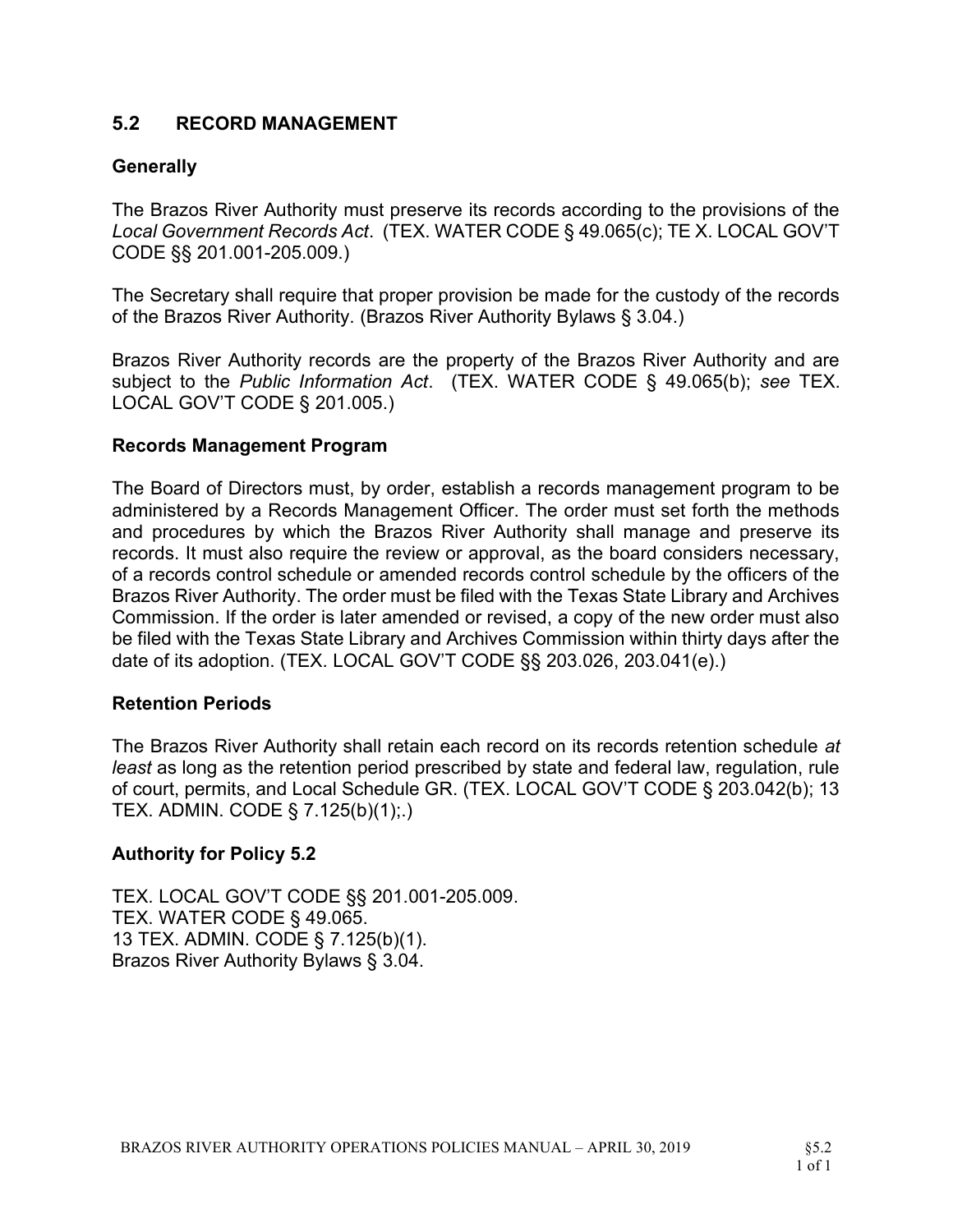## 5.3 OPEN RECORDS

#### Purpose

The purpose of this policy is to ensure that the public has an opportunity to understand issues facing the Brazos River Authority and has appropriate access to information and documents held by the Brazos River Authority.

#### **Generally**

Brazos River Authority records are subject to the *Public Information Act*, and at a minimum, those records to which the public has access shall be made available to the public during the normal business hours of the Brazos River Authority. (TEX. WATER CODE § 49.065(b); TEX. GOV'T CODE §§ 552.001-.353, 552.021.)

Public access to records of the Brazos River Authority will be in compliance with the provisions of, Brazos River Authority Bylaws, the Public Information Act, (TEX. GOV'T CODE § 552.262; 1 TEX. ADMIN. CODE CHAPTER 70.)

#### Authority for Policy 5.3

TEX. GOV'T CODE §§ 552.001-.353. TEX. WATER CODE § 49.065(b). 1 TEX. ADMIN. CODE CHAPTER 70.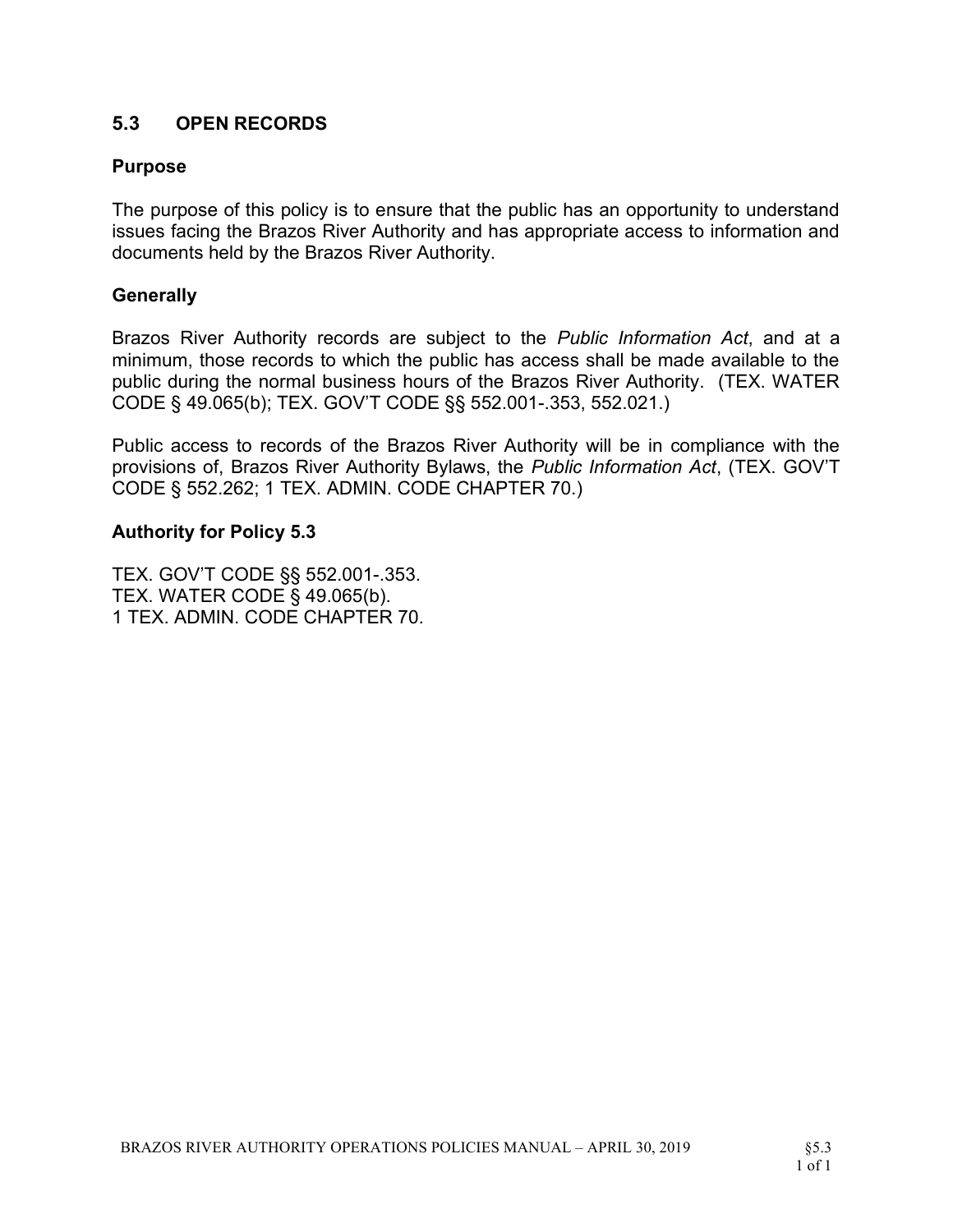## 5.4 OPEN MEETINGS

### Purpose

The purpose of this policy is to ensure that the public has an opportunity to understand the issues facing the Brazos River Authority and has appropriate access to the meetings of the committees and the Board of Directors of the Brazos River Authority.

### **Generally**

The Brazos River Authority is subject to the provisions of and shall comply with the Open Meetings Act. Accordingly, its meetings, except for executive sessions expressly authorized by statute, shall be open to the public, and the public shall receive proper notice of the time, place, and subject matter of the meetings. (TEX. GOV'T CODE § 551.001-.146; TEX. WATER CODE § 49.064.)

#### Consent Agendas

Upon a majority vote of a committee to recommend a resolution to the Board of Directors, the item shall be placed on the consent agenda for the next board meeting. Any director may withdraw an item from the consent agenda at their discretion, either at the Board meeting, or prior to the Board meeting by notifying the GM. Any items withdrawn become the next items discussed by the Board in the order by which they are removed from the consent agenda.

### Authority for Policy 5.4

TEX. GOV'T CODE §§ 551.001-.146. TEX. WATER CODE §§ 49.064.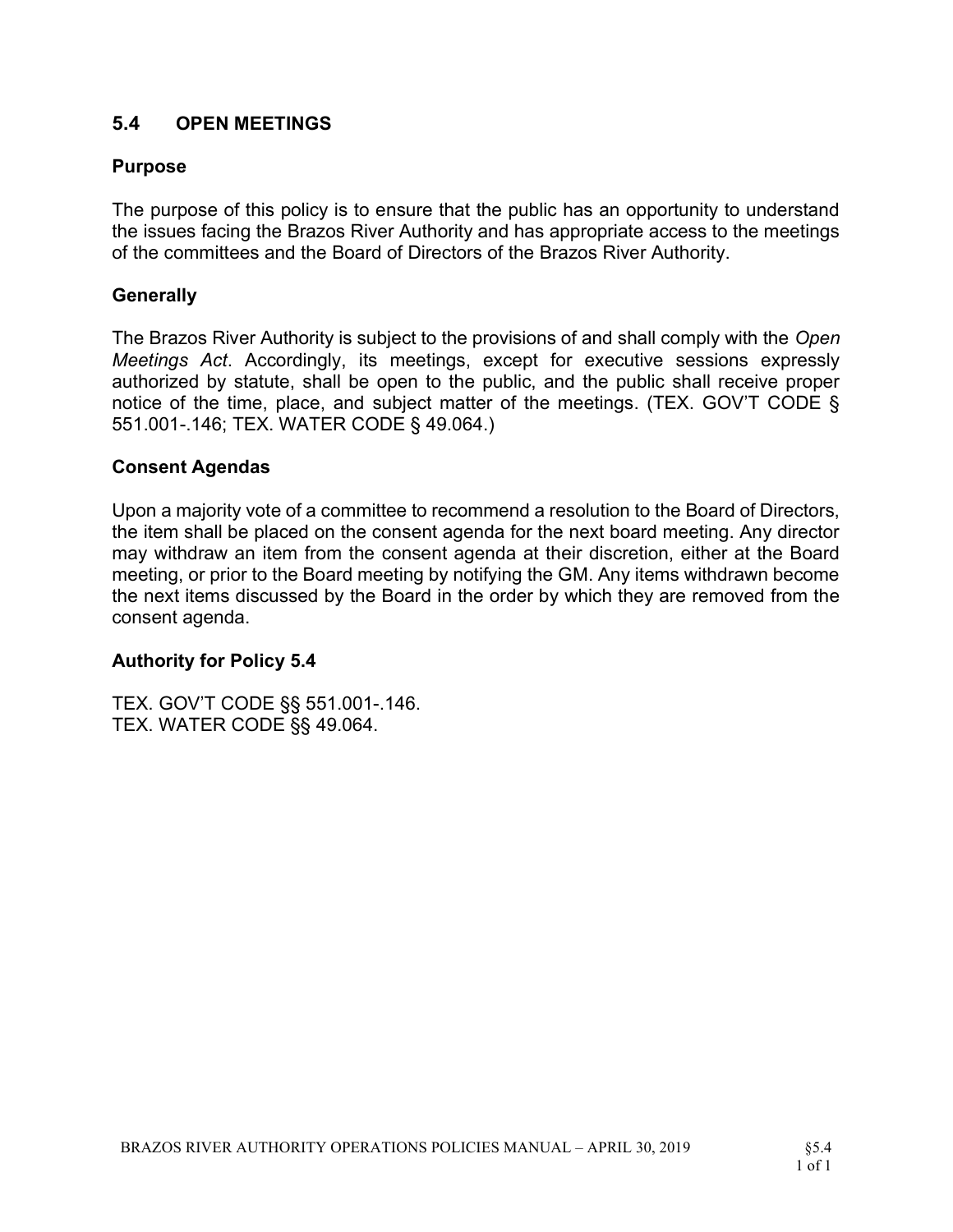## 5.5 Employee Cybersecurity Training

#### Purpose

The purpose of this policy is to ensure that BRA employees receive statutory cybersecurity training.

### Training Requirements

At least once each year, the BRA shall identify BRA employees and members of the Board of Directors who have access to a BRA computer system or database and use the computer or database to perform at least 25 percent of their required duties. The BRA shall require those employees and Directors to complete a cybersecurity training program certified under Texas Government Code Section 2054.519 or offered under Section 2054.519(f).

The Board of Directors of the BRA may select the most appropriate cybersecurity training program certified under Section 2054.519 or offered under Section 2054.519(f) for employees of the BRA to complete. The Board of Directors shall:

(1) verify and report on the completion of a cybersecurity training program by employees of the BRA to the Texas Department of Information Resources; and

(2) require periodic audits to ensure compliance with this section. (TEX. GOV'T CODE §§ 2054.519 and .5191.)

### Authority for Policy 5.5

TEX. GOV'T CODE §§ §§ 2054.519 and .5191.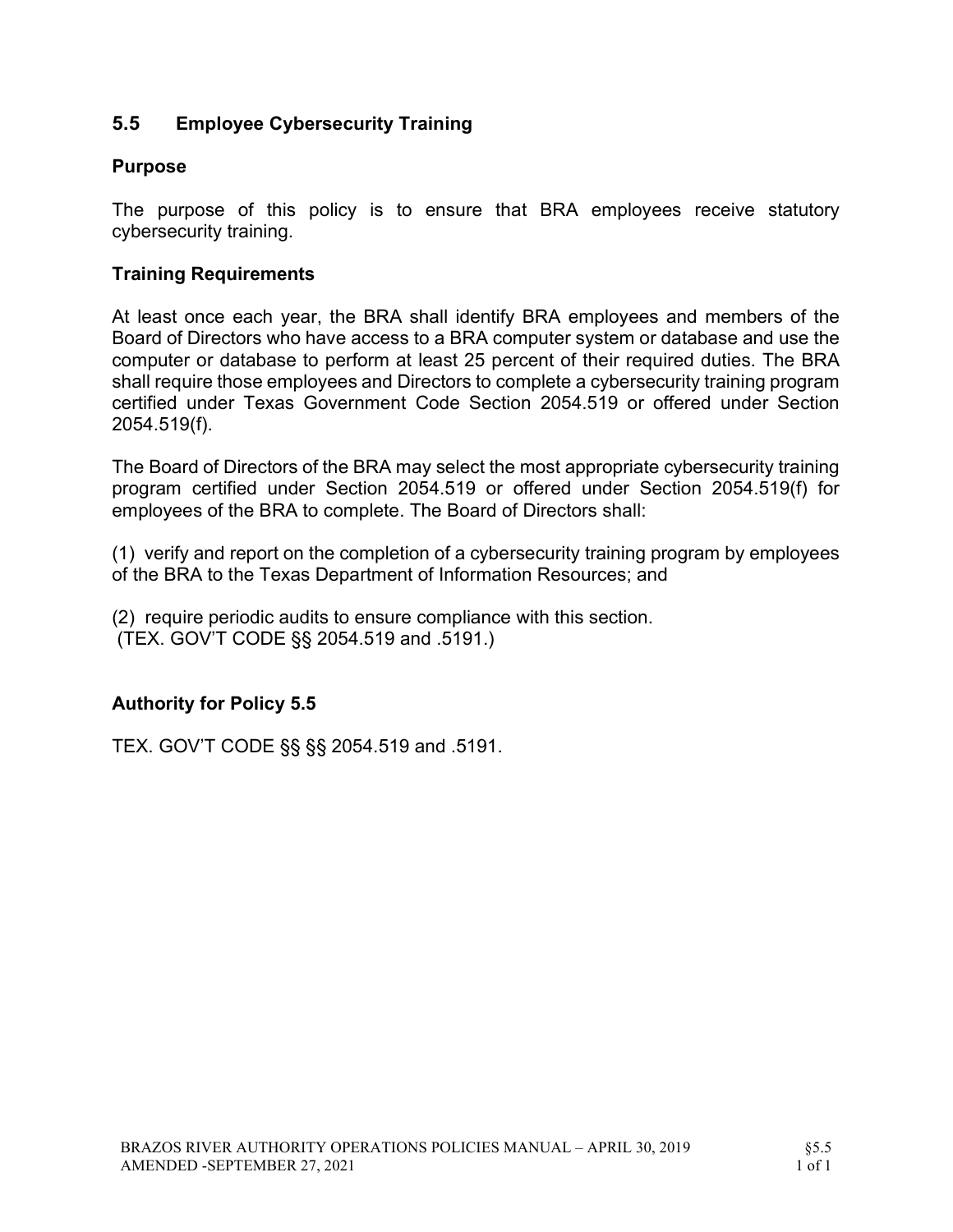## SECTION 6 - CONSERVING AND DEVELOPING NATURAL RESOURCES

## 6.1 PURPOSES, POWERS, AND DUTIES

### **Purposes**

The Brazos River Authority will establish itself as a leader in the management of its water resources. In managing its water resources, the Brazos River Authority will fulfill its goals of making smart business decisions, anticipating needs, and positioning itself for the future. This may entail the construction of reservoirs, water treatment facilities, or wastewater treatment facilities; the development of programs to monitor and maintain the quality of its water resources; and the consideration of and support for regional planning alternatives and activities.

This policy establishes the guidelines for providing water for municipal, industrial, and agricultural users.

Generally, the Brazos River Authority shall conserve and develop the natural resources of this state by controlling, storing, preserving, and distributing, to all useful purposes, the storm and floodwaters of the Brazos River and its tributary streams and by discovering, developing, and producing groundwater in the Brazos River Basin for the use of its customers. (TEX. SPEC. DISTS. CODE § 8502.001(c), (d).)

Specifically, the Brazos River Authority may provide for:

- (1) the control and coordination of the regulation of the waters and watershed of the Brazos River and its tributary streams as a unit;
- (2) the preservation of the equitable rights of the people of the different sections of the watershed area in the beneficial use of storm waters, floodwaters, and unappropriated flow waters of the Brazos River and its tributary streams;
- (3) the storage, control, and conservation of storm waters, floodwaters, and unappropriated flow waters of the Brazos River and its tributaries and the prevention of the escape of any of such waters without the maximum of public service;
- (4) the prevention of devastation of lands from recurrent overflows, and the protection of life and property in the watershed area from uncontrolled floodwaters;
- (5) the conservation of waters essential for the domestic uses of the people of the watershed of the Brazos River and its tributaries, including all necessary water supplies for municipalities;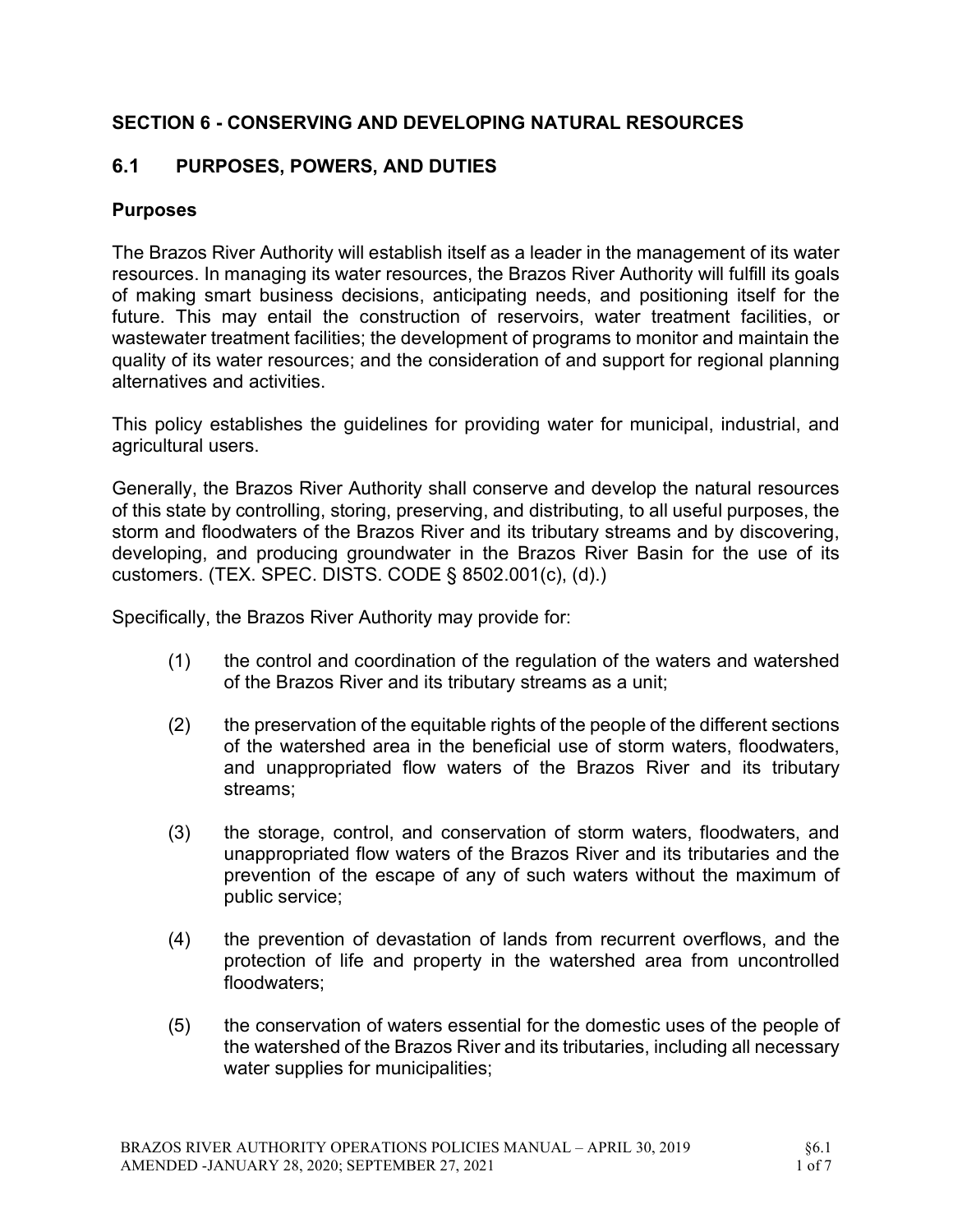- (6) the irrigation of lands in the watershed of the Brazos River and its tributary streams where irrigation is required for agricultural purposes or may be deemed helpful to more profitable agricultural production;
- (7) the equitable distribution of storm waters, floodwaters, and unappropriated flow waters to the regional potential requirements for all uses;
- (8) primary regard to be given to the necessary and potential needs for water, by or within the areas constituting the watershed of the Brazos River and its tributary streams;
- (9) the better encouragement and development of drainage systems and provisions (a) for drainage of lands in the valleys of the Brazos River and its tributary streams needing drainage for profitable agricultural production, and (b) for drainage of other lands in the watershed area requiring drainage for the most advantageous use;
- (10) the conservation of all soils against destructive erosion, thereby preventing the increased flood menace incident thereto;
- (11) the control and employment of floodwaters, storm waters, and unappropriated flow waters in the development of commercial and industrial enterprises in all sections of the watershed area;
- (12) the control, storage, and employment of floodwaters, storm waters, and unappropriated flow waters in the development and distribution of hydroelectric power, where use may be economically coordinated with other and superior uses and subordinated to the uses declared by law to be superior;
- (13) the development and employment of groundwater for use for domestic, municipal, irrigation, commercial, and industrial purposes; however, when producing groundwater, the authority is subject to all laws, regulations, and rules relating to groundwater, including the rules of a groundwater conservation district and the Central Carrizo-Wilcox Coordinating Council; and
- (14) the utilization of controlled and conserved floodwaters, storm waters, and unappropriated flow waters in the performance of all useful services as contemplated and authorized by the provisions of the Texas Constitution and the public policy therein declared. (TEX. SPEC. DISTS. CODE § 8502.004(a)-(l), (n).)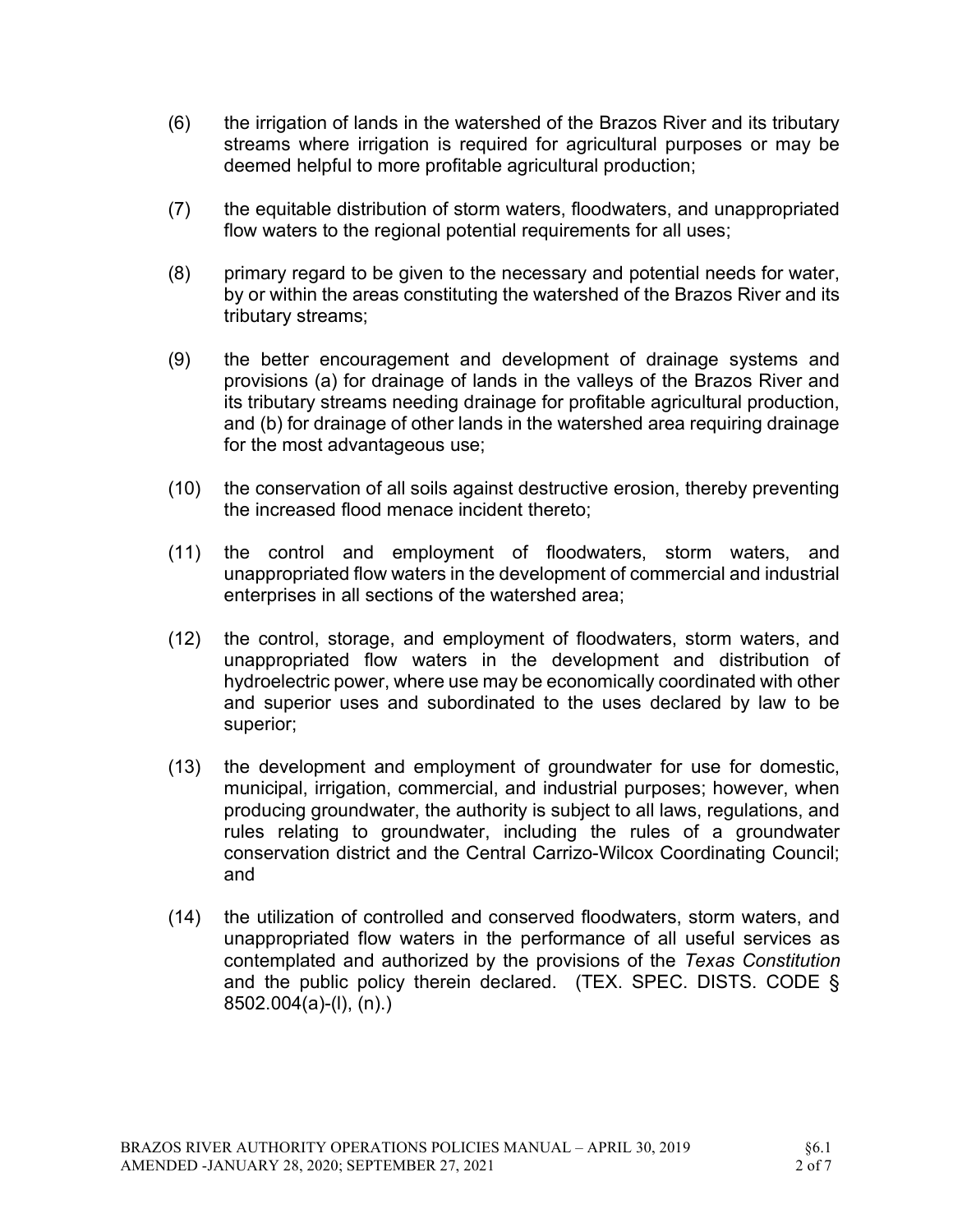A Watermaster has been appointed for the portion of the Brazos Basin from Possum Kingdom downstream. The Brazos River Authority is the owner of various water rights, all of which are in the jurisdiction of the Watermaster. (TEX. WATER CODE § 11.326)

The duties of the Watermaster, among others, are to divide water in accordance with adjudicated water rights, regulate reservoirs and diversion works in time of water shortage, prevent the waste of water, and regulate the distribution of water. (TEX. WATER CODE § 11.327)

### Powers and Duties, Generally

The Brazos River Authority shall have the functions, powers, authority, rights, and duties that will permit accomplishment of the purposes for which it was created or any purposes authorized by the Texas Constitution or other law. (TEX. WATER CODE § 49.211(a).)

Without way of limitation, the powers of the Brazos River Authority include:

- (1) the authority to carry out any activities and acquire, purchase, construct, own, operate, maintain, repair, improve, or extend and may lease or sell, on terms and conditions, including rentals or sale prices, on which the parties agree, all works, improvements, facilities, plants, buildings, structures, equipment, and appliances, and all real and personal property, or any interest in real or personal property, related to the works, improvements, facilities, plants, buildings, structures, equipment, and appliances, that are incident to or necessary in carrying out or performing any power or function of the authority. (TEX. SPEC. DISTS. CODE § 8502.012(f).)
- (2) the authority to purchase, construct, acquire, own, operate, maintain, repair, improve, or extend inside and outside its boundaries any and all land, works, improvements, facilities, plants, equipment, and appliances necessary to accomplish the purposes of its creation or any purposes authorized by law; (TEX. WATER CODE § 49.211(b).)
- (3) the authority to acquire land, an interest in land, materials, waste grounds, easements, rights-of-way, equipment, contract or permit rights or interests, including a certificate of convenience and necessity, contractual rights to use capacity in facilities and to acquire facilities and other property, real or personal, considered necessary for the purpose of accomplishing any one or more of the Brazos River Authority's purposes as provided by law; (TEX. WATER CODE § 49.218(a).)
- (4) the authority to construct, acquire, equip, operate, and acquire storage rights at, and operate dams and reservoirs that, in the opinion of the Board of Directors are useful in carrying out the purposes of the Brazos River Authority, regardless of whether any such dam is designed to serve a single purpose or multiple purposes; (TEX. SPEC. DISTS. CODE § 8502.006(a).)

§6.1 3 of 7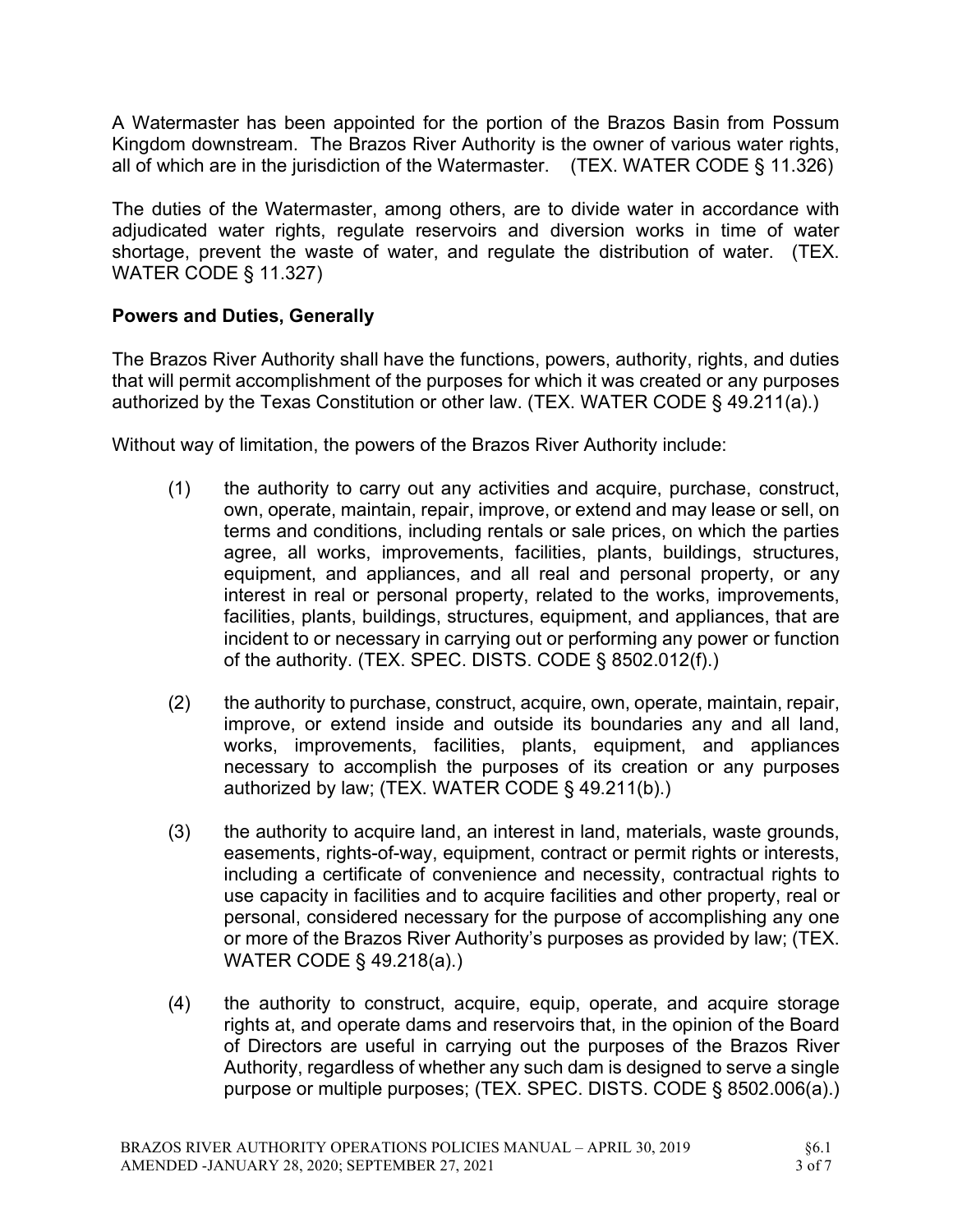- (5) the authority to provide water supply lines and water purification and pumping facilities; (TEX. SPEC. DISTS. CODE § 8502.006(b).)
- (6) the authority to act jointly with any other person or entity, private or public, whether within the State of Texas or the United States, to exercise its powers and duties or to accomplish any purpose or function allowed by law; (TEX. WATER CODE §49.227.);
- (7) The Board of Directors may make all necessary rules for the government and control of the Brazos River Authority not inconsistent with the constitution and laws of the state. (TEX. SPEC. DISTS. CODE § 8502.016.)

Notwithstanding the provisions above, the Brazos River Authority shall not have the power to regulate the groundwater of other landowners; neither shall it be allowed to transport or assist in the transport of groundwater pumped in the basin outside of the Brazos River Basin. (TEX. SPEC. DISTS. CODE § 8502.004(m), (o).)

### Authority to Contract

The Brazos River Authority and all persons may enter into contracts with each other, in any manner and on terms to which the parties agree, with respect to any power, function, facility, or service that the Brazos River Authority is authorized by law to provide or finance. (TEX. SPEC. DISTS. CODE § 8502.012(c).)

The Brazos River Authority may execute contracts with municipalities in the state substantially in the manner prescribed by Section 552.020, Local Government Code, for districts organized or created under Section 59, Article XVI, Texas Constitution, and may execute water supply contracts with other users of water. (TEX. SPEC. DISTS. CODE § 8502.006(c).)

The Brazos River Authority may enter into contracts, which may be of unlimited duration, with a person or any public or private entities on the terms and conditions that it may consider desirable, fair, and advantageous for:

- (1) the purchase or sale of water;
- (2) the collection, transportation, treatment, and disposal of its domestic, industrial, and communal wastes or the collection, transportation, treatment, and disposal of domestic, industrial, and communal wastes of other persons;
- (3) the gathering, diverting, and control of local storm water, or other local harmful excesses of water;
- (4) the continuing and orderly development of the land and property within the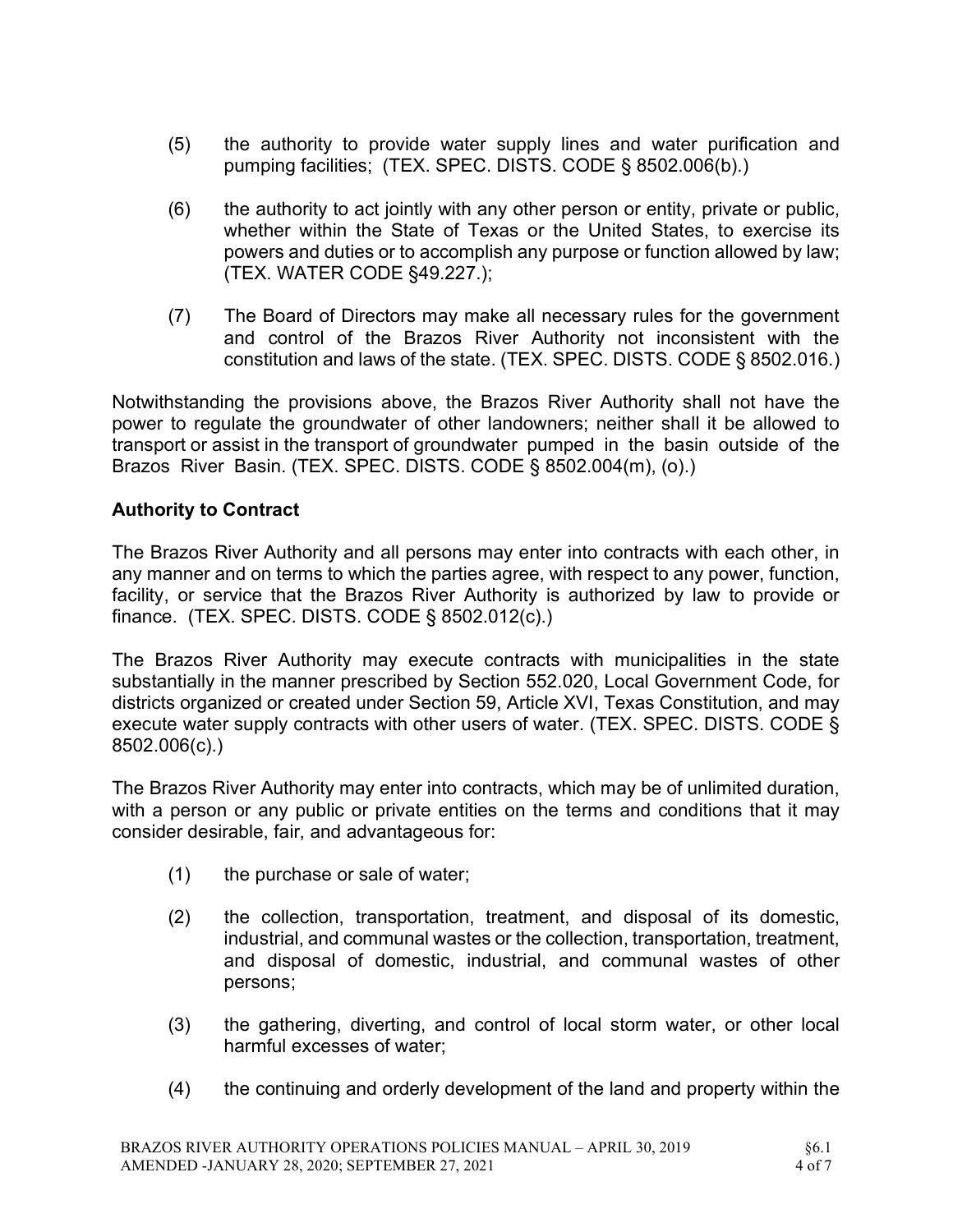boundaries of the Brazos River Authority through the purchase, construction, or installation of works, improvements, facilities, plants, equipment, and appliances that the Brazos River Authority may otherwise be empowered and authorized to do or perform so that, to the greatest extent reasonably possible, considering sound engineering and economic practices, all of the land and property may be placed in a position to ultimately receive the services of the works, improvements, plants, facilities, equipment, and appliances;

- (5) the maintenance and operation of any works, improvements, facilities, plants, equipment, and appliances of the Brazos River Authority or of another person or public or private entity;
- (6) the collection, treatment, and disposal of municipal solid wastes; and
- (7) the exercise of any other rights, powers, and duties granted to the Brazos River Authority. (TEX. WATER CODE §§ 49.213(c).)

The Brazos River Authority may purchase, acquire, sell, transfer, lease, or otherwise exchange water or water rights under an agreement between the Brazos River Authority and a person or entity that contains terms that are considered advantageous to the Brazos River Authority, and employ agents, consultants, brokers, professionals, or other persons that the board determines are necessary or appropriate to conduct such a transaction. (TEX. WATER CODE § 49.2261.)

The Board of Directors may negotiate and contract with the federal government or with any of its agencies for grants, loans, and advancements from the United States for the furtherance of any purpose of the Brazos River Authority. The Brazos River Authority may receive and accept grants, loans, or allotments from the United States and others for furtherance of its purposes. An opinion from the attorney general as to whether a grant, loan, or allotment has been received by the Brazos River Authority from the United States or others shall be authority for the action of any person charged with any duty contingent on such grant, loan, or allotment. (TEX. SPEC. DISTS. CODE § 8502.015.)

### Payment of Contract Fees to the Brazos River Authority

A public agency is authorized to set, charge, and collect fees, rates, charges, rentals, and other amounts for a service or facility provided by a utility operated by it or provided pursuant to or in connection with any contract with the Brazos River Authority, from the inhabitants of the Brazos River Authority or from any users or beneficiaries of the utility, service, or facility, including: water charges; sewage charges; solid waste disposal system fees and charges, including garbage collection or handling fees; and other fees or charges. A public agency may use and pledge such amounts to make payments to the Brazos River Authority required under a contract with the Brazos River Authority and may covenant to do so in amounts sufficient to make all or any part of the payments to the Brazos River Authority when due. The payments shall, if the parties agree in the contract,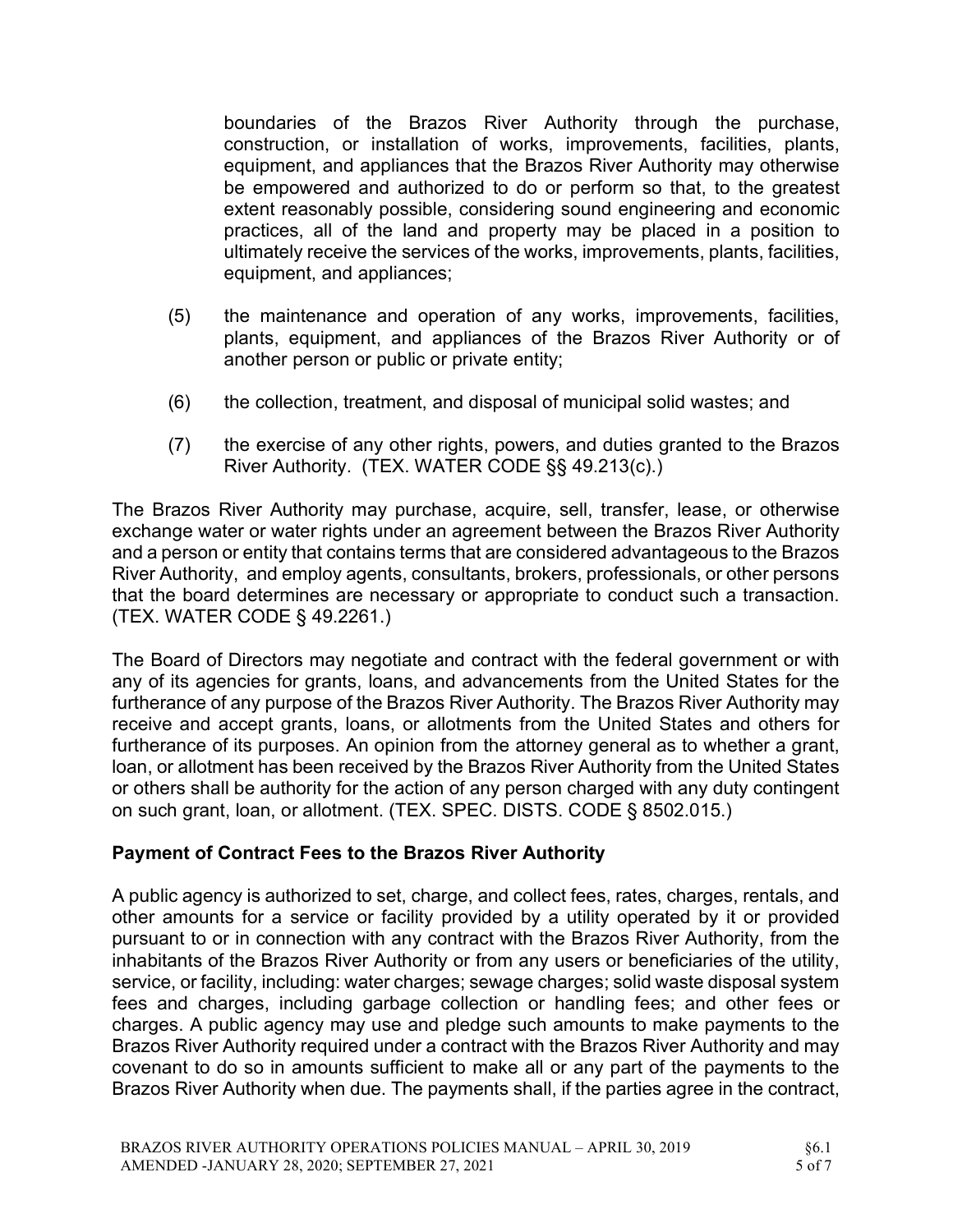constitute an expense of operation of any facility or utility operated by the public agency. (TEX. SPEC. DISTS. CODE § 8502.012(d), (e).)

### Payment of Contract Fees by the Brazos River Authority

The Brazos River Authority is authorized to use and pledge any available revenues for and in the payment of amounts due under a contract as an additional source of payment of the contracts and may covenant with respect to available revenues to assure the availability of these revenues when required. (TEX. SPEC. DISTS. CODE § 8502.012(c).)

"Revenues" does not mean or include revenues from ad valorem taxes levied and collected by the Brazos River Authority or the proceeds from the sale or refunding of bonds of the Brazos River Authority that are to be wholly or partially paid from ad valorem taxes levied and collected by the Brazos River Authority unless the use or pledge of the tax revenues or bond proceeds is approved by the qualified voters of the Brazos River Authority at an election called for the purpose of levying taxes or issuing or refunding bonds, or both, for the purpose of using or pledging their revenues or proceeds under contracts entered into under this provision. (TEX. SPEC. DISTS. CODE § 8502.012(c).)

The Brazos River Authority is authorized to issue bonds with respect to the acquisition, purchase, construction, maintenance, repair, improvement, and extension of works, improvements, facilities, plants, buildings, structures, appliances, and property for the purpose of exercising any of its powers and functions. The Brazos River Authority is further authorized to issue revenue bonds to pay for the costs of feasibility studies for its proposed projects, including engineering, planning and design, and environmental studies. The Brazos River Authority is authorized to include in any revenue bond issue the funds to operate and maintain for a period not to exceed two years after completion of the facilities acquired or constructed through the revenue bond issue. If any bonds issued by the Brazos River Authority recite that they are secured by a pledge of payments under any contract, a copy of the contract and the proceedings relating to the contract may be submitted to the attorney general along with the bonds, and if the attorney general finds that the bonds have been authorized and the contract or contracts have been made and entered into in accordance with law, the attorney general shall approve the bonds and the contract or contracts, and after the approval, the bonds and the contract or contracts shall be incontestable in any court or other forum for any reason and shall be valid and binding in accordance with its or their terms and provisions for all purposes. The provisions of Chapters 618, 1201, 1204, 1207, and 1371, Government Code, are applicable to bonds issued by the Brazos River Authority. (TEX. SPEC. DISTS. CODE § 8502.012(g)-(j).)

## Dam Safety

The BRA will notify local emergency operation centers in downstream communities when spillway releases at BRA dams are made to regulate flood waters, according to the Texas Commission on Environmental Quality's ("TCEQ") emergency action plan guidelines. (TEX. WATER CODE § 12.052(a-1).)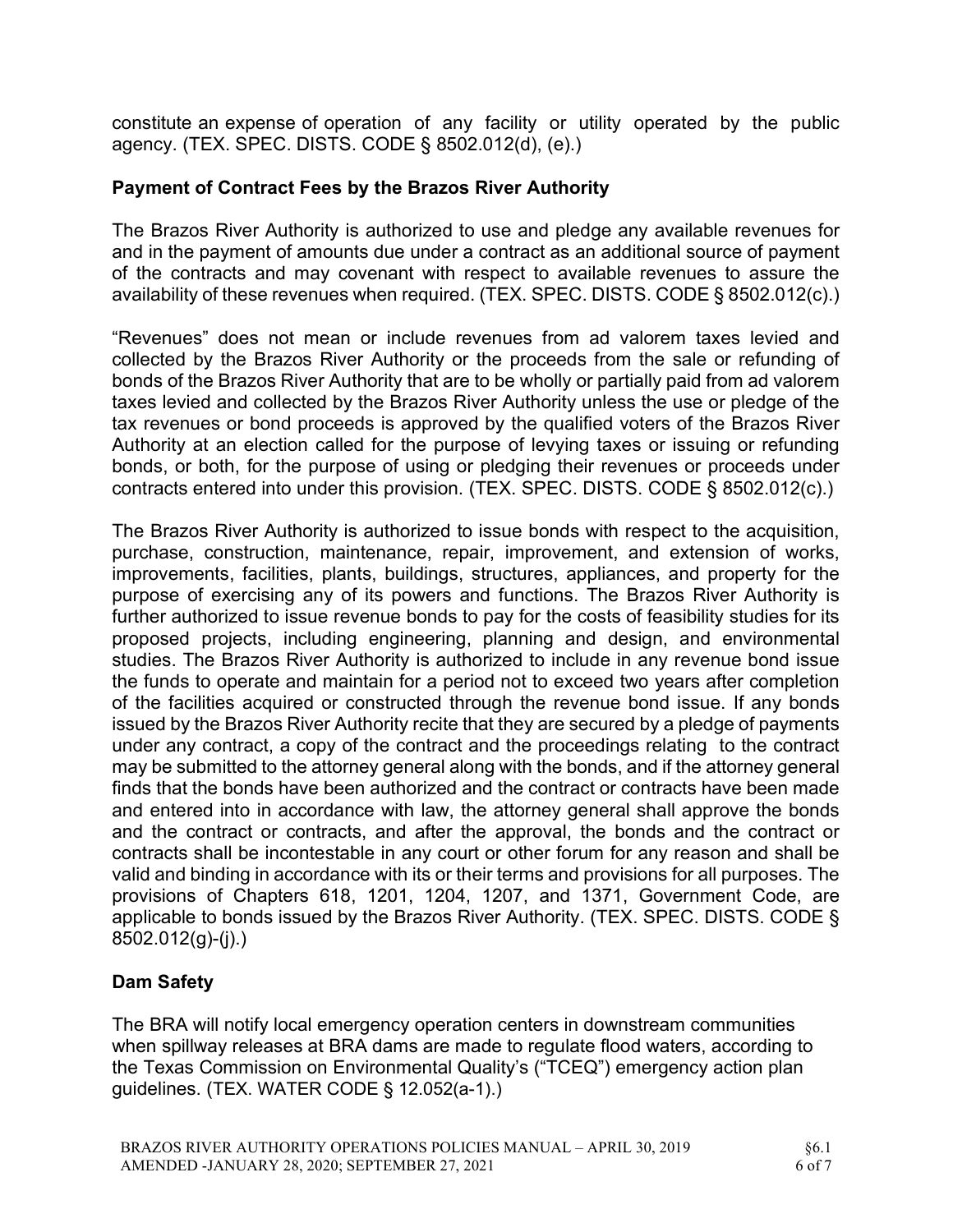The BRA will comply with dam operation and maintenance requirements established by TCEQ rule.

## Public Engagement

The BRA will provide information to the public about plans for future water supply projects and will solicit feedback from the public in the decision-making process. BRA's public engagement process may include the use of one or more of the following: advisory committees, community forums, town hall meetings or open houses, newspaper advertisements, dedicated webpages, online feedback forms, and other strategies, as appropriate, in addition to any applicable regulatory agency required public process. The scope and details of BRA's public engagement process for any proposed project will depend on the size and nature of the proposed project. For any new water supply project that is expected to create 10,000 acre-feet of water or more per year, staff will, at a minimum:

- (1) Meet with stakeholder groups and, as appropriate, individuals to provide information about the proposed project, answer questions and solicit input.
- (2) Create a dedicated webpage designed to educate the public about the proposed project and to solicit input from stakeholders and other interested participants. The webpage will provide information relevant to the proposed project, including meeting presentations, participant comments and BRA's responses, and appropriate technical information.
- (3) Provide periodic progress reports to the Board in public meetings, including reports on feedback and input received from the public.

Nothing in this policy shall be construed as requiring the disclosure of information that is protected under Texas open government laws.

### Authority for Policy 6.1

TEX. WATER CODE §§ 11.326; 11.327; 12.052(a-1); 49.211; 49.213; 49.218; 49.2261; 49.227.

TEX. SPEC. DISTS. CODE §§ 8502.001; .004; .006; .012; .015; and .016.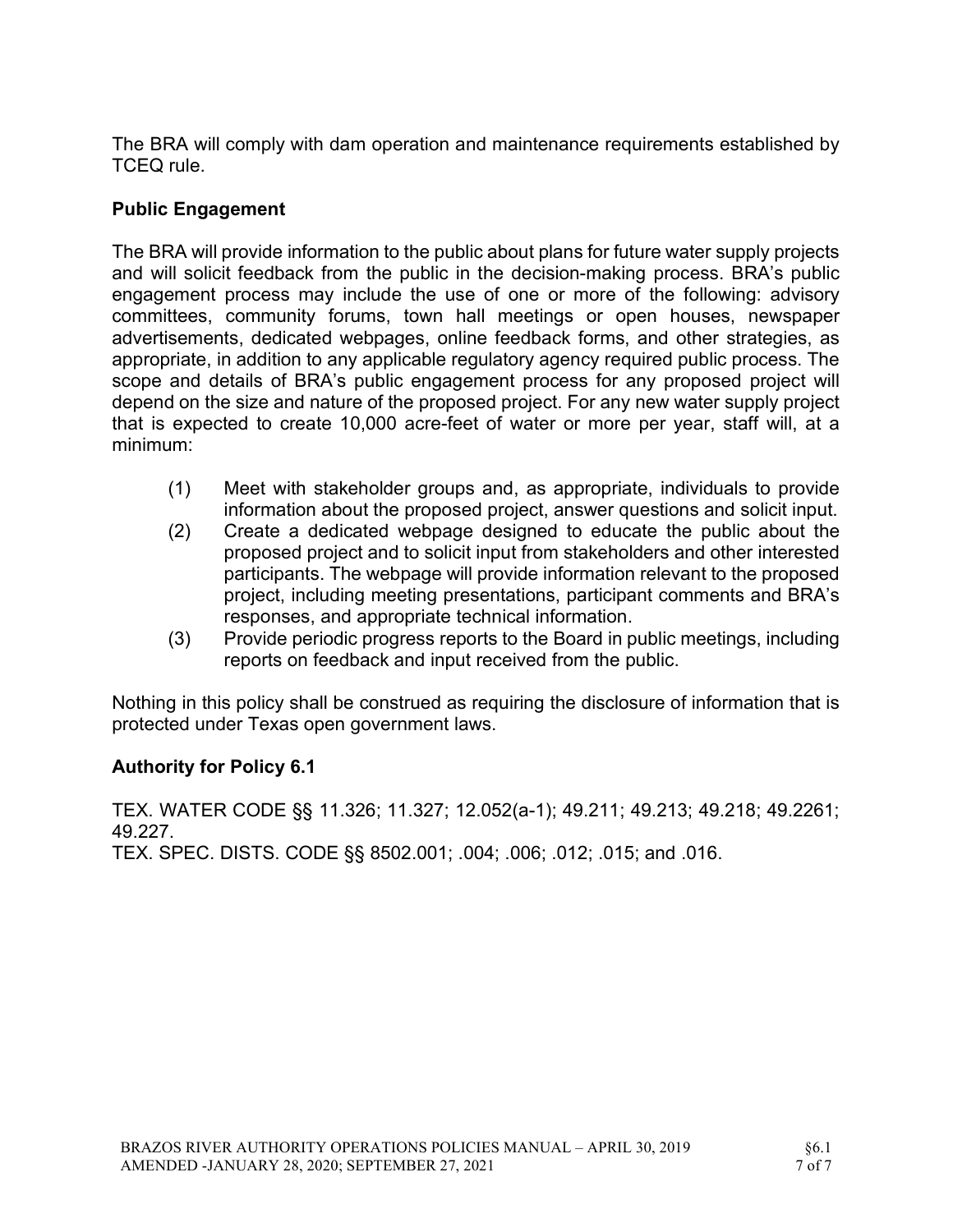### 6.2 Ownership and Operation of Water and Wastewater Treatment Facilities

#### Purposes

In support of its role in the management and development of water resources and the protection and conservation of natural resources, the Brazos River Authority may own and operate water and wastewater treatment facilities.

In owning and operating water and wastewater treatment facilities, the Brazos River Authority shall be guided by the needs of its customers and its commitment to stewardship of water resources.

In owning and operating water and wastewater treatment facilities, the Brazos River Authority maintain its goals of high water quality standards, service to its customers, and compliance with all statutory and regulatory requirements.

#### **Generally**

The Brazos River Authority shall comply with the provisions of the Regional Waste Disposal Act. (TEX. WATER CODE §§ 30.001-.106.)

The Brazos River Authority may acquire, construct, improve, enlarge, extend, repair, operate, and maintain one or more disposal systems. (TEX. WATER CODE § 30.021.)

The Brazos River Authority may contract with any person to purchase or sell by installments over such term as considered desirable any waste, collection, transportation, treatment, or disposal facilities or systems. (TEX. WATER CODE § 30.022.)

The Brazos River Authority may lease to or from any person for such term and on such conditions as may be considered desirable any waste collection, transportation, treatment, or disposal facilities or systems. (TEX. WATER CODE § 30.023.)

The Brazos River Authority may make operating agreements with any person for such terms and on such conditions as may be considered desirable for the Brazos River Authority's operation of the person's waste collection, transportation, treatment, or disposal facilities or systems. (TEX. WATER CODE § 30.024.)

The Brazos River Authority may make contracts with any person including any public agency located inside or outside the boundaries of the Brazos River Authority, under which it will collect, transport, treat, or dispose of waste for the person. (TEX. WATER CODE § 30.025.)

The Brazos River Authority may make contracts authorized by the Regional Waste Disposal Act with any person, including any public agency situated wholly or partly inside its boundaries and any public agency situated wholly or partly inside the Brazos River basin and any public agency situated wholly or partly inside the coastal basins adjoining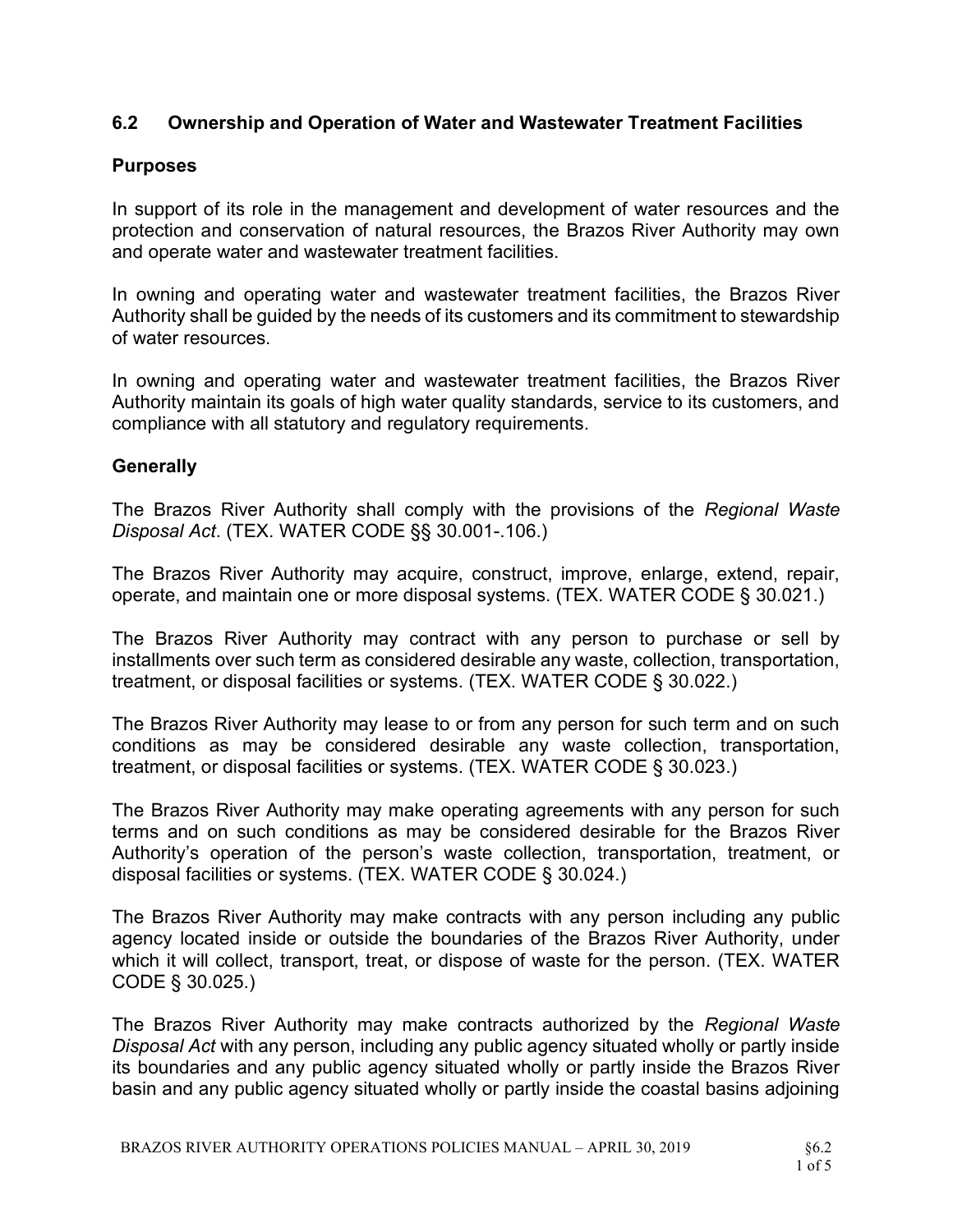its boundaries, but the Brazos River Authority may not make contracts to serve a public agency situated wholly inside the boundaries of another river authority or to serve facilities of a person situated wholly within the boundaries of another river authority, except with the consent of the other river authority. (TEX. WATER CODE § 30.026.)

A public agency may make contracts with the Brazos River Authority under which the Brazos River Authority will make a disposal system available to the public agency and will furnish waste collection, transportation, treatment, and disposal services to the public agency, group of public agencies, or other persons through the Brazos River Authority's disposal system. (TEX. WATER CODE § 30.027.)

A contract or group of contracts may provide for the Brazos River Authority to render services concurrently to more than one person through constructing and operating a disposal system and may provide that the cost of these services be allocated among the persons as provided in the contract or group of contracts. (TEX. WATER CODE § 30.032.)

### Contracts With Public Agencies

Notwithstanding any other provision of the Regional Waste Disposal Act or of any other law to the contrary, the Brazos River Authority may use the proceeds of bonds issued for the purpose of constructing a waste disposal system or systems, and payable wholly or in part from ad valorem taxes, for the purchase of capacity in, or a right to have the wastes within the boundaries of the Brazos River Authority treated in, a waste collection, treatment, or disposal system and facilities owned or to be owned exclusively or in part by another public agency, and the Brazos River Authority may issue bonds payable wholly or in part from ad valorem taxes specifically for such purpose if a majority of the resident electors within the boundaries of the Brazos River Authority have authorized the Board of Directors to issue bonds for that purpose or for the purpose of constructing a waste disposal system or systems. The bonds shall be issued in accordance with the provisions of, and shall be subject to the same terms and conditions of, the laws authorizing the Brazos River Authority to issue bonds for the purpose of constructing waste collection, treatment, and disposal systems, except as otherwise provided in this provision. (TEX. WATER CODE § 30.031(c);

#### Acquisition of Property to Accomplish Purposes of the Regional Waste Disposal Act

To accomplish the purposes of the Regional Waste Disposal Act, the Brazos River Authority may acquire by purchase, lease, gift, or in any other manner all or any interest in property inside or outside its boundaries and may own, maintain, use, and operate it. (TEX. WATER CODE § 30.033(a).)

To accomplish the purposes of the Regional Waste Disposal Act, the Brazos River Authority may also exercise the power of eminent domain to acquire all or any interest in property inside or outside its boundaries. The power shall be exercised according to the laws applicable or available to the Brazos River Authority. (TEX. WATER CODE §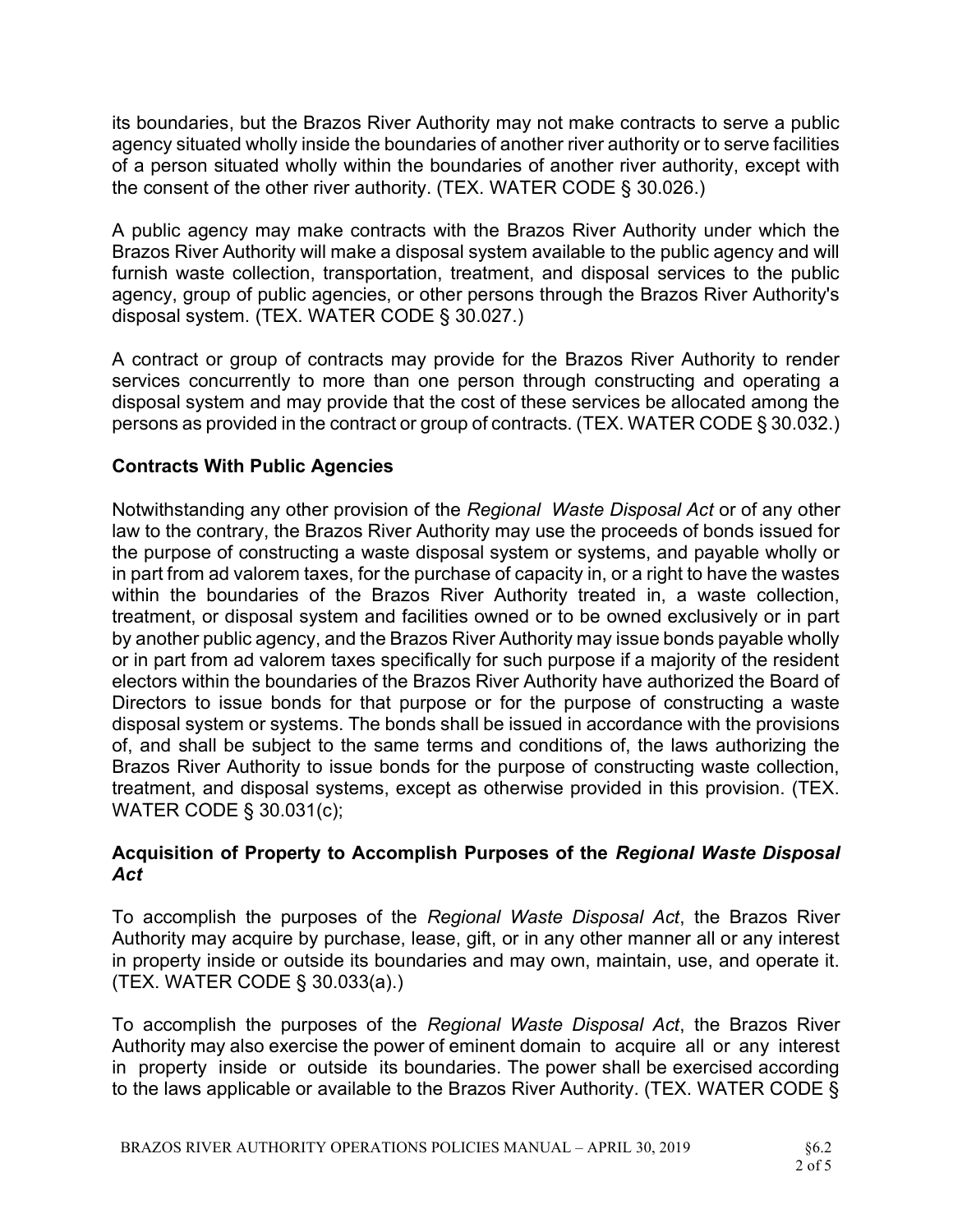30.033(b).)

If the Brazos River Authority makes necessary the relocating, raising, rerouting, changing the grade of, or altering the construction of any highway, railroad, electric transmission line, pipeline, or telephone or telegraph properties or facilities in the exercise of powers granted under the Regional Waste Disposal Act, it shall pay all of the actual cost of the relocating, raising, rerouting, changing in grade, or altering of construction and shall pay all of the actual cost of providing comparable replacement of facilities without enhancement, less the net salvage value of the facilities. (TEX. WATER CODE § 30.034.)

#### **Elections**

No election is required for the exercise of any power under the Regional Waste Disposal Act except for the tax levy as provided above under "Public Agency Contracts." (TEX. WATER CODE § 30.035.)

#### Revenue Bonds

In order to acquire, construct, improve, enlarge, extend, or repair disposal systems, the Brazos River Authority may issue bonds secured by a pledge of all or part of the revenue from any contract entered into under the provisions of the Regional Waste Disposal Act and/or from other income of the Brazos River Authority. (TEX. WATER CODE § 30.051.)

The Board of Directors shall prescribe the form, denomination, and rate of interest for the bonds. (TEX. WATER CODE § 30.052.)

The Brazos River Authority may refund any bonds issued under the provisions of the Regional Waste Disposal Act on the terms and conditions and at the rate of interest the Board of Directors prescribes. (TEX. WATER CODE § 30.053.)

The Brazos River Authority may sell bonds issued under the provisions of the Regional Waste Disposal Act at public or private sale at the price or prices and on the terms determined by the Board of Directors, or it may exchange the bonds for property or any interest in property of any kind considered necessary or convenient to the purposes authorized in the Regional Waste Disposal Act. (TEX. WATER CODE § 30.054.)

Pending the issuance of definitive bonds, the Brazos River Authority may issue negotiable interim bonds or obligations eligible for exchange or substitution by use of definitive bonds. (TEX. WATER CODE § 30.055.)

After issuance of the bonds is authorized, the bonds and the record relating to their issuance may be submitted to the attorney general for examination. When the bonds recite that they are secured by a pledge of the proceeds from a contract between the Brazos River Authority and a public agency, a copy of the contract and the proceedings of the public agency authorizing the contract may also be submitted to the attorney general. If the attorney general finds that the bonds are authorized and that the contract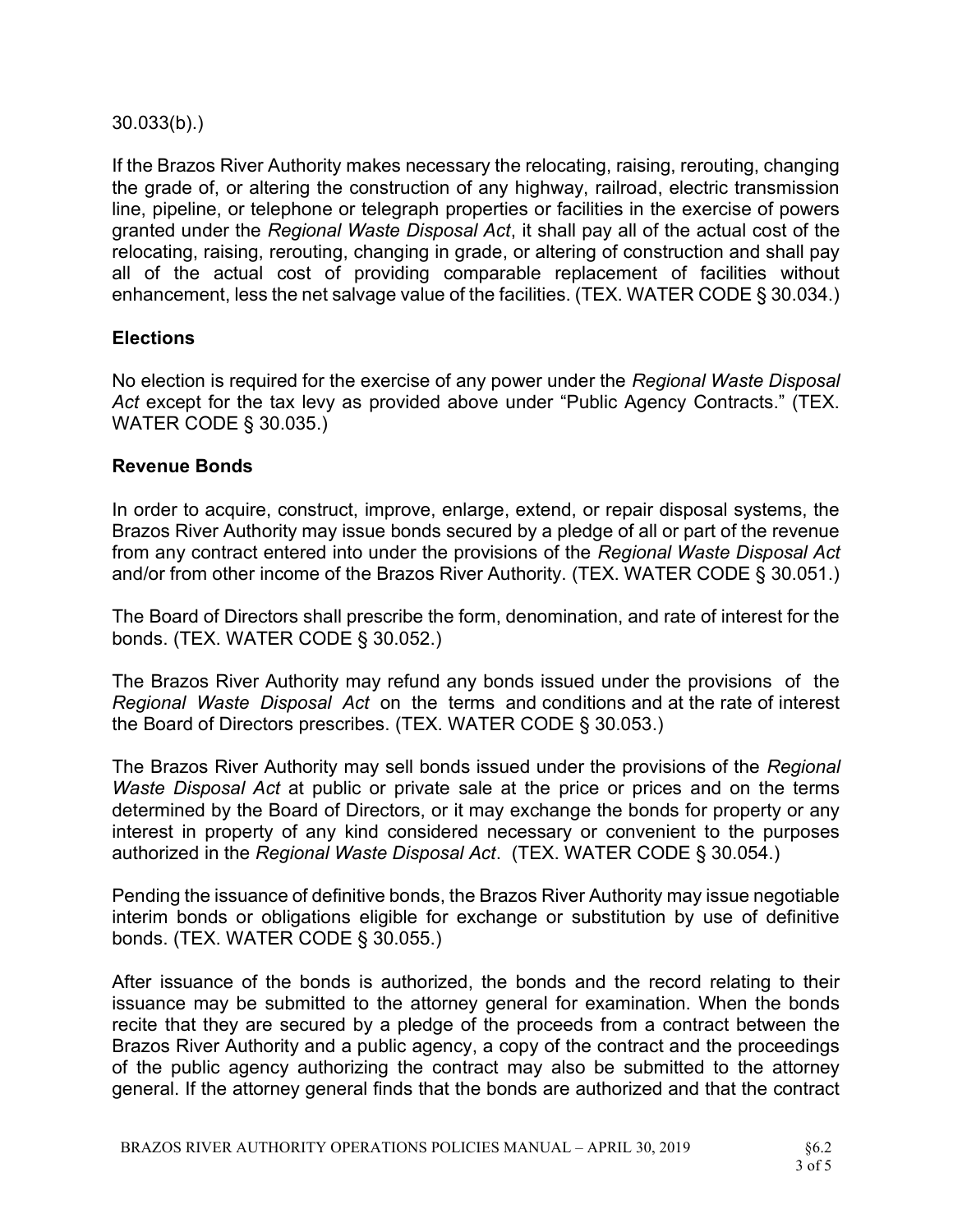is made in accordance with the constitution and laws of this state, he shall approve the bonds and the contract. (TEX. WATER CODE § 30.056.)

After the bonds have been approved by the attorney general, they shall be registered by the state comptroller. (TEX. WATER CODE § 30.057.)

Instead of or in addition to obtaining the approval of the attorney general, the Brazos River Authority may have the bonds validated by suit in the district court as provided in chapter 1205 of the Texas Government Code. The Board of Directors may wait until after termination of the validation suit to fix the interest rate and sale price of the bonds. If the proposed bonds recite that they are secured by the proceeds of a contract between the Brazos River Authority and a public agency, the petition shall so allege, and the notice of the suit shall mention this allegation and shall specify the public agency's funds or revenues from which the contract payments are to be made. (TEX. WATER CODE § 30.058.)

After the bonds are approved by the attorney general and registered with the comptroller, the bonds and the contract are incontestable. (TEX. WATER CODE § 30.059.)

Bonds issued under the provisions of the Regional Waste Disposal Act are:

- (1) negotiable instruments;
- (2) investment securities governed by chapter 8 of the Uniform Commercial Code;
- (3) legal and authorized investments for banks, savings banks, trust companies, building and loan associations, savings and loan associations, insurance companies, fiduciaries, and trustees, and for the sinking funds of cities, towns, villages, school districts, and other political corporations or subdivisions of the state; and
- (4) eligible to secure deposits of any public funds of the state or any political subdivision of the state and are lawful and sufficient security for the deposits to the extent of their value when accompanied by unmatured coupons attached to the bonds. (TEX. WATER CODE §§ 30.060-.063.)

The Brazos River Authority may set aside out of the proceeds from the sale of bonds (1) interest to accrue on the bonds and administrative expenses to the estimated date when the disposal system will become revenue producing, and (2) reserve funds created by the resolution authorizing the bonds. The Brazos River Authority, however, is authorized to include in any revenue bond issue the funds to operate and maintain only for a period not to exceed two years after completion of the facilities acquired or constructed through the revenue bond issue. (TEX. WATER CODE § 30.064.)

Pending their use, proceeds from the sale of bonds may be invested in securities or time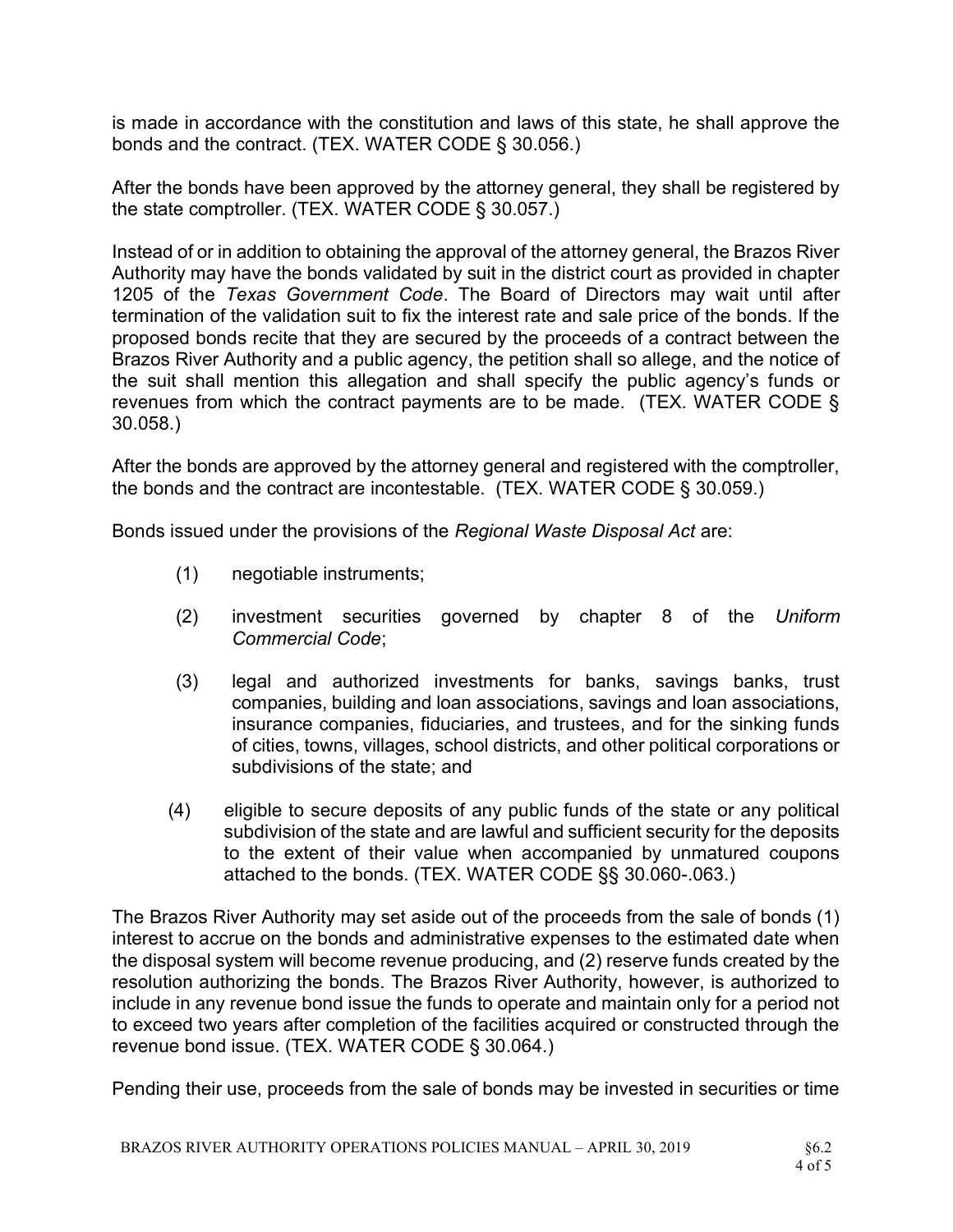deposits as specified in the resolution authorizing the issuance of the bonds or the trust indenture securing the bonds. The earnings on these investments shall be applied as provided in the resolution or trust indenture. (TEX. WATER CODE § 30.065.)

While any bonds are outstanding, the Board of Directors shall fix, maintain, and collect for services furnished or made available by the disposal system rates and charges adequate to:

- (1) pay maintenance and operating costs of and expenses allocable to the disposal system;
- (2) pay the principal of and interest on the bonds; and
- (3) provide and maintain the funds created by the resolution authorizing the bonds. (TEX. WATER CODE § 30.066.)

#### Authority for Policy 6.2

TEX. WATER CODE §§ 30.001-.106.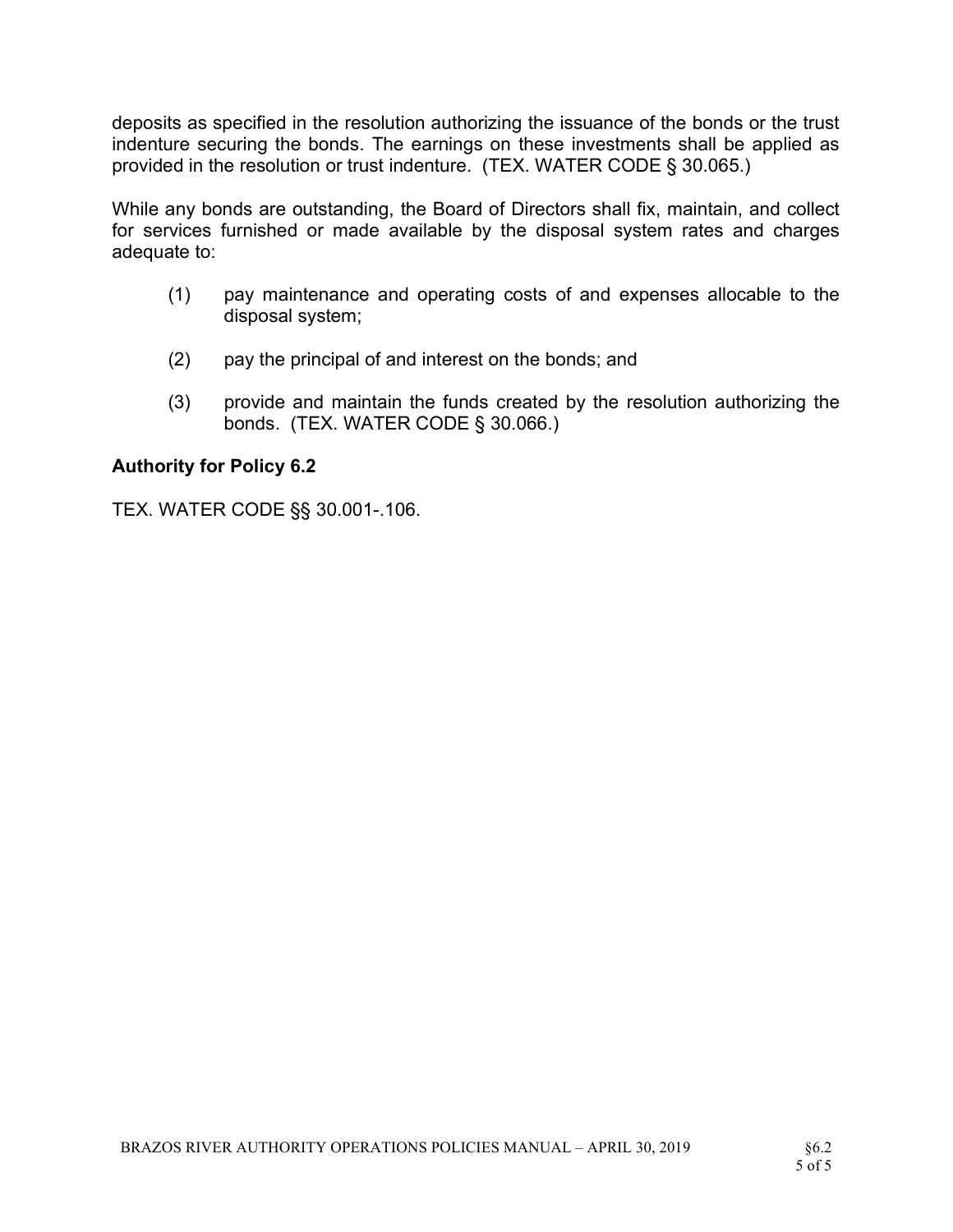# 6.3 PROPERTY RIGHTS

# Purpose

The purpose of this policy is to ensure the protection of private property rights in the course of Brazos River Authority business. The activities of the Brazos River Authority may affect the manner in which people use their private property and may require that the Brazos River Authority use or acquire private property for the best interest of the general public.

# Acquisition of Property, Generally

The Brazos River Authority is authorized to acquire by purchase, lease, gift, or any other manner and to maintain, use, and operate property of any kind, real, personal, or mixed, or any interest in property , within or without the boundaries of the Brazos River Authority, necessary or convenient to the exercise of the power, rights, privileges, and functions conferred upon the Brazos River Authority by law. (TEX. SPEC. DISTS. CODE § 8502.014(a).)

The Brazos River Authority may acquire, by purchase, condemnation, or otherwise, any property the board determines necessary to make effectual and practicable the construction and operation of all works, improvements, and services that are planned ultimately to be provided by the authority to accomplish any of the purposes for which the Brazos River Authority was created. The acquisition or condemnation may be either of the fee simple title or of a lesser title or an easement only, within the discretion of the board; provided, however, that a person may not be deprived of any defense available under the general law of eminent domain; and provided, further, that the Brazos River Authority may not acquire or operate a steam generating plant for the production and sale of electric energy and, except for the purpose of acquiring the necessary area below or above the anticipated high-water line of a reservoir, may not condemn any property of a rural electrification cooperative or other corporations engaged in the generation or sale of electric energy to the public. (TEX. SPEC. DISTS. CODE § 8502.014(b).)

The Brazos River Authority may acquire an interest in land, materials, waste grounds, easements, rights-of-way, equipment, contract or permit rights or interests, including a certificate of convenience and necessity, contractual rights to use capacity in facilities and to acquire facilities and other property, real or personal, considered necessary for the purpose of accomplishing any one or more of the Brazos River Authority's purposes. The Brazos River Authority may utilize proceeds from the sale and issuance of its bonds, notes, or other obligations to acquire such items. The Brazos River Authority shall have the right to acquire property by gift, grant, or purchase, and the right to acquire property shall include property considered necessary for the construction, improvement, extension, enlargement, operation, or maintenance of the plants, works, improvements, facilities, equipment, or appliances of a district or a water supply corporation. (TEX. WATER CODE § 49.218 (a), (b).)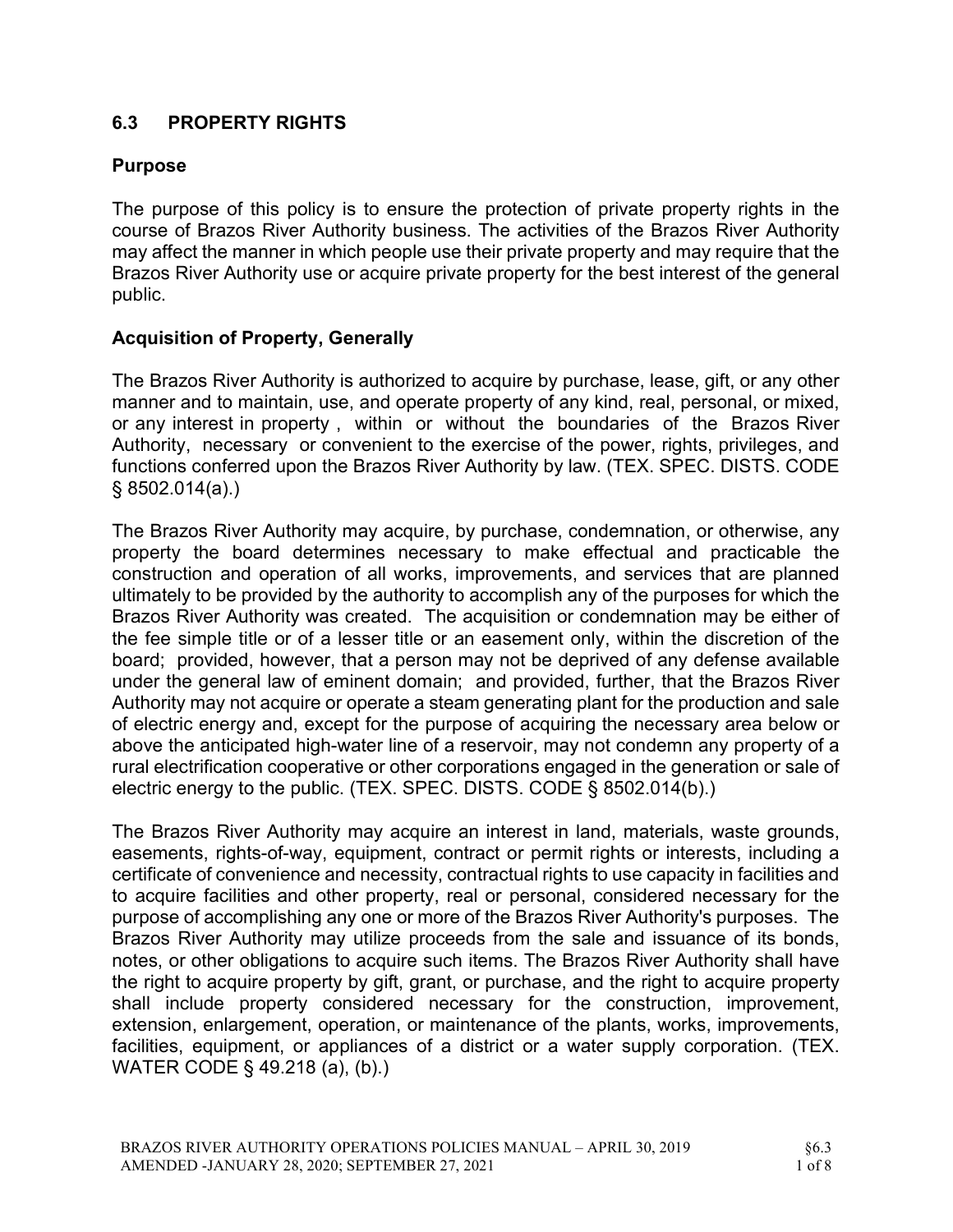With regard to the real property or interest in real property that the Brazos River Authority acquires, it may acquire either the fee simple title to or an easement on the land, or it may acquire the title to or an easement on property other than land held in fee. (TEX. WATER CODE § 49.218(c).)

The Brazos River Authority may require a service applicant, as a condition of service, to grant a permanent recorded easement dedicated to the Brazos River Authority that will provide a reasonable right of access and use to allow the Brazos River Authority to construct, install, maintain, replace, upgrade, inspect, and test any facilities necessary to serve that applicant as well as the Brazos River Authority's purposes in providing systemwide service. The Brazos River Authority may not require an applicant to provide an easement for a service line for the sole benefit of another applicant. (TEX. WATER CODE  $§$  49.218(d), (e).)

As a condition of service to a new subdivision, the Brazos River Authority may require a developer to provide permanent recorded easements to and throughout the subdivision sufficient to construct, install, maintain, replace, upgrade, inspect, and test any facilities necessary to serve the subdivision's anticipated service demands on full occupancy. (TEX. WATER CODE § 49.218(f).)

The Brazos River Authority may lease property from others for its use on such terms and conditions as the Board of Directors may determine to be advantageous. (TEX. WATER CODE § 49.218(g).)

Property that has been acquired by the Brazos River Authority in accordance with applicable law and that is owned by the Brazos River Authority is not subject to assessments, charges, fees, or dues imposed by a nonprofit corporation under chapter 204 of the Texas Property Code. (TEX. WATER CODE § 49.218(h.)

# Acquisition of Existing Facilities

The Brazos River Authority may acquire by agreement all or any part of existing water, sanitary sewer, or drainage systems of any water supply corporation, including works, improvements, facilities, plants, equipment, appliances, contract rights, and other assets and rights that are completed, partially completed, or under construction, and in connection therewith the Brazos River Authority may assume all or any part of the contracts, indebtedness, or obligations of the corporation related to said systems, including any contracts, indebtedness, or obligations related to or payable from the revenues of said systems, and may perform all or any part of the obligations of said corporation in the same manner and to the same extent that any other purchaser or assignee could be bound on any such contracts, indebtedness, or obligations. (TEX. WATER CODE § 49.219.)

# Acquisition Through Eminent Domain

The Brazos River Authority is authorized to acquire property of any kind, real, personal,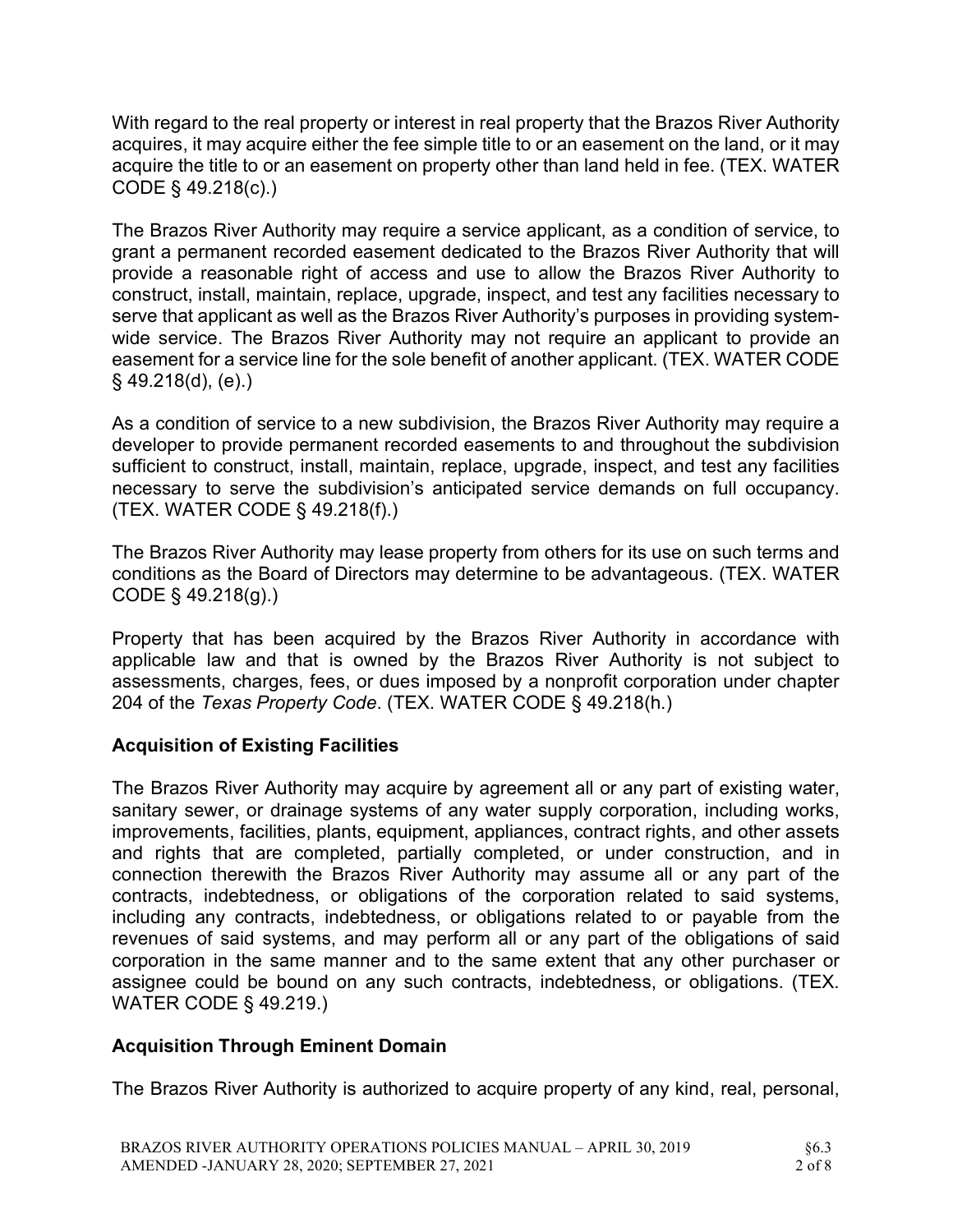or mixed, or any interest in property by condemnation, within or outside its boundaries, other than property or an interest in property outside the boundaries of the Brazos River Authority owned by any body politic, that is necessary or convenient to the exercise of the power, rights, privileges, and functions conferred upon the Brazos River Authority by law. The Brazos River Authority may accomplish condemnation in the manner provided by general law with respect to condemnation or, at the option of the Brazos River Authority, in the manner provided by statutes relative to condemnation by districts organized under general law under Section 59, Article XVI, Texas Constitution. (TEX. SPEC. DISTS. CODE § 8502.014(c);

The Brazos River Authority may acquire by condemnation any land, easements, or other property inside or outside the Brazos River Authority boundaries necessary for water, sanitary sewer, storm drainage, or flood drainage or control purposes or for any other of its projects or purposes, and may elect to condemn either the fee simple title or a lesser property interest. The right of eminent domain shall be exercised in the manner provided in Chapter 21, Property Code, except that the Brazos River Authority shall not be required to give bond for appeal or bond for costs in any condemnation suit or other suit to which it is a party and shall not be required to deposit more than the amount of any award in any suit. (TEX. WATER CODE § 49.222(a), (b).)

The power of eminent domain may not be used for the condemnation of land for the purpose of acquiring rights to underground water or of water or water rights. (TEX. WATER CODE § 49.222(c).)

In the event the Brazos River Authority, in the exercise of the power of eminent domain, the power of relocation, or any other similar power, makes necessary the relocation, raising, lowering, rerouting, change in grade of or alteration in construction of any highway, road, bridge, railroad, electric transmission line, telegraph, telephone properties, facilities, or pipelines, all such necessary relocations, raising, lowering, rerouting, or change in grade or alteration of construction shall be accomplished at the sole expense of the Brazos River Authority. Such relocation shall be accomplished in a timely manner so that the project of the Brazos River Authority is not delayed. "Sole expense" means the actual cost of the relocation, raising, lowering, rerouting, or change in grade or alteration of construction and providing comparable replacement without enhancing the facilities after deducting from it the net salvage value derived from the old facility. (TEX. WATER CODE §§ 49.223.)

Because the use of land for the construction of Brazos River Authority dams and creation of lakes and reservoirs for the purpose of conservation and development of the natural resources of this state has been declared to be superior to all other uses, the Brazos River Authority has the power of eminent domain to acquire land, improvements, and other property owned and held for cemeteries or burial places necessary for the construction of a dam or that lies inside the area to be covered by the lake or reservoir or within three hundred feet of the high water line of the lake or reservoir. The procedure for such condemnation must comply with the provisions of § 49.224 of the Texas Water Code and with the provisions of chapter 21 of the Texas Property Code. (TEX. WATER CODE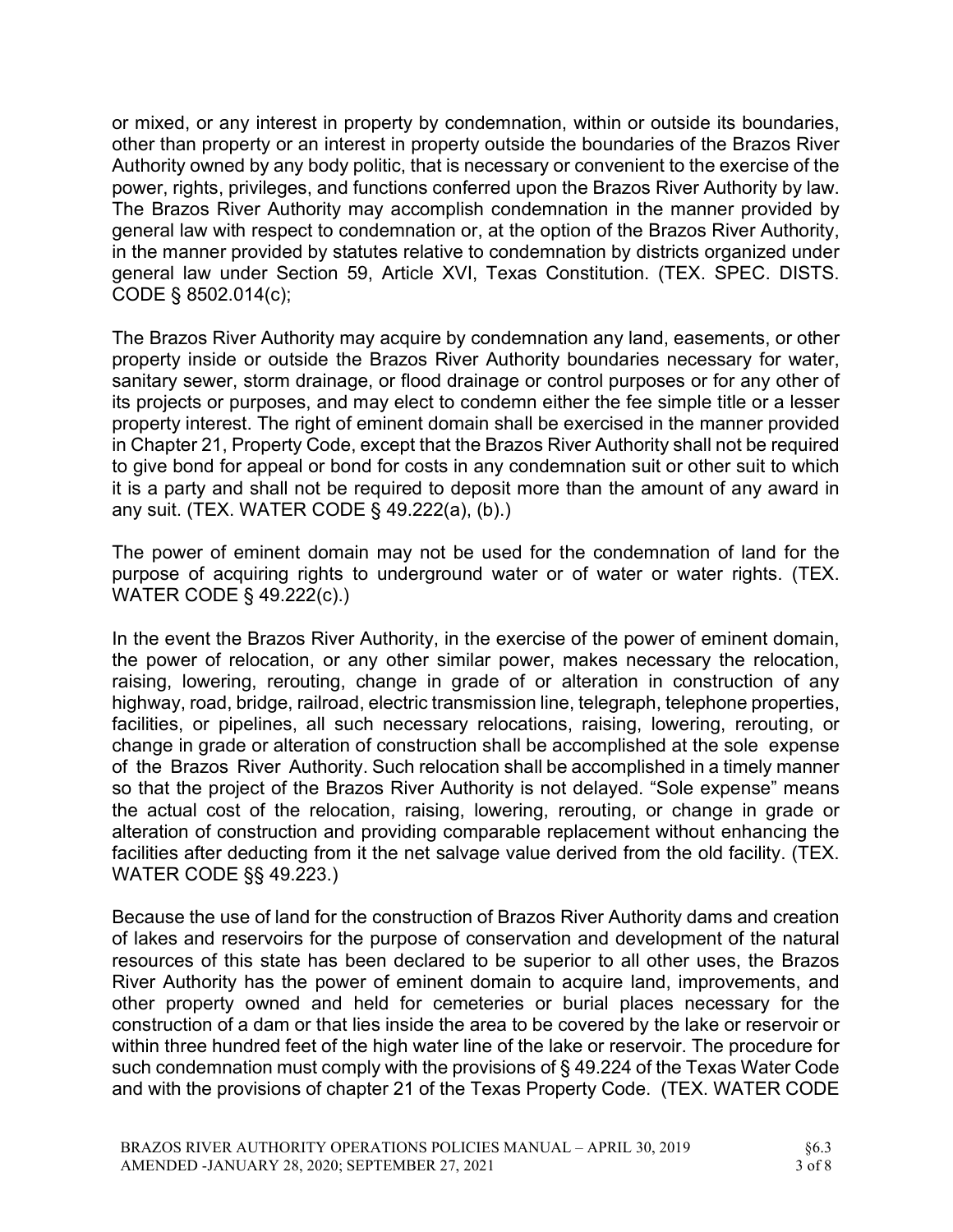§ 49.224.)

Before the Brazos River Authority initiates a condemnation proceeding by filing a petition under Section 21.012, Property Code, the Brazos River Authority must:

- (1) authorize the initiation of the condemnation proceeding at a public meeting by a record vote; and
- (2) include in the notice for the public meeting as required by Government Code, Subchapter C, Chapter 551, in addition to other information as required by that subchapter, the consideration of the use of eminent domain to condemn property as an agenda item. (TEX. GOVERNMENT CODE § 2206.053(a).)

A single ordinance, resolution, or order may be adopted for all units of property to be condemned if:

- (1) the motion required below indicates that the first record vote applies to all units of property to be condemned; and
- (2) the minutes of the governmental entity reflect that the first vote applies to all of those units. (TEX. GOVERNMENT CODE § 2206.053(b).)

If more than one member of the Brazos River Authority Board of Directors objects to adopting a single ordinance, resolution, or order by a record vote for all units of property for which condemnation proceedings are to be initiated, a separate record vote must be taken for each unit of property. (TEX. GOVERNMENT CODE § 2206.053(c).)

If two or more units of real property are owned by the same person, the Brazos River Authority may treat those units of property as one unit of property. (TEX. GOVERNMENT CODE § 2206.053(d).)

The motion to adopt an ordinance, resolution, or order authorizing the initiation of condemnation proceedings under Chapter 21, Property Code, must be made in a form substantially similar to the following: "I move that the Brazos River Authority authorize the use of the power of eminent domain to acquire (describe the property) for (describe the public use)." The description of the property is sufficient if the description of the location of and interest in the property that the Brazos River Authority seeks to acquire is substantially similar to the description that is or could properly be used in a petition to condemn the property under Section 21.012, Property Code. (TEX. GOVERNMENT CODE § 2206.053(e).)

If a project for water supply, wastewater, flood control, or drainage projects will require the Brazos River Authority to acquire multiple tracts or units of property to construct facilities connecting one location to another location, the Board of Directors may adopt a single ordinance, resolution, or order by a record vote that delegates the authority to initiate condemnation proceedings to the General Manager/Chief Executive Officer. An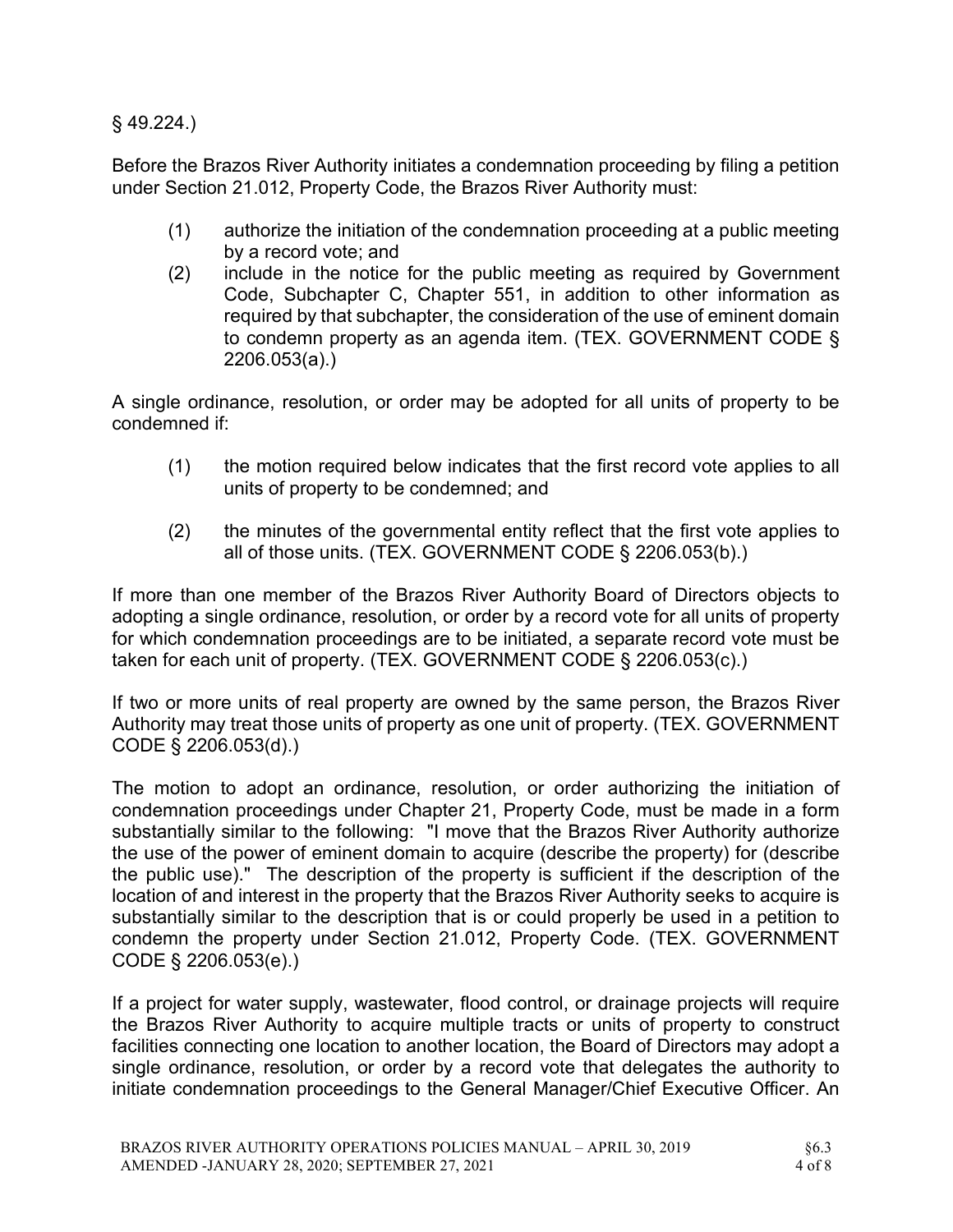ordinance, resolution, or order so adopted, is not required to identify specific properties that the Brazos River Authority will acquire. The ordinance, resolution, or order must identify the general area to be covered by the project or the general route that will be used by the Brazos River Authority for the project in a way that provides property owners in and around the area or along the route reasonable notice that the owners' properties may be subject to condemnation proceedings during the planning or construction of the project. (TEX. GOVERNMENT CODE § 2206.053(f), (g).)

Not later than February 1 of each year, the Brazos River Authority shall submit to the comptroller of public accounts an annual report containing records and other information specified by law for the purpose of providing the comptroller with information to maintain its eminent domain database. The report shall be submitted in a form and manner prescribed by the comptroller of public accounts. In addition to the report, the Brazos River Authority shall report to the comptroller any changes to the Brazos River Authority's eminent domain authority information not later than the 90<sup>th</sup> day after the date on which the change occurred. (TEX. GOVERNMENT CODE § 2206.154(a), (c).)

# Actual Progress Requirement

Upon successful condemnation of property for public use, the Brazos River Authority shall make actual progress towards the public use for which the property was condemned within ten years of the condemnation. Actual progress shall mean the completion of three or more of the following actions:

- (1) the performance of a significant amount of labor to develop the property or other property acquired for the same public use project for which the condemned property was acquired;
- (2) the provision of a significant amount of materials to develop the property or the property acquired for the same public use project for which the condemned property was acquired;
- (3) the hiring of or contracting with and the performance of a significant amount of work by an architect, engineer, or surveyor to prepare a plan, plat, or easement that includes the property or other property acquired for the same public use project for which the condemned property was acquired;
- (4) application for state or federal funds to develop the property or other property acquired for the same public use project for which the condemned property was acquired; or
- (5) application for a state or federal permit or certificate to develop the property or other property acquired for the same public use project for which the condemned property was acquired. (TEX. PROPERTY CODE § 21.101(b))

Notwithstanding the foregoing, if the Brazos River Authority is implementing a project included in the state water plan adopted by the Texas Water Development Board, Brazos River Authority may establish actual progress by:

(1) the completion of one action described above; and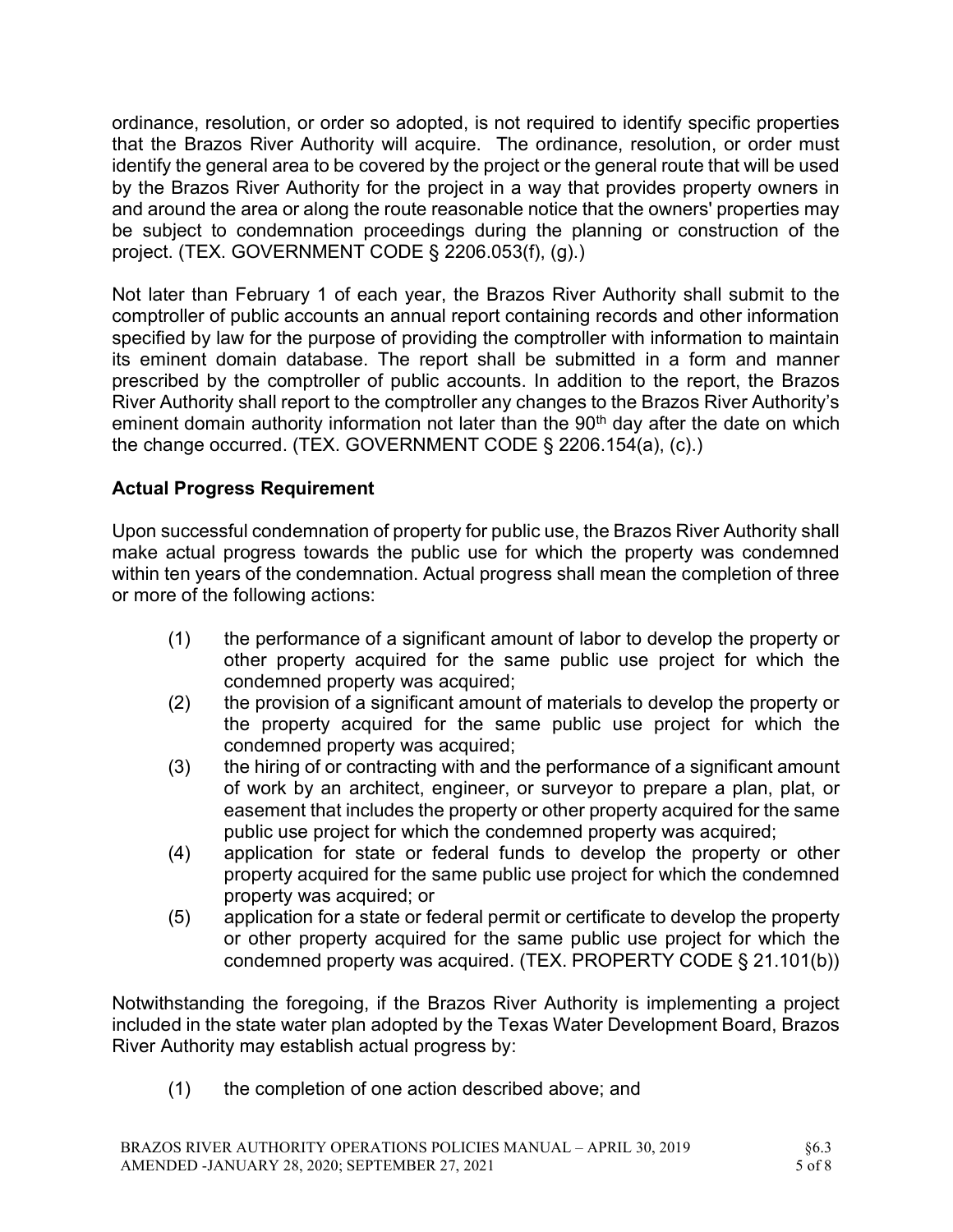(2) the adoption by a majority of the Brazos River Authority Board of Directors at a public hearing of a development plan for a public use project that indicates that the Brazos River Authority will not complete more than one action described above before the 10th anniversary of the date of acquisition of the property. (TEX. PROPERTY CODE § 21.101(b-1))

### Right to Use Real Property

The Brazos River Authority is given rights-of-way within, along, under, and across all public, state, county, city, town, or village roads, highways, and rights-of-way and other public rights-of-way without the requirement for surety bond or security; provided, however, that the entity having jurisdiction over such roads, highways, and rights-of-way may require indemnification. (TEX. WATER CODE § 49.220.)

The Brazos River Authority shall not proceed with any action to change, alter, or damage a portion of the state highway system without having first obtained the written consent of the Texas Department of Transportation, and the placement of any facility of the Brazos River Authority within state highway right-of-way shall be subject to department regulation. (TEX. WATER CODE § 49.220.)

The directors, engineers, attorneys, agents, operators, and employees of the Brazos River Authority may go on any land to inspect, make surveys, or perform tests to determine the condition, value, and usability of the property, with reference to the proposed location of works, improvements, plants, facilities, equipment, or appliances. The cost of restoration shall be borne by the Brazos River Authority. (TEX. WATER CODE § 49.221(a).)

Brazos River Authority employees and agents are entitled to enter any public or private property within the boundaries of the Brazos River Authority or adjacent to any reservoir or other property owned by the Brazos River Authority at any reasonable time for the purpose of inspecting and investigating conditions relating to the quality of water in the state or the compliance with any rule, regulation, permit, or other order of the Brazos River Authority. Brazos River Authority employees or agents acting under this authority who enter private property shall observe the establishment's rules and regulations concerning safety, internal security, and fire protection and shall notify any occupant or management of their presence and shall exhibit proper credentials. (TEX. WATER CODE § 49.221(b).)

In the prosecution of the plans for which the Brazos River Authority has been created for the storing, controlling, conserving, and distributing for useful purposes of the storm waters, floodwaters, and unappropriated flow waters of the Brazos River watershed and developed groundwater from the Brazos River basin for the use of its customers, the authority may use the bed and banks of the Brazos River and its tributary streams for any and all purposes necessary to the accomplishment of its plans and purposes. (TEX. SPEC. DISTS. CODE § 8502.017)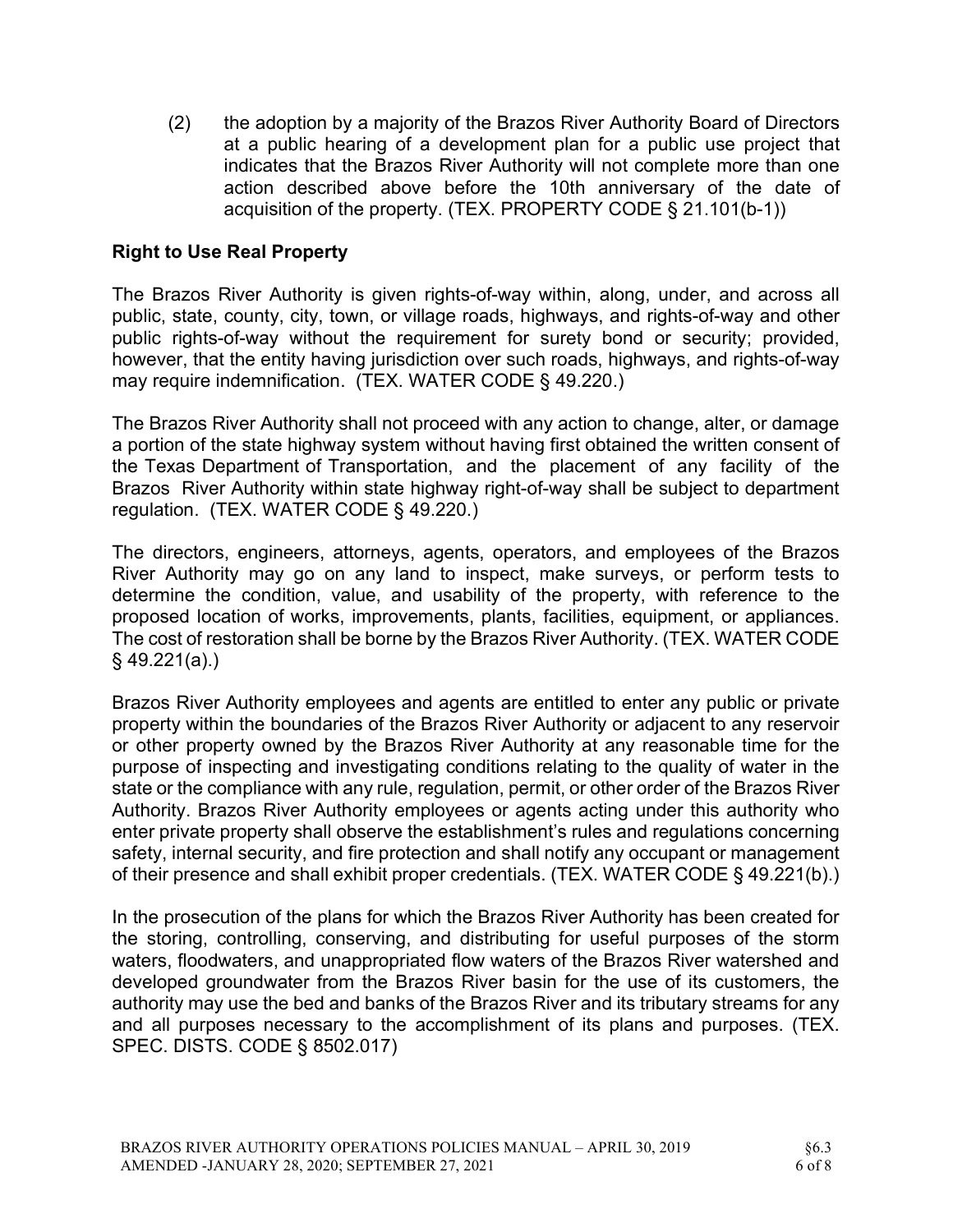# Disposition of Property

The sale, release, or other disposition of property of any kind, real, personal, or mixed, or any interest in property, by the Brazos River Authority or through any court proceedings or otherwise is not authorized; provided, however, the Brazos River Authority may sell for cash any of its property of any kind, real, personal, or mixed, or any interest in property if the Board of Directors by affirmative vote of eleven of its members shall have determined that the property or interest is not necessary to the business of the Brazos River Authority and shall have approved the terms of any such sale. The intent of the Texas Legislature is that except by sale as authorized above, Brazos River Authority property or interest shall never come into the ownership or control, directly or indirectly, of any person, firm, or corporation other than a public authority created under the laws of the State of Texas. All property of the Brazos River Authority shall be at all times exempted from forced sale, and the sale of any of the property of the Brazos River Authority under judgment rendered in any suit is prohibited and forbidden. (TEX. SPEC. DISTS. CODE § 8502.013(b), (c).)

Any personal property valued at more than \$300 or any land or interest in land owned by the Brazos River Authority which is found by the Board of Directors to be surplus and is not needed by the Brazos River Authority may be sold under order of the Board of Directors either by public or private sale, or the land, interest in land, or personal property may be exchanged for other land, interest in land, or personal property needed by the Brazos River Authority. Land, interest in land, or personal property must be exchanged for like fair market value, which value may be determined by the Brazos River Authority. In connection with the sale of surplus land, the Board of Directors, at its discretion, may impose restrictions on the development and use of the land. (TEX. WATER CODE § 49.226(a).)

Notwithstanding the foregoing, any property dedicated to or acquired by the Brazos River Authority without expending Brazos River Authority funds may be abandoned or released to the original grantor, the grantor's heirs, assigns, executors, or successors upon terms and conditions deemed necessary or advantageous to the Brazos River Authority and without receiving compensation for such abandonment or release. Brazos River Authority property may also be abandoned, released, exchanged, or transferred to another district, municipality, county, countywide agency, or authority upon terms and conditions deemed necessary or advantageous to the Brazos River Authority. Narrow strips of property resulting from boundary or surveying conflicts or similar causes, or from insubstantial encroachments by abutting property owners, or property of larger configuration that has been subject to encroachments by abutting property owners for more than 25 years may be abandoned, released, exchanged, or transferred to such abutting owners upon terms and conditions deemed necessary or advantageous to the Brazos River Authority. (TEX. WATER CODE § 49.226(b).)

Before a public sale of real property, the Brazos River Authority shall give notice of the intent to sell by publishing notice once a week for two consecutive weeks in one or more newspapers with general circulation in the Brazos River Authority. (TEX. WATER CODE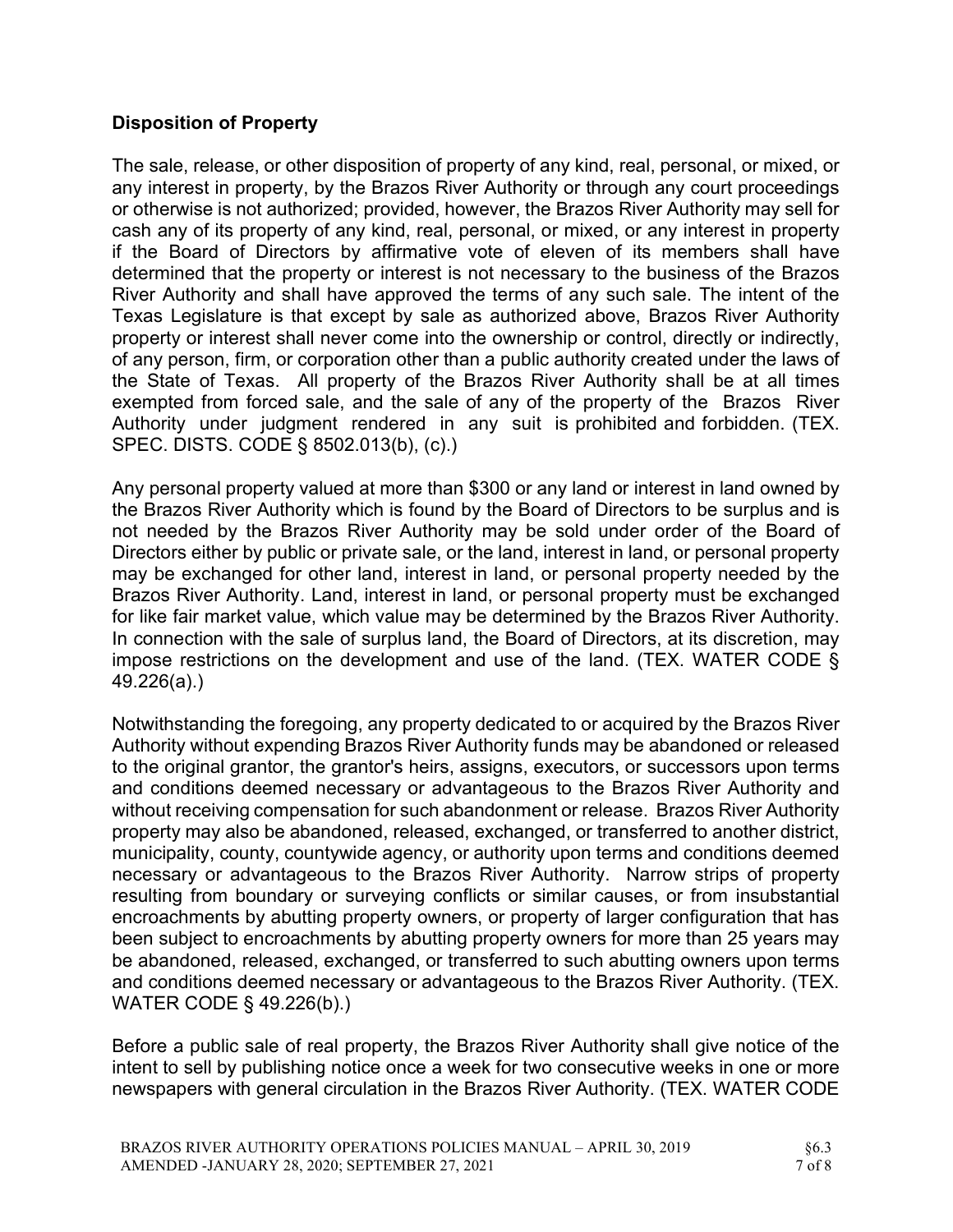§ 49.226(c).)

If the Brazos River Authority has outstanding bonds secured by a pledge of tax revenues, the proceeds of the sale of property originally acquired with bond proceeds shall be:

- (1) applied to retire outstanding bonds of the Brazos River Authority; or
- (2) held and treated as surplus bond proceeds and spent only as provided by the rules of the commission relating to surplus bond proceeds. (TEX. WATER CODE § 49.226(d).)

If the Brazos River Authority does not have any outstanding bonds, the proceeds derived from the sale of real or personal property may be used for any lawful purpose. (TEX. WATER CODE § 49.226(e).)

The Brazos River Authority shall not be authorized to mortgage or otherwise encumber any property of any kind, real, personal, or mixed, or any interest in property or to acquire any property or interest subject to a mortgage or conditional sale. The Brazos River Authority, however, shall not be prevented from the pledging of revenues as authorized by law. (TEX. SPEC. DISTS. CODE § 8502.013(a).)

The Brazos River Authority may lease any of its real property to any person. The lease may contain the terms and provisions that the Board of Directors determines to be advantageous to the Brazos River Authority. (TEX. WATER CODE § 49.225.)

# Temporary Buyer Tags for Vehicles.

The BRA may issue one temporary buyer's tag for a vehicle sold or otherwise disposed of by the BRA. A governmental agency that issues a temporary buyer's tag under this subsection:

(1) is subject to the provisions of Transportation Code, Sections 503.0631 and 503.067 applicable to a dealer; and

(2) is not required to charge the registration fee under Transportation Code, Section 503.063(g). (TEX. TRANS. CODE § 503.063)

# Authority for Policy 6.3

TEX. GOVERNMENT CODE §§ 2206.053(a)-(g); .154(a) and (c).) TEX. WATER CODE §§ 49.218-.226. TEX. PROPERTY CODE § 21.101(b); (b-1) TEX. SPEC. DISTS. CODE §§ 8502.013; .014; .017. TEX. TRANS. CODE § 503.063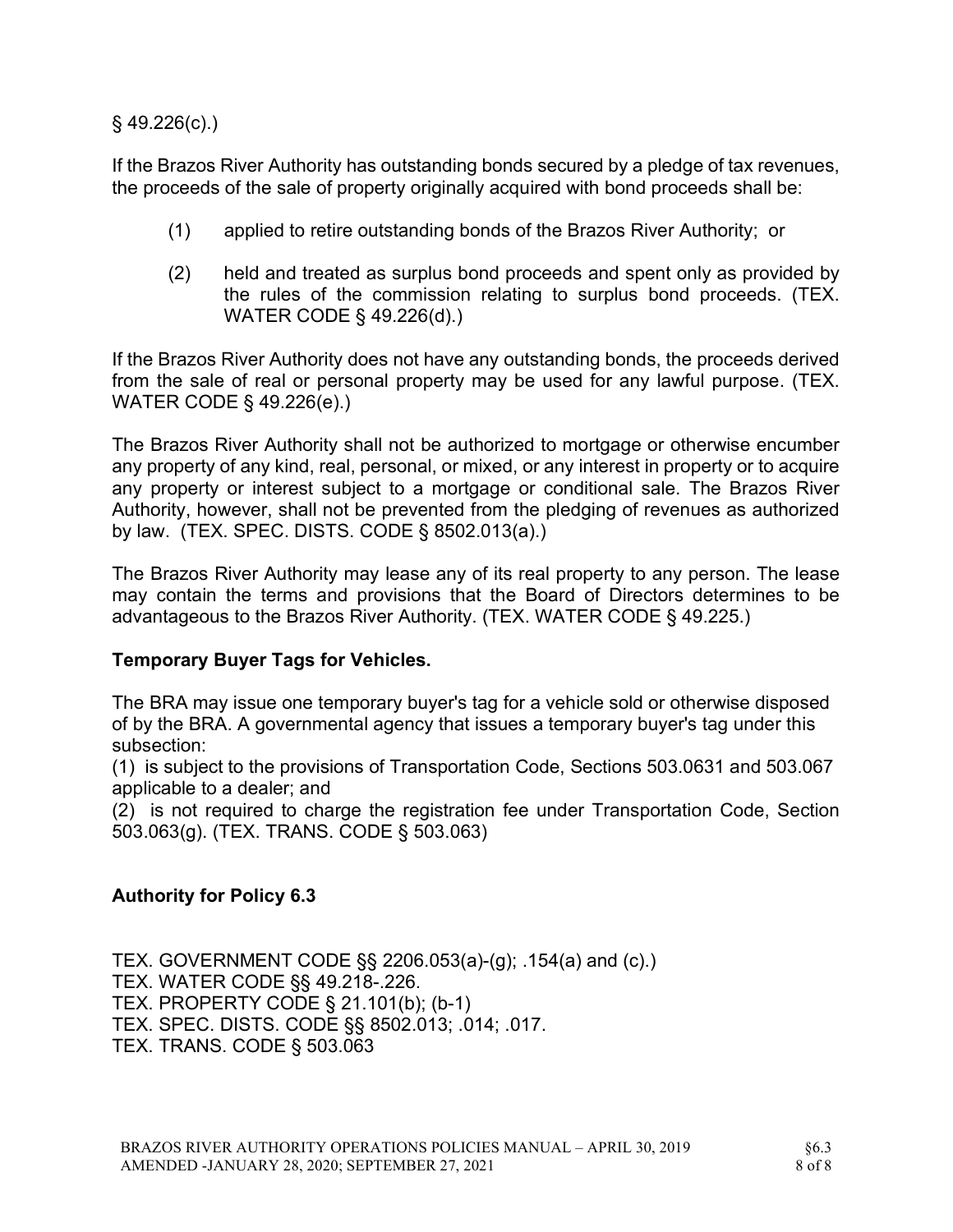# 6.4 ENVIRONMENTAL LEADERSHIP

#### Purpose

The purpose of this policy is to ensure leadership in maintaining and improving water quality throughout the Brazos River Basin and environmental excellence throughout the Brazos River Authority Operations. Accordingly, this policy directs the Brazos River Authority to execute its responsibilities, perform its activities, and promote collaborative efforts in a manner that promotes the future benefit and enjoyment of the Brazos River watershed for generations to come.

### **Generally**

The Brazos River Authority will maintain a basinwide watershed monitoring program designed to identify significant long-term water quality trends, to characterize watershed conditions, to support the permitting process, and to be used in the classification of waters.

As part of its planning process for the watershed monitoring program, the Brazos River Authority will also engage basin stakeholders annually to receive input and inform them about water quality activities in the basin. The Brazos River Authority shall also coordinate its watershed monitoring efforts and cooperate with other public planning agencies having significant interests in any segment of the river basin.

The Brazos River Authority will identify water quality issues and impacts throughout the Brazos River watershed and will work with appropriate entities, within our legislatively mandated authority, to solve problems that are identified.

The Brazos River Authority will strive to implement high water quality protection standards and practices for its facilities and projects and, at a minimum, will maintain and comply with state and federal water quality standards. At facilities BRA operates but does not own, BRA will recommend high water quality protection standards and practices and propose projects to owners that will maintain and comply with state and federal water quality standards.

The Brazos River Authority staff will participate in activities and events and will serve on committees that facilitate the protection, improvement, and good stewardship of watersheds throughout the State of Texas.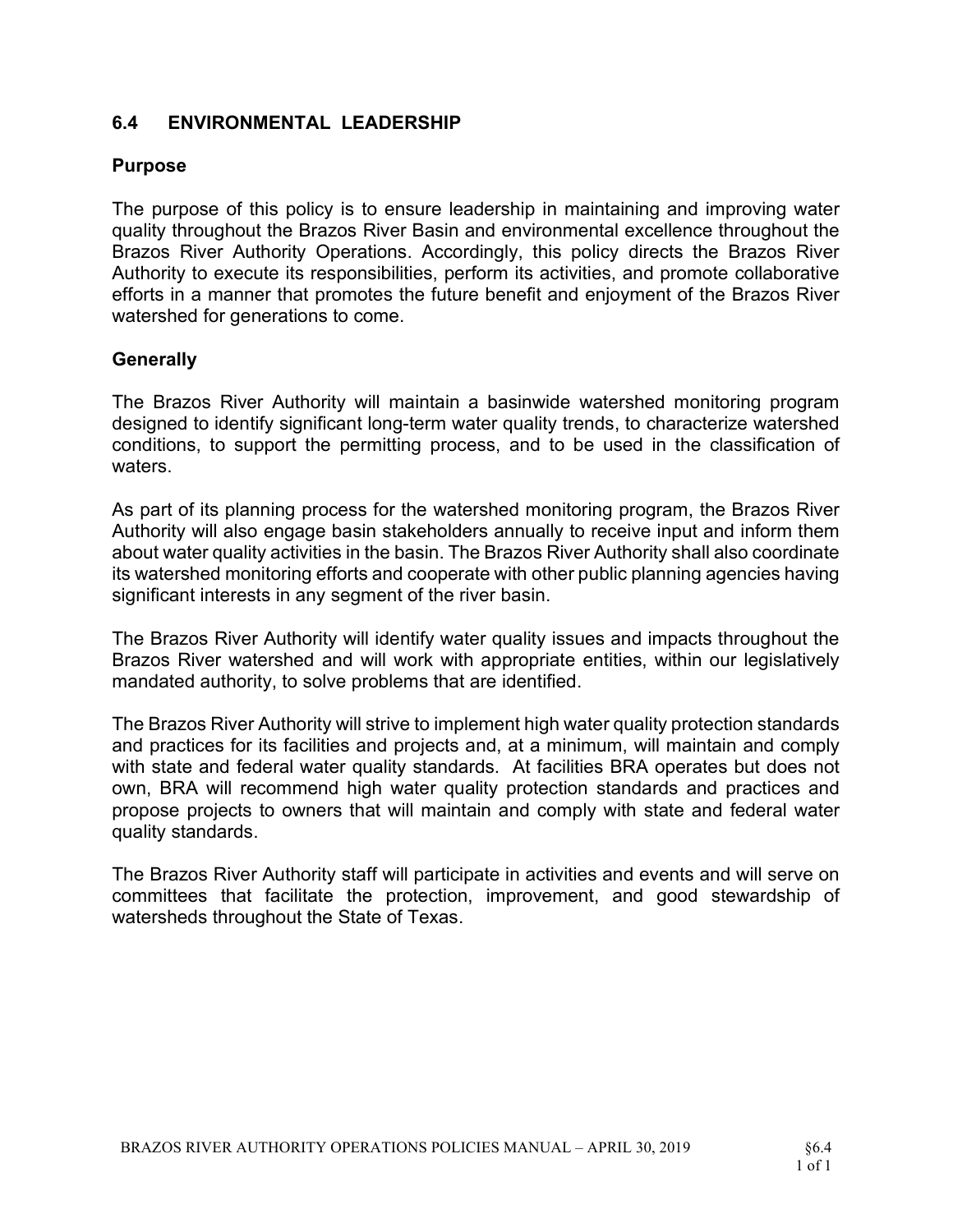# 6.5 WATER POLICY

# Purpose

This policy supports the Brazos River Authority's mission to develop, manage, and protect water resources in the Brazos River basin.

# Water Resource Development and Acquisition

The Brazos River Authority will strive to acquire and develop water resources to meet the needs of the Brazos River basin, while encouraging proper planning and conservation. To accomplish this objective, the Brazos River Authority may purchase, acquire, sell, transfer, lease, or otherwise exchange water or water rights under an agreement with a person or entity that contains terms that are considered advantageous to the Brazos River Authority and that are consistent with its mission. (TEX. SPEC. DISTS. CODE §§ 8502.004 and 8502.017; TEX. WATER CODE §§ 49.211, 49.218, and 49.2261.)

# Water Sales

The Brazos River Authority has developed water resources to provide water for the beneficial use of its customers. In order to provide equity and consistency in contracting, the Brazos River Authority will contract for the sale of raw water utilizing standard forms for water supply agreements, which shall be adopted and approved by the Brazos River Authority Board of Directors. In addition, all water rates and fees shall be set, from time to time, by the Board of Directors of the Brazos River Authority. (TEX. SPEC. DISTS. CODE § 8502.006; TEX. WATER CODE § 49.213(c)(1).)

When entering into new long-term contracts for the sale of raw water or amending existing long-term raw water contracts to provide additional raw water, the Brazos River Authority will limit the amount of water provided under such new contracts or the amount of additional water provided under such amendments to the uncommitted firm supply available from the Brazos River Authority, with such uncommitted firm supply to be determined by the Brazos River Authority in its sole discretion.

In order to achieve equitable pricing among the Brazos River Authority's customers and efficiency in supplying water to those customers, all customers, as a condition of modifying, amending, and/or assigning their contracts or the terms thereof, shall convert all contracts to the standard contractual form in effect at the time of the request, subject to any and all State and Federal mandates. However, the GM/CEO may authorize temporary resales of water for periods up to ten years, including any amendments necessary to accomplish the temporary assignment or resale, without requiring the contractual conversion. If a customer continually requests temporary resales of water, the GM/CEO will determine whether the temporary resales of water are justified or whether the customer is attempting to circumvent the contractual conversion requirement prior to authorizing additional temporary resales of water. If the GM/CEO determines the customer is attempting the latter, the customer will be required to convert their contract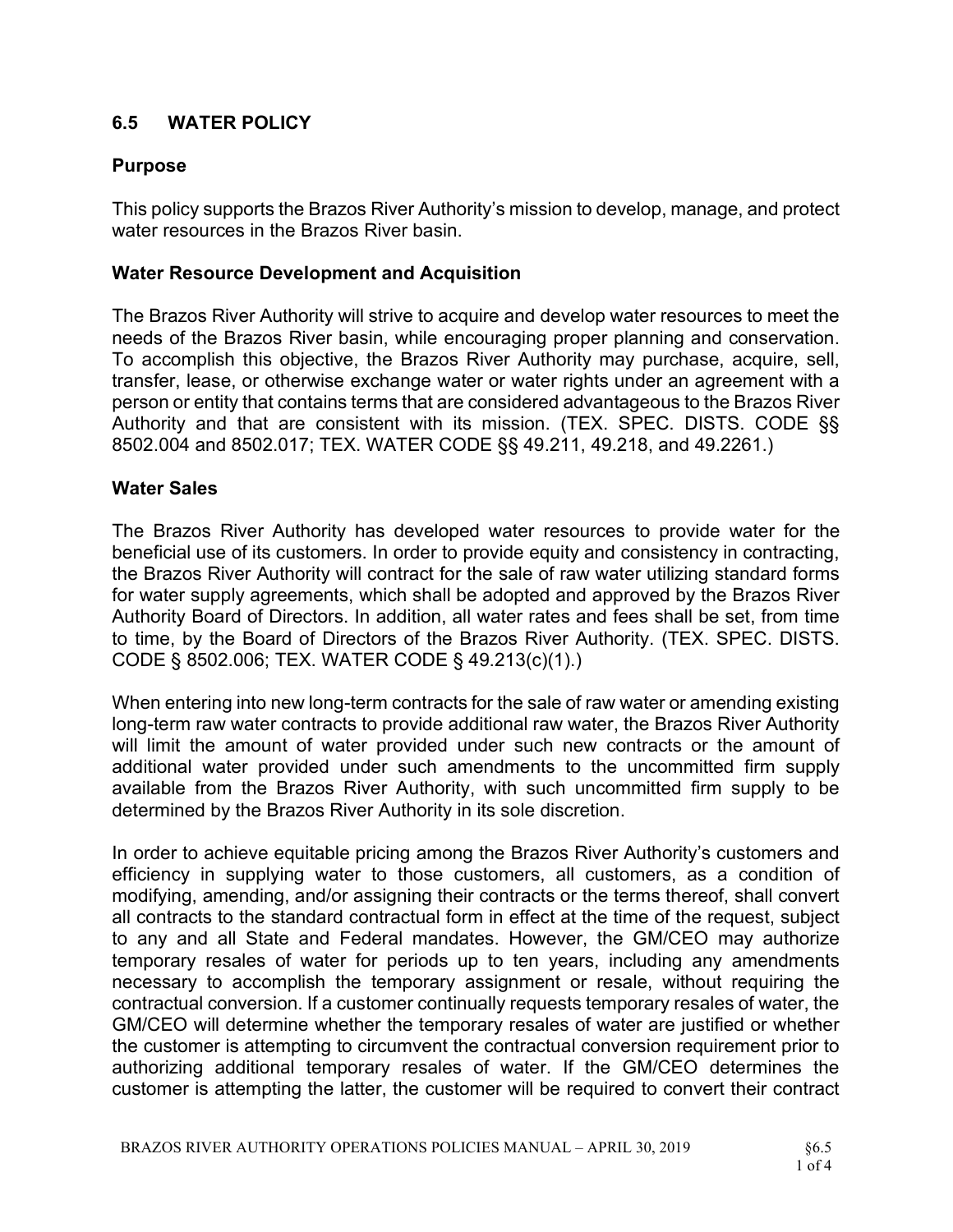to the standard contractual form in effect prior to authorizing any additional temporary resales of water.

# Selling Preferences for the Standard Long-term Contract Form

In selling water, the Brazos River Authority shall give preference to the following uses in the order named:

- (1) domestic and municipal uses, including water for sustaining human life and the life of domestic animals, it being the public policy of the state and for the benefit of the greatest number of people that in the appropriation of water as herein defined, the appropriation of water for domestic and municipal uses shall be and remain superior to the rights of the state to appropriate the same for all other purposes;
- (2) agricultural uses and industrial uses, which means processes designed to convert materials of a lower order of value into forms having greater usability and commercial value, including the development of power by means other than hydroelectric;
- (3) mining and recovery of minerals;
- (4) hydroelectric power;
- (5) navigation;
- (6) recreation and pleasure; and
- (7) other beneficial uses. (TEX. WATER CODE § 11.024.)

The Brazos River Authority may, in its sole discretion, also consider the following in making its long-term contracting decisions:

- 1) The ability of the Brazos River system to reliably and efficiently supply the contract request given existing contracts that are in place and other requests being evaluated;
- 2) The water needs of the customer reflected in the current State Water Plan; and
- 3) Other factors including, but not limited to: the immediacy of the customer's need for water; the magnitude of the customer's request; the customer's water conservation efforts; health, safety, and environmental issues (such as contamination of existing sources); and customer's compliance with rules, regulations, and/or contractual provisions.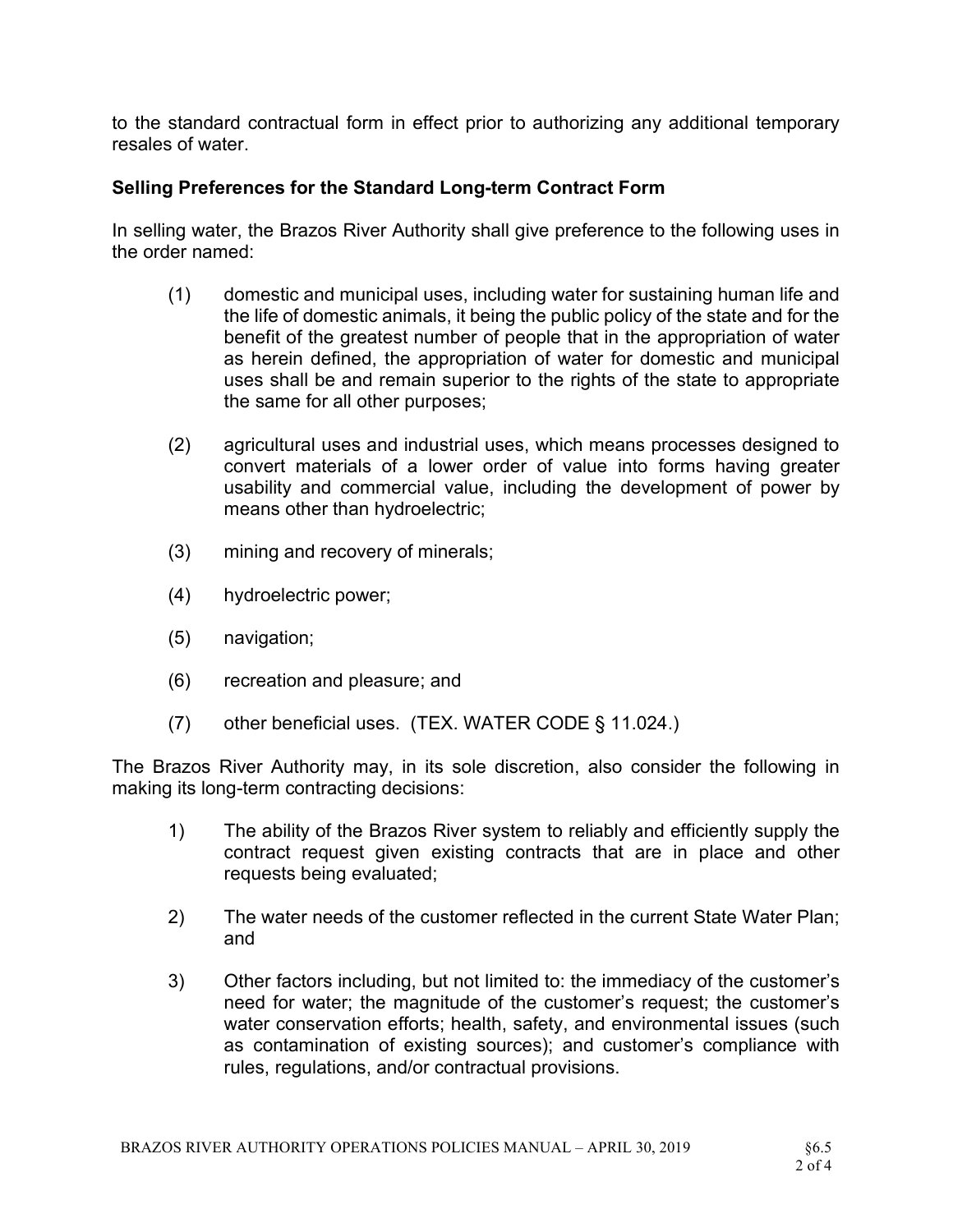### Conservation and Drought Contingency

In order to manage, protect, and prolong the beneficial use of water resources in the Brazos basin, the Brazos River Authority will maintain Water Conservation and Drought Contingency Plans in accordance with State requirements and its water rights. BRA customers will be required to comply with these plans. (TEX. WATER CODE §§ 11.1271 and 11.1272.)

### Assignment and Resale of Brazos River Authority Water

In an effort to better manage the waters in the Brazos basin, the Brazos River Authority will not allow the assignment of a water contract, except as further set forth herein; however, if a customer determines that they no longer need all or a portion of the water they have under contract, such customer may return such water to the Brazos River Authority. If the customer elects to return any such water, their water contract will be terminated or amended to reflect the reduced amount.

The assignment of a contract for Brazos River Authority water by a customer to a third party is prohibited; provided, however, the Brazos River Authority may allow a customer to permanently assign its entire water contract to a third party in the event of the following: 1) name changes, restructuring, mergers, acquisitions, assignments, or other transfers of a business, organization or entity; 2) acquisition, transfer of an interest in the contract through inheritance, change in marital status, or interfamily transfer; 3) the customer has sold the real property underlying the water contract and the new owner desires to continue use of the water; 4) a court order necessitating the assignment of the water contract has been issued; or 5) the customer has a pre-existing contractual right to assignment. Such assignments will only be approved if the diversion location and use remain consistent with the spirit and intent of the original contract.

In the event a customer has contracted for more water than they are currently using and does not wish to return the excess water to the Brazos River Authority, the customer may elect to resell the water on a temporary basis to a third party. Third party resales will only be permitted if: 1) the customer has obtained the prior written approval of the Brazos River Authority; 2) the temporary resale is for a period no longer than ten years; 3) the customer, third party, and Brazos River Authority execute a tripartite agreement, on a Brazos River Authority form, establishing the terms and conditions of the resale; and 4) the customer shall remain responsible for tendering payment to the Brazos River Authority and agrees to monitor the third party's performance, ensuring compliance with all terms of the customer's water contract with the Brazos River Authority. The Brazos River Authority may terminate a third party resale at any time and will not allow customers to resell water if, in the sole discretion of the Brazos River Authority, the Brazos River Authority determines it is in its best interest to terminate the agreement. Circumstances that may lead to termination include, but are not limited to: contractual noncompliance, environmental concerns, and violations of federal, state, or local laws, regulations, ordinances or other requirements. Secondary resales are prohibited. The Brazos River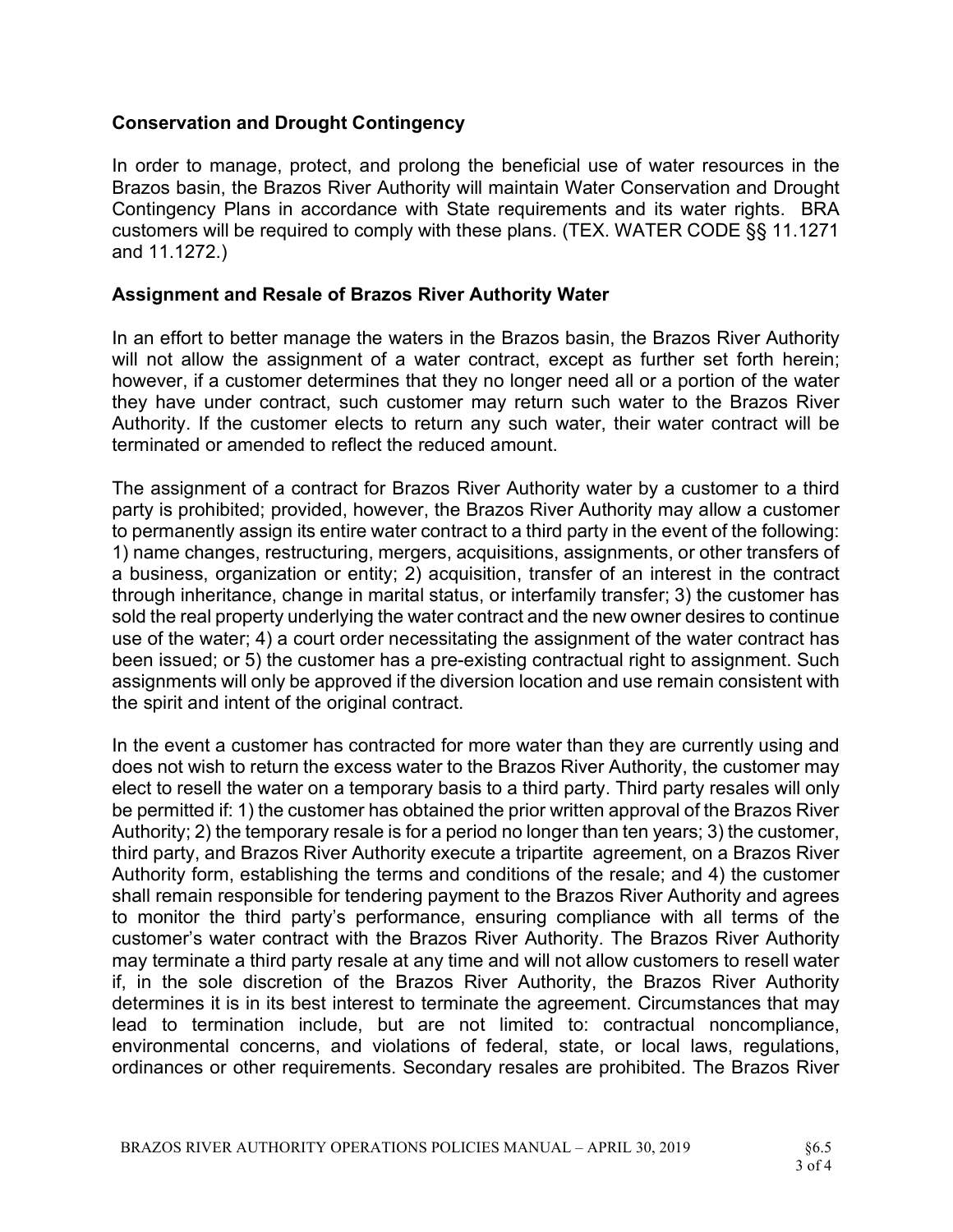Authority reserves the right to prohibit or minimize resales to third parties during times of drought.

#### Contract Terms, Renewals, and Extensions

The maximum term for a new long-term raw water supply contract will be thirty years; provided, however, the length of the term for all new long-term contracts will be rounded down to the closest year ending in zero or five. Contract renewals and extensions will also be similarly limited unless an existing contract provides otherwise. Renewals and extensions are at the sole discretion of the Brazos River Authority and will not be considered until one year prior to expiration of an existing contract. (TEX. WATER CODE § 49.213(c)(1).)

#### Authority for Policy 6.5

TEX. SPEC. DISTS. CODE § 8502.004, 8502.006; 8502.017 TEX. WATER CODE §§ 11.024, 11.1271, 11.1272, 49.211, 49.218, 49.213(c)(1), 49.2261.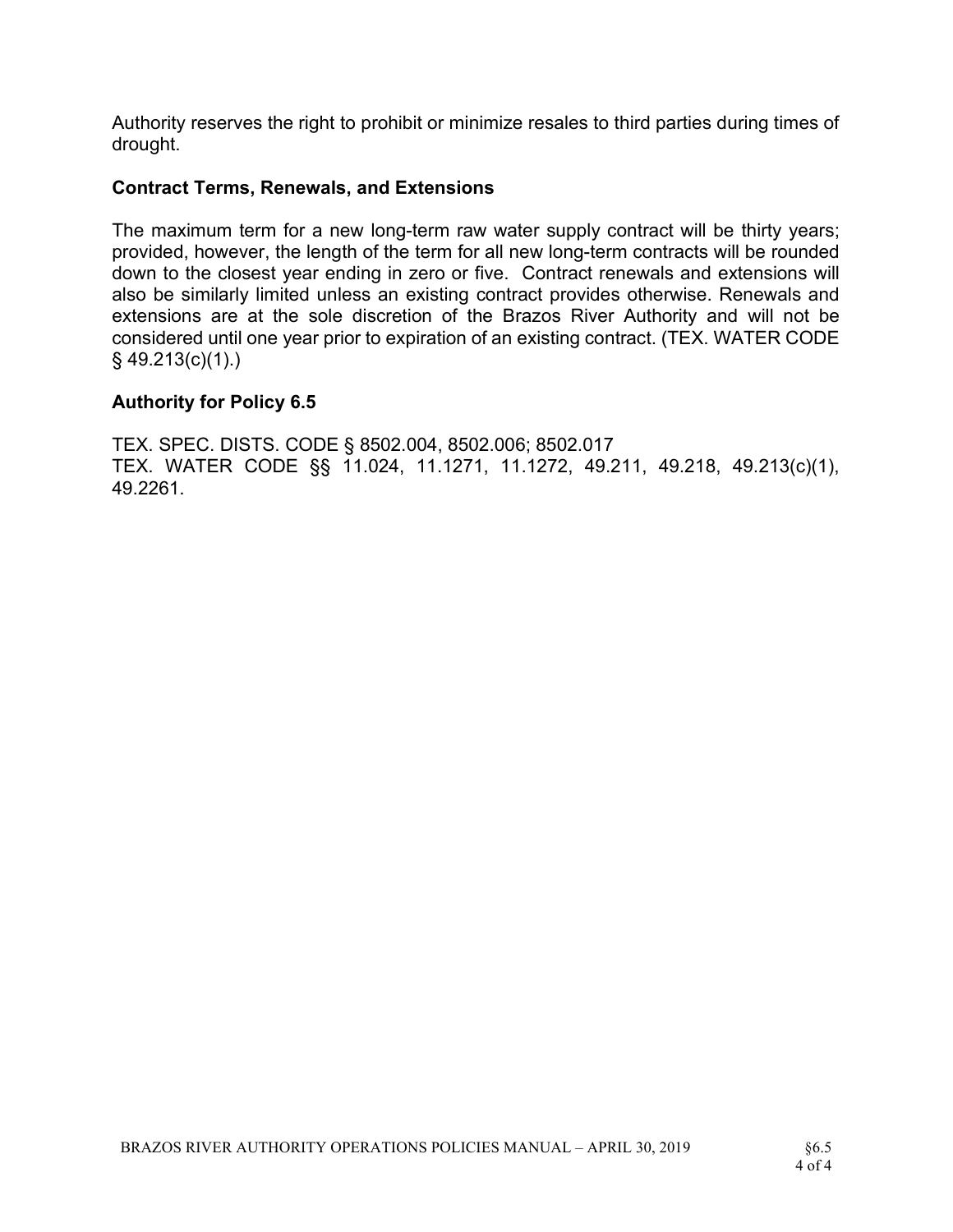### 6.6 PRICING

### Purpose

The purpose of this policy is to establish the pricing policy of the Brazos River Authority for the water and services provided by the Brazos River Authority.

### Pricing, Generally

The Brazos River Authority shall establish rates for the sale of water and services that are fair, reasonable, and nondiscriminatory. (TEX. WATER CODE §§ 13.001(c), 13.043(j), 13.182, 13.186(a); see also TEX. WATER CODE §§ 11.036, 11.038.)

#### Rate-Setting Criteria

In setting rates, the Brazos River Authority shall consider, but not be limited to, the following criteria:

- (1) Payment of all Operating and Maintenance Expenses;
- (2) Production of Net Revenues at least 1.30 times the Maximum Annual Debt Service Requirements of outstanding Bonds; and
- (3) Payment of all other obligations of the System; including the Debt Service Requirements for the year for which rates are being set.

#### Water Sales Contracts

All future water sale contracts shall contain conditions requiring such conservation and water quality measures that may, in the opinion of the Brazos River Authority, be feasible, economical, and appropriate. The Brazos River Authority shall not supply or commit to supply any water to any other party except pursuant to a written contract. All contracts and resolutions along with associated rates will be considered to be for firm uninterruptible water unless the contract specifically provides that such commitment is subject to interruption or curtailment.

#### Responsibility of General Manager/Chief Executive Officer

It shall be the responsibility of the General Manager/Chief Executive Officer to see that all rates and rate changes are presented to the Board of Directors for approval and that all customers are afforded an opportunity to comment on such actions prior to the Board's approval.

#### Requirement to Publish Rules and Regulations

The Brazos River Authority shall make and publish reasonable rules and regulations relating to: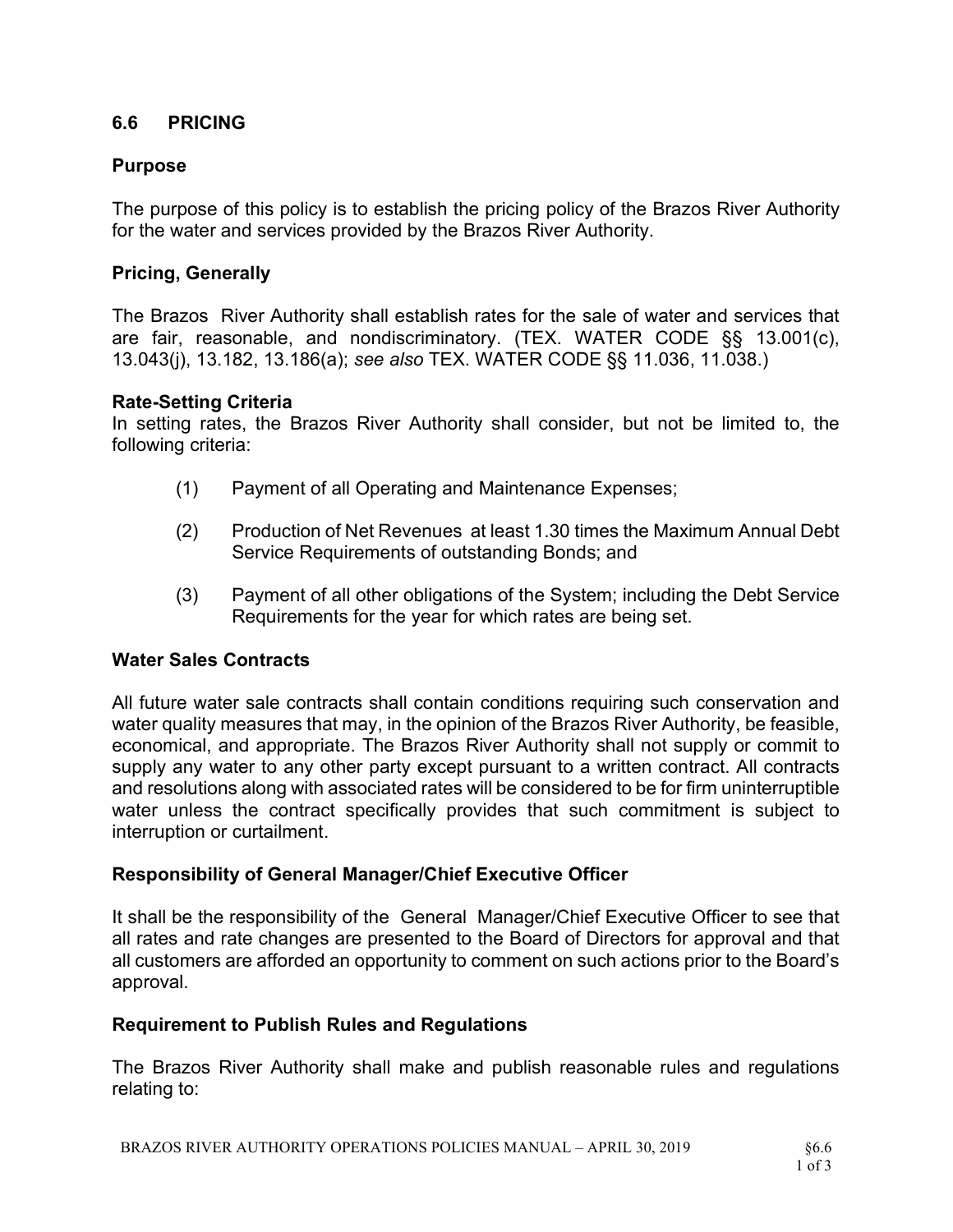- $(1)$  the method by which it will supply water;
- (2) the use and distribution of the water; and
- (3) the procedure for applying for the water and for paying for it. (TEX. WATER CODE § 11.037(a).)

### Rights of Owners of Land Adjoining Water Source

A person who owns or holds a possessory interest in land adjoining or contiguous to a canal, ditch, flume, lateral, dam, reservoir, or lake ("water source") constructed and maintained under the provisions of chapter 11 of the Texas Water Code (pertaining to water rights) and who has secured a right to the use of water in the water source is entitled to be supplied from the water source with water for agricultural uses, mining, milling, manufacturing, development of power, and stock raising, in accordance with the terms of the person's contract. (TEX. WATER CODE § 11.038(a).)

To the extent that the Brazos River Authority owns or controls the water in the water source, and the Brazos River Authority and the person owning or holding a possessory interest in the land adjoining or contiguous to the water source cannot agree on a price for a permanent water right or for the use of enough water for irrigation of the person' land or for agricultural uses, mining, milling, manufacturing, development of power, or stock raising, then the Brazos River Authority, if it has not contracted to others, shall furnish the water necessary for these purposes at reasonable and nondiscriminatory prices. (TEX. WATER CODE § 11.038(b).)

#### Standby Fees

The Brazos River Authority, to the extent it provides or proposes to provide retail potable water, wastewater, or drainage services, may, with approval of the Texas Commission on Environmental Quality, adopt and levy standby fees. A standby fee means a charge, other than a tax, imposed on undeveloped property for the availability of water, wastewater, or drainage facilities and services. A standby fee does not mean an impact fee, tap fee, or a connection fee. (TEX. WATER CODE § 49.231; 30 TEX. ADMIN. CODE § 293.141.)

If the Brazos River Authority imposes standby fees, it must do so in compliance with the provisions of § 49.231 of the Texas Water Code and chapter 293, subchapter m, of title 30 of the Texas Administrative Code. (TEX. WATER CODE § 49.231; 30 TEX. ADMIN. CODE §§ 293.141-.150.)

#### Impact Fees

The Brazos River Authority may make application to the Texas Commission on Environmental Quality for approval of the assessment of impact fees. An Impact fee is a charge or assessment imposed by the Brazos River Authority against new development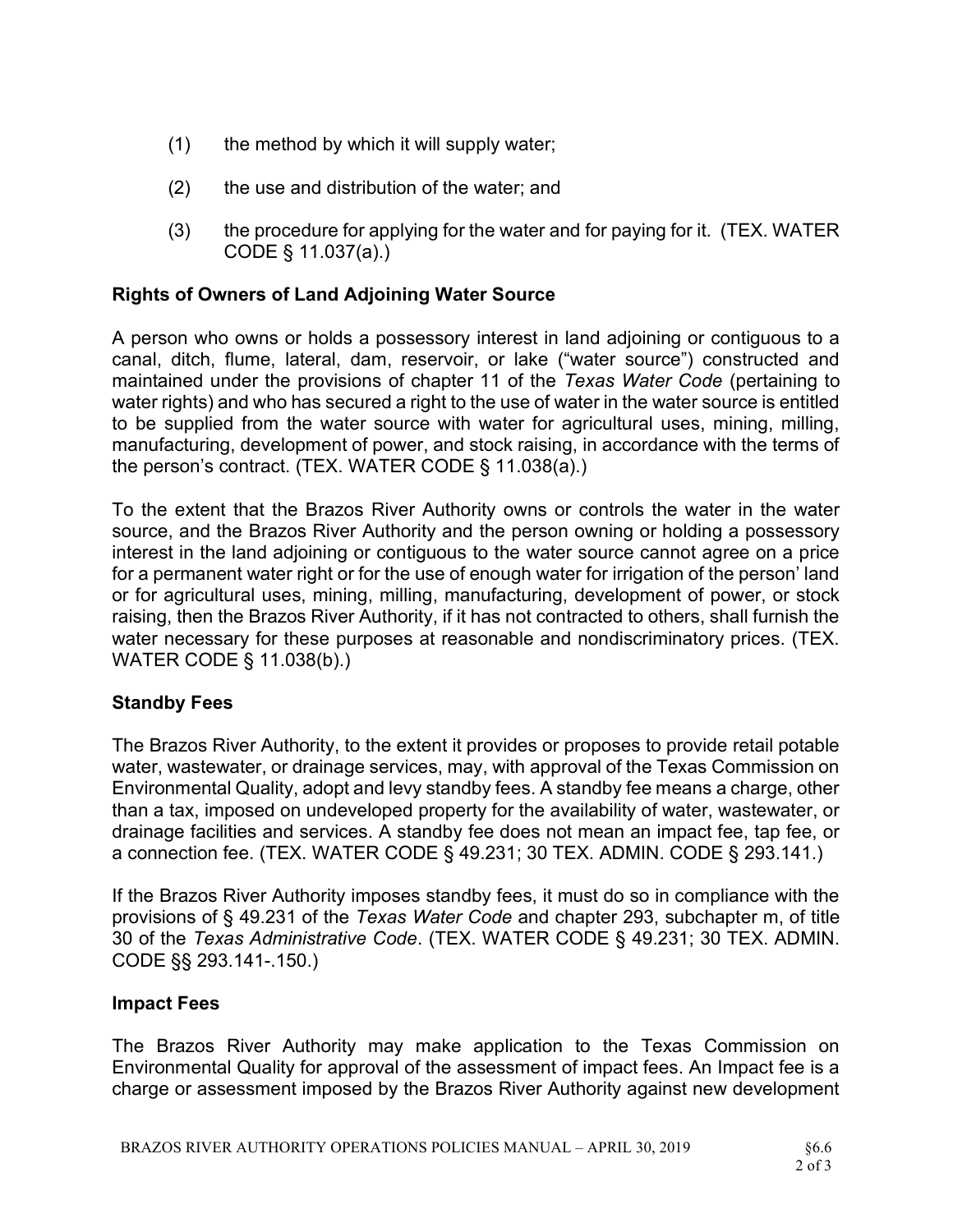in order to generate revenue for funding or recouping the costs of capital improvements or facility expansions necessitated by and attributable to such new development. An impact fee is also a charge or fee by the Brazos River Authority for construction, installation, or inspection of a tap or connection to Brazos River Authority water, wastewater, or drainage facilities, including all necessary service lines and meters, or for wholesale facilities that serve such water, sanitary sewer, or drainage facilities, that:

- (1) does not exceed three times the actual and reasonable costs to the Brazos River Authority for such tap or connection; or
- (2) if made to a nontaxable entity for retail or wholesale service, does not exceed the actual costs to the Brazos River Authority for such work and for all facilities that are necessary to provide Brazos River Authority services to such entity and that are financed or are to be financed in whole or in part by tax-supported or revenue bonds of the Brazos River Authority, shall not be deemed to be an impact fee. (30 TEX. ADMIN. CODE §§ 293.171(1), 293.172.)

If the Brazos River Authority assesses impact fees, it must do so in compliance with the provisions of Chapter 395 of the Local Government Code and Chapter 293, subchapter n, of title 30 of the Texas Administrative Code. (Tex. Local Gov't Code Chapter 395; Tex. Water Code § 49.212(d); 30 TEX. ADMIN. CODE §§ 293.171-.176.)

# Authority for Policy 6.6

TEX. LOCAL GOV'T CODE CHAPTER 395. TEX. WATER CODE §§ 11.036, 11.037, 11.038, 13.001(c), 13.043(j), 13.182, 13.186(a), 49.212(d), 49.231. 30 TEX. ADMIN. CODE §§ 293.141-.150, 293.171-.176.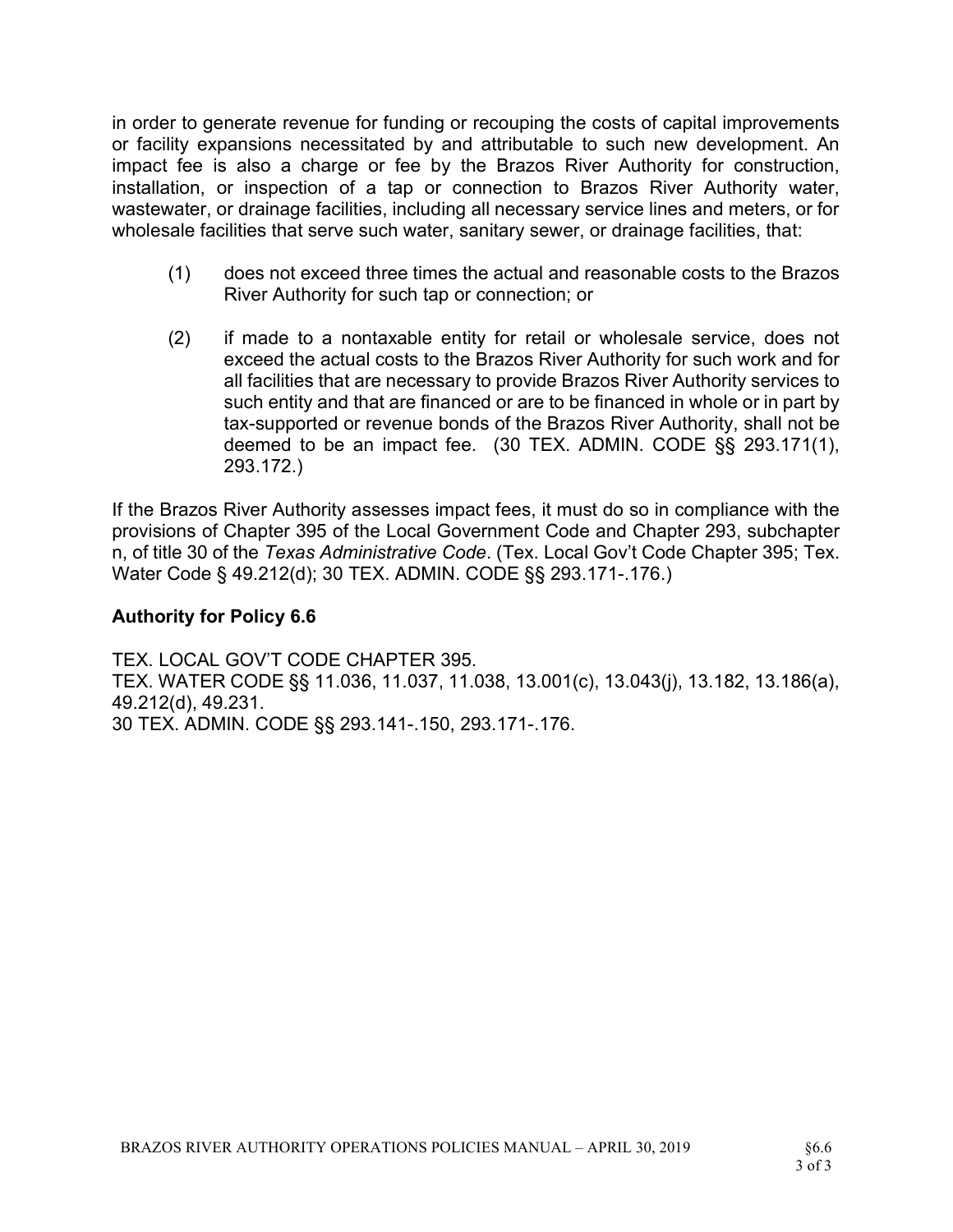# 6.7 WATER CONSERVATION AND DROUGHT CONTINGENCY

### Purpose

#### Water Conservation Plan

Water conservation planning allows the BRA to convey to its water customers the benefits of water conservation.

As a wholesale and agricultural irrigation water supplier, the Brazos River Authority (BRA) is required to adopt a Water Conservation Plan in conformance with the rules governing Water Conservation Plans for Wholesale Water Providers and Water Conservation Plans for Agricultural Use. These rules are set forth by the Texas Administrative Code, Title 30, Chapter 288, Subchapter A, Rule 288.5 and 288.4, respectively. (30 TEX. ADMIN. CODE § 288.4 and .5).)

#### Drought Contingency Plan

The BRA provides contracts to customers for water supply. In periods of dry weather conditions, reductions in ability to supply water or other reasons, BRA may require water customers to initiate temporary water use restrictions. The purpose of the Drought Contingency Plan is to prolong available water supply during drought periods or other water supply shortages.

As a wholesale water supplier, the Brazos River Authority (BRA) is required to adopt a Drought Contingency Plan (Plan) in conformance with the rules governing drought contingency plans for wholesale water providers set forth by the Texas Commission on Environmental Quality (TCEQ) in Texas Administrative Code Title 30, Part 1, Rule §288.22, Drought Contingency Plans for Wholesale Water Suppliers. (30 TEX. ADMIN. CODE § 288.22).)

#### **Definitions**

"Conservation" means the development of water resources and those practices, techniques, and technologies that will reduce the consumption of water, reduce the loss or waste of water, improve the efficiency in the use of water, or increase the recycling and reuse of water so that a water supply is made available for future or alternative uses. (TEX. WATER CODE § 11.002(8); 30 TEX. ADMIN. CODE § 288.1(4).)

Drought contingency plan" means a strategy or combination of strategies for temporary supply and demand management responses to temporary and potentially recurring water supply shortages and other water supply emergencies. (30 TEX. ADMIN. CODE § 288.1(6).)

"Water conservation plan" means a strategy or combination of strategies for reducing the volume of water withdrawn from a water supply source, for reducing the loss or waste of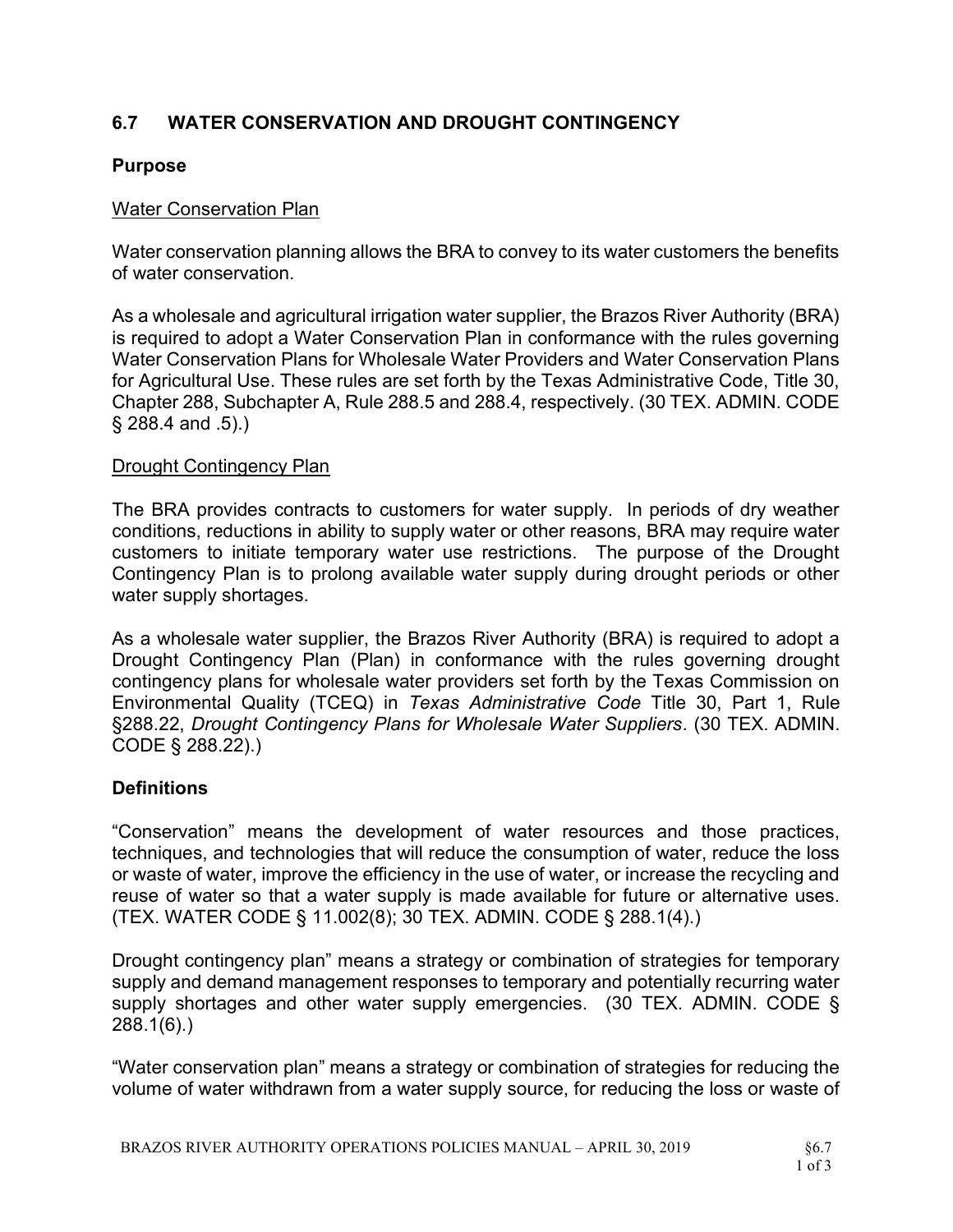water, for maintaining or improving the efficiency in the use of water, for increasing the recycling and reuse of water, and for preventing the pollution of water. (30 TEX. ADMIN. CODE § 288.1(24).)

# Water Conservation and Drought Contingency Plan Required

The Brazos River Authority shall have a water conservation plan and a drought contingency plan. The water conservation plan and drought contingency plan may be in separate documents, or they may be combined with each other and/or with other water management documents. (TEX. WATER CODE §§ 11.1271, 11.1272; 30 TEX. ADMIN. CODE §§ 288.1(6) & (24).)

#### Public Input

The Brazos River Authority shall provide an opportunity for public input during preparation of its drought contingency plan prior to submitting the plan to the Texas Commission on Environmental Quality. (TEX. WATER CODE §§ 11.1271, 11.1272.)

#### Required Submittals

The Brazos River Authority shall comply with the submittal guidelines and requirements governing water conservation and drought contingency plans as set forth by the Texas Commission on Environmental Quality in sections 295.9 and 288 of title 30 of the Texas Administrative Code.

#### Distribution of Water During Shortage

The provisions below do not preclude the Brazos River Authority from supplying water to a person who has a prior vested right to the water under the laws of this state. (TEX. WATER CODE § 11.039(c).)

#### Water Supply Not Covered by Plan

If a shortage of water in a water supply not covered by a water conservation and drought contingency plan results from drought, accident, or other cause, the Brazos River Authority shall divide the water to be distributed among all customers pro rata, according to the amount each may be entitled to, so that preference is given to not one, and everyone suffers alike. (TEX. WATER CODE § 11.039(a).)

#### Water Supply Covered by Plan

If a shortage of water in a water supply covered by a water conservation and drought contingency plan results from drought, accident, or other cause, the Brazos River Authority shall divide the water to be distributed among all customers pro rata, according to: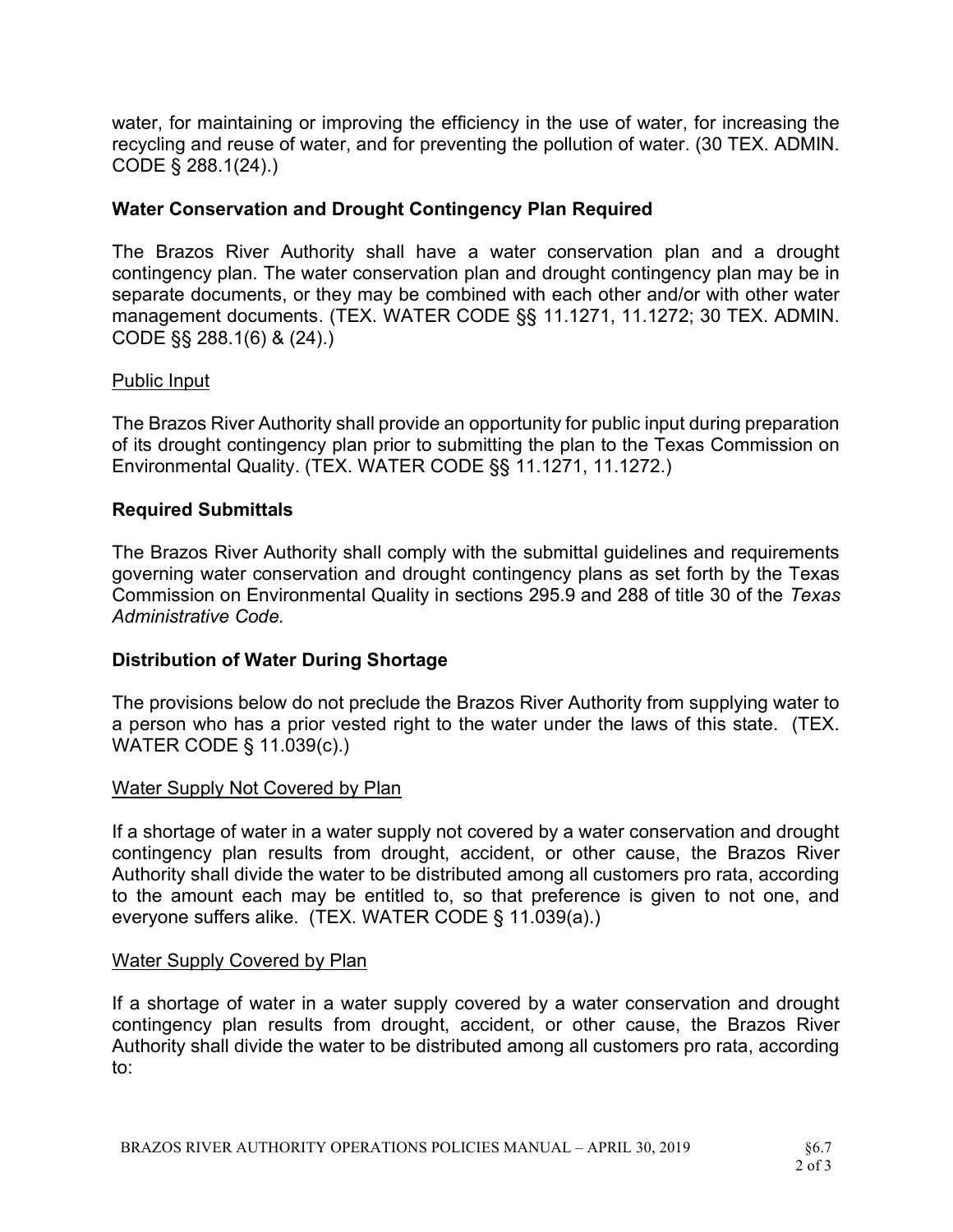- (1) the amount of water to which each customer may be entitled; or
- (2) the amount of water to which each customer may be entitled, less the amount of water the customer would have saved if the customer had operated its water system in compliance with the water conservation and drought contingency plan. (TEX. WATER CODE § 11.039(b).)

#### Authority for Policy 6.7

TEX. WATER CODE §§ 11.002(8), 11.039, 11.1271, 11.1272. 30 TEX. ADMIN. CODE §§ 288.1, .4, .5, .22., 288.30, 295.9.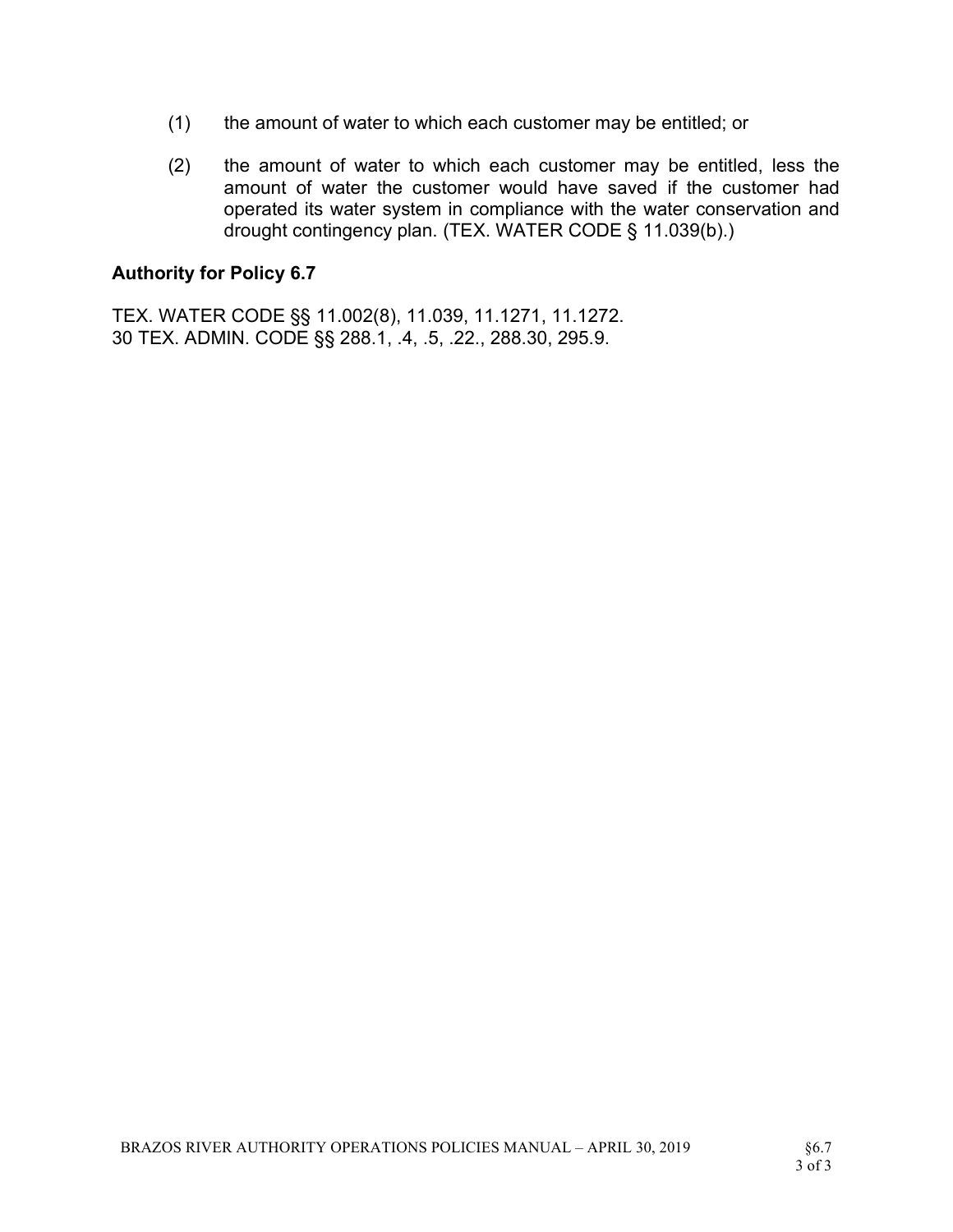# 6.8 Recording and Reporting of Utility Consumption

The Brazos River Authority shall record in an electronic repository the Brazos River Authority's metered amount of electricity, water, or natural gas consumed for which it is responsible to pay and the aggregate costs for those utility services. This information shall be reported on the Brazos River Authority's website. (TEX. GOV'T CODE § 2265.001.)

### Authority for Policy 6.8

TEX. GOV'T CODE § 2265.001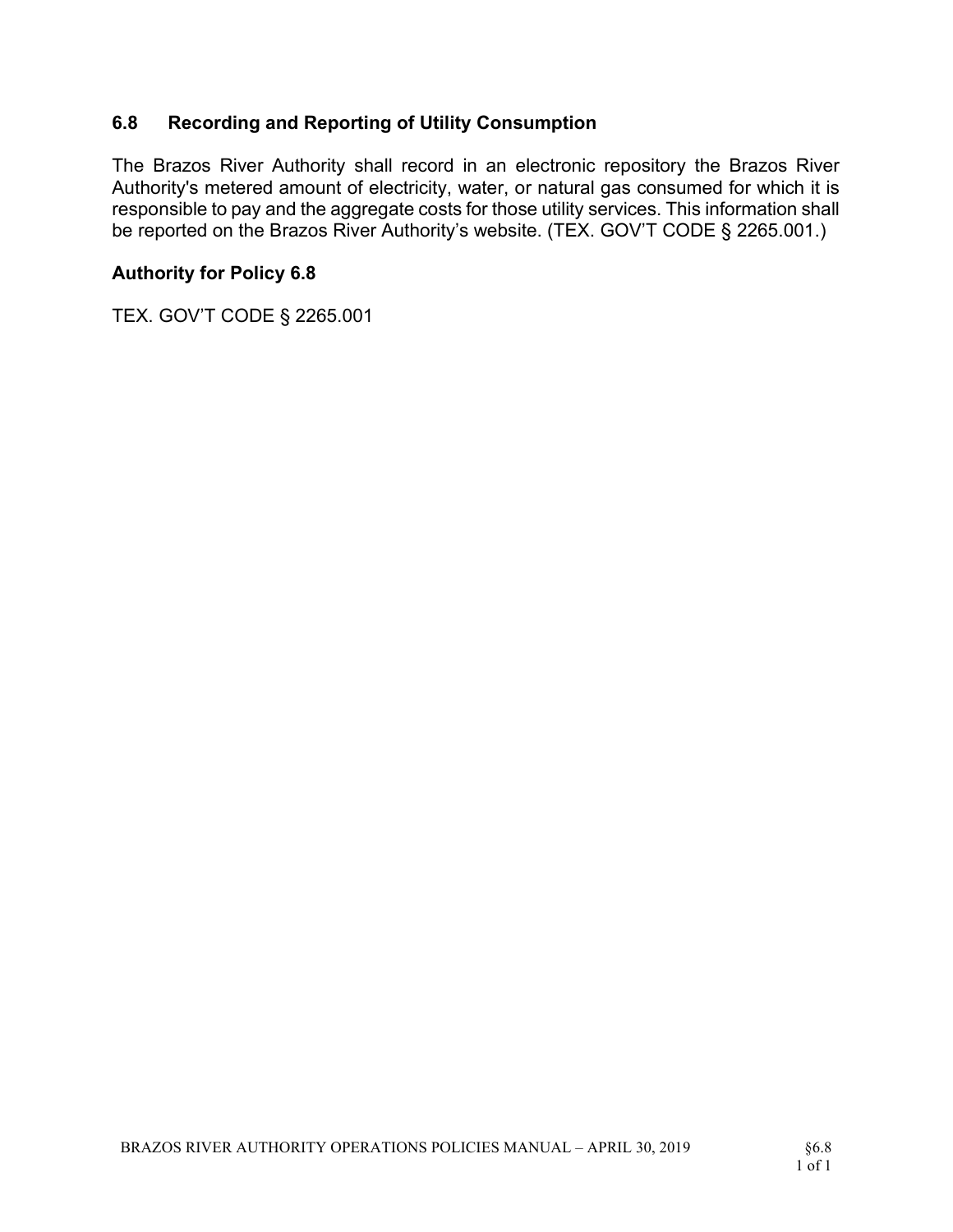### 6.9 Energy Efficiency Program

At least once every five years the Brazos River Authority shall evaluate electricity consumption, establish goals to reduce electricity consumption, and identify and implement cost-effective energy efficiency measures to reduce electricity consumption. (TEX. HEALTH & SAFETY CODE § 388.05(h).)

#### Authority for Policy 6.9

TEX. HEALTH & SAFETY CODE § 388.05(h)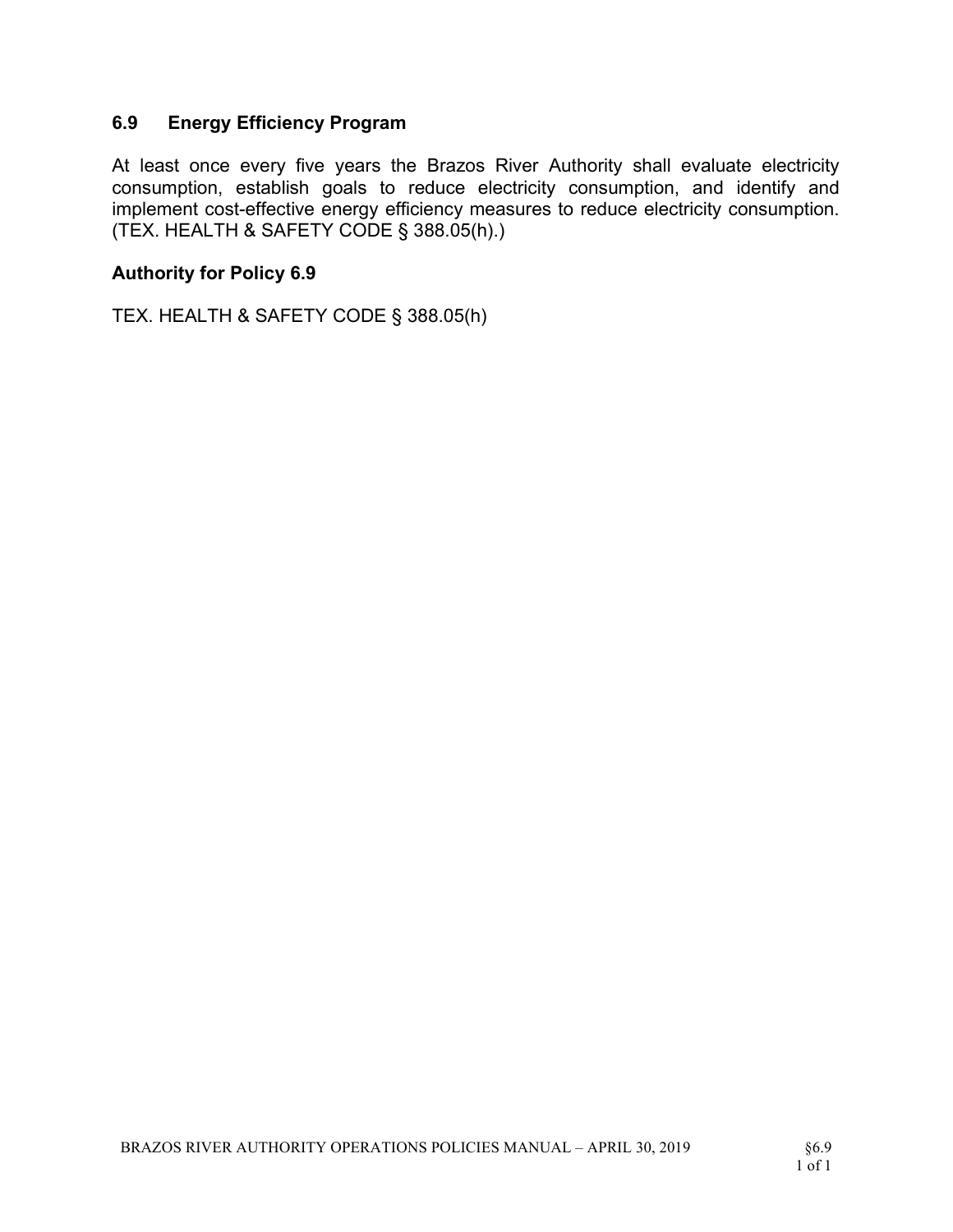### 6.10 REGIONAL PLANNING

#### Regional Water Plans in Cooperation with the Texas Water Development Board

In cooperation with the Texas Water Development Board, the Brazos River Authority shall play an active role in regional water planning groups as authorized by the Texas Legislature. In doing so, the Brazos River Authority shall work toward the orderly development, management, and conservation of water resources and the preparation for and response to drought conditions in order that sufficient water will be available at a reasonable cost to ensure public health, safety, and welfare and further economic development and to protect the agricultural and natural resources of its region. (TEX. WATER CODE §§ 16.051, 16.053; see also 31 TEX. ADMIN. CODE §§ 357.1-.15.)

#### Regional Plans as Authorized by the Regional Waste Disposal Act

As authorized under the provisions of the Regional Waste Disposal Act, the Brazos River Authority may prepare regional plans for water quality management, control, and abatement of pollution in any segment of its river basin and adjoining coastal basins which:

- (1) are consistent with any applicable water quality standards established under current law within the river basin;
- (2) recommend disposal systems which will provide the most effective and economical means of collection, storage, treatment, and purification of waste, and means to encourage rural, municipal, and industrial use of the works and systems; and
- (3) recommend maintenance and improvement of water quality standards within the river basin and methods of adequately financing the facilities necessary to implement the plan. (TEX. WATER CODE § 30.101.)

The Brazos River Authority may also undertake any other action authorized under the provisions of the Regional Waste Disposal Act(TEX. WATER CODE § 30.102- .106.)

#### Authority for Policy 6.10

TEX. WATER CODE §§ 16.051, 16.053, 30.101-.106. 31 TEX. ADMIN. CODE §§ 357.1-.15.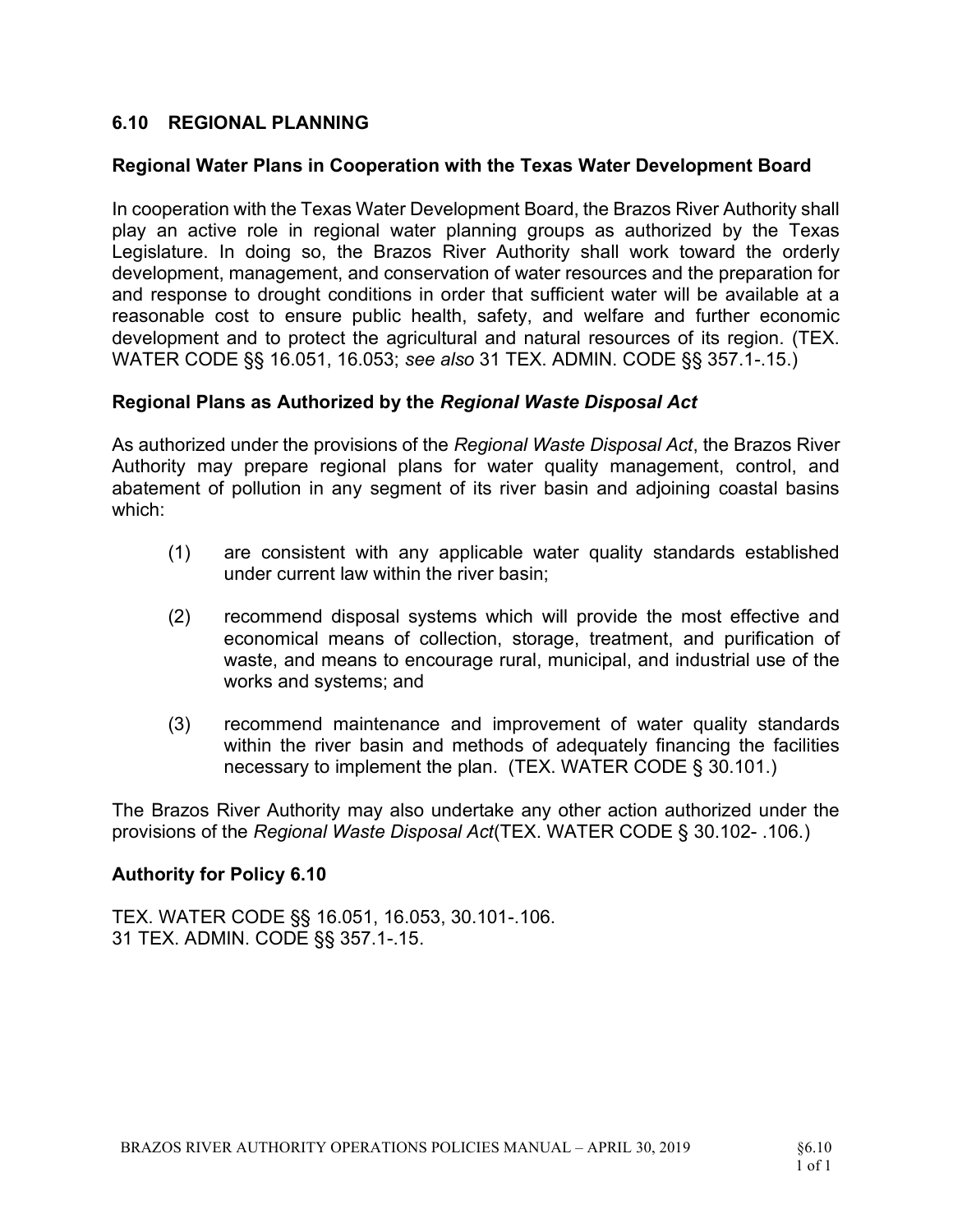### 6.11 OIL AND GAS DEVELOPMENT POLICY FOR LEASING OF BRAZOS RIVER AUTHORITY PROPERTY

### Purpose

As the Brazos River Authority continues to maximize its resources to better meet the water needs of the State of Texas, it would be reasonable to offer for lease the Brazos River Authority's unleased oil and gas interests for the purpose of generating additional revenue. Subchapter A of Chapter 71 of the Texas Natural Resources Code authorizes the leasing of lands of political subdivisions for mineral development and prescribes certain procedures to be followed in making such leases. The leasing of Brazos River Authority property for oil and gas development purposes will be accomplished in accordance with law and in a manner considered to serve the best interests of the people of Texas. The following procedures, which are similar to the Texas General Land Office, will be used in developing and processing oil and gas leases. (TEX. NAT. RES. CODE §§71.001-71.010.)

# **Applicability**

This policy applies to all leases of Authority-owned lands or mineral rights for oil and gas development purposes.

### Lease of Authority-Owned Lands or Mineral Rights for Oil and Gas Development Purposes

Upon receipt by the Authority of any request to lease Authority owned lands or mineral interests for oil and gas development, the General Manager/CEO will advise the Board. The Board may appoint a Committee to consider the lease. If a Committee is appointed, the Committee will follow the process set forth herein to consider the lease; if a Committee is not appointed, the Board will follow this process. The Committee will act for the Board in determining whether or not to advertise bids for an oil and gas lease. If the Committee considers it desirable to lease the land or mineral interest, it will designate the Board meeting at which bids will be considered, will specify bid requirements and the terms and conditions to be included in the lease (which terms and conditions will include at least a one-eighth royalty and a primary term no longer than ten years) and will authorize and direct the General Manager/CEO to take the necessary actions as summarized below.

(1) Upon direction by the Committee, the General Manager/CEO will cause notice of the Authority's intention to lease the land or mineral rights specified by the Committee to be published in the manner required by statute; the first publication to be no less than three weeks in advance of the date of the meeting of the Authority's Board which the Committee designates as the meeting at which the Board will consider award of a lease in response to the bids. Such notice shall be published once a week for a period of three consecutive weeks in a newspaper published and having general circulation in the county where the land is located. The notice must describe the